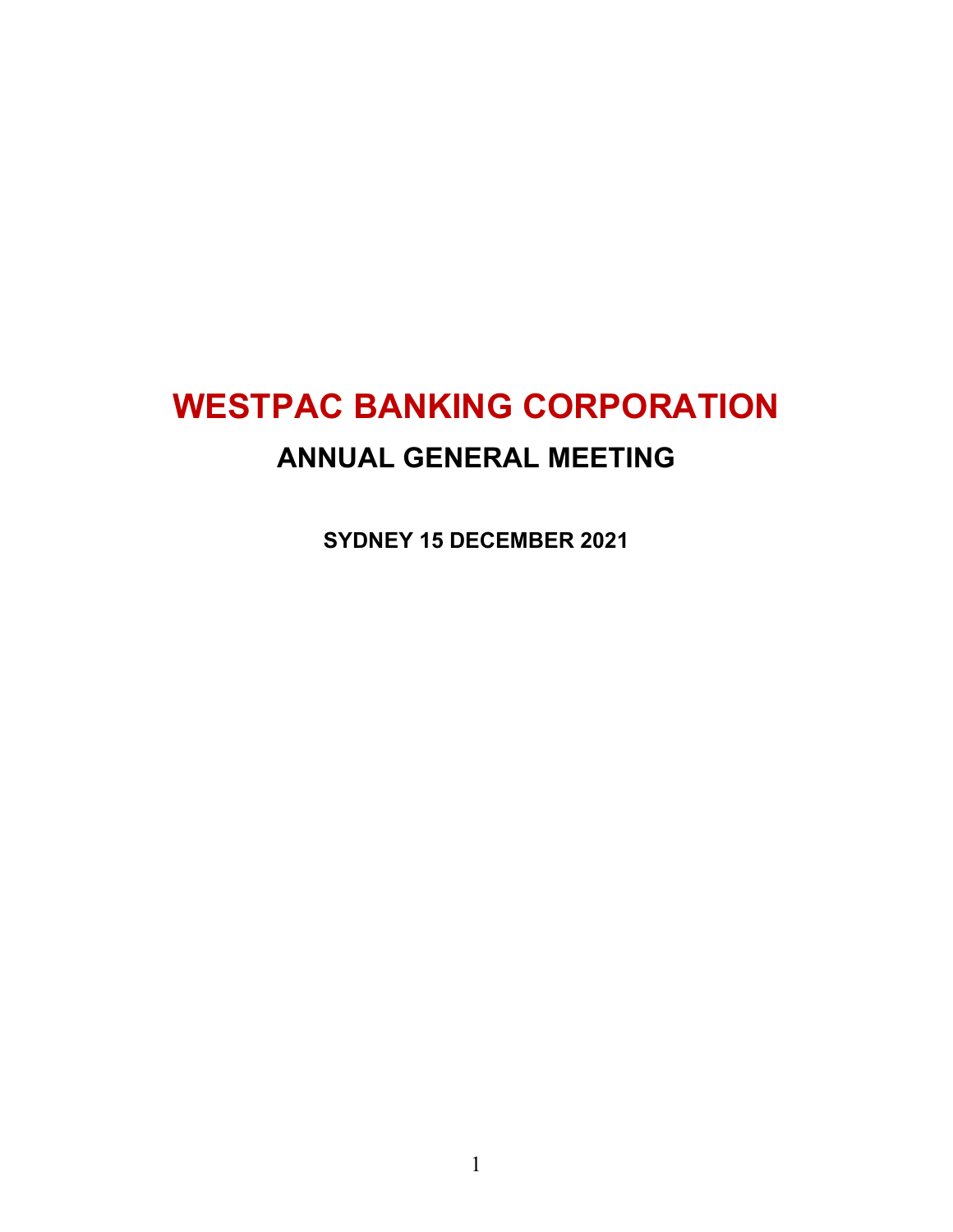## **Annual General Meeting**

## Opening Address

**Tim HARTIN:** Good morning ladies and gentlemen, and welcome to the 2021 Annual General Meeting of Westpac Banking Corporation. My name is Tim Hartin, and I am Westpac's Company Secretary.

I would first like to acknowledge the traditional owners of the land from where I speak today, the Gadigal people of the Eora nation and pay my respects to their elders past, present and emerging.

This AGM is being conducted as a virtual meeting, allowing shareholders the opportunity to participate either online or via telephone. Before I introduce your Chairman, there are a few procedural matters to explain before we formally begin the meeting. This includes the technology being used to conduct today's meeting and the procedures for shareholders to ask questions and to vote. If participating online, you will see a split screen showing the webcast of the meeting and the presentation slides. You can make either of these larger or smaller by clicking on the [Switch View] button on the right-hand side of the screen.

I can see many shareholders are online already. However, if you have issues with voting, submitting a question or have any technical difficulties, our online AGM guide may assist. This guide is on our AGM website and can also be accessed via the related documents button located under the webcast. We encourage you to download the online AGM guide and have it available in case you encounter a problem along the way.

If you have any issues watching the AGM, you can chat online to an operator by clicking the [Help Centre] button located under the webcast. If you need assistance with accessing the AGM online platform to vote or ask questions, please call Link Market Services on 1800 990 363. If participating via telephone you can press [\*] [0] on your keypad for assistance.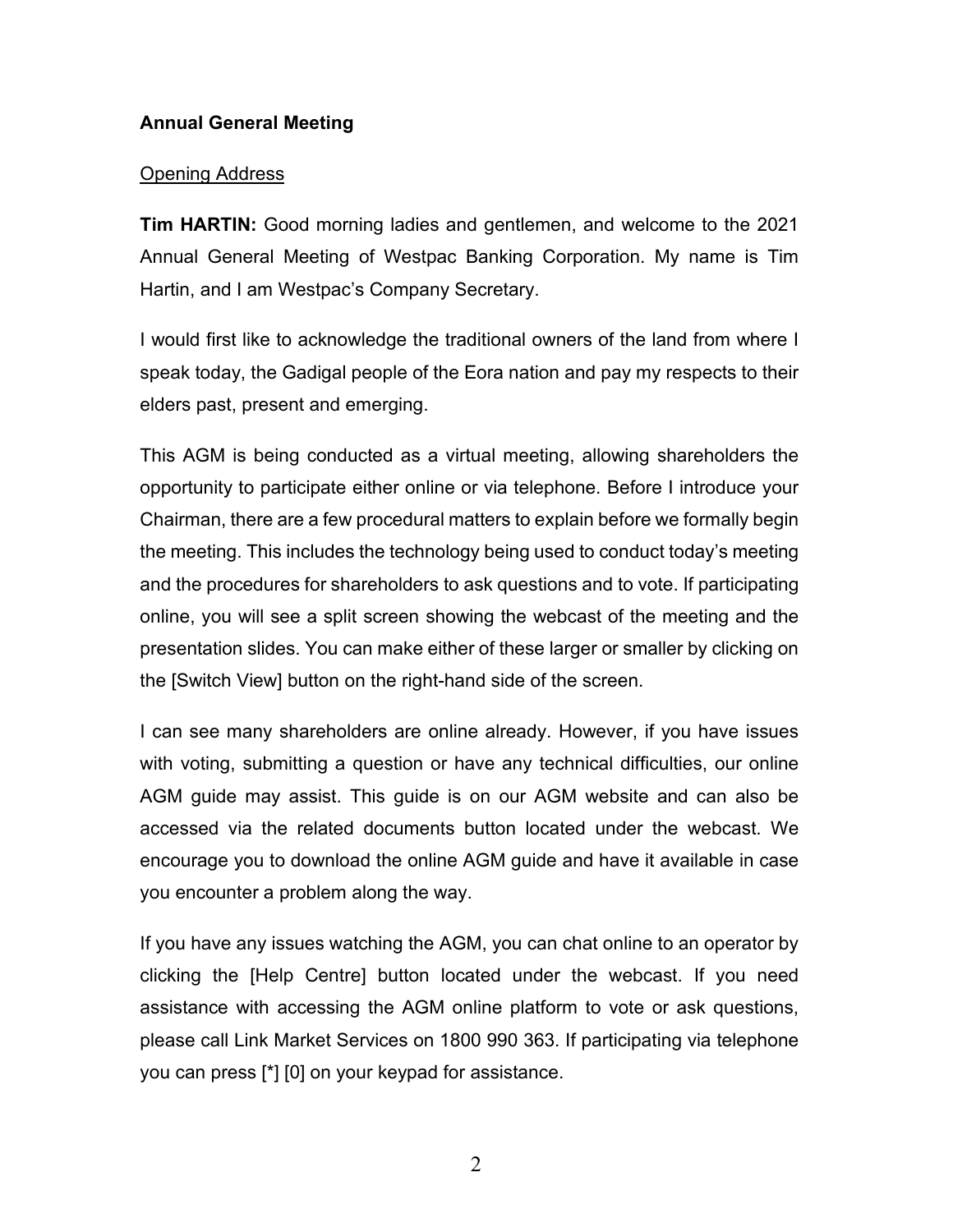In the event of a major technical difficulty that requires us to pause or to adjourn proceedings, we will do our best to update you. This may include an update on our AGM website and if applicable, an ASX announcement.

If you are a shareholder or proxy holder participating online and would like to ask a question, make a comment or to vote, you will need to register on the AGM online platform. To do so, please select the information tab located below the webcast. You can then select the red button labelled 'Shareholder Voting and Questions'. A new tab will open in your browser which will take you to the AGM platform. There is no need to wait for each item of business to submit your questions and indeed we encourage you to do so now.

To ask a question, click on the 'Ask a Question' button located either at the top or the bottom of your screen and when submitting a question, we ask that you indicate the item of business it relates to, type your question and then press [submit]. Your question would be placed in a queue and questions can be up to a thousand characters long. Please do submit one question though at a time.

At an AGM where everyone is attending in person, shareholders can listen to questions and modify or withdraw their questions in need. This is of course not as easy online and it is possible that we may receive duplicate questions. If we do receive many questions that are the same or similar, we may only read out one or a selection of those questions or we may consolidate them where they are largely the same. If there are multiple questions on the same topic and we have thoroughly responded to them, we may move to the next item of business to allow shareholders as a whole the opportunity to participate. If you would like to ask a question, I encourage you to submit them now via the AGM platform.

All resolutions at this AGM will be decided by a poll and voting eligibility is outlined in the Notice of Meeting. Shareholders and proxy holders participating online may cast their vote at any time during the meeting through the AGM platform. Once locked in your voting card will appear at the bottom left of the screen. Click on the [Edit Card] button to access the voting card. Your voting card will appear with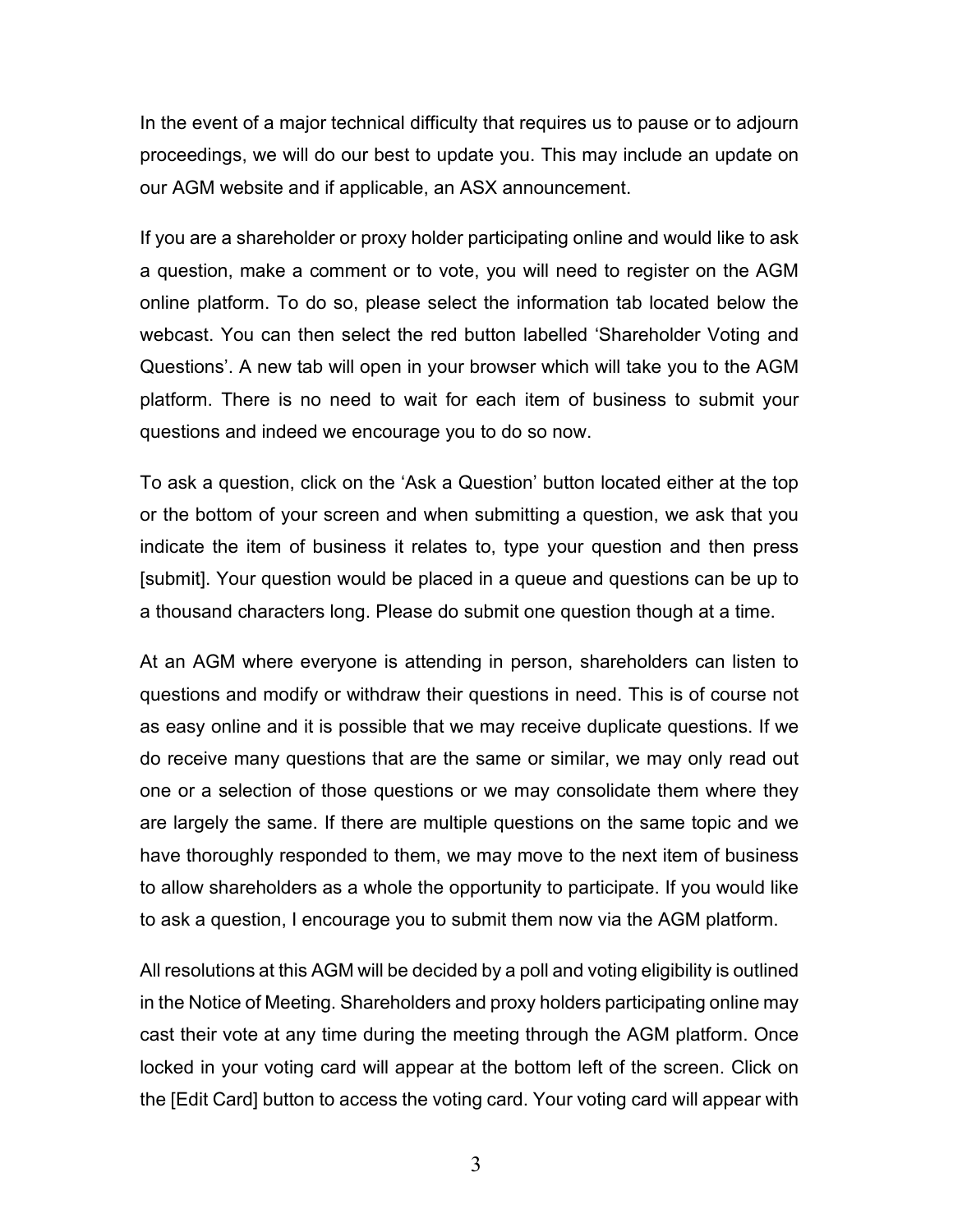all the resolutions listed and once completed the card can be submitted.

You can edit your online voting card at any time during the meeting by clicking the [Edit Card] button again.

Voting closes 50 minutes after the conclusion of the meeting and at the conclusion of the meeting, a countdown timer will appear on the platform showing how long you have to complete your vote. Please note that you cannot vote over the phone but you can be on the phone and online at the same time. Shareholders participating via telephone can ask a question into the meeting if they do wish to do so.

When the Chairman calls for questions on each resolution you will be asked to press [\*] [1] on your keypad to ask a question for that item. You will then be put in a queue where you can still listen to the proceedings. When it is time to ask your question, the Moderator will introduce you and unmute your line so you can be heard. If you wish to ask a subsequent question, please press [\*] [1] to re-join the queue.

For each item of business, we plan to first read the question received for that item on the AGM platform and the Chairman will then respond. Once we have responded to these questions we will go to the phones. We do ask the questions are relevant to the items of business of the meeting and to shareholders as a whole. Questions on customer or personal matters may not be put to the meeting, and any questions considered defamatory, inappropriate or containing coarse language, will not be put to the meeting. We will also not read out incomplete or partial questions, so please take care before submitting.

As a reminder, you may now submit your questions online for all resolutions.

I'll now hand over to your Chairman, John McFarlane.

## Chairman's Speech

**John McFarlane:** Thank you Tim. Under Westpac's Constitution, a quorum is 50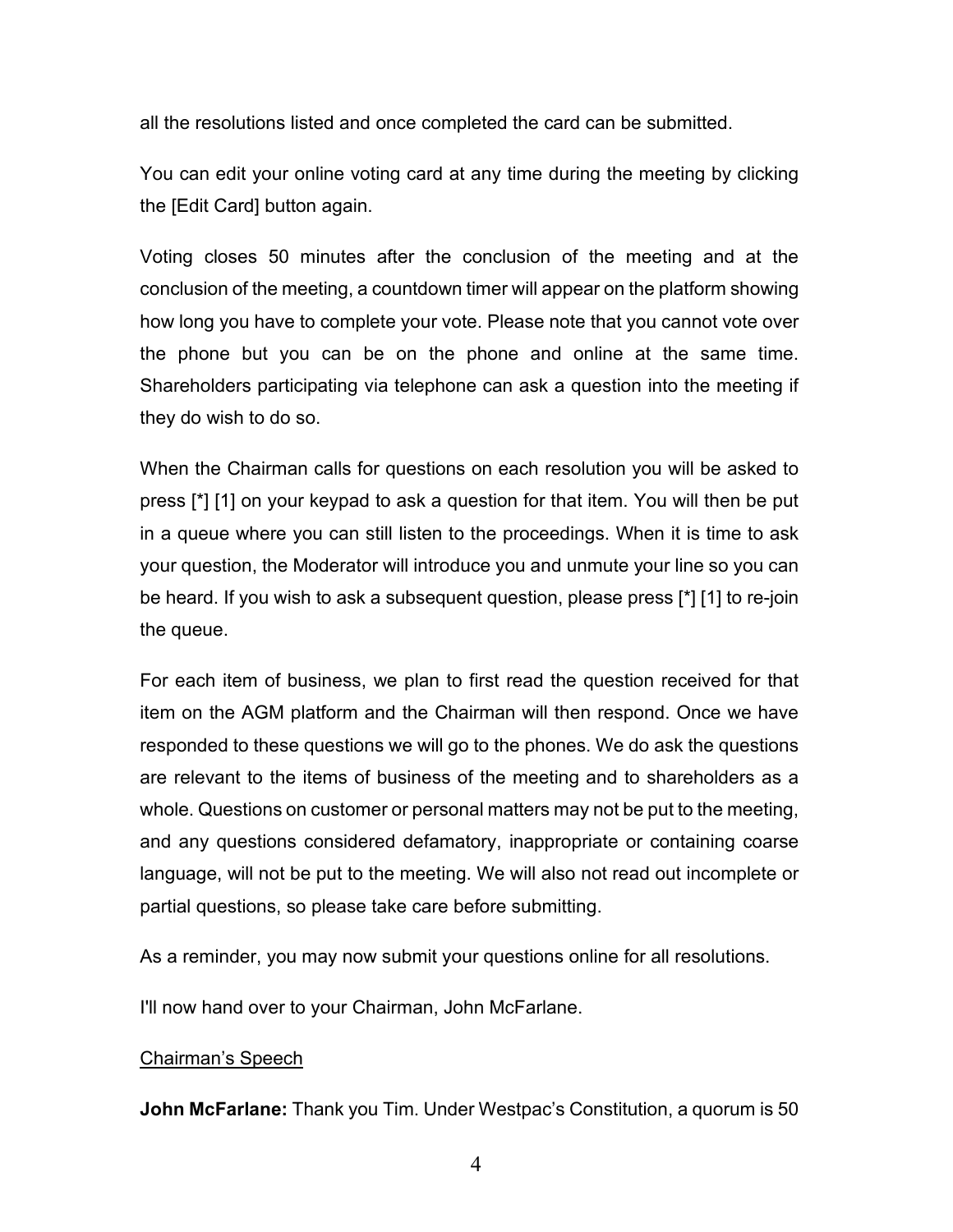shareholders present in person, by proxy or by representative holding between them at least 50,000 shares. I am informed we have a quorum present, and I declare the 2021 Annual General Meeting of Westpac Banking Corporation open.

I would like to welcome everyone joining today and thank you for your understanding in using this platform once again. I am personally very keen to get back to face-to-face AGMs, but we had little choice given this further year of uncertainty due to COVID-19. All of the Board are with me today along with our Company Secretary, who you have heard from, Tim Hartin.

I would also like to welcome Westpac's Auditor, Lona Mathis, of PWC who is here today. Before we move to the matters in the Notice of Meeting, both the CEO and I would like to address the meeting.

For the banking sector, 2021 was a very positive year with good earnings recovery, dividend enhancements, stock buybacks and significant increases in market value. Westpac generally benefited from this environment with significant earnings and dividend recovery. Earnings more than doubled and capital was maintained at a healthy ratio of 12.3%, enabling dividends to be raised to a more normal full year payment of 118 cents per share fully franked. This also allowed us to announce the return of up to \$3.5 billion of capital to shareholders in the form of an off-market buyback. However, these items benefited from lower notable items and impairment charges and therefore obscured an overall decline in core earnings. That followed significant but necessary cost increases to fund operational and regulatory improvement.

While the decisions we made restored mortgage growth following several periods of decline, this was at the expense of net interest margin principally due to severe competition in the mortgage market but also due to our desire to grow our book at market. Overall, the result was disappointing leading in a drop in our market value for which I apologise unreservedly on behalf of the Board. However, be assured remedial action has been instituted by the Board and the Management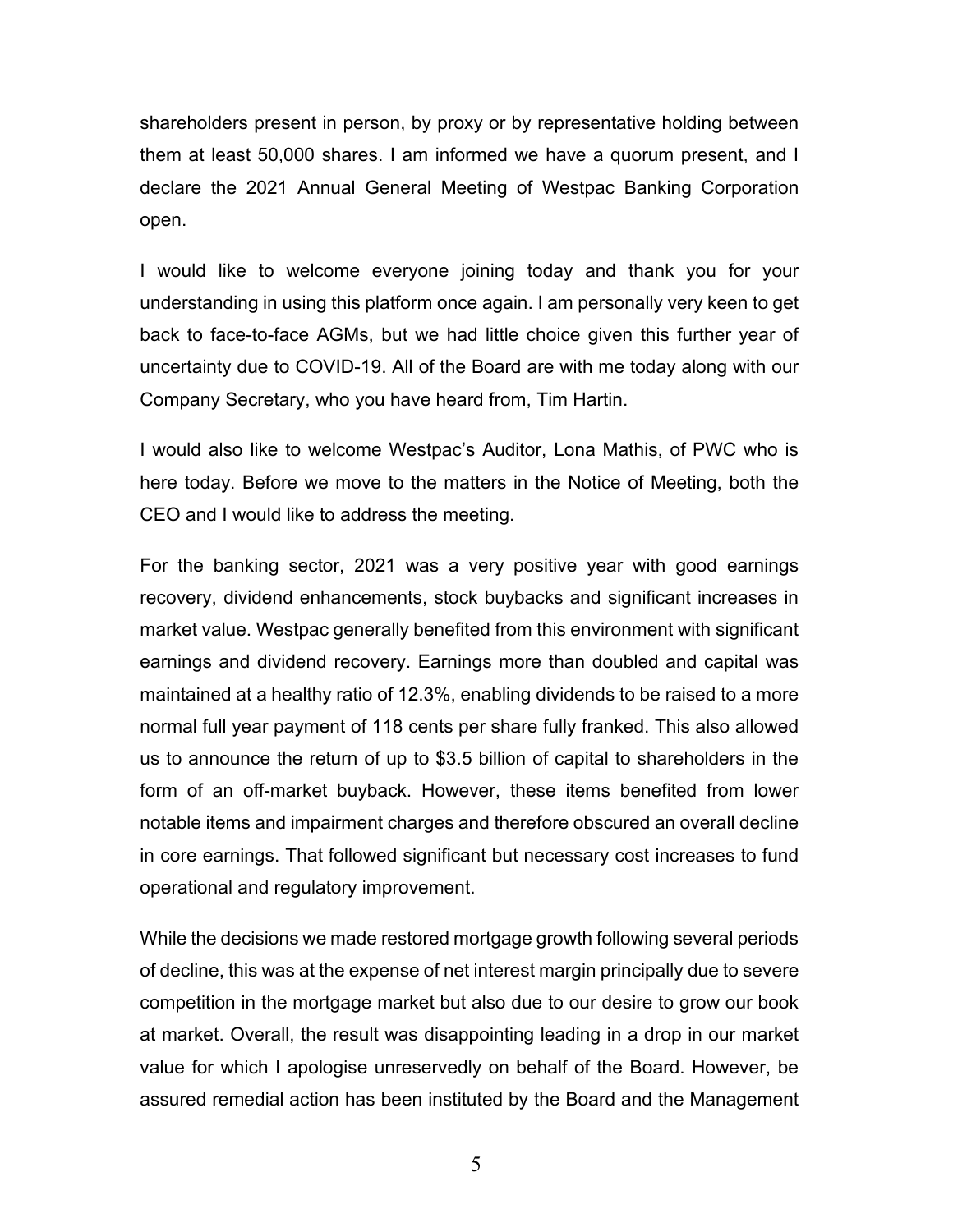to improve performance going forward, including a plan to reduce costs materially over the next three years without jeopardising investment in infrastructure and revenue opportunities.

Now there is some scepticism as to whether we can achieve this cost outcome. The Board is nevertheless confident that we will be able to execute this, and we fully expect costs to be down in 2022. So why are we confident about this? Last year's total expenses were \$13.3 billion, excluding notable items, these were \$10.9 billion; of this \$1.1 billion was temporary investment associated with our Fix and Simplify programs which we expect to roll off. Additionally, some \$800 million of costs relate to businesses that are in the process of being sold, leaving an underlying cost base of around \$9 billion.

Accordingly, to achieve the \$8 billion target in 2024 requires a net reduction in costs of 11%, and we believe this is possible given the approved plans now in place. So, it should give shareholders some comfort that action is being taken on that, but also to stabilise margins and lift growth, in some of the higher margin parts of our portfolio, particularly business banking.

Now standing back from all of this, on the one hand, as Australia's oldest company and Bank, we are a company with strong customer franchises, good brands, staff who are genuinely helpful to customers, and with leading climate and sustainability programs. However, on the other hand, it is self-evident that Westpac has, and continues to face, considerable challenges, many longstanding, some of which I alerted shareholders to when I assumed the role of Chairman in April last year.

I indicated that we lacked strategic focus and were operating businesses that no longer made strategic sense. Our financial returns and market share had been weakening over recent years, caused by bureaucratic management processes alongside operational and technological complexity. We were also faced with the need to resolve material, longstanding legal risk and regulatory issues, as well as discovering new issues as we carry out these investigations. Accordingly, we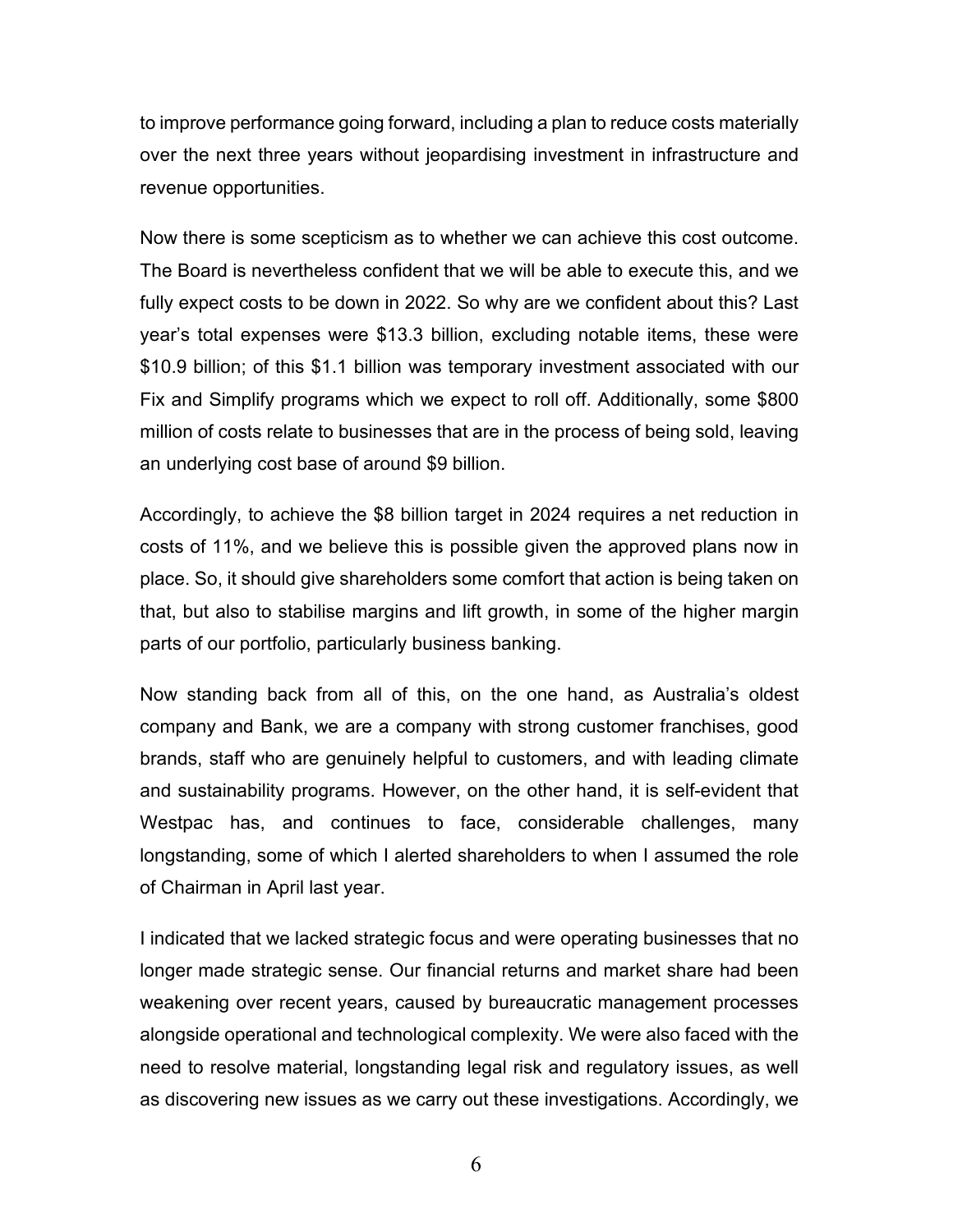designed and began to implement a comprehensive and ambitious turnaround program through to the end of 2023, such that Westpac would not only be free from these issues but performing well across the board.

At the end of 2020, we announced a strategy to return to core banking and to focus on our home markets of Australia and New Zealand. We designated nine main businesses for exit, and this has been particularly successful and faster than we anticipated. We have sold three, announced the sale of three, and are working to announce the sale of the remaining three hopefully in 2022. We have also been trailing the market in main bank relationships and mortgage market share over recent years, but we reversed this in 2021. However, this higher growth was at the cost of a decline in margins, and while mortgage margin pressure is an ongoing sector issue, it affected us disproportionately given our large mortgage portfolio and demand for fixed rate mortgages.

We were also slower to grow business lending, which is higher margin, and I am pleased to say that this trend is now reversing. We have also put in place plans to make the company more streamlined, more efficient and more digitally capable with significantly lower costs. This, combined with ongoing work to improve effectiveness and capital allocation, should enable us to improve performance and to return to more appropriate dividend levels.

Now, on a personal note, in the early days, I found Westpac's embedded culture and processes quite frustrating, which made getting traction on the outcomes we really needed much more difficult. Fortunately, however, with the changes in management, this has improved considerably. Two-thirds of the senior management team are new, mainly from outside the company. The move to a decentralised management system with individual accountability from a heavily centralised and collective decision system has also improved execution across the board, but particularly in key areas.

Now, I have been particularly surprised at our performance in exiting non-core businesses as well as improvements in culture. I believe our new team, led by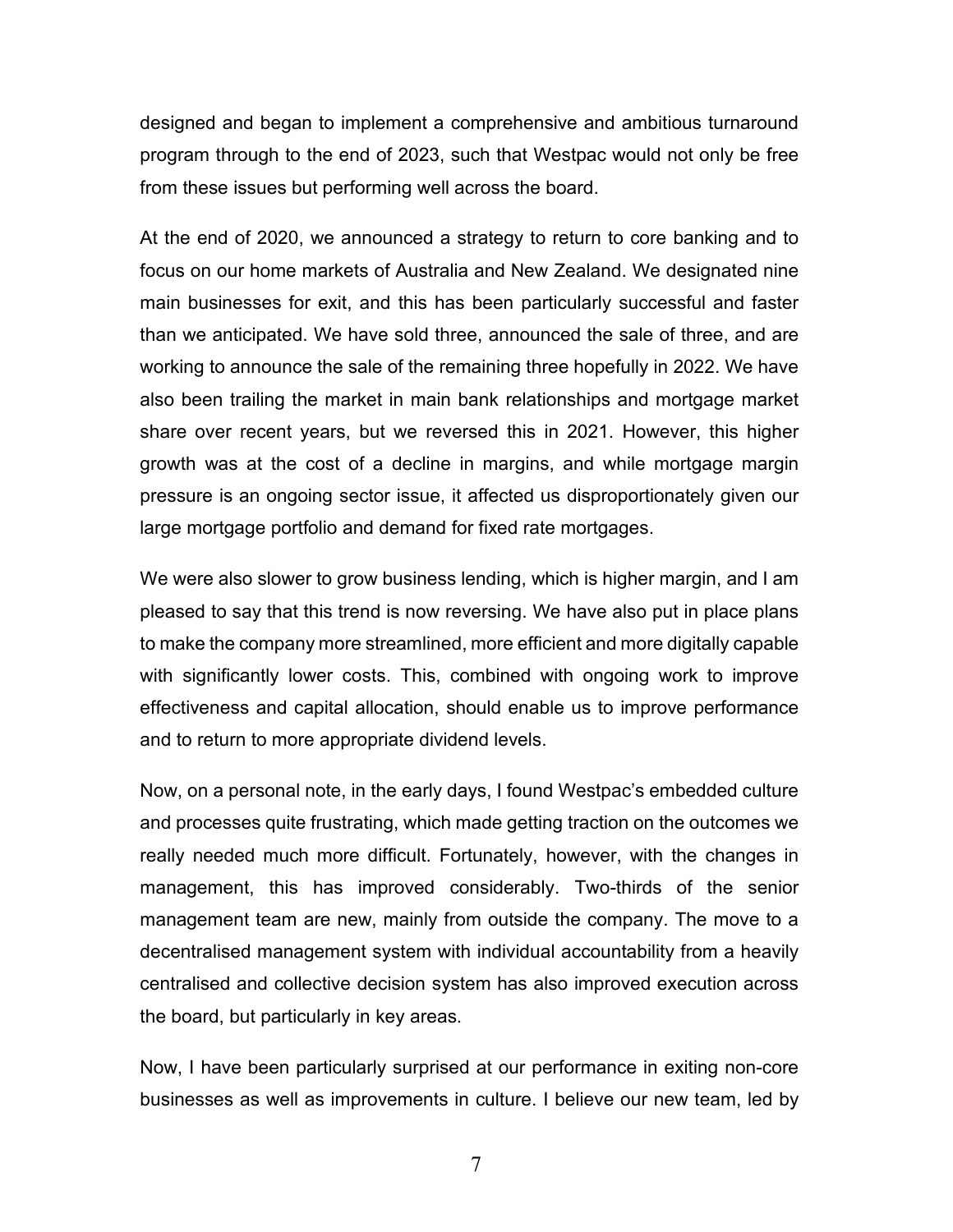Peter King, the updated strategy and the changes we are making will improve the performance and value of the company going forward.

Now, turning to the AGM, we have the traditional resolutions around remuneration and some updates to the Constitution. Some shareholders have voted against our remuneration this year, and speaking to many, the decision was mostly due to our lower underlying performance and the view that we did not adequately reflect this in short term incentive decisions. Now, while disappointing, I respect this view, and we will work on our remuneration structure in the year ahead, considering new regulatory requirements also, as well as changing shareholder expectations.

We also have two shareholder resolutions related to climate change reporting. These resolutions relate to our disclosure on climate change, which is already industry leading. Of the major Australian banks, we have the greatest exposure to greenfield renewables and the least to fossil fuel extraction. We are happy with our climate change position, our action plan and our disclosures, so we are not recommending these resolutions.

The Board strongly supports Westpac's approach to climate change, which has been based on science and comprehensive feedback from various experts and stakeholders. The Board and management discussed these matters at length, and we publicly disclosed our commitments and action on climate change, and we update our progress twice a year. Further research, however, is also underway to develop Paris-aligned sector financing strategies and portfolio targets for six of our most climate-exposed sectors, representing most of our emissions.

Our analysis will consider the latest developments from the International Energy Agency and the IPCC, and we are happy to be judged on our actions. We are committed to exiting thermal coal mining by 2030, with our lending to coal mining and to oil and gas extraction declining by one-third over the last two years. Any new oil and gas customers must have public Paris aligned business goals and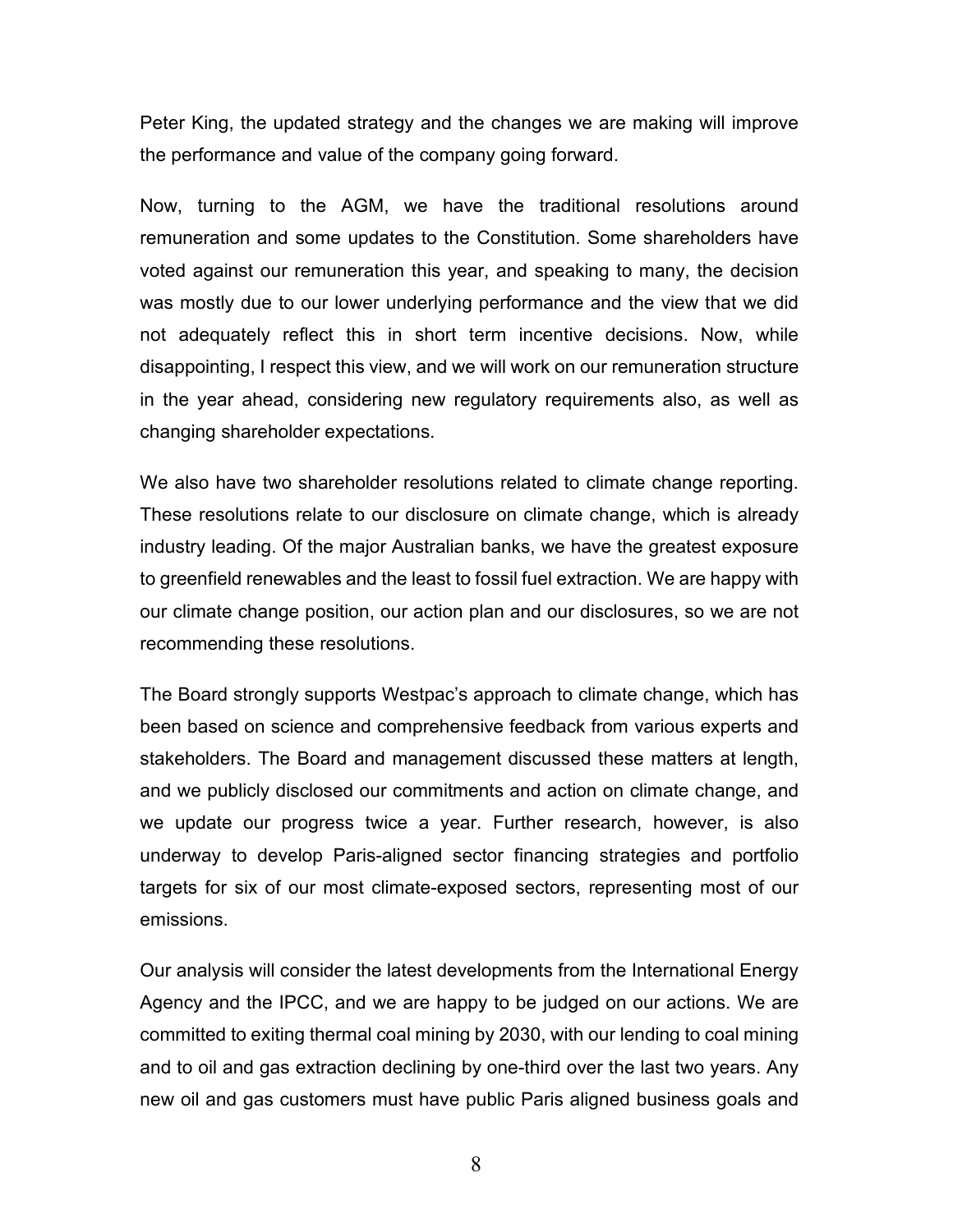disclosure. Of our lending to electricity generation, almost 80% is to renewables, and we have set emissions intensity targets for electricity generation for 2025 and 2030.

Now, apart from our own progress, we are working to be the Bank that helps customers in their transition, supporting Australia to reach net zero by 2050.

Turning to the Board, there have been very significant changes in its membership over the past two years. During that time, apart from the change of CEO, six Non-Executive Directors retired from the Board and five new appointments were made, including my own. During 2021, Steve Harker retired from the Board due to ill health, and Craig Dunn has decided to stand down today after two, three year terms on the Board. I would therefore like to take this opportunity to thank Steve and Craig for their contribution to the company. Our thoughts are particularly with Steve and his family, as he faces a major operation.

An important milestone has also been achieved on diversity. Post the AGM, we will have 40% female Directors, interestingly, all of whom are up for election today. Margie Seale and Nerida Caesar are up for re-election, and Nora Scheinkestel and Audette Exel joined this year, and seek election. Each of the candidates will address the meeting later.

Nora, originally a lawyer, is a former bank executive, and more recently, a seasoned Non-Executive Director and Committee Chair for several major Australian companies.

Audette, also, a former lawyer, is Chair and founder of Adara Group, and CEO of Adara Advisors. She has been both a bank CEO, and a Non-Executive Director.

Each of the Directors standing for election today bring unique skills and experience to the Board, and contribute to its culture. I would like to thank the Board, the Executive Team, and all our people who have shown immense resilience over the year, and embraced incredible change internally, with their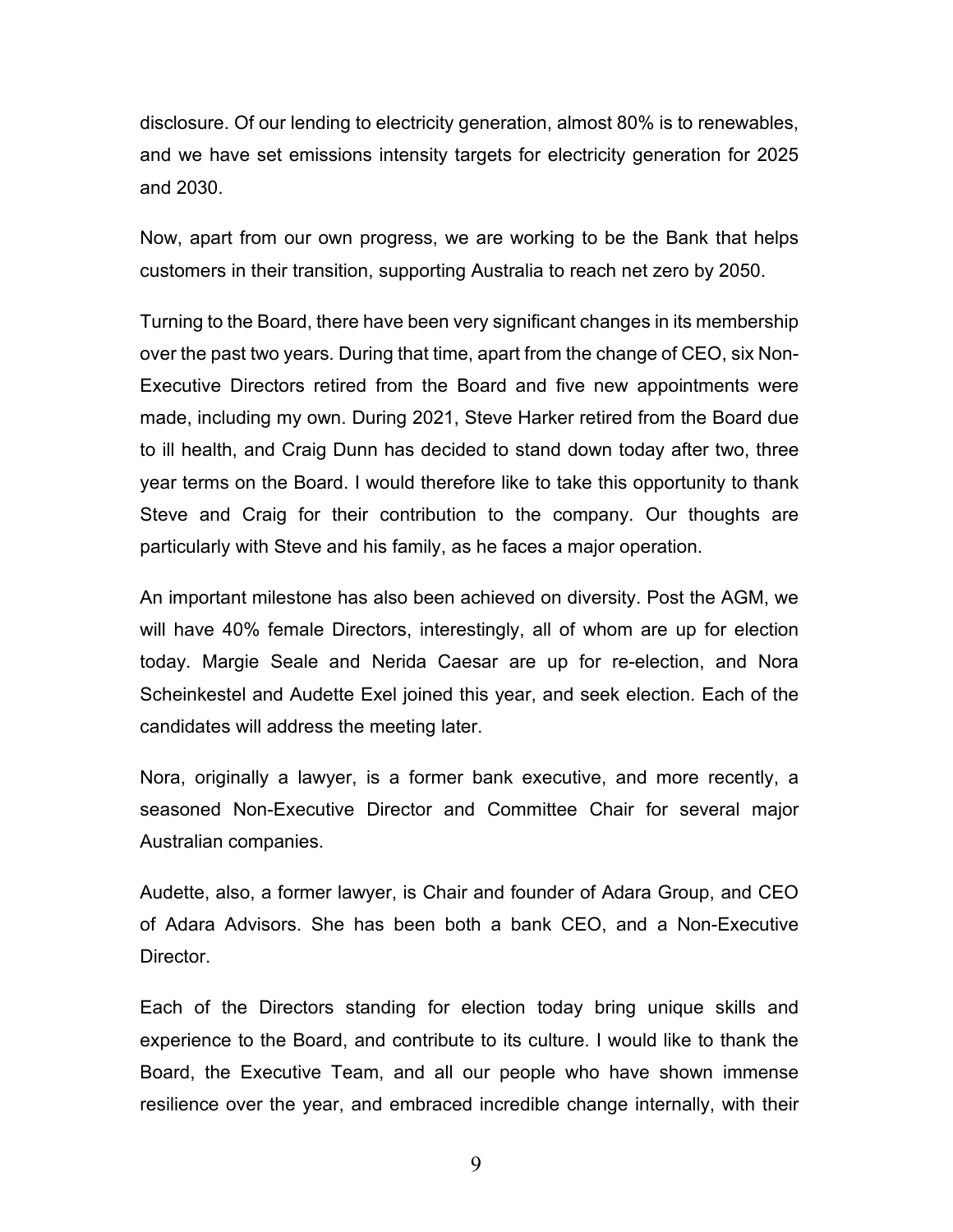support, our commitment to customers has remained constant.

Most of all, I would like to thank shareholders for your support and understanding during this challenging time and for your patience, as we steer ourselves to a better future.

Now, let me hand over to Peter King, our CEO.

## Peter King, CEO Speech

**Peter KING:** Good morning, fellow shareholders, and let me echo the Chairman's welcome. For Westpac, 2021 was a year of transformation. Profit materially increased. We established the foundations needed to improve the company, and we effectively managed the challenges of COVID. At last year's AGM, I shared our plan to transform Westpac. The big shift was sharpening our focus on banking in Australia and New Zealand, and driving change using our strategic priorities of Fix, Simplify and Perform.

Much of 2021 was focused on the fixed priority. Improving risk management, addressing customer remediation, and completing regulatory investigations. We have made significant progress on simplifying the company, having exited businesses, closed products and streamlined fees.

While our Fix and Simplify priorities remain, our focus is increasingly turning to Perform, to strengthen our franchise, improve returns and reduce costs. I am confident the changes made over the last 18 months set us up to deliver.

The scale of change is taking time and significant investment, and I am acutely aware of the impact on shareholders, their returns and to the value of Westpac shares. Many shareholders have written to us, and I understand your desire that we move quicker to fix our issues. We will continue to challenge ourselves on speed of execution, while balancing the need to ensure the change is enduring.

As CEO, I have accountability for delivering the plan. Together with my executive team, I am confident that we will achieve our targets, particularly on reducing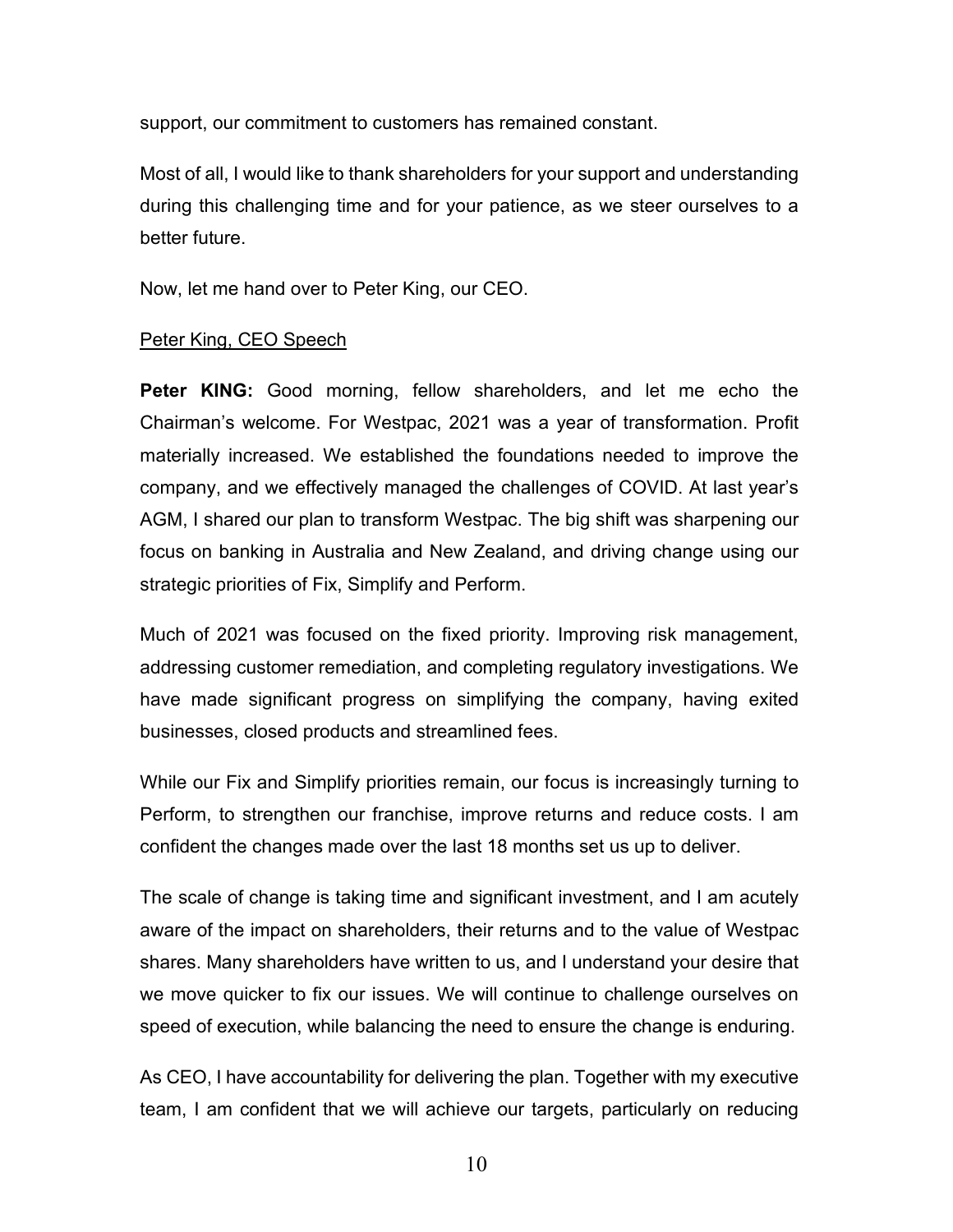costs and improving returns. When I was appointed CEO, one of my first actions was to renew Westpac's purpose, to focus our people on helping Australians and New Zealanders succeed, and our purpose has guided us through the pandemic, as we worked to help many customers navigate the uncertainty. We provided 160,000 temporary mortgage repayment deferrals with the value of \$60 billion. We processed 233,000 requests for the early release of superannuation. For small businesses, we provided 36,000 temporary loan repayment deferrals, and extended more than half a billion dollars in Government guaranteed business loans.

I want to specifically recognise our frontline teams who have been outstanding in their commitment to customers, despite the disruption the pandemic brought to their own lives. I am especially proud of the way that we have protected customers from scams, and have helped customers move to new ways of banking.

As one of the country's largest employers, we adopted measures to keep our people safe during the pandemic. We introduced personal protections for those in branches and operations sites, and enabled over 20,000 people to work from home. Westpac was one of the first companies to create workplace vaccination for employees and their families, and more recently, we have begun rapid antigen testing. Importantly, this helped us keep branches open during COVID.

From earlier this month, employees also began to return to our corporate sites, and to protect our people, employees are required to be fully vaccinated to work at any of our sites. Together with governments and regulators, we have played our part in helping the country navigate this period, and I could not be prouder of our people's commitment.

The company we are building is profoundly different to the Westpac of two years ago, and it needs to be. The renewed Executive Team is in place, with more than 70% of my direct reports either new to Westpac or to the team. We are clear on what needs to be achieved to lead the company through this formative time.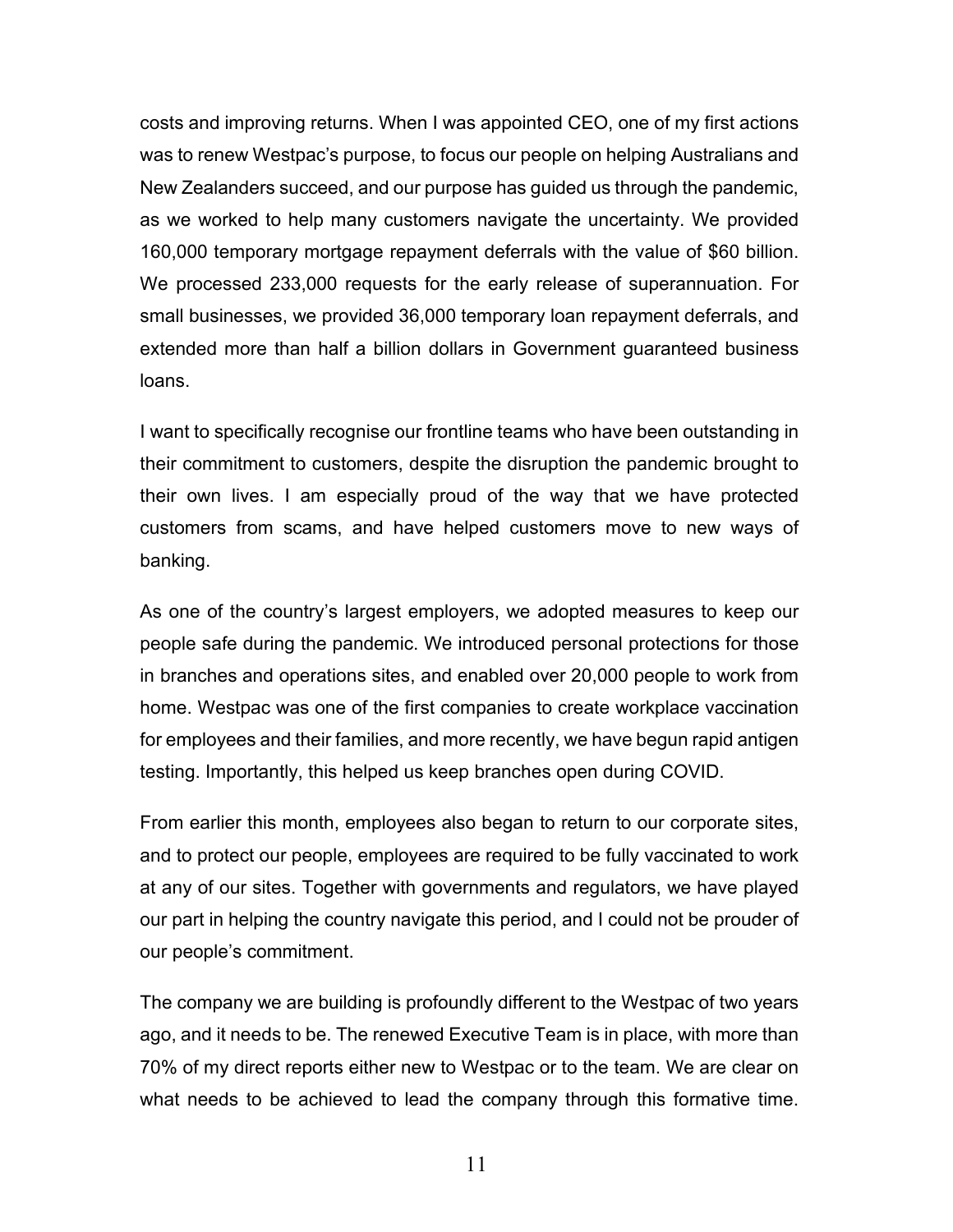Strengthening risk management and risk culture is a clear priority, and our customer outcomes and risk excellence program, or what we call CORE, is at the heart of this change. The program brings together over 300 activities designed to improve how risks are captured and managed, provide clarity on risk accountability, and enhance oversight. We are around one-third of the way through the CORE program, and it will remain a priority for the next two years.

Alongside this program, we are rebuilding our financial crime processes and systems, and have dealt with all the matters referenced in AUSTRAC's Statement of Claim. We are now working to embed these changes in our businesses.

As part of our Fix agenda, we are reviewing past practices, and have uncovered further issues. I know these are disappointing. Nevertheless, it is vital that we work hard to resolve and close them out, to restore the trust that you and our customers should have in us.

Refocusing Westpac on banking is a critical step under our Simplify priority, and we have made great progress on exiting non-core businesses. We have completed the sale of general insurance, lender, mortgage insurance, and vendor finance. We have sale contracts for auto finance and life insurance in both Australia and New Zealand, and expect these to close in 2022. We are consolidating our international footprint, having closed subscale offices in Mumbai and Jakarta, with three more locations to close in 2022.

Improving service, by making things simpler, faster and more straightforward is a focus, and our digital plans underpin this shift, with this year's highlight the launch of our new banking app, mobile app, and improving the stability of our banking infrastructure.

Looking forward, we are also testing a new payment solution for small businesses that replaces merchant terminals with a new app on their phone. Our focus on the core business, streamlined operations, an increase of use of digital,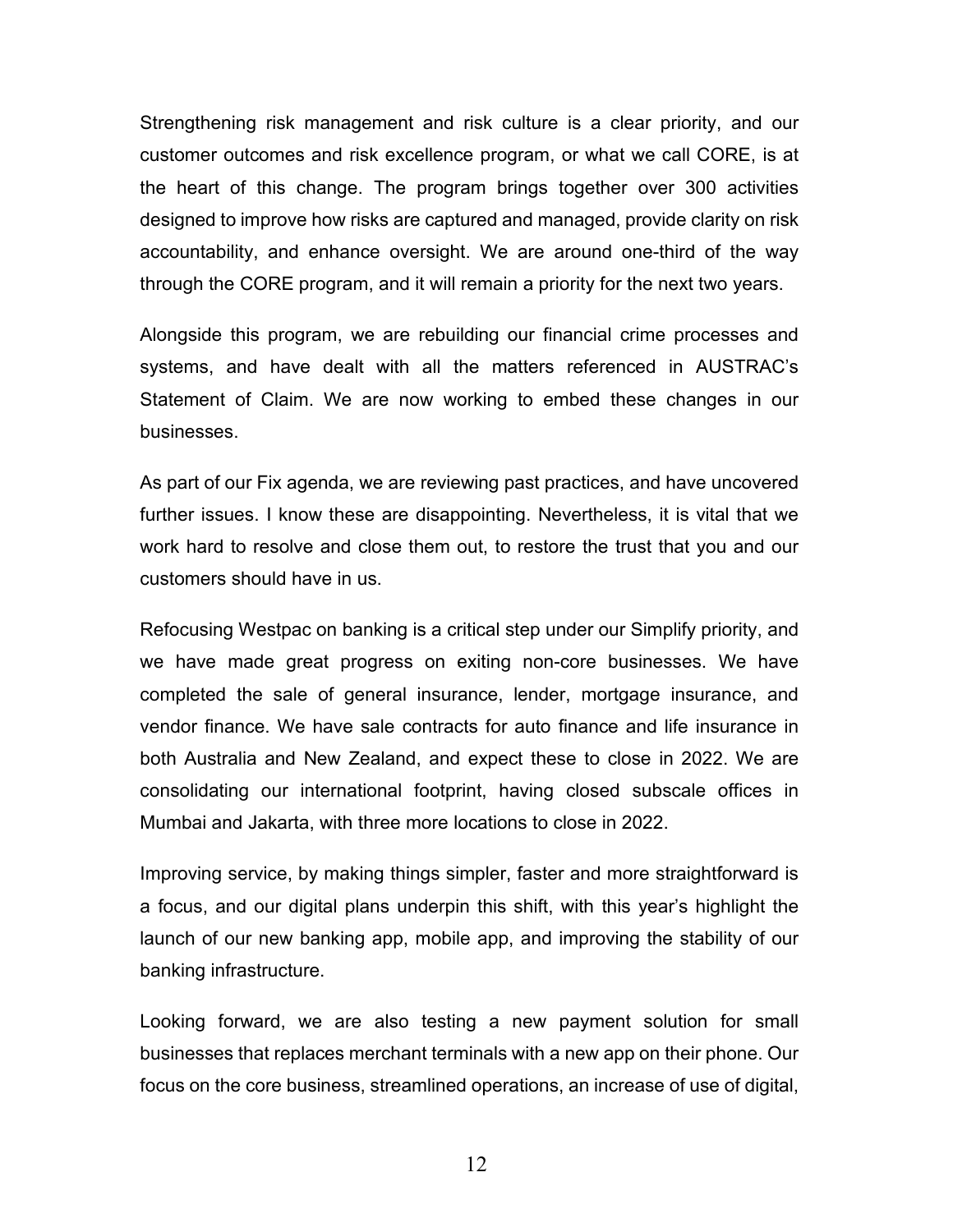is simplifying the Bank and improving service to customers. As the Chairman indicated, taking action to limit global warming is an urgent priority, and as a provider of finance, we have a critical role to play. We must lead in our own actions whilst helping the economy transition to net zero by 2050.

We back this by elevating climate response and our climate change plans to be a company priority backed by Board approvals. Of course, there is more to do and work is underway to map out what net zero requires from us and customers in high emitting sectors. Consistent with the last 20 years we will keep shareholders informed of our plans and progress and climate change is a risk, but it also presents opportunities. The investment required to change the way we work and live, build new supply chains and electrify the economy is massive and we will play our part.

Turning to performance, we more than doubled earnings over the year with cash earnings up 105% to \$5.4 billion, mainly from a turnaround in impairments and lower notable items. While our bottom line was up strongly, core earnings or profit before impairment charges and notable items was down 13%. This decline was mostly due to lower interest rates, which impacted margins and higher expenses. Whilst we successfully restored growth in mortgage lending, this year margins were down 7 basis points from the impact of low interest rates, intense competition and a shift to fixed rate mortgages.

We also incurred higher expenses, mainly related to lifting our risk management capability. Many shareholders have expressed their disappointment with our risk issues and the size of the investment to fix our management of risk. We know we have to reset our cost base and we are already taking action to do so, and this year, as the Chairman said, we set a target to cut expenses from \$13 billion to \$8 billion by FY24 and we are fully committed to achieving it.

Turning to the macro picture, the Australian and New Zealand economies continue to perform well, and we expect them to bounce back as we reopen. This should drive good loan demand and low unemployment, which is a positive for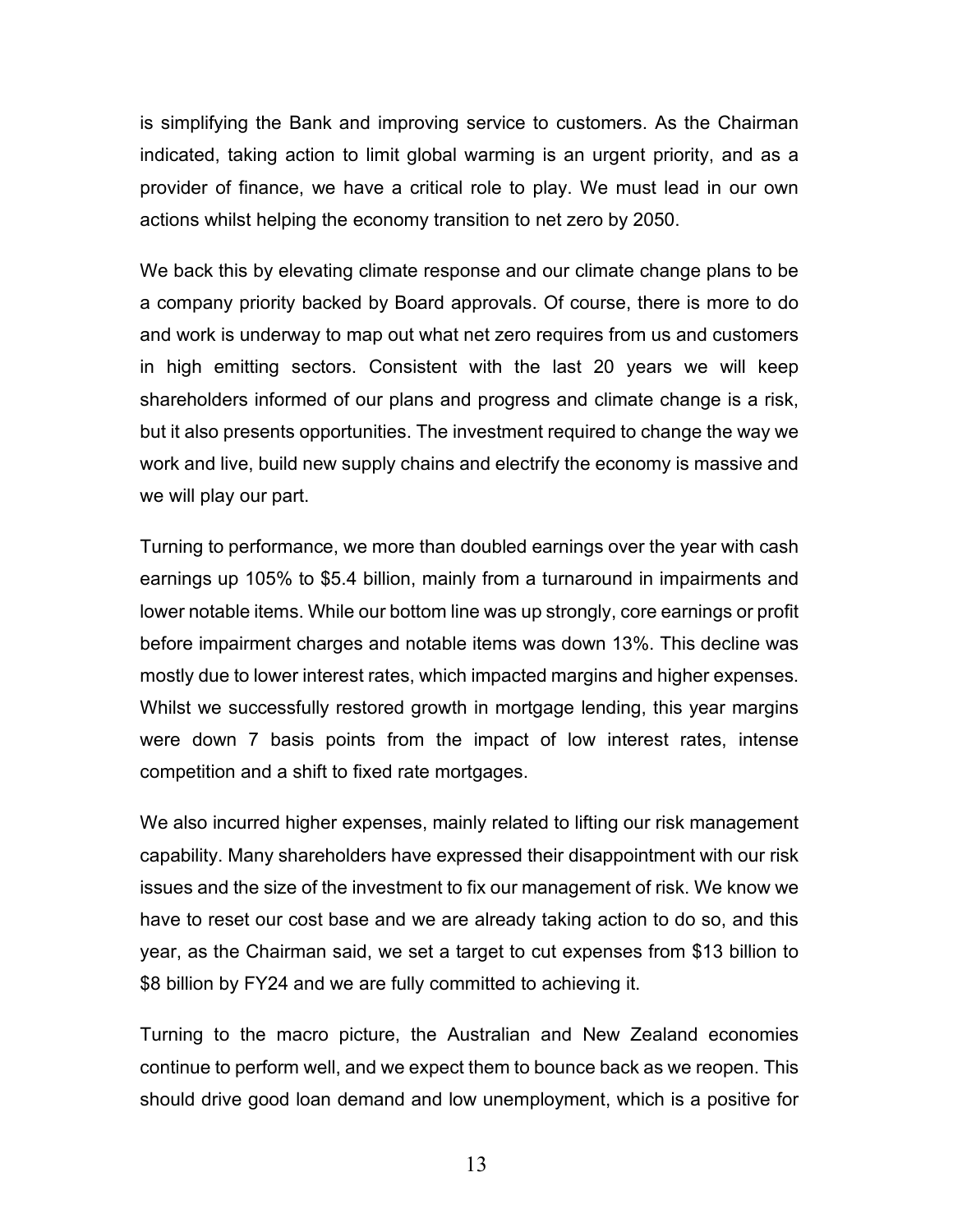credit quality. However, low interest rates and intense competition will continue to impact sector margins.

For Westpac, last year saw us inwardly focused to get our house in order, and that has now changed. We are now directing more energy to customers, and that will increase as we further simplify our business portfolio. While we have much to do, the changes made over the last 18 months have made Westpac simpler and stronger and they have set us up to manage through this period to compete and to grow. We do this with a strong balance sheet and an incredibly dedicated workforce. I want to particularly thank our people for their commitment to customers. It has been a privilege to lead them through this significant time in our history.

Finally, importantly, thank you to shareholders for your continued support. We are committed to rebuilding Westpac's long term value and improving returns.

**John McFARLANE:** Thank you, Peter. Each year, many shareholders submit questions ahead of the meeting. This year, we received around 223 questions, with the main themes focused on financial performance, Executive remuneration, branch closures and climate change. Peter and I have dealt with some of the themes from these questions in our addresses, and as Tim mentioned earlier, we ask that questions from shareholders today, be relevant to their items of business and to shareholders as a whole.

Questions on customer, or personal matters may not be put to the meeting. Where appropriate, you may be contacted by one of our Customer Representatives after the meeting to discuss any such matters. For shareholders participating by the AGM platform, please submit your questions via the platform and we will address them in turn. We will then take questions on the telephone, before coming back to any remaining questions on both the platform and the phone.

So, as Chairman of the meeting, I now formally declare the polls on all resolutions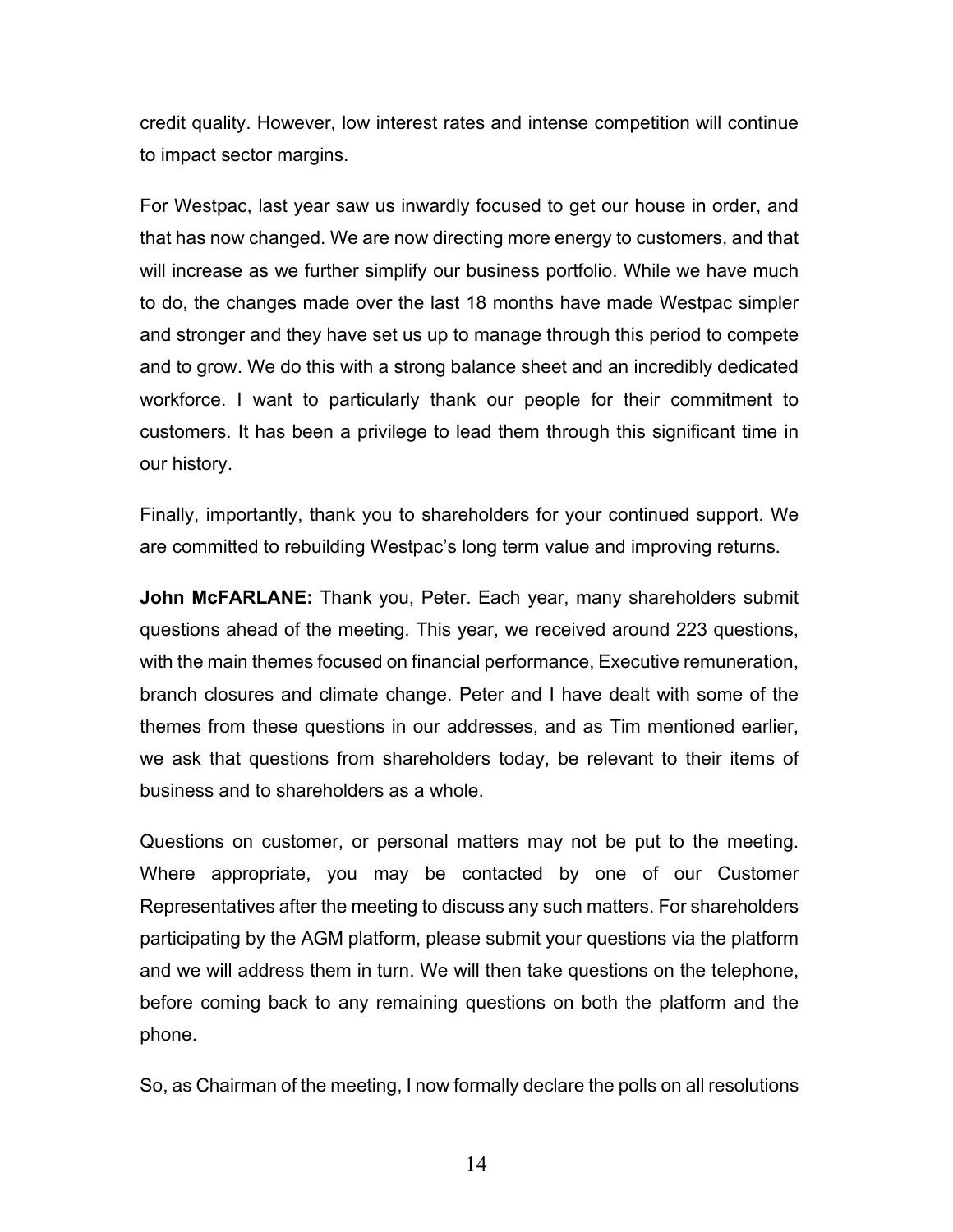open. You may now vote on all resolutions. Link Market Services is the returning Officer for this meeting with responsibility for overseeing the voting process. During the meeting we will display the number of direct and proxy votes received prior to the meeting on each resolution. This will not include votes submitted on the platform today. The results of the polls will be advised to the ASX and available on the Westpac website as soon as possible after the meeting.

I confirm that where undirected proxies have been given to me as Chairman, they will be voted in favour of resolutions 2 to 5 to the extent permitted and voted against resolutions 6(a) and 6(b). The Notice of Meeting has been distributed and I will take that as read. A copy of the minutes of the 2020 AGM also are available on our AGM website and via the related documents section under the webcast. Those minutes have been signed as a correct record.

So, we can now move to the matters in the Notice of Meeting. I will introduce each item of business separately and then respond to questions for that particular item. The first item concerns the receipt and consideration of the Financial Report, the Director's Report and the Auditor's Report of Westpac Banking Corporation for the year ended the 30<sup>th</sup> September 2021. As I noted earlier, Lona Mathis from PwC is here. I would like to thank Lona for her service as this is her last AGM as our Lead Audit Partner in accordance with the *Corporations Act*, which requires a rotation of the Lead Auditor every five years. I would also like to welcome Colin Heath from PwC who will take over as our Lead Audit Partner after this meeting. Shareholders may ask questions of our Auditor on the conduct of the audit, the preparation and content of the Auditor's Report, Westpac's accounting policies, and on the independence of the Auditor.

It is important, however, to note that Directors are responsible for the preparation and representation and presentation of our company's financial reports. The Auditor's role is to give an independent opinion as to whether the financial reports are prepared in accordance with the accounting standards and the law.

Our Auditor has received one written question from a shareholder pertinent to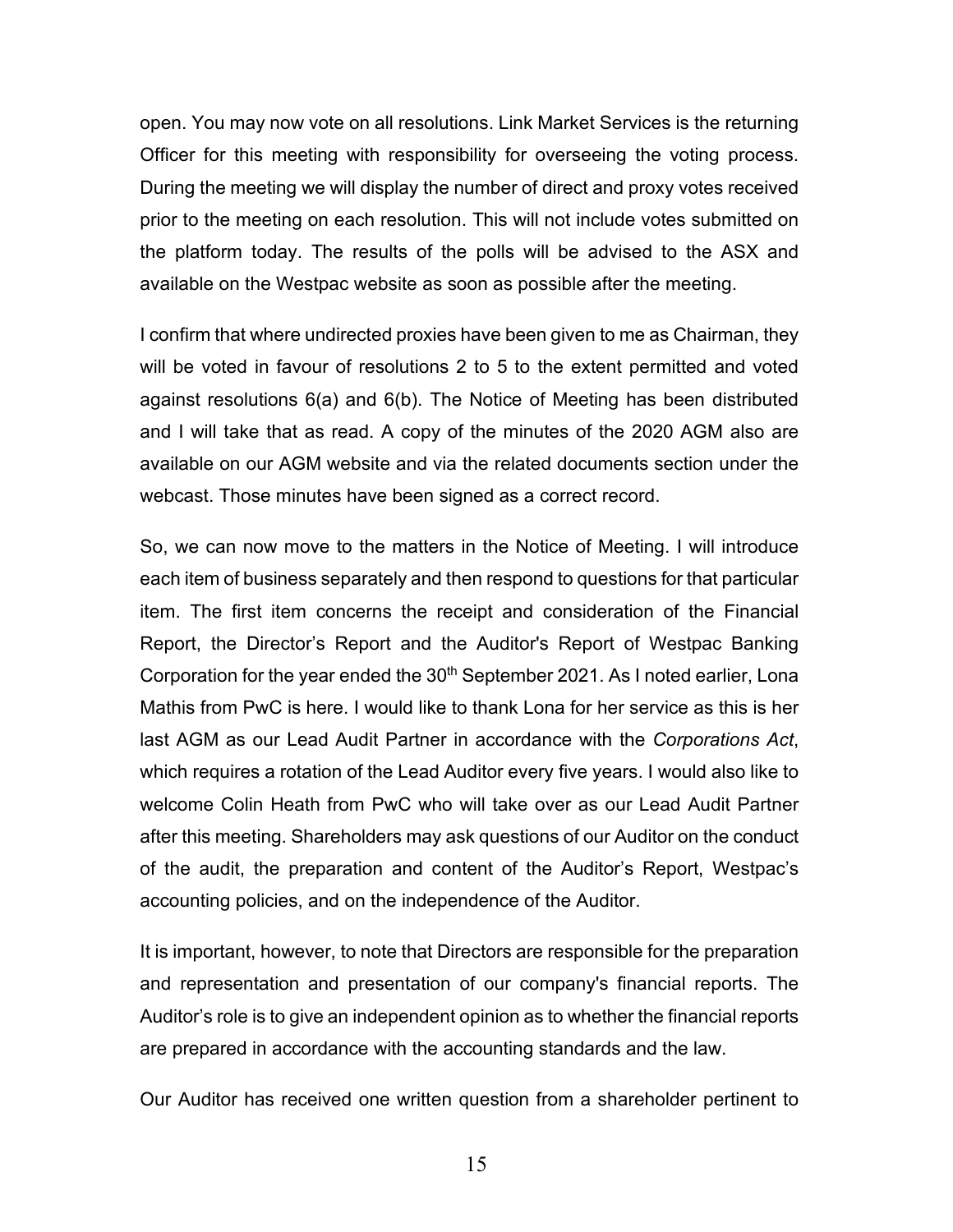the Auditor's report. The question and answer is available under the related documents tab in the webcast. The Auditor's written response to the question is now formally tabled for the meeting.

We will now move to questions on the Financial Reports. Questions on remuneration matters will be discussed in Item 2. Questions on the grant of equity to the CEO will be discussed during the third item of business. While questions on the individual Directors seeking election or re-election will be addressed during the fourth item of business. Questions on the amendments to Westpac's Constitution will be discussed during the fifth item of business and questions on the shareholder requisition resolutions will be addressed during the sixth item of business.

As Peter and I alluded to, climate change is a really important issue for the world and for our company. I assure you the Board has taken it very seriously. Since there are likely to be a number of questions relating to climate change, could I ask that climate-related questions be taken together along with Item 6(b)? This will create a better experience for all not dealing with these matters twice in two separate or three separate places. So, please submit your questions now in the AGM platform.

So can I now have the first question on the Financial Report, please?

**MODERATOR:** Mr Chairman, we have a question from Carol Limmer.

*QUESTION: [Carol Limmer] How are divestments progressing and is a good price expected? Is Panorama's current performance satisfactory and if so, why is it being divested?*

**John McFARLANE:** Well, Carol, thank you very much for the question but also, I enjoyed our recent meeting. Thank you for doing that. Thank you for opening on a really positive note, because this is the one area that is really outstanding and way ahead of program. We are getting good prices, not on everything. Part of the reason we are selling is that they are less valuable than perhaps we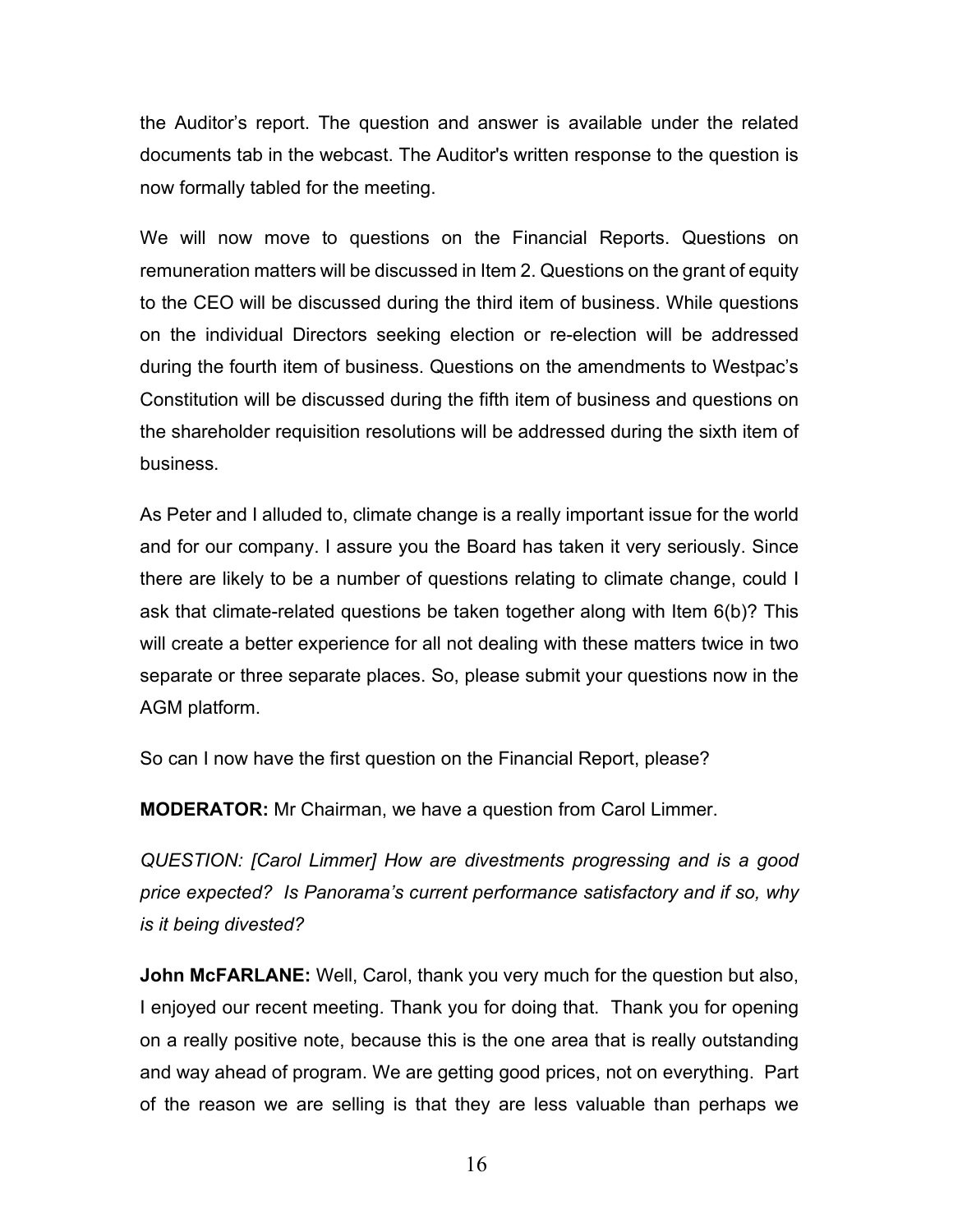thought that they would be.

You asked about Panorama. Panorama is performing very well on the platform side of the business, less well on the superannuation side of the business, and in fact that BT platform, Panorama, is more than \$100 billion on that platform and it is performing very well. We do have an issue there. It is that the costs of the digital and online platforms are superior to ours in efficiency and therefore we need to address that to improve the financial performance of Panorama but actually Panorama is performing very well. We have had some issues on that platform technologically and we are addressing those. That has caused a little bit of a jolt but nevertheless, it is being fixed.

Can I have the next question, please?

**MODERATOR:** Mr Chairman, we have question from Carol Limmer.

*QUESTION: [Carol Limmer] Where will major costs occur, timing of these and how can shareholders be confident of achieving target? Is there conflict between need for spend on compliance costs and IT upgrades while at the same time reducing overall costs?*

**John McFARLANE:** Well, again Carol thank you very much. I have actually addressed that question, but I will amplify it a little bit.

Most of the costs have already been incurred on these programs and so the increase from here will not be there, in fact, we are expecting those to be recovered. The cost reductions arise from four areas: the non-recurrence of notables; the exit of specialist business, which as I said earlier, have about \$600 million in expenses. The non-recurrence of one-off costs on the fixed agenda, which last year were \$1.1 billion in costs; and then reductions in the underlying cost base, mostly central costs and mostly head office costs. We are not reducing costs in the frontline, if anything, we are trying to improve our service to customers and improve our revenue base.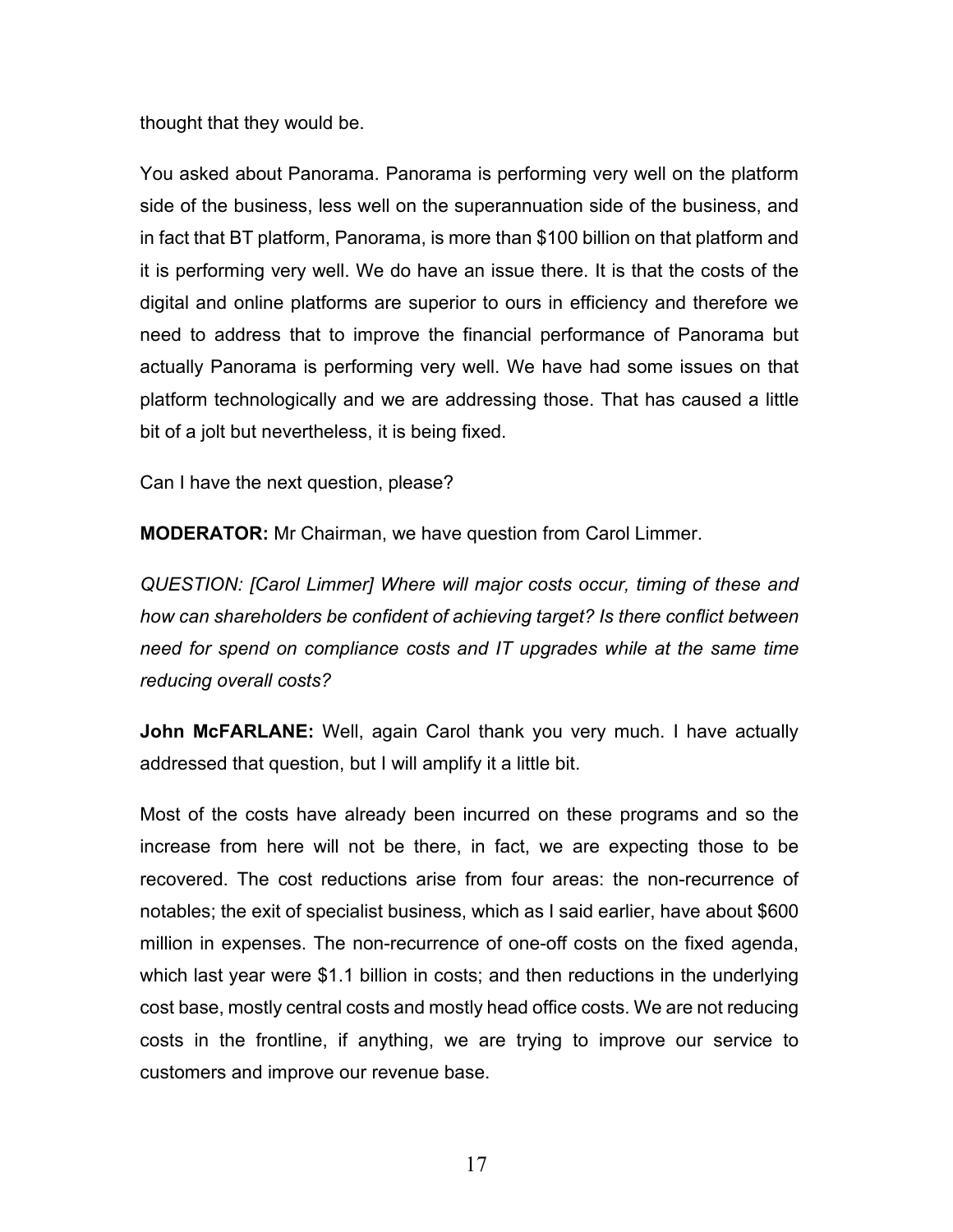And so, I will repeat, underlying it all we are targeting a cost of \$8 billion by 2024 from an underlying cost base of just over \$9 billion last year. Now, investment in compliance and IT are part of cost plans and it is vital we maintain the service there but at some point in time, these will be behind us.

Can I have the next question, please?

**MODERATOR:** Mr Chairman, we have a question from Carol Limmer.

*QUESTION: [Carol Limmer] How well embedded is the desired new culture at all levels in Westpac?*

**John McFARLANE:** One of the things about chairing a meeting, is I can answer all the questions, but it is probably less interesting for shareholders, and therefore we do have a number of Directors present because it really needs the Board that needs to address these, and periodically I will pass a question to another member of the Board and it will create a bit more interest for shareholders. And this is one that I think I will pass to the Chief Executive, but I will say that we do surveys to address the culture in the program and for the top levels of management, three layers that we are now approaching the  $75<sup>th</sup>$  percentile of all banks globally and therefore that is way ahead of what you thought it would be. Anyway, Peter.

**Peter KING:** Thank you Carol. We use the McKinsey's OHI measure when we think about culture, and as the Chairman just said, we did see an improvement this year from a score of 70 to 74 at a headline level. That is just below the top quartile globally. So, I would say we have made progress but we have more work to do. We certainly see great engagement in the frontline with customers.

One of the values that has come up strongly this year as we have run our training programs is risk management in terms of a priority for the company. Customer is not as high as what it needs to be, and performance would be the third one. So, we are seeing better performance but again it is not where it needs to be.

So, what I would say is good progress but still more work to do and we see this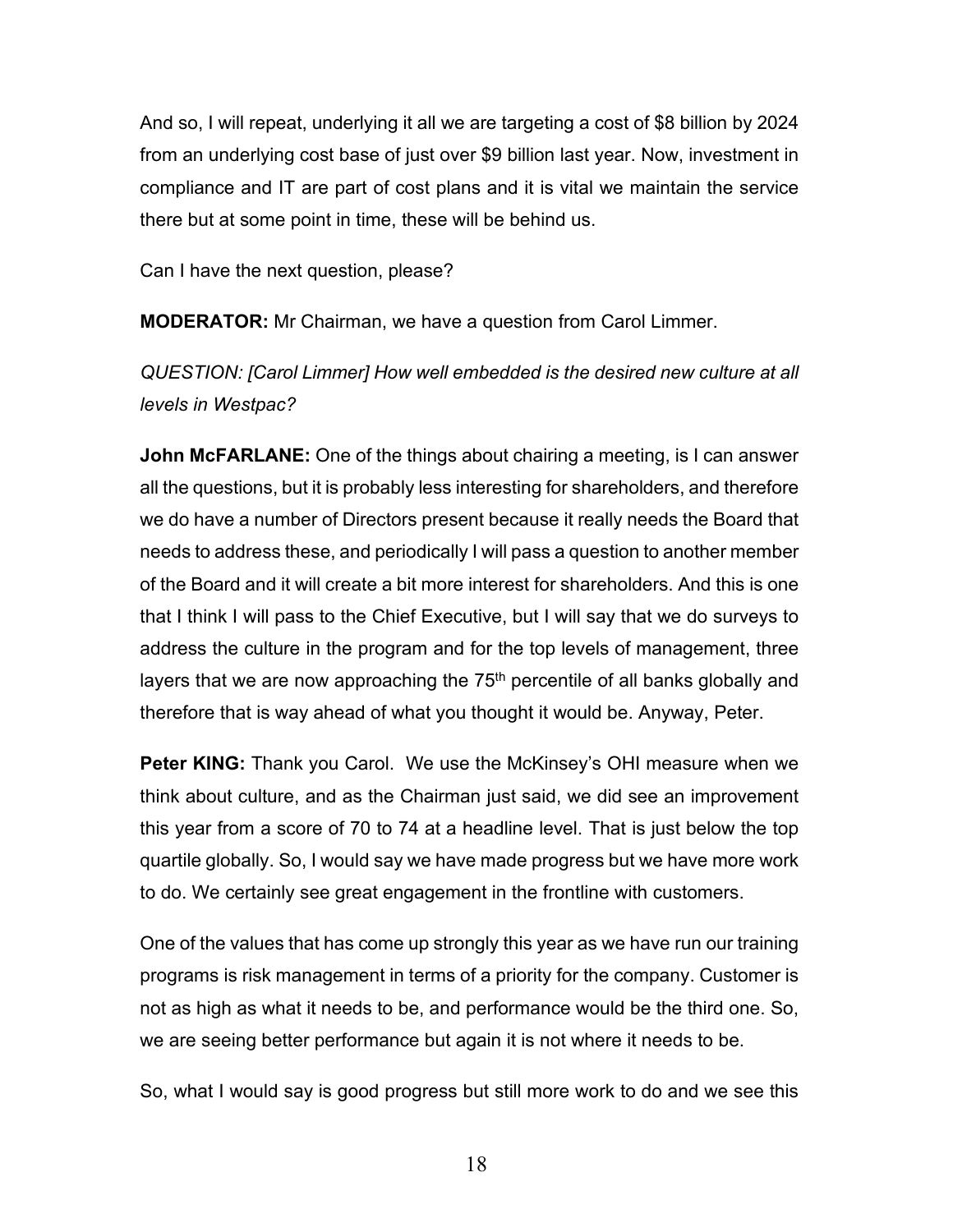as part of our three-year core program to really lift the culture, particularly on risk management.

**John McFARLANE:** In these situations, by the way, it is often that middle and lower-middle management that can be a bit sticky and that takes a bit more time to fix. Can I have the next question, please?

**MODERATOR:** Mr Chairman, we have a question from Carol Limmer.

*QUESTION: [Carol Limmer] Are clear succession plans in place for Peter King and his direct reports?*

**John McFARLANE:** You are very busy today, Carol. Now, succession is a very important priority for the Board, but succession plans for Peter King, since he has only been recently appointed, is probably a little premature. And we were going to consider it this calendar year, but we decided it was not the time and therefore it will be something we will begin next year.

It is very important with CEO succession to develop internal successes and in fact, one of the things that we have been doing, and this is a very important responsibility for the Board, is that when recruiting people reporting to the Chief Executive and to outstanding people below that, these people have got to have one more level in them and some, the CEO position, and therefore when we have been appointing people we have been very cognisant of that. Of course, when you do change the CEO, it is very important to have the best person in the world available to us and we would normally look outside to make sure that we have the best of both worlds inside and outside but it is not for today, it is actually for tomorrow.

Can I have the next question, please?

**MODERATOR:** Mr Chairman, we have a question from Carol Limmer.

*QUESTION: [Carol Limmer] When will the Court be likely to determine in relation to six ASIC allegations?*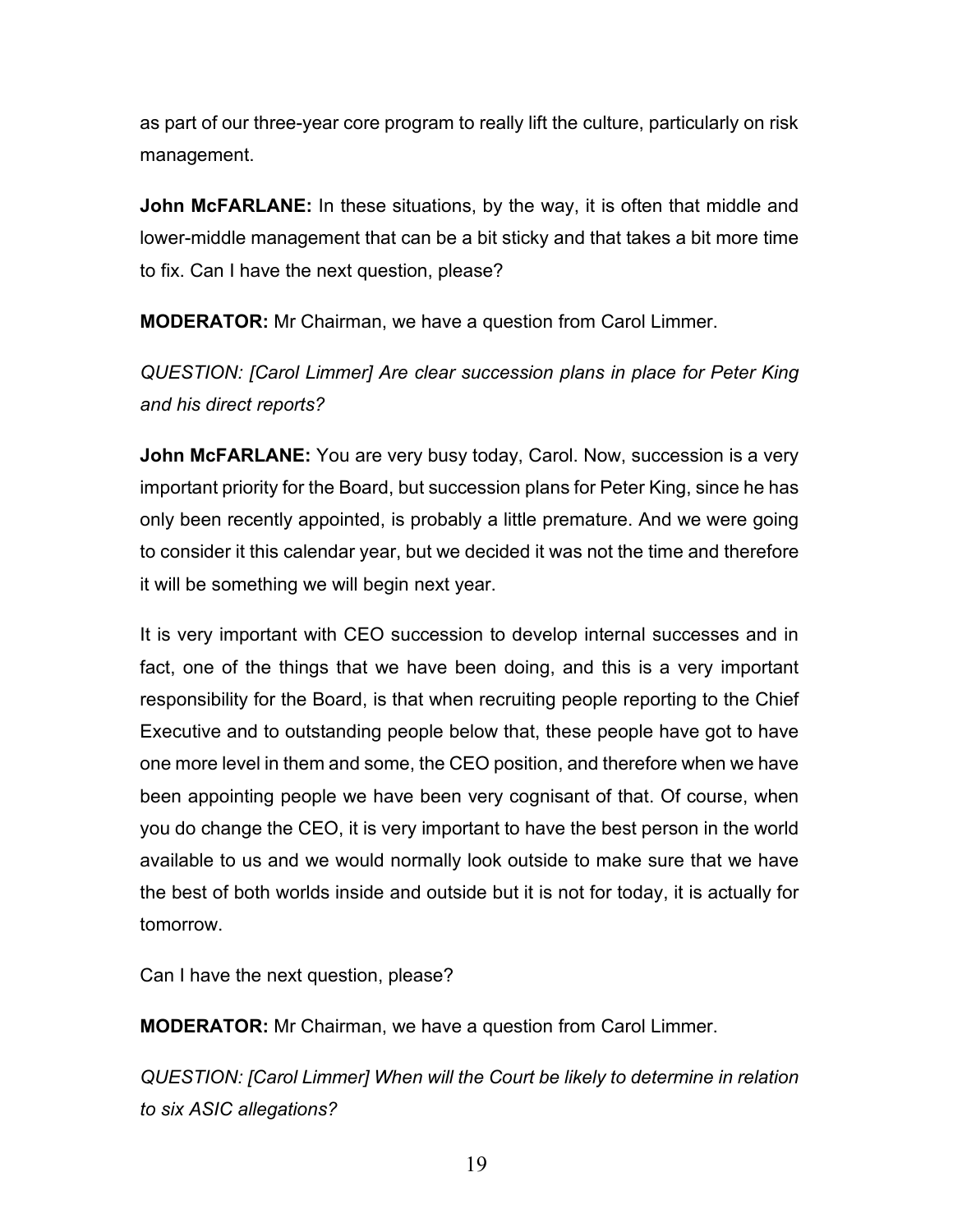**John McFARLANE:** Well, I think I will pass that one to the Chief Executive, if I may.

**Peter KING:** Thank you Carol. So, ASIC and Westpac have agreed facts and penalties on those matters. They will be presented to Court next year, we believe around April, but that is obviously subject to the Court, and that is when those matters will be considered by the Court.

**John McFARLANE:** I will just say that, and I said it in my speech, a lot of these issues, although some of them are current, they actually started quite a long time ago. One of those items went back to 2001. It is very important that we get these behind us. The problem that we have got though, is as we continue to investigate, we do turn over stones and new issues do arise, but hopefully there will be a point in time, where all of it will be behind us.

Can I have the next question, please?

**MODERATOR:** Mr Chairman, we have a question from Carol Limmer.

*QUESTION: [Carol Limmer] Note the extension of buyback until February. What if the share price declines further?*

**John McFARLANE:** Thank you. I will pass that also to Peter. That said, our priority is to make sure that the latter does not happen.

**Peter KING:** Well Carol, that you for the question. In relation to the off-market buyback, that is a risk for the off-market buyback, but we have the intention to return the \$3.5 billion in capital and we also announced that if off-market is not the right structure, that we would do it on market. But our course of action at the moment is an off-market offer. We have thought about the share price reducing and we have adjusted the terms of the transaction as you can see in the scheme booklet, but we want to return that \$3.5 billion to shareholders.

**John McFARLANE:** Over a number of years Westpac share count has increased, reducing earnings per share, so one of the things we want to do is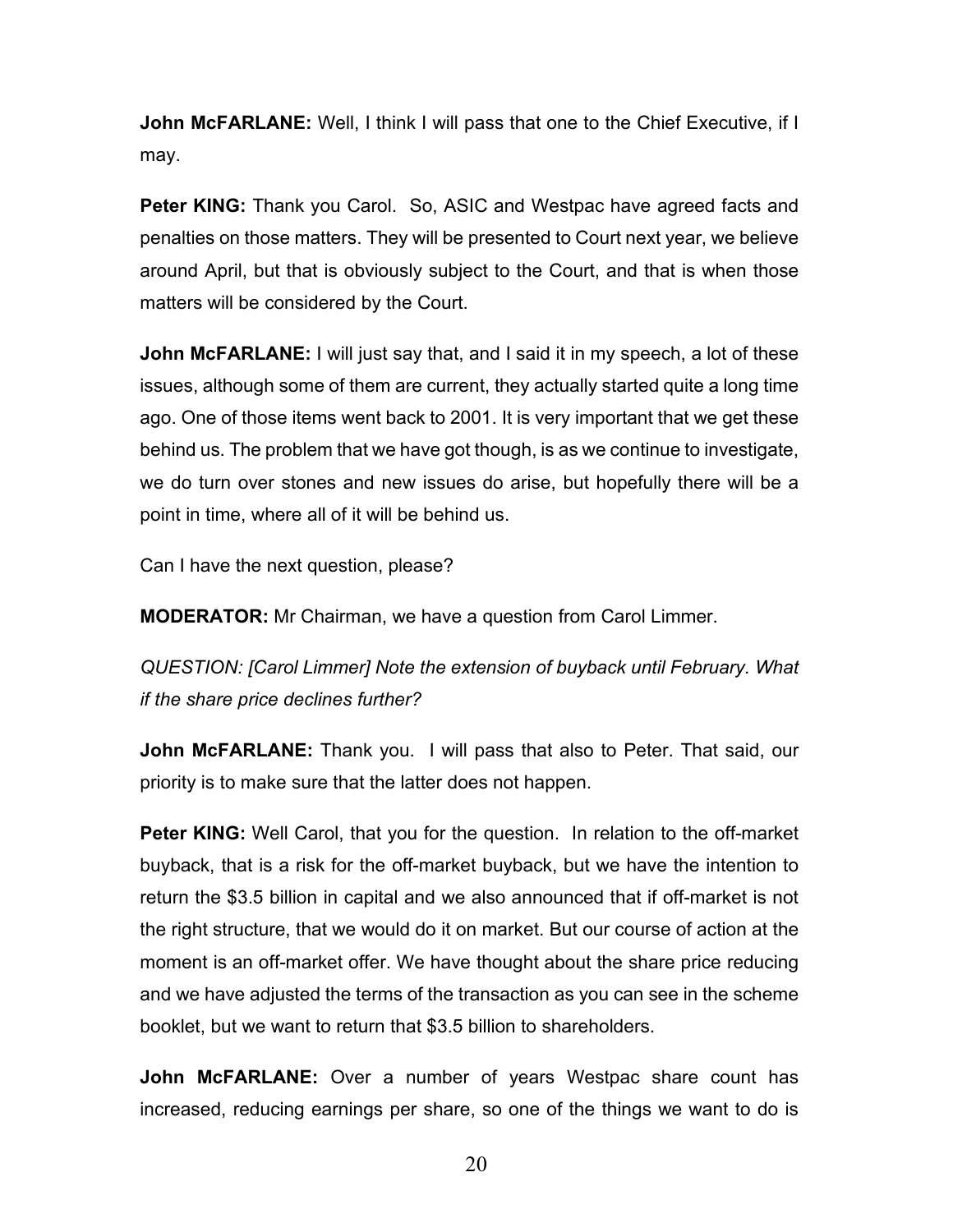reduce that share count, which is why we are considering buyback, particularly the way we have structured it rather than special dividends, because we need an ongoing benefit in earnings per share and that is why we have chosen this rather than a special dividend.

Can I have the next question, please?

**MODERATOR:** Mr Chairman, we have a question from Carol Limmer.

*QUESTION: [Carol Limmer] Will hybrid AGMs live and online be held in future, given the number of shareholders and how widespread they are?*

**John McFARLANE:** Well, like you, I hope not, in that at least the ones that we are having today are purely online, I hope we will see the back of. However, I think hybrid AGMs are going to be with us for some time, and therefore at the time we will consider hybrid meetings, but I personally think it is better that we get back to face-to-face meetings as quickly as possible. We will take a decision on hybrid nearer the time, but ideally we really want to see shareholders face-toface.

Can I have the next question, please.

**MODERATOR***:* Mr Chairman, we have a question from Duncan Miller Johnson.

*QUESTION: [Duncan Miller Johnson] There is some suggestion that Westpac New Zealand Directors did not have sufficient expertise in the critical areas of banking, risk management and banking technology, despite Westpac's Board Charter requiring them to have these skills. Presumably, Westpac Group Directors are not deficient in the above noted critical areas. D. Johnson, small shareholder.* 

**John McFARLANE:** Well, look, thanks for the question. New Zealand is a subsidiary of Westpac Group and so I will pass this – it reports to the Chief Executive – and so I will pass it to him.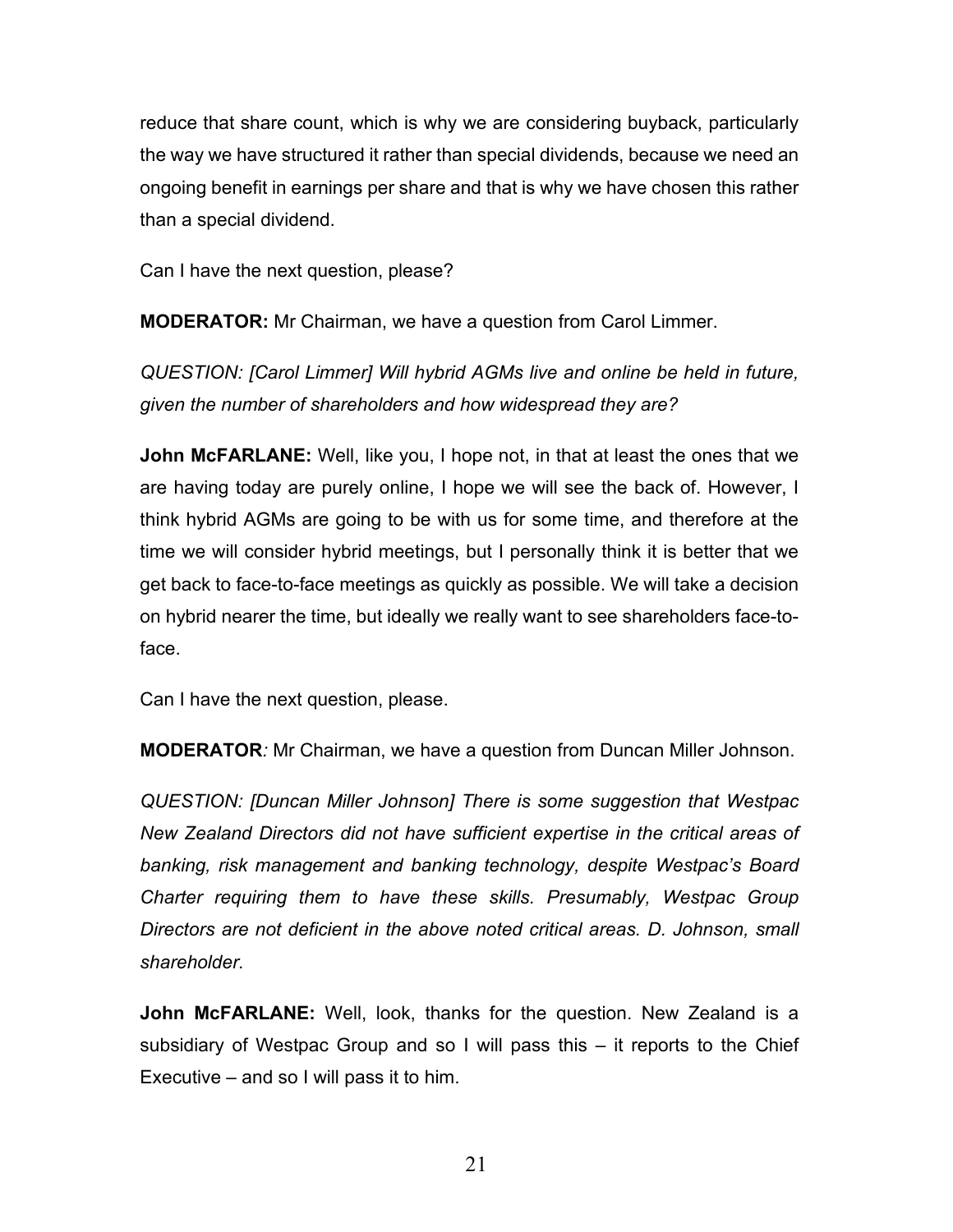**Peter KING:** You might want to comment on the Board question as well Chair, but in relation to New Zealand, we have appointed new Directors with those skills, so we feel like the Board now for our Reserve, our New Zealand business, has the skills that it needs. And I might pass back to you, Chair, on the Group Board.

**John McFARLANE:** Yeah. Look, it is a regulatory requirement and also one of our own policies, that appointments to subsidiary Boards have to be approved by the Westpac Banking Corporation Board. And so, we take that very seriously. But these are always on the recommendation of the Chairman of the subsidiary and also on the recommendation of the Chief Executive.

So, while we approved it, the due diligence was done largely by the Boards themselves and the Chairman of the subsidiary Boards, as well as the Chief Executive, and we were very happy with that. When it was an important subsidiary, I met all of the candidates for the Chairman's position, and I meet the Chairman regularly, notwithstanding the report to the Chief Executive, I meet them relatively frequently because it is very important that I understand personally what is going on and that they understand what is happening in the Group as well. So, thank you.

Can have the next question, please?

**MODERATOR:** Mr Chairman, we have a question from Michael Friend.

*QUESTION: [Michael Friend] How many customers has Westpac lost and what is the value of deposited funds lost due to Westpac not being in any way competitive in the savings deposit rates it offers to its customers?* 

**John McFARLANE:** Okay, Peter, that is another question for you, thank you.

**Peter KING:** Well, thank you for that question. I think I might start with returns on the deposits are very low at the moment because of low interest rates in the economy, and I think that underpins the question.

In terms of our performance in deposits, we have actually grown deposits very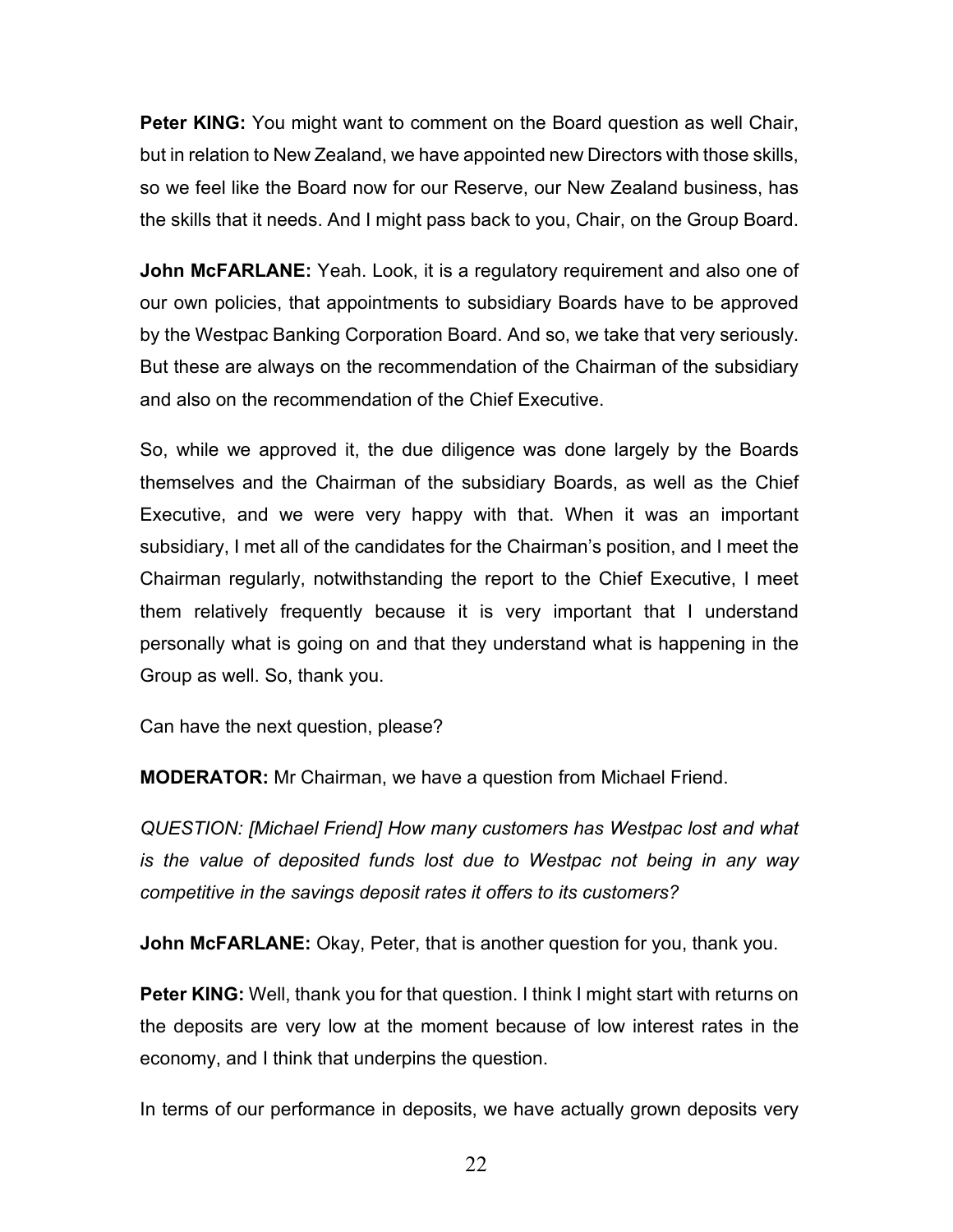strongly. We have seen an increase in the funding provided to loans from deposits. So, we have actually done well for what we needed in the deposit market, but I understand at these interest rates that the return on deposits is very low. That is something about the settings in the economy.

**John McFARLANE:** Can I have the next question please?

**MODERATOR:** Mr Chairman, we have a question from Stephen Mayne.

*QUESTION: [Stephen Mayne] Did any of the main proxy advisors, ACSI, Ownership Matters, Glass Lewis and ISS recommend a vote against any of today's resolutions? Which of the proxy advisors are covering us and has there been a material proxy protest vote against any of today's resolutions? Will you disclose the proxy votes before the debate on today's resolutions so shareholders can ask questions if there have been any protest votes?*

**John McFARLANE:** Well, it has been a long time since I have spoken to you because I have been in London for quite a long time. But Stephen, good to see you back.

Now, you are pretty much an expert in this area, I know. So therefore, I think you know the answer to this question, is that the proxy firms prepare research on us locally and internationally, but they do not make the report public, and therefore we cannot actually discuss them publicly. I did say, though, that one firm recommended against the remuneration report, and as mentioned in the speech, some shareholders voted against the REM Report.

Now, one of the things about proxy votes, is it is really important that shareholders individually form their own view on a situation and therefore deal with it. If we disclosed the proxies in advance, then that may have a disproportionately fair or unfair influence on a shareholder's vote. I think it is really more important that the shareholders have the information that all shareholders have in order to form their vote and then we release the proxy votes after the questions. And that, as you know, Stephen, is a very traditional way that Boards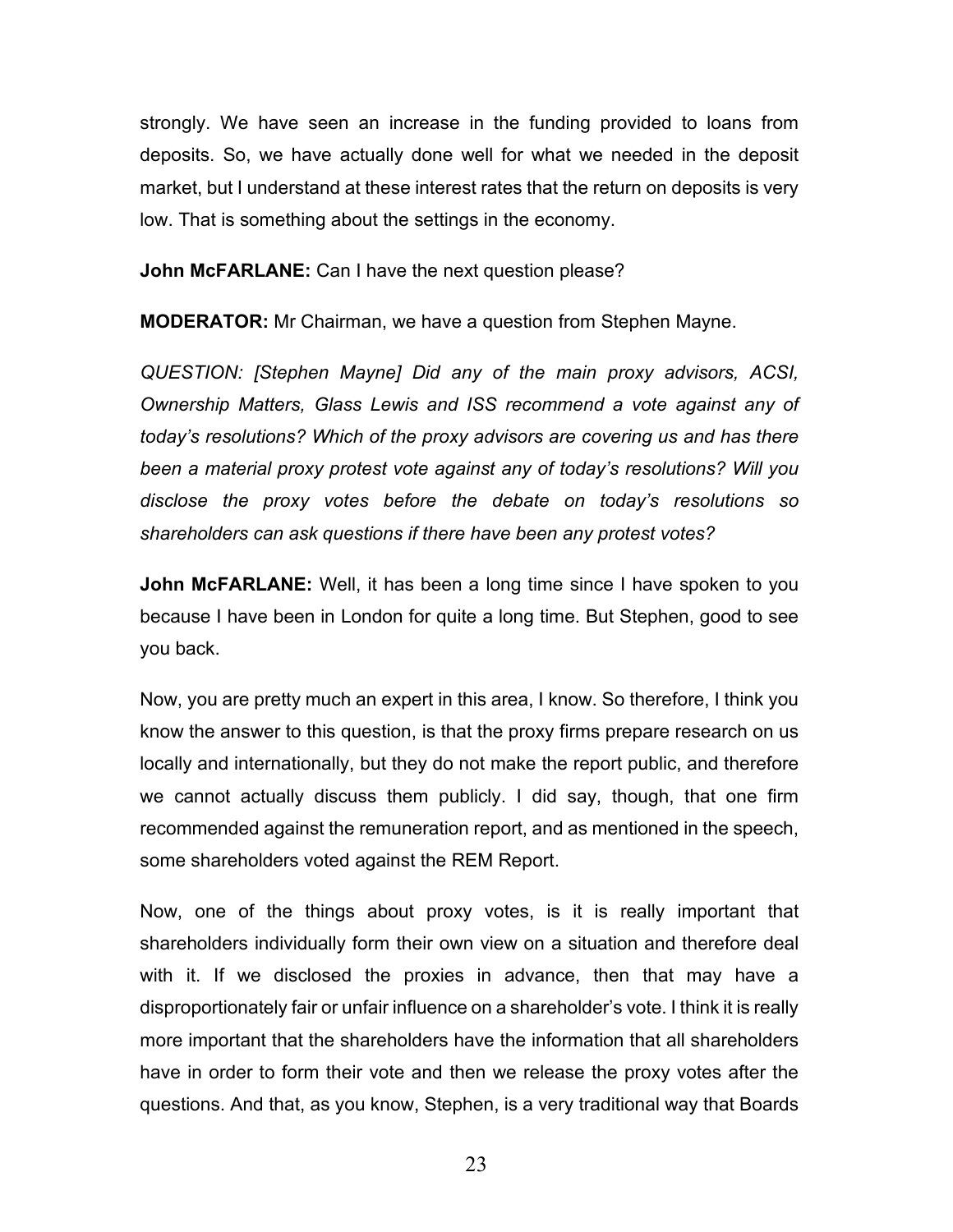and companies operate.

Can I have the next question, please.

**MODERATOR:** Mr Chairman, we have a question from [Kara Conchella].

*QUESTION: [Kara Conchella] I am Gomeroi traditional owner from Narrabri. I have been banking with Westpac for around 20 years. Question to the Board: When will you stop financing Whitehaven Coal to desecrate Gamilaraay country and invest heavily in renewables in northwest New South Wales?*

**John McFARLANE:** Well, thank you for being a customer, we appreciate it, and we will not comment, unfortunately, because of privacy on individual facilities or individual customers. But what I can say generally, is that we have made a commitment to exit thermal coal mining by 2030 and we only have one thermal coal customer. Of course, when we go forward, and this is something that has been new for us, new metallurgical coal mining customers must have public Paris aligned goals for us to finance them.

Our total exposure to coal mining is half a billion dollars, which is .05% of total committed exposure, less than half of that to thermal coal. So, I think in answer to your question, we will come out of thermal coal, but we cannot comment on individual customers.

Can I have the next question, please?

**MODERATOR:** Mr Chairman, we have a question from Stephen Mayne.

*QUESTION: [Stephen Mayne] The \$3.5 billion off-market buyback was meant to be closing on December 17, but you have now extended it until February 11. How many shares had been tendered at the time you announced the extension, and did you change the discount range from 8-14% to 0-10% before it had become apparent the take-up rate would be substantially below \$3.5 billion, mainly because a fully franked dividend component was going to be less than 50% of the total return for participants?*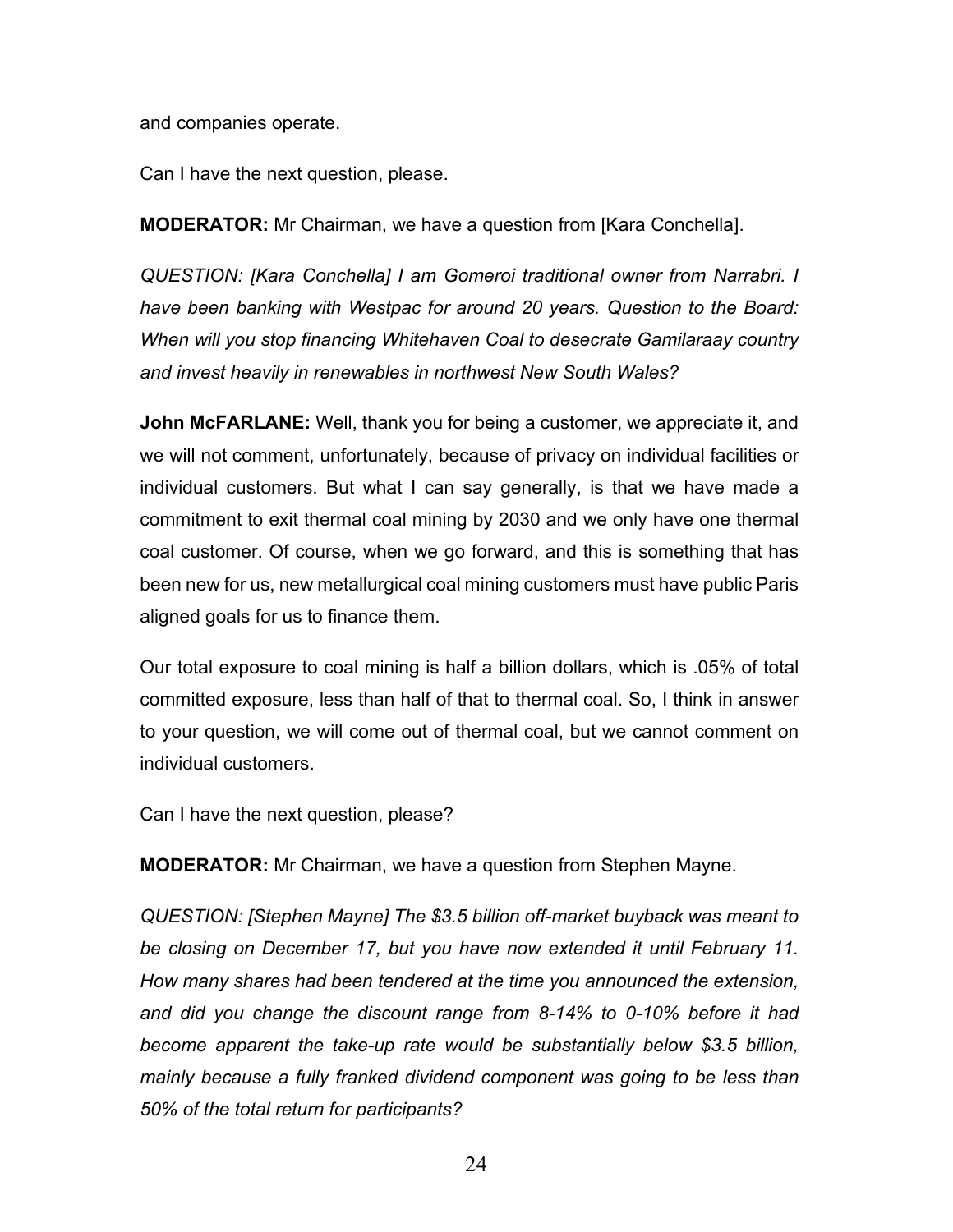**John McFARLANE:** Yes, I will share this answer with Peter. The reason we changed it, was very simply the fall in the share price, therefore it did not make it as attractive to shareholders. And that was the reason. And in fact, the number of people who subscribed was relatively small, but they all have the option now to change those subscriptions to the new discount periods. And we have also said we want to lower the share count, and if we do not achieve the \$3.5 billion by 11 February 2022, we will launch an on-market buyback with any residual. But Peter, I do not know if there is anything…

**Peter KING:** I would just say, Stephen, there was some early applications, as you usually do in these processes, but you do not expect most of the applications so close to the date. We look at the analysis of different shareholders and how attractive it is. And when we looked at it, the share price, we thought the change in terms was the best thing for all shareholders.

**John McFARLANE:** Yeah, and for that reason, that was not anything to do with why we changed the terms.

Can I have the next question please?

**MODERATOR:** Mr Chairman, we have a question from Ebor Pty Ltd.

*QUESTION: [Ebor Pty Ltd] Chairman, you have noted poor processes, repeated regulatory failures and the requirement to change management, change the culture and fix remediation issues. Given this litany of issues:* 

*(1) What implications does this present for the six Board members appointed prior to 2020 who oversaw these failures?* 

*(2) Does this imply that Westpac overpaid previous Board and management given, based on your assessment, they were ineffective?*

*(3) How do shareholders hold existing Board and management to account given the failures of previous Board and management that you have highlighted?*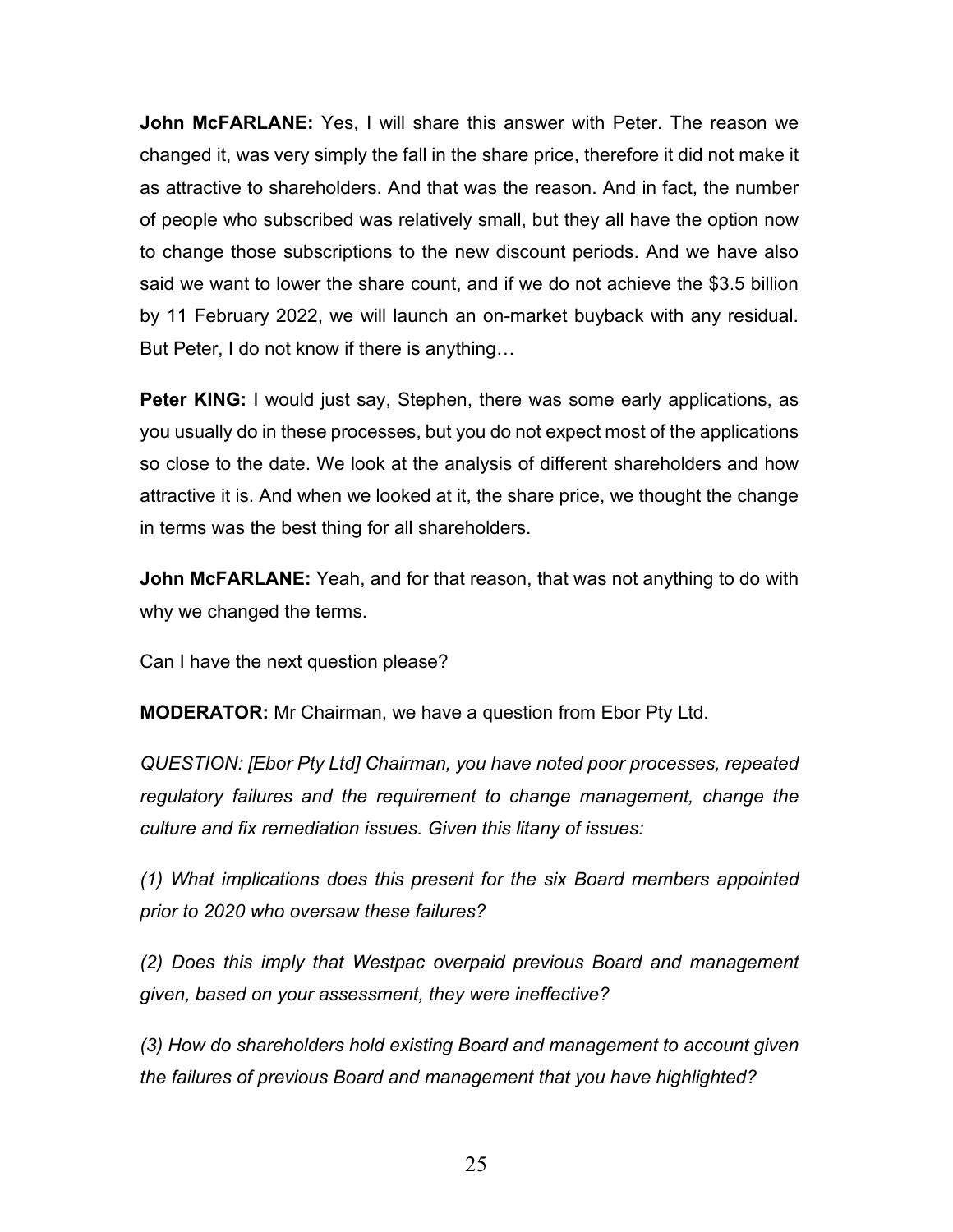**John MCFARLANE:** Thank you for your question. I did see a general point, which is that the issues have been longstanding. And in fact, if you wanted a number, most of them were before 2019 rather than 2020. And so, a lot of the Directors who are on the Board prior to 2020 actually were recently elected. And therefore, it is a little unfair to say that they really were accountable for some of those issues.

Anyway, it is very important that boards get renewed, and we have changed the Board with five new Directors, and six Directors have retired. The Board has been very focused on these issues, and resolving these issues, some of which, as I say, go back an awful long way. Some of them have gone back to 2001. So, it is really important that we get these things behind us. And that is one of the reasons we have been working with ASIC in particular on the ASIC issues, to just put those behind us, and rather than drag them out, so that we can actually have some blue sky on these issues.

So can I have the next question, please.

**MODERATOR:** Mr Chairman, we have a question from Stephen Mayne.

*QUESTION: [Stephen Mayne] The Chairman made much today of how bureaucratic Westpac was before he joined the Board, and how important it was to completely overhaul the management team, given the poor performance. What does that say about the historical performance of new CEO Peter King, who joined Westpac in 1994, and had been CFO since 2014? How can Peter talk about Westpac being profoundly different from two years ago, when he was a key executive who built the business up until 2019? Could Peter comment on what mistakes he felt Westpac made during his five-year stint as CFO?".*

**John McFARLANE:** Well, thank you, Stephen. Nice try, but I am not going to have Peter answer his own question here. I will deal with that. We were very careful in our deliberation as to who we should appoint for the Chief Executive, and if you remember, Peter was acting as Chief Executive at the time and doing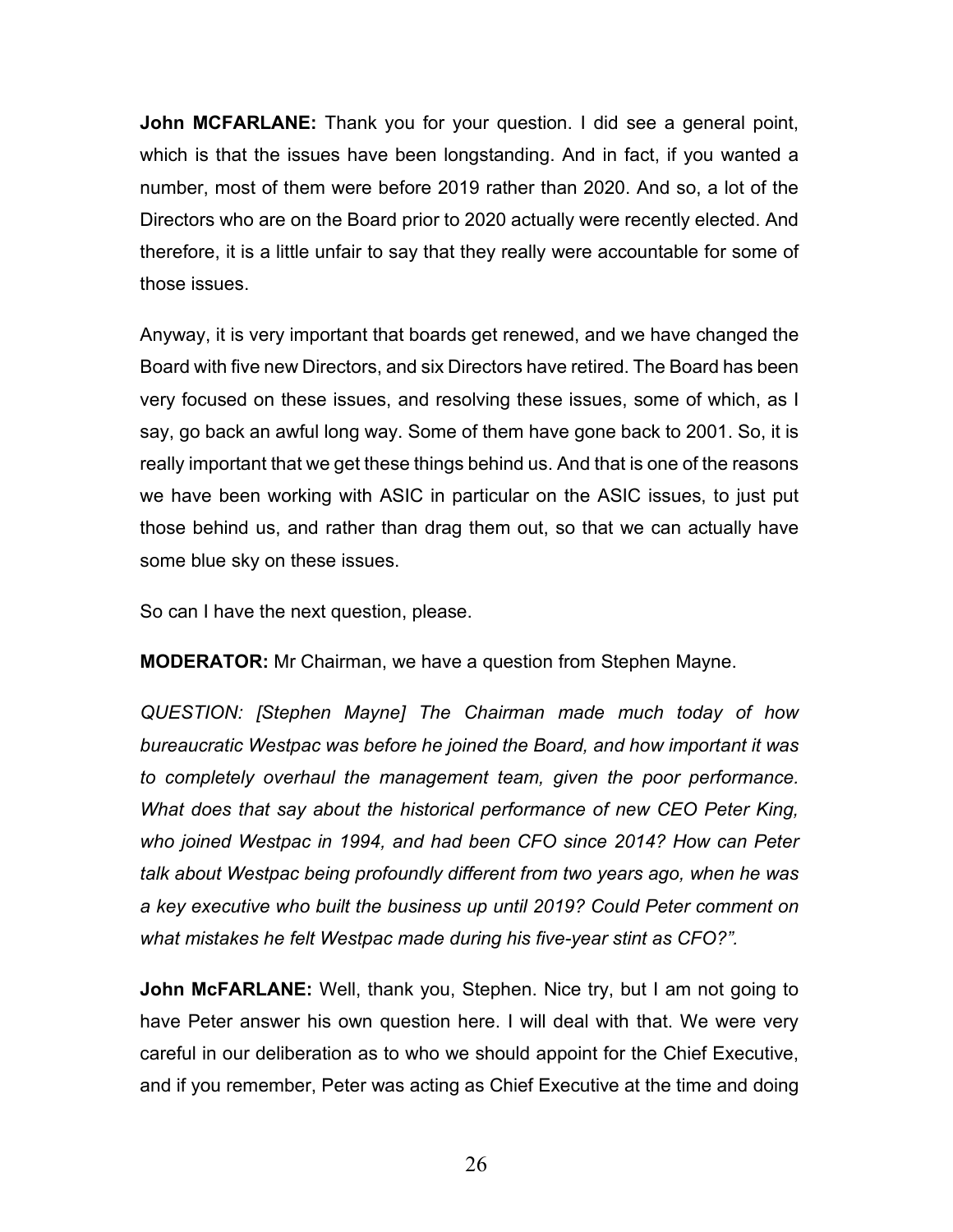a good job of it. We did have internal candidates as well, we had outside candidates, and we chose the best person, which is Peter.

I think, though, I do agree with you that one of the things that I did before I joined and agreed to take the Chairman's role, is I did a 10-year spreadsheet of the financial performance of the company, which is something I always do before I join a Board. And it was fair to say that at the time I did that, which is not quite two years ago, the performance over the preceding five years had been in decline. And so, it is accurate to say that there had been a decline in performance. It was not poor, in that the company, if you recall, was still trading at a multiple of book, and so relative to banks worldwide, it was doing reasonably well. But it was in decline, and therefore, it was something we had to address.

Can I have the next question, please.

**MODERATOR:** Mr Chairman, we have a question from Rhys Alan Matthews.

*QUESTION: [Rhys Alan Matthews] What do you think the future holds for Westpac Group if the Australian Government introduces a Central Bank digital currency?*

**John McFARLANE:** Now, this is something that Central Banks worldwide are in fact considering. And no doubt that will be true here, and in the other places where we are operating. Now, nobody has done this at this point in time. And therefore, Westpac has a working group established to deal with that, as have the Central Banks around the world. So, I do think the impact will actually be closely aligned with the onset of digitisation, and therefore that will go hand-inhand with the facilitation of digitisation.

But I do not know if, Peter, you wanted to say anything more on that?

**Peter KING:** The one thing I would add is I think the role of retail banks to take deposits, lend money, and do maturity transformation, will always be critical in the economy. I do not see the digital currencies as fulfiling that role. Certainly in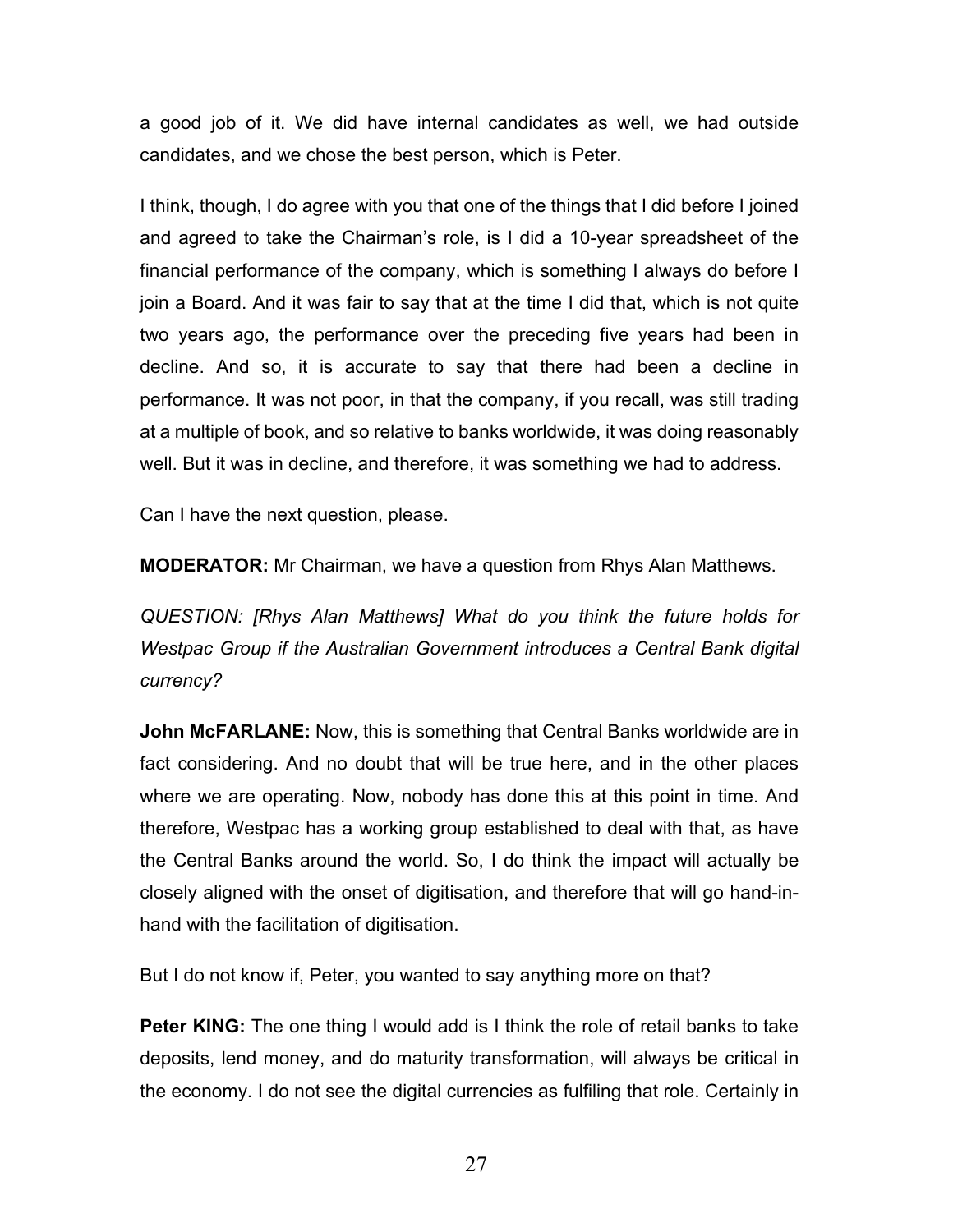payments, though, there is a lot of different opportunities and disruption coming into payments. But I think the core business that we do will be needed. I have not seen anyone from the Reserve Bank talk about that, taking on that maturity transformation role that the banks do. That I think will stay.

**John McFARLANE:** As Peter said, the private ones are very different to those issued by Central Banks. And therefore, if it is issued by a Central Bank, it then becomes effectively the currency of the country.

Can I have the next question, please.

**MODERATOR:** Mr Chairman, we have a question from Rita Mazalevskis.

*QUESTION: [Rita Mazalevskis] Chairman, re the recently established Board, Legal, Regulatory and Compliance Committee, last year you and Mr Marriott said non-financial risk required specialist attention, and that you increased the scope of the Committee to cover non-financial risk in general, including compliance, conduct risk, financial crime risk, customer complaints and remediation, and other risk activities. Also, so there could be additional Board focus, legal, regulatory and broader compliance matters which were previously covered by the Board Risk Committee, were transferred to the BLRCC.* 

*Given ASIC has recently launched further multiple legal actions against Westpac for continued widespread breaches, do you think the BLRCC is effective enough to cope with Westpac's continued serious breaches, and the Committee members are sufficient in numbers and experience to have oversight of these serious matters? Rita.*

**John McFARLANE:** Rita, thank you very much. I mean, you have clearly done your homework here. But I am very happy with the performance of the BLRCC. I am actually going to have Peter Marriott, who is with us today, to comment as well. Because it is actually a subcommittee of the Risk Committee. I am very happy. And in fact, the resolution of those ASIC matters were brought forward by the BLRCC, which is performing incredibly well, and is operating very effectively.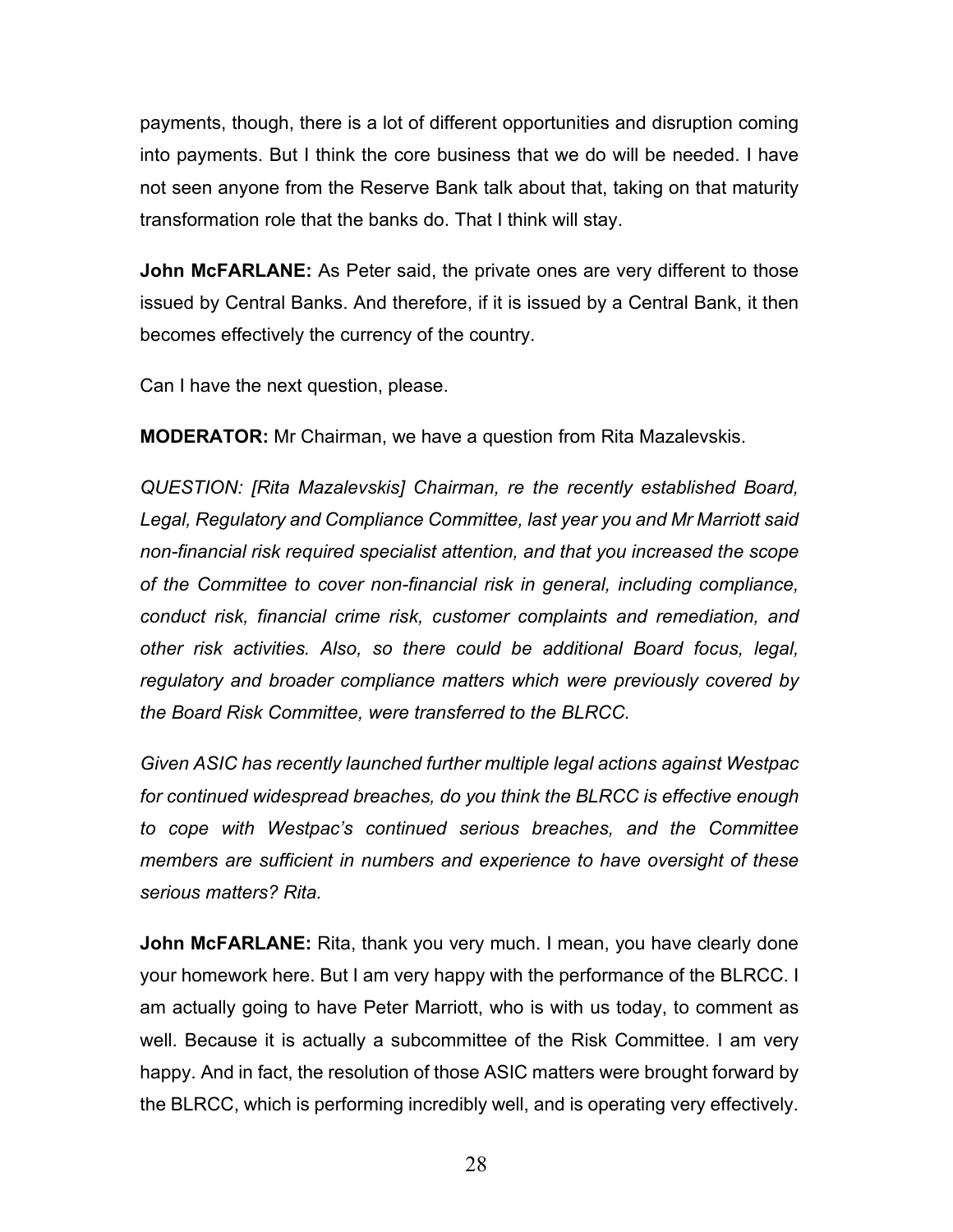We also, if you can recall, we changed the management of these matters, and allocated them to a different Group Executive at the same time. And therefore, we thought it was very important to mirror that specialisation at the Board, to improve the oversight of non-financial risks and financial crime. Peter?

**Peter MARRIOTT:** Yes, thanks, Rita, and thanks, Chairman. Yes, I can certainly reinforce that the BLRC has been working very effectively. The matters that you referred to, Rita, that ASIC has recently raised, were in fact in matters that mostly existed before the BLRC was actually even established. And indeed, the BLRC has been presiding over those matters as they have gone to ASIC and then through the processes there.

The BLRC has focused a lot during the current 12 months on financial crime, which you will recall was a key matter for us, and has progressed that very well, to the point we are feeling much more comfortable about our controls over financial crime. So, I feel the BLRC has been working effectively.

**John McFARLANE:** Now, of course, any refunds or remediation to customers we have done, and we have apologised to those customers, and we have dealt with the majority of these issues anyway. The reason for the delay is that ASIC, in order to extract penalties from the Group, they have to go through the courts, and that takes time.

Can have the next question, please.

**MODERATOR:** Mr Chairman, we have a question from Michael Friend.

*QUESTION: [Michael Friend] How many high-net-worth customers have been lost to our competitors, and what is the value of funds lost from those customers as a result of the decision to take away personal business bankers, and replace them with a call centre?*

**John McFARLANE:** I will defer that to the Chief Executive. Thank you.

**Peter KING:** Well, thank you, Michael. In relation to that particular issue, I think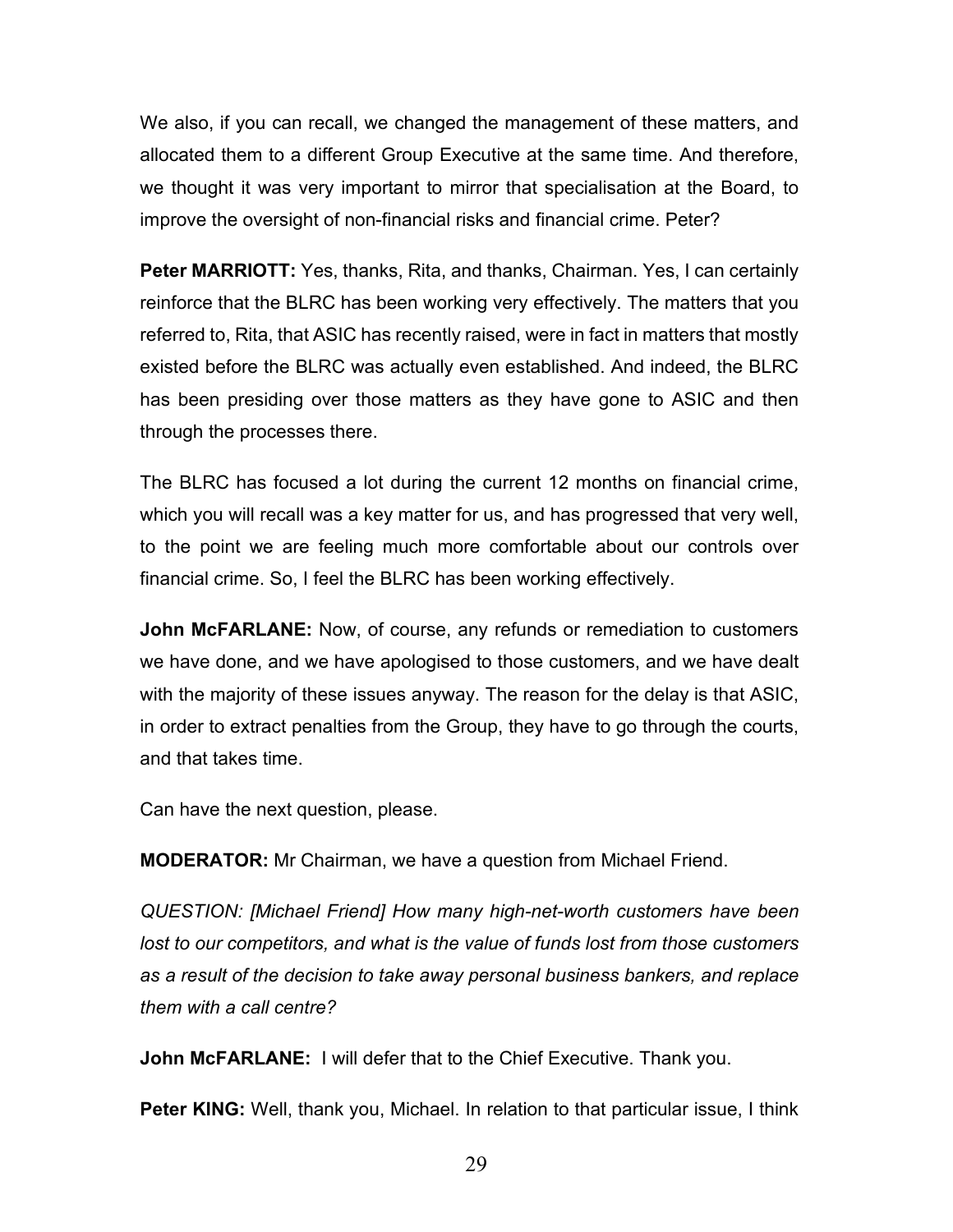if I look at the mortgage portfolio, where a lot of the business is, we have actually grown that, and deposits. But if there is a particular issue that you would like me to look at, please write to me and I can engage with you directly.

**John McFARLANE:** Can I have the next question, please.

**MODERATOR:** Mr Chairman, we have question from Stephen Mayne.

*QUESTION: [Stephen Mayne] The pledge to cut costs from \$13 billion to \$8 billion by 2024 is incredibly ambitious. How much are we currently spending maintaining our Australian branch network? How large was our branch network at the peak after the St George acquisition? What is it down to now, and what will the numbers likely be at the end of 2024?*

**John McFARLANE:** Well, thank you, Stephen. I will pass the branch question to the CEO. And you are right, the cost target does look ambitious when you look at it going from \$13 billion to \$8 billion. But as I have explained, if you take the underlying costs rather than the increases in costs that we have had to fix and simplify things, as well as those businesses that we are selling, it actually means that the challenge is not as ambitious as we thought.

And I think perhaps we could have done a better job perhaps explaining that in advance to shareholders, because the market has probably seen this as ultraambitious. Whereas when you really stand back from it, I do not think an 11% reduction over three years is particularly ambitious. But Peter?

**Peter KING:** Well, Stephen, our physical branch network is changing. It is around 98% of transactions actually happen outside the branches now. So, 2% in the branches. On your question, I think from memory it was 1,100 or 1,200 branches. We are about 840 in Australia at this point in terms of branches. And we have also added the Australia Post 3,500 points of presence as well. So, we have expanded through the Australia Post relationship.

In terms of where that settles in 2024, it will be lower. We have not outlined what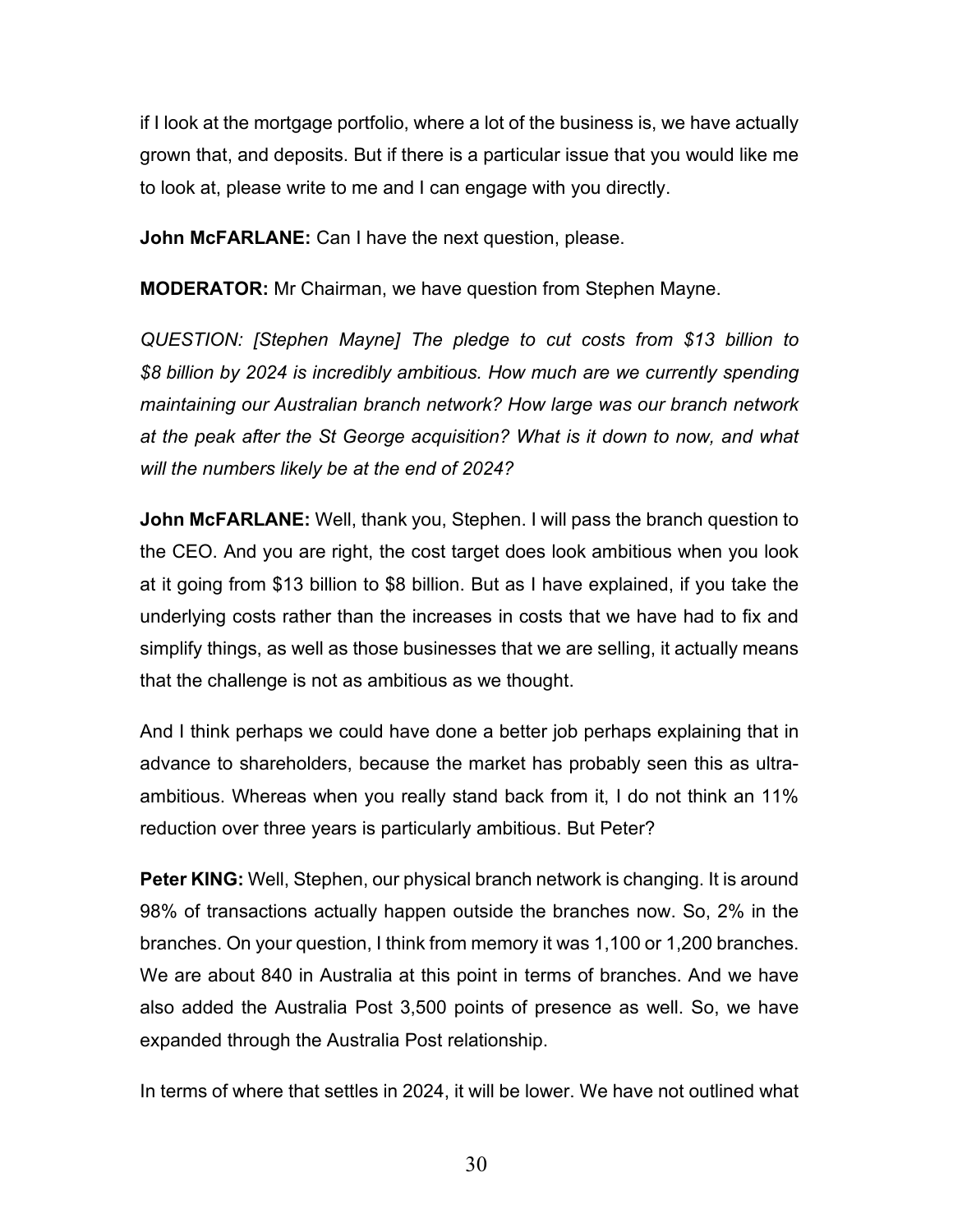that looks like, because it really depends on customers and digital adoption. But certainly, what we see in the Bank and across the economy is fast uptake of digital. So, branches will always have a role, but they are changing in that role, and they will be more about helping customers with particular needs as opposed to service and maintenance, which is really going digital at the moment.

**John McFARLANE:** I mean, Stephen, it is going to go the way of cheques, in a sense that the branch network will be used for customer service in problem solving areas, rather than for basic transactions. The number of cheques now used in banks is absolutely minimal. And so that said, I think it is very important that clients have a face-to-face offering.

Can I have the next question, please.

**MODERATOR:** Mr Chairman, we have a question from Craig Caulfield.

*QUESTION: [Craig Caulfield] Good morning, Mr Macfarlane. Westpac genuinely engage with us in introducing fairness and model litigant principles. These principles add a degree of fairness when a customer has a serious longstanding or legal dispute with Westpac. As a founder of Bank Warriors, I am privy to many victims' fights with banks. They are invariably unable to match the financial firepower and legal expertise of Westpac. Would the Board please consider adopting equality of arms as recommended by the Attorney-General, so that a victim of banking malfeasance, when in a legal fight with Westpac, has an equal opportunity to fund preparing and presenting their case?* 

*As a footnote, thank you to Company Secretary, Mr Hartin, who engaged with us regarding amendments to make access at virtual AGMs for shareholders easier during these difficult times.* 

**John McFARLANE:** Well Craig, thank you very much. I know Peter will want to comment on this, but we do use model litigant procedures for our consumer or small business customers. Now, we like to have complaints dealt with at the moment with individual accountable for the customer. And most of our issues get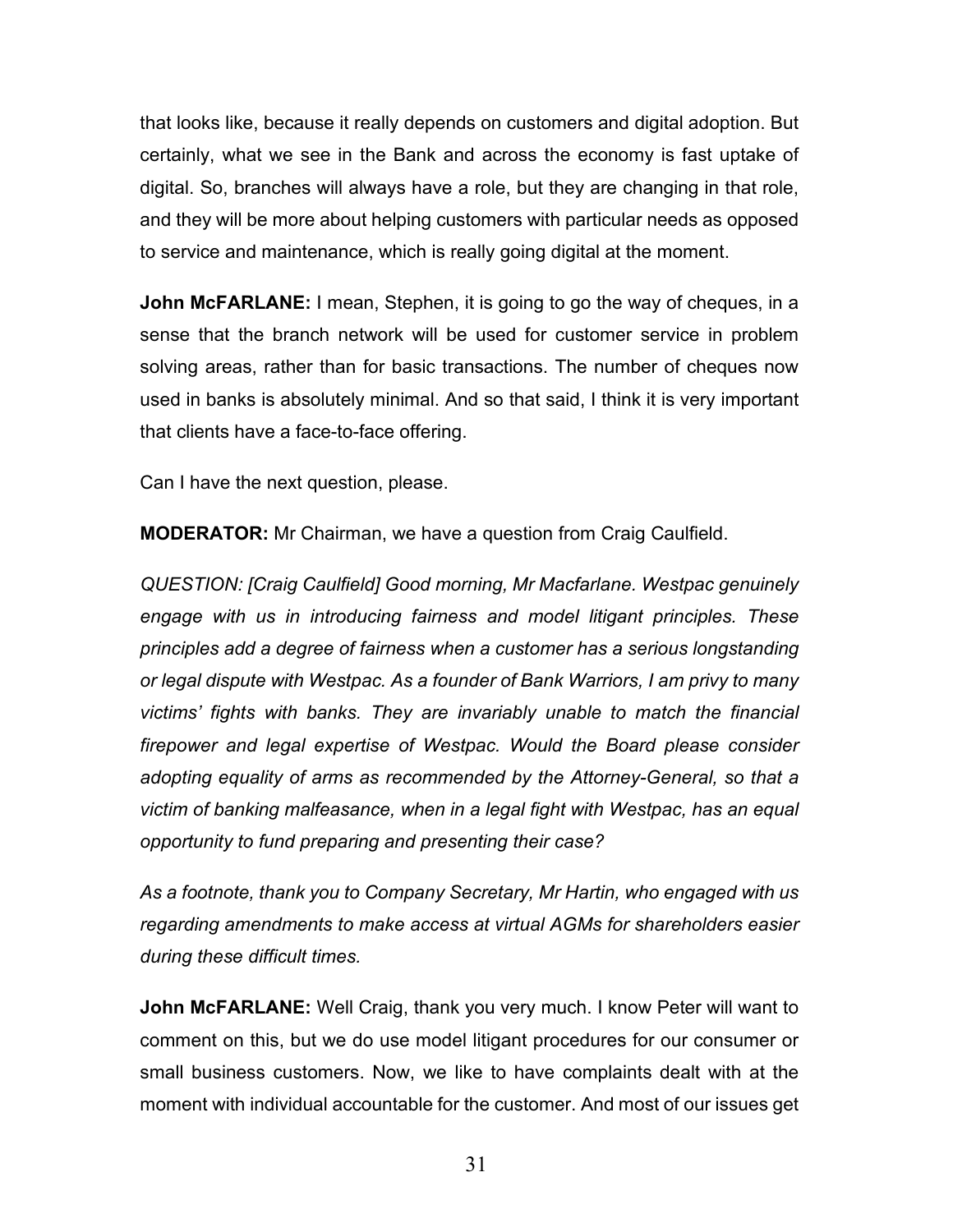resolved that way. Where they cannot get resolved, they are passed through an independent body inside the organisation to resolve them, completely separate from those who are responsible from a profit and loss, so that the customer gets a fair hearing. But Peter?

**Peter KING:** The only thing I would add, Chairman, is that is the role of AFCA. And I know, Mr Caulfield, that you think it needs to be improved, and we will certainly work to have the AFCA process improved. And if we do have a longstanding matter, we do look to deal with that through the customer advocate, is the other angle as well.

**John McFARLANE:** I mean, I have been doing this a long, long time. And my experience of the internal ombudsman or the independent people who research, on balance, they find for the customer rather than for the company. And so, I think this is being handled properly.

Can I have the next question, please.

**MODERATOR:** Mr Chairman, we have a question from Maura Lombardo.

*QUESTION: [Maura Lombardo] With regards to the buyback, who is responsible*  for this? As it has been a significant failure and has not been equitable to retail *shareholders. Will there be some accountability on how this has been executed?*

**John McFARLANE:** Well, thank you for the question. I do not think really that given the fall in the share price, we really did not have any choice here but to amend the terms. And as I have said earlier, is we really do want to reduce the share count and that is something that shareholders have been raising with us every year for some time. And therefore, it is really important that we do do the buyback rather than any other means.

We have, in fact, increased the dividend, of course. Shareholders are now getting a frank dividend yield of well over 7% now. And so, we are rewarding shareholders. Ideally, we would have preferred a higher share price. So, we have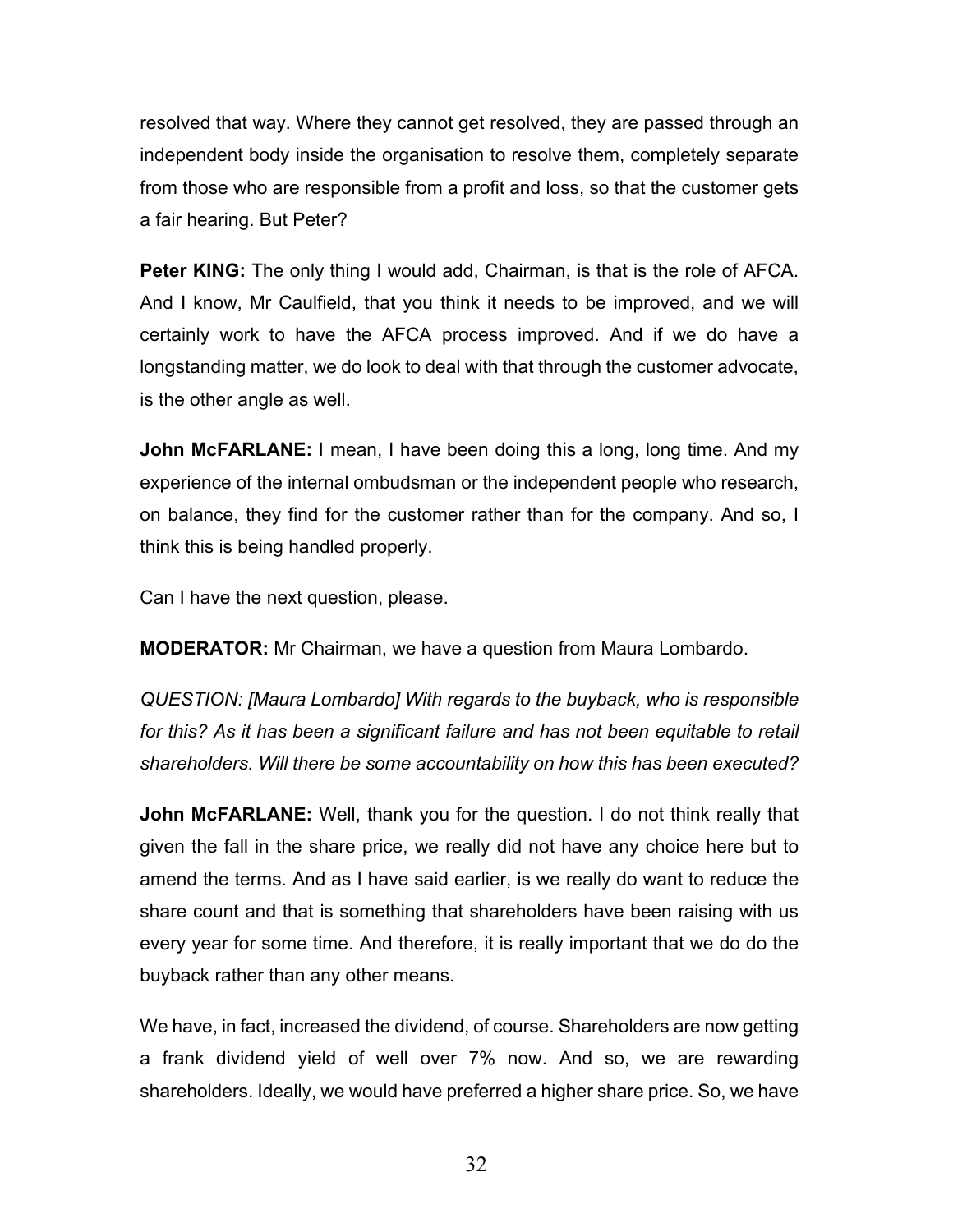amended the terms. In order to make sure that there is a good chance of being executed, we have changed the discount rate. It was 8-14% it is now 0-10% as more of a chance now that that can happen. And we have given people a much longer time to consider this. And also, it gives the market more time to digest information coming out of Westpac.

Peter was there anything else you wanted to add?

**Peter KING:** No, I think we have responded to the conditions. And from a shareholder perspective, all shareholders will benefit through a lower share count.

**John MCFARLANE:** And we will also benefit because we are going to buy back the stock at a lower price, if you recall so could I have the next question please?

**MODERATOR:** Mr Chairman, we have a question from Rita *Mazalevskis*.

*QUESTION: [Rita Mazalevskis] Chairman, Westpac divested Pendal and BT Investment Management, which whilst owned by Westpac, it sold its own manufacturer products. Due to serious conflicts of interest, has Westpac initiated any investigation into these serious matters? And is there a mediation process underway for innocent affected customers? Rita.*

**John McFARLANE:** Rita, thank you. I will ask Peter to comment but I will just say one thing, is when we think of some of these longstanding issues, regulatory and customer issues, those ASIC issues, most of them were not in the commercial bank, they were in the businesses that we have either sold, are preparing for sale, or we are looking to sell. And so, these businesses have had more than their share of these issues.

Anyway, Peter, I was not here in 2007 so.

**Peter KING:** Thank you Rita. The sale of BTIM was because of a strategic decision. There were no issues or concerns with that business. And in terms of the superannuation business, which BTIM was an investment for them, they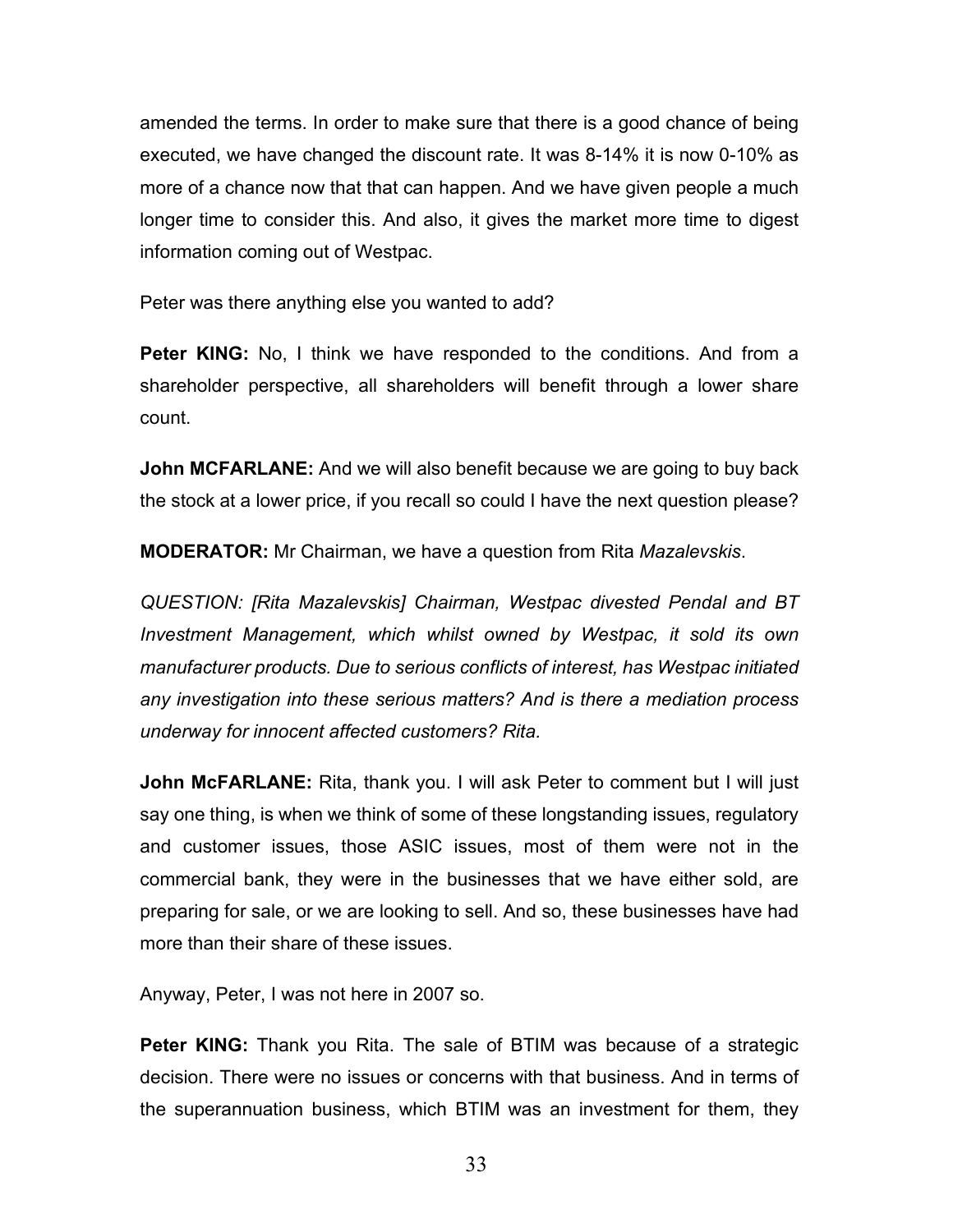managed that process, and I am not aware of any issues with conflicts of interest.

**John McFARLANE:** Could I have the next question please?

**MODERATOR:** Mr Chairman, we have a question from Daisy Gardener.

*QUESTION: [Daisy Gardener] Westpac is no longer a Workplace Gender Equality Agency Employer of Choice and is not on the list for the 2020 to 2022 application Group. Being an Employer of Choice recognises progress on gender balance in leadership, gender pay equity, and preventing gender-based harassment as well as other important measures. Why is Westpac no longer an Employer of Choice for gender equality?*

**John McFARLANE:** Peter might add a comment here, but we are complying with WGEA statutory reporting, and therefore we are effectively implementing that. We work closely with them, and we provide our submissions to the Gender Equality Reporting, but we are doing pretty well here. We have got 50% women in Leadership, we have got 40% of female Senior Executives are women, we have joined the investor led 40:40 Vision initiative and we have improved the diversity of the Board.

But I do not know if there is anything specific you want to add Peter?

**Peter KING:** There are many organisations that report on this particular matter. For us, as the Chairman said, it is about being a good employer for women. We have focused on not only representation at Board, Executive, but through the company and leadership and also, we have reviewed the pay gap, and there is no significant pay gaps in terms of pay levels between males and females.

**John McFARLANE:** Next question, please.

**MODERATOR:** Mr Chairman, we have a question from Daisy Gardener.

*QUESTION: [Daisy Gardener] What is the Board doing to ensure there are improvements on gender equality into the future, including best practice, sexual*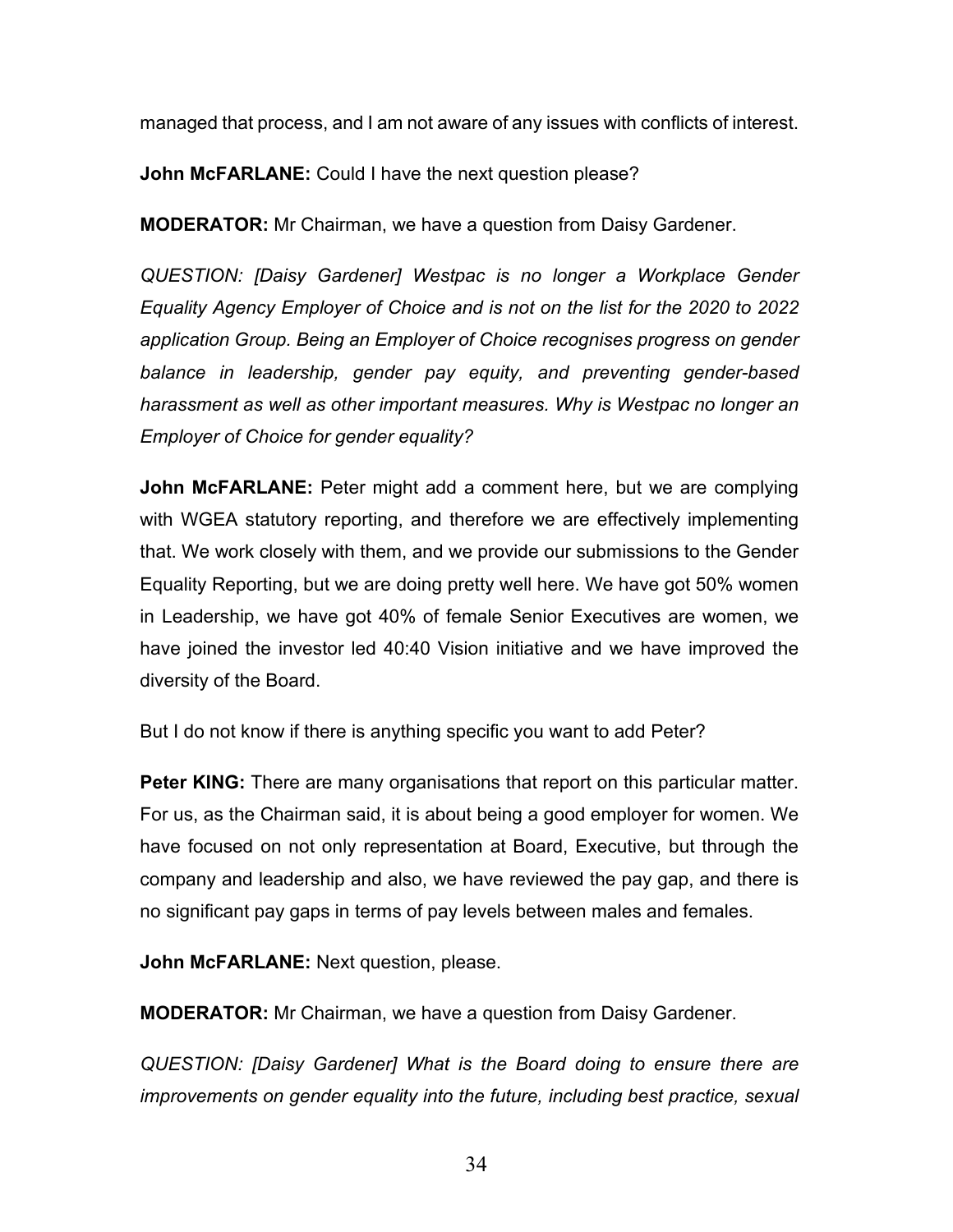#### *harassment prevention, and response measures?*

**John McFARLANE:** The Board does review this on an ongoing basis and actually has set requirements of women in leadership, which we are already meeting because we already have 50% women in leadership. We have got a new program underway to further strengthen the position on gender. We have got standalone Sexual Harassment Policy in line with legislative changes and 2020 Respect at Work report recommendations. And all Leaders in the company, including the Board, have been through sexual harassment training in the last six months.

Peter, I do not know if there is anything you want to say here, because in general it is a management matter?

**Peter KING:** Yeah, I would just add that one of the major developments this year was we added a no bias standard policy into the policies that the Chairman referred to, and that is a signal from my perspective of no tolerance.

**John McFARLANE:** Can have the next question, please?

**MODERATOR:** Mr Chairman, we have a question from Daisy Gardener.

*QUESTION: [Daisy Gardener] Do you know whether any Board Directors are member of clubs that choose to exclude women?*

**John McFARLANE:** The answer is I have no idea. But in general, these are for people themselves. I am certainly not a member of a club that does not have women members. In fact, I am members of three clubs, none of them are in Australia, believe it or not. And in fact, all of them have women members. But I do not know the answer and it is actually a matter for each Director.

Could I have the next question, please?

**MODERATOR:** Mr Chairman, we have a question from Rita *Mazalevskis*.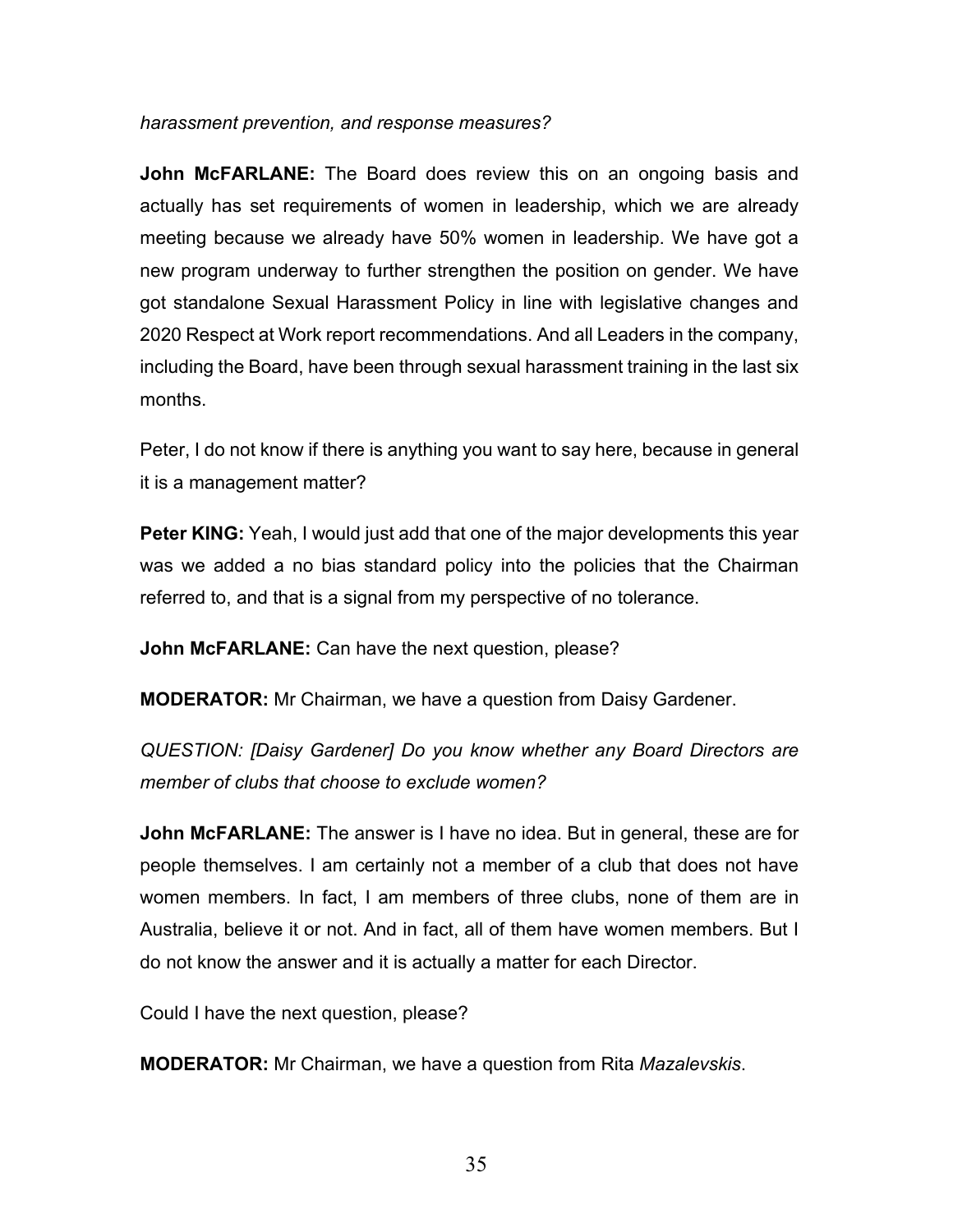*QUESTION: [Rita Mazalevskis] Chairman, could you and the Board confirm the Banking Code of Practice continues to form part of Westpac's relevant suite of lending contracts today, which provides consumers safeguards and protections that are not set out in the law? Rita.*

**John McFARLANE:** Well Rita this is easy, yes, it does form part of relevant contracts. Thank you.

Can I have the next question please?

**MODERATOR:** Mr Chairman, we have a question from Mauro Lombardo.

*QUESTION: [Maura Lombardo] With such a significant failure of previous and current Board members and Senior Executives, what is the course of action to hold these Leaders accountable?*

**John McFARLANE:** Look, the Board is accountable for what goes on in the company and as is the management. If management need to do better, then we set programs and then we measure them against those programs and hold them accountable. If they fail, then we change them. And that is a normal management discipline, it is a normal discipline by Boards.

I also get annually a Board review, which includes feedback - independent feedback - on individual Directors, and I have a meeting with each Director, and I discuss the review with those Directors. And so we do hold individual Directors accountable for their performance on the Board. Not individually, because it is the Board as a whole that is responsible for the company, but not individually for matters, individual matters.

Could I have the next question please?

**MODERATOR:** Mr Chairman, we have a question from Stephen Mayne.

*QUESTION: [Stephen Mayne] Westpac has slipped from being close to the most valuable Australian bank after the St George acquisition in 2008, to now being*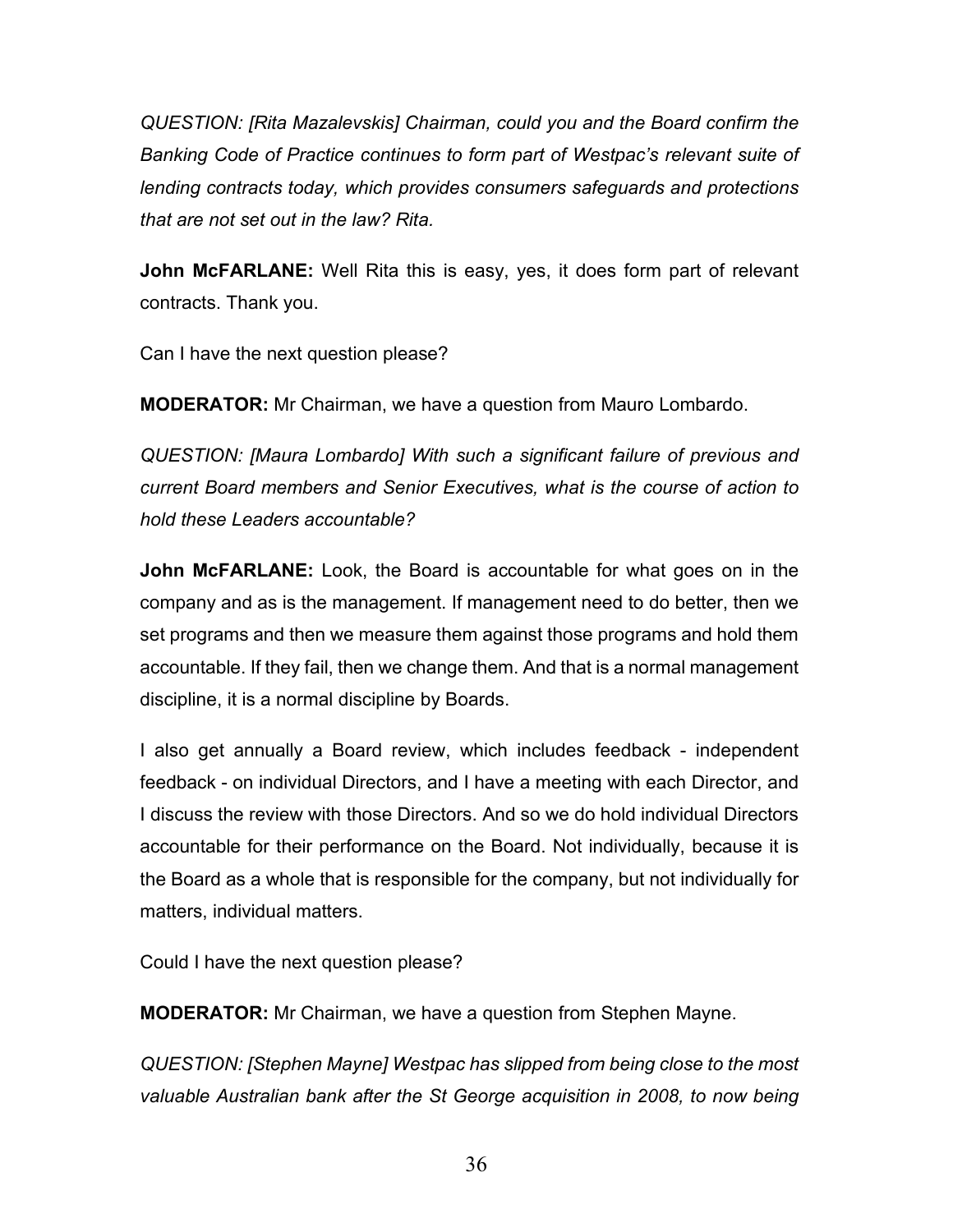*the fifth most valuable bank, having even fallen behind Macquarie Group in recent weeks. As the former CEO of ANZ, would John McFarlane please comment on what has led Westpac to be the worst performing major bank for shareholders over the past decade?*

**John McFARLANE:** Well, Stephen, I agree with you this hurts, okay? And it is not the right position for Westpac. Traditionally, with our business mix, we have always expected Westpac to sit around the number two position. Now, that excludes Macquarie, who are in a completely different business but relative to the other major trading banks, that would be the traditional business.

But when I stand back from it, a number of things have happened at Westpac that I was not aware of when I was outside the organisation, but I have become aware of since I joined the organisation. The first is that we had lost market share in a number of our areas. Secondly, if you looked at the return on equity and the return on tangible equity, which you, I know, are pretty familiar with because you are a former Analyst, Stephen, that if you looked at the period prior to my joining, that had actually on an annual basis been declining, partly due to increases in capital requirements from a regulatory standpoint, but partly due to our own making. And so, it is true that in a number of ways that the company has not been performing.

Now it is only recently that we have shifted from that number two position, and that has largely been a result of our return on tangible equity which is sitting below the comparable majors, and therefore the recent result which we have explained already and the return on tangible equity level currently, which we need to improve, have been a major factor in the rebalancing of that rating of the organisation. What we need to do is completely reverse that, get into businesses that we really should be in, get out of businesses that we should not be in and which are eroding value and then improve the way we run the enterprise for shareholders going forward.

So, can I have the next question please?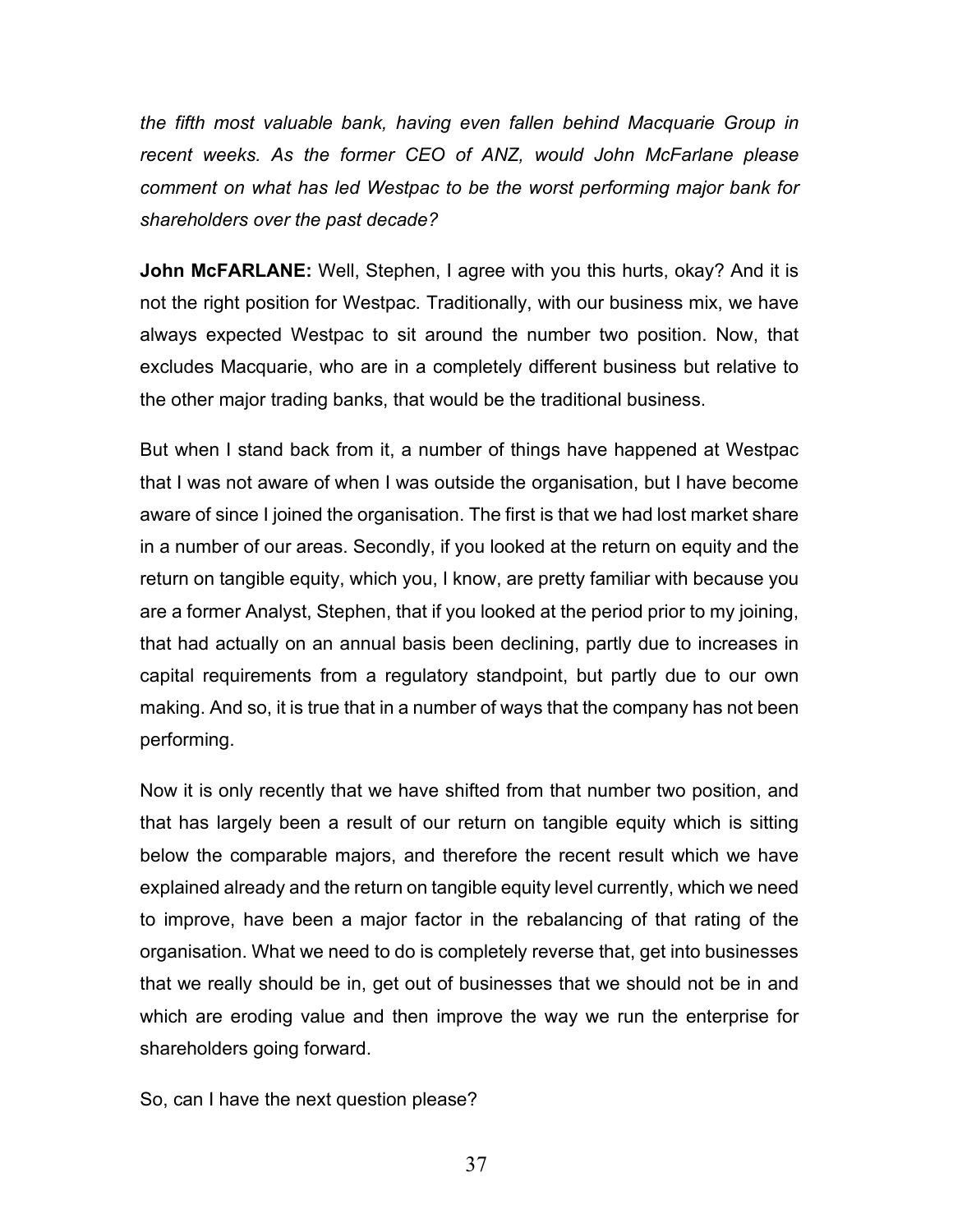**MODERATOR:** Mr Chairman we have a question from Carol Limmer.

*QUESTION: [Carol Limmer] It is Carol Limmer ASA. We have over 1500 proxies and over 9 million votes equivalent to the 13th largest shareholder. What is considered the biggest positive factor in Westpac's current performance and what is the poorest?*

**John McFARLANE:** Well, thank you for the question. I will keep this really simple because I have answered quite a lot of it. Westpac still has a fantastic customer franchise. Also, if you look at the last two years, we have made an awful lot of progress in an awful lot of areas, and therefore that has been really good. Now, I mentioned specifically the exiting of non-core businesses. Of course, the challenge that we have got is twofold. At the macro level, we have got an awful lot on, and we have got to get all of it right and we have got to get all of it done. Now given that where the share price has moved to, which obviously has affected shareholders, that has pushed performance and shareholder value right to the top priority going forward.

Can I have the next question please?

**MODERATOR:** Mr Chairman we have a question from Michael Friend.

*QUESTION: [Michael Friend] A follow-up question, please. Mr King, in your answer to my earlier question, you blamed low market savings interest rates. That is a given. Could you please answer the question as to why Westpac savings interest rates are lower than almost every one of our competitors?*

**John McFARLANE:** I will have the Chief Executive address this thank you.

**Peter KING:** Well, thank you Michael. I think we are competing in deposits in different ways. Certainly, the key people that we look at are the other major banks and some prices will be higher and some will be lower. So, I understand it is a tough time at the moment in terms of deposits, but there will be offers that do match competitors.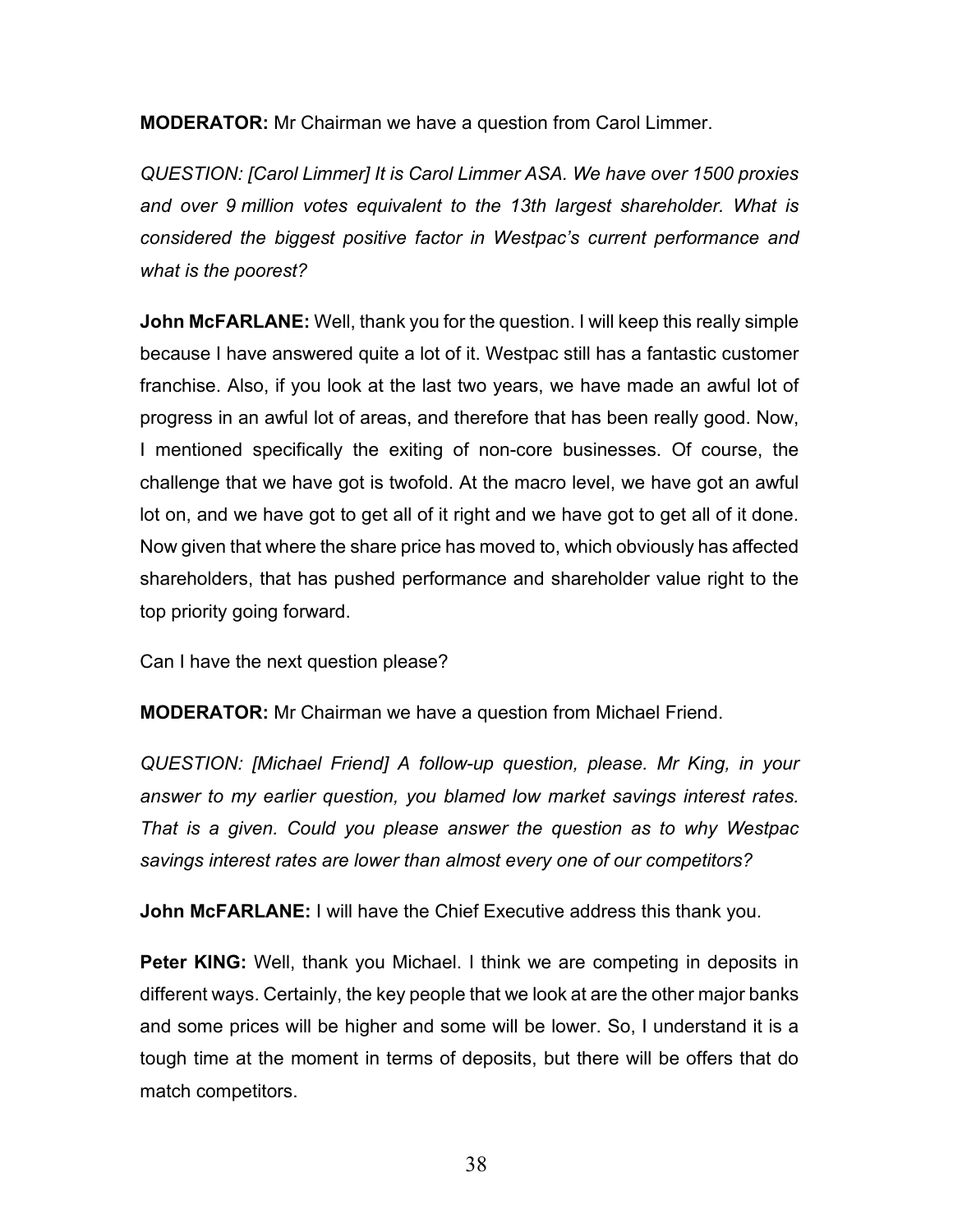**John McFARLANE:** Can I have the next question please?

**MODERATOR:** Mr Chairman we have a question from Rita Mazalevskis.

*QUESTION: [Rita Mazalevskis] Chairman, Directors usually receive an induction pack upon appointment. Among other things, this includes a letter agreement which the Director counter assigns which usually sets out the Director's powers and duties and obliges Directors to comply with relevant laws, policies, procedures and codes. Does this process apply to Westpac's Directors? If not, how are they appointed and how is a Director's conduct and performance assessed and measured throughout their appointment?*

**John McFARLANE:** Well Rita thank you. You are absolutely correct here, this process does apply to us. New Directors do receive an induction pack setting out the conditions of appointment and the Board's performance, as I have said to another question, is assessed annually and individual Directors do get feedback from the Chairman following the Board review and all of this is set out in our Corporate Governance Statement.

When we are looking for new Directors, I like Boards to be relatively intimate so that you do not have to be in a queue to make a comment or ask a question. And so, it is finding that sweet spot between the right number of Directors and not having too many. And I think we are getting pretty close to that by the end of next year if we do not change any appointments with retirements this year and next year, we will probably end up with a Board of nine which is pretty good for Westpac, and it actually does increase the level of intimacy on the Board.

Now of course, the Board has got to fulfil all of its obligations, and therefore we need Directors who are skilled in the major factors that the Board has to deal with. And therefore, the mix of the Board is assessed by the Nominations Committee of the Board which I chair, and we determine the specification of the type of Directors we want. Then it becomes a matter of identifying individual Directors. We always search for Directors because some people do approach us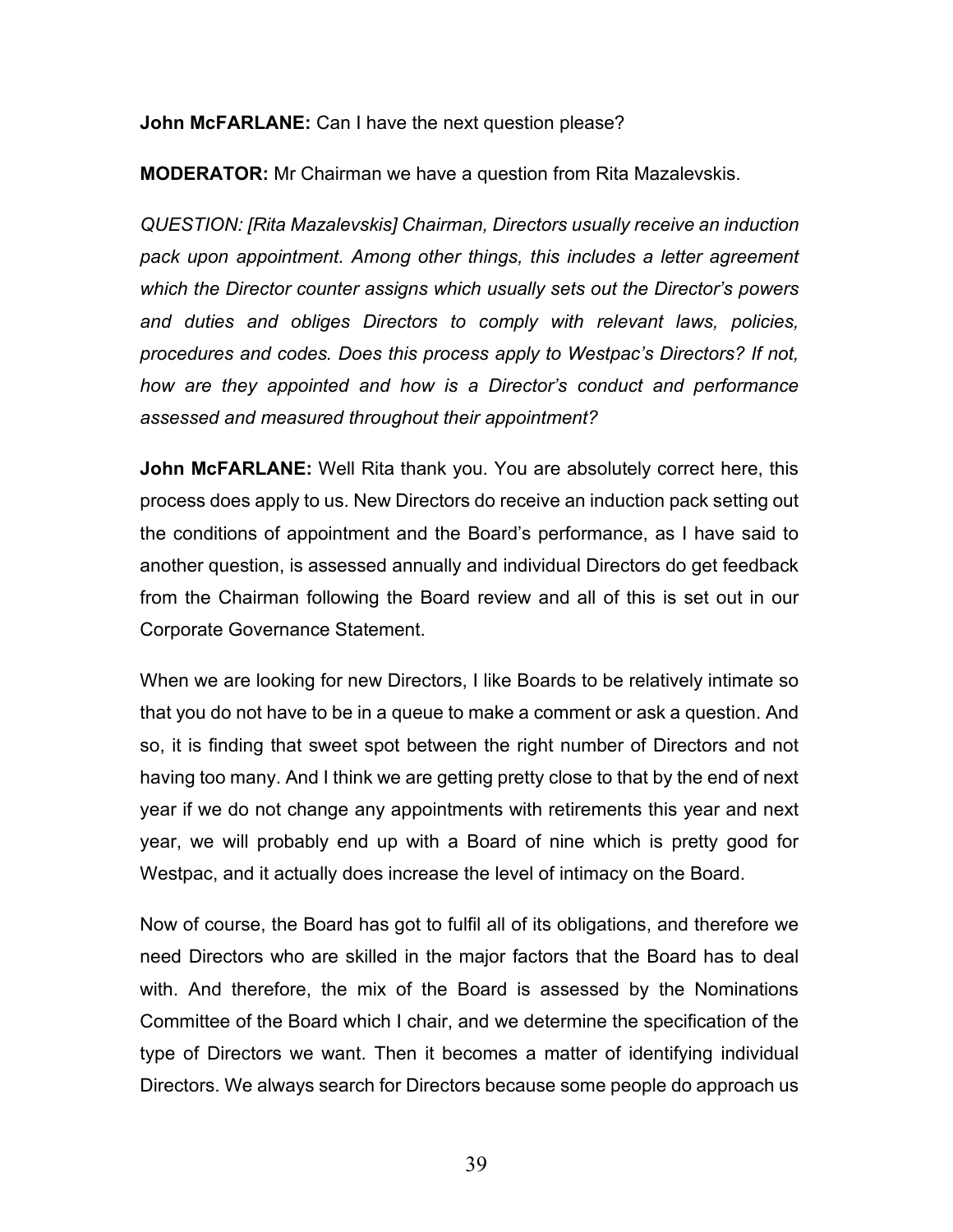and in fact, some of our existing Directors that we have appointed did approach us and have been appointed, but in general it comes from outside through a search process. It is a very rigorous search process. There is a rigorous process by the Nominations Committee to make a recommendation to the Board, and in fact we ask individual Non-Executive Directors and the Chief Executive if they would like to interview a candidate who is applying to join the Board, and in general that is granted. So, we have a very, very thorough and rigorous appointment and I think we have a very good Board.

Can I have the next question please?

**MODERATOR:** Mr Chairman we have a question from Josh Kirkman.

*QUESTION: [Josh Kirkman] As the CEO of Surfers for Climate, my job is to mobilise as many Surfers as possible and help them take deeper and more meaningful climate action. It is baffling that as a Bank committed to the Paris Climate Agreement and helping create positive social and environmental impact, Westpac just months ago participated in a \$600 million loan for Beach Energy. As a lifelong customer of the Bank, I won't be sticking around if Westpac decides to continue funding Beach Energy. My mother has worked for the Bank for over two decades and when she soon retires, I will be retiring my financial relationship with Westpac as a result of your current lending practices too. When will the Bank call off its funding arrangement with Beach Energy and commit to not funding any new oil and gas infrastructure or extraction in Australian waters? My experience with Westpac has been great but if you can't change, I'll change for you.*

**John McFARLANE:** Well, Josh thank you. I hope you do not go and do stay with us. Now, I actually do not know whether we do or do not have an arrangement with Beach Energy, but I do not think it is appropriate for privacy reasons for us to discuss any individual customer or any individual exposure. It is just not appropriate for us to deal with it. But I can deal with the generality of what you raise.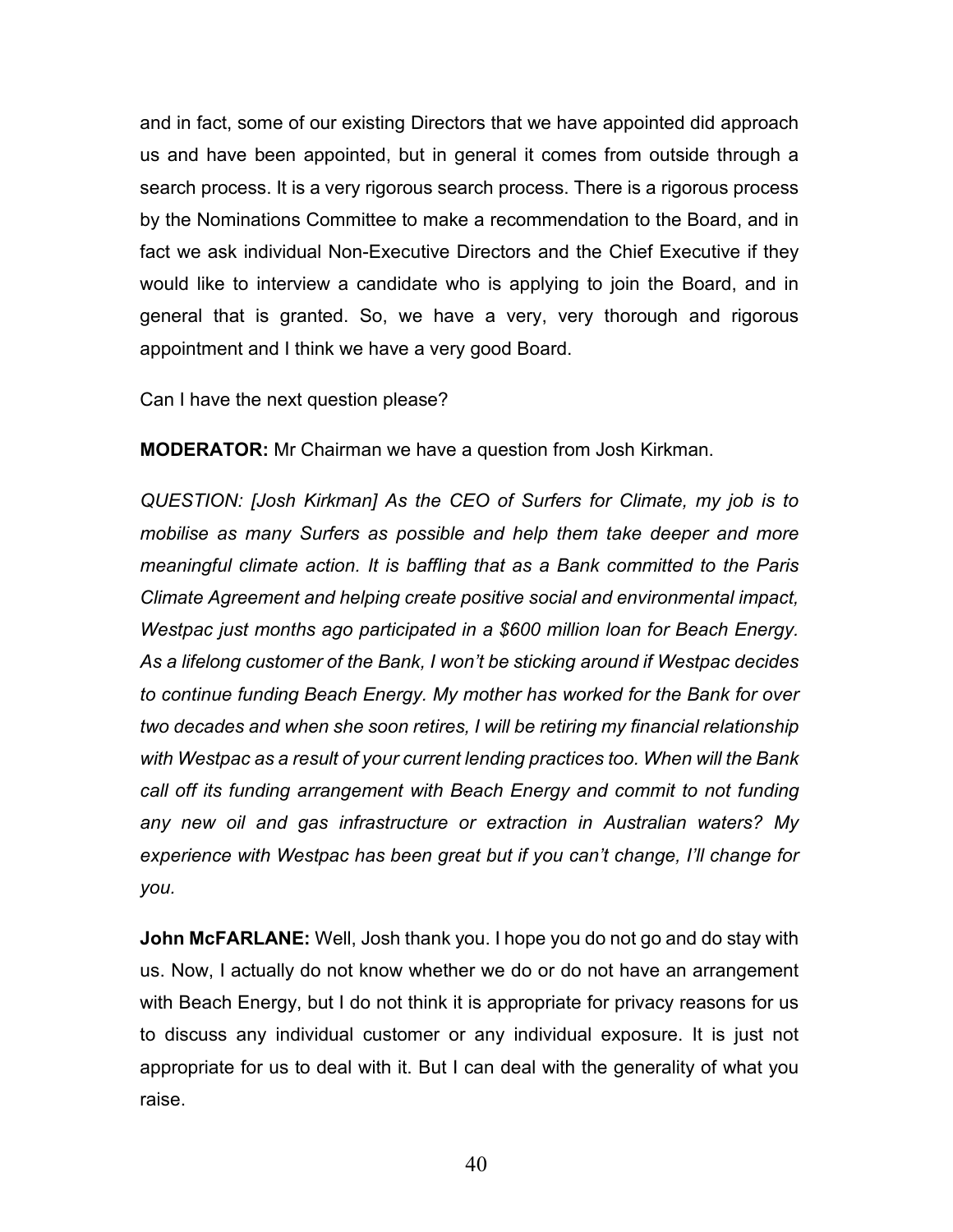And I will be quite blunt here, that the easy decision for this Board and this Bank is to cease financing all fossil fuel exposures and put this issue out of the way. It is the easy decision, and it has happened to a number of European banks who have done that, but given Australia, it is not the right answer. In that the country does need us to finance various parts of the sectors, including electricity generation, and we know that gas is going to be with us for some time to come in order for baseload fuel etcetera and we are not going to be able to deal with renewals immediately.

So we have taken the view that we want to reduce our exposure to fossil fuels and we have cut it by a third. And we are coming out of coal as you know, it will continue to reduce as time goes on, but we want to honour our obligations to the industries that we serve, the customers we serve, and work with them through their own transitions as well as our own, which we think that is the right answer for the customers and it is the right answer for the customer, but we will end up in the same place as you want us to get to eventually but just not now.

Can I have the next question please?

**MODERATOR:** Mr Chairman we have a question from Stuart Palmer.

*QUESTION: [Stuart Palmer] The Chair and CEO have referred to investment in risk management and progress on culture change. We are three years on from the conclusion of the Banking Royal Commission and six years on from the Paris Climate Agreement. While resolution of the latest ASIC proceedings may have*  been accelerated with the help of the BLRC, those proceedings raise ongoing *questions about managers failing to elevate issues for action and about under-investment in preventing, identifying and fixing problems with these concerns and incidents still continuing into 2021. On climate, strategies and targets for high emission sectors like oil and gas are still being deferred to future years. The latest Promontory report suggests an organisation still struggling with compliance and staying the course. How does the Board and Management assess whether it is on track with its transformation and that sufficient investment*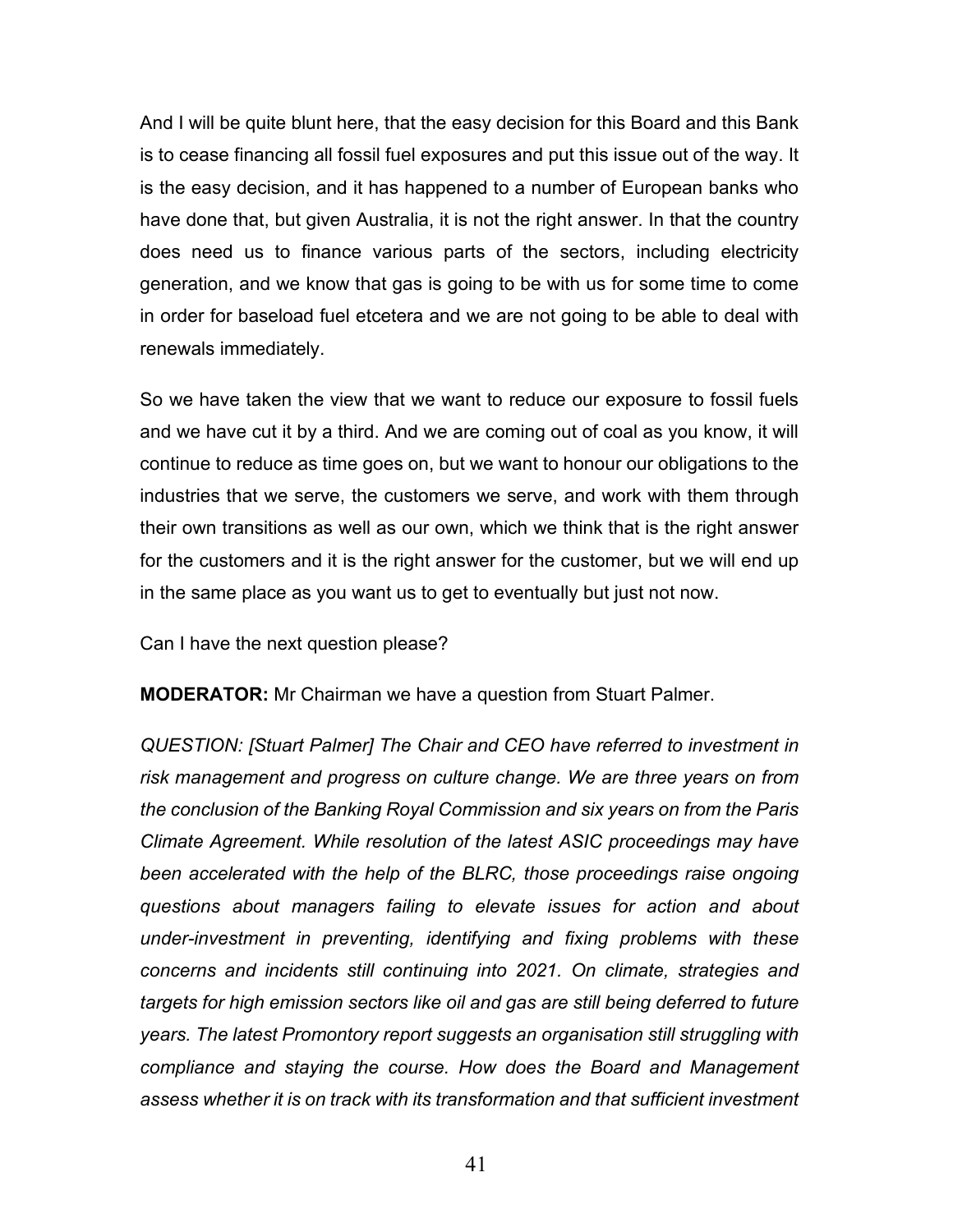#### *has been made?*

**John McFARLANE:** Well, thank you for your question. I have just answered a question on climate change that I said I would not answer until later on in the proceedings, however, I did answer it because you asked it. But so, I am not going to cover the climate change aspect of what you say here. We will deal with that, now, with respect to compliance, it is a very, very important issue for the organisation. As you can see from the number of issues that we have had from the AUSTRAC matter ongoing. And therefore, not only do we have management processes that have been upgraded and have continued to be upgraded, and a number of workstreams, in fact, there are 19 workstreams with 327 activities, 149 of which have been completed. That program is overseen by the Management, the CEO but also by the Group Executive, who is responsible for that area but also by the Board, the Risk Committee and the BLRCC Committee. And so, this is getting a lot of attention, a lot of oversight and a lot of time. These committees sit for several hours considering these matters and I can assure you this is being treated fairly by the Board and by the Management.

Now hopefully, gradually these items get put to bed, our capabilities increase and therefore, this program, all other things being equal, we expect to be completed by 2023 and ongoing up until that point. So, we have made a lot of investment in this area in risk management, and we are comfortable with the amount that we are spending and if anything, as we are fixing items, we really want that number to come down and to improve returns.

Can I have the next questions, please?

**MODERATOR***:* Mr Chairman, there are no further questions from the online platform. The first telephone question is from Dr Peter Sainsbury. Please go ahead Peter.

*QUESTION: [Dr Peter Sainsbury] Hello, sorry, I was just making myself a coffee, so I have just returned to my computer. Thank you very much indeed for inviting*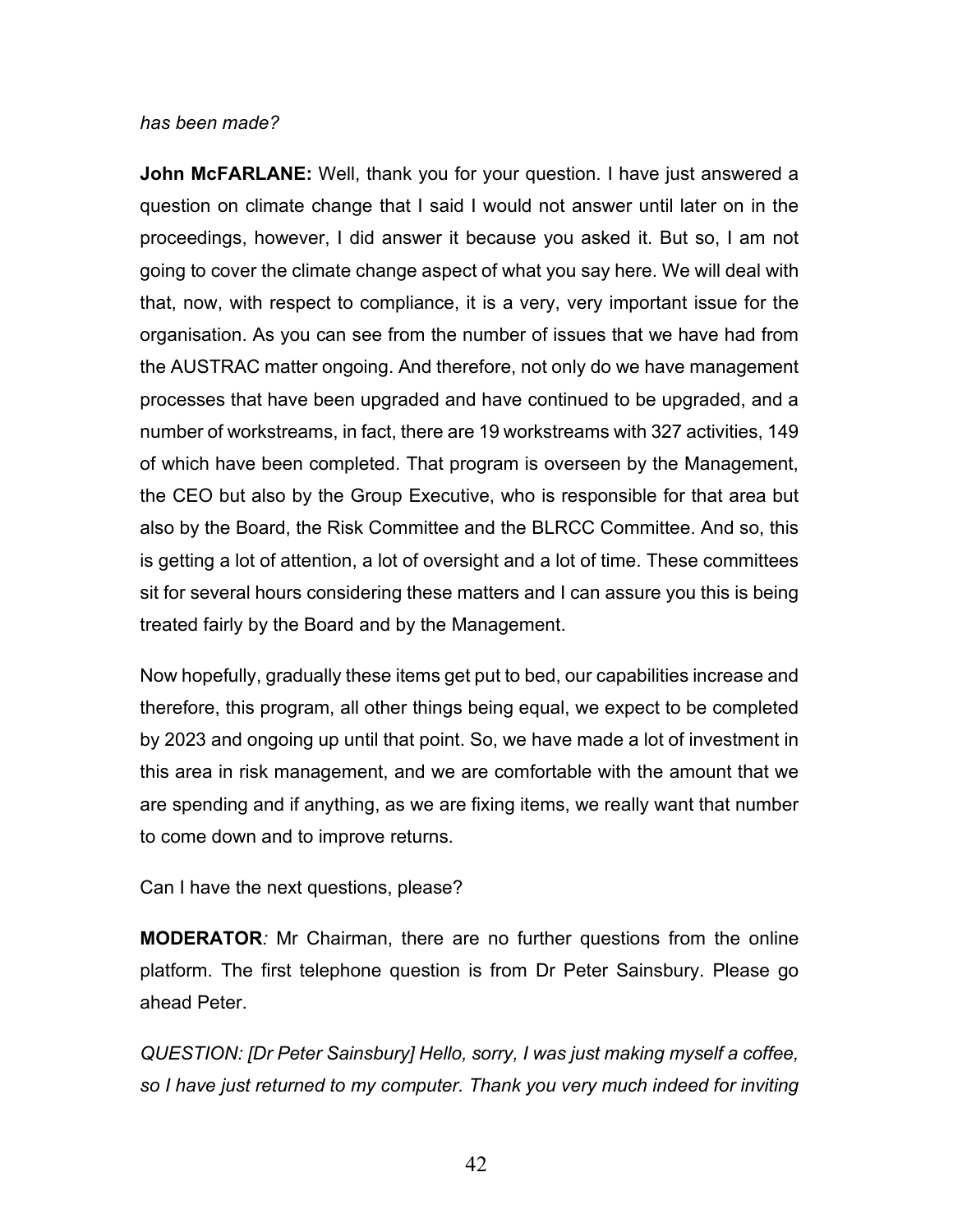*my question. I have two questions, both related to the annual report, Mr Chairman. Page 29 of the report shows that our exposure to the retailing and distribution of oil and gas increased by almost 60% year on year from \$1.3 billion in financial year 2020 to \$2.1 billion in financial year 2021. I note this is inconsistent with the trend of our overall oil and gas exposure, which has decreased by 20% from \$7.5 billion in financial year 2020 to just over \$6 billion in financial year 21. So what is driving this increase in exposure to oil and gas retailing and distribution? And do we intend our exposure across all oil and gas subsectors to decline moving forward in line with our commitment to The Paris Agreement? Do you want to answer that, or would you like me to ask my second question?*

**John McFARLANE:** No, we will answer that question. We do expect them to decline but (a) I want to thank you for reading the Annual Report and (b) I will pass the question to Peter.

**Peter KING:** Peter, there was one particular large transaction, proposed transaction with a customer related to M&A, which was in our exposure at the end of the year. The transaction did not go ahead, so that will actually reduce this year, but as the Chairman said, these areas will be reduced down but it was one particular transaction that drove that increase. There were some small increases in other customers but that M&A transaction was the particular one.

*QUESTION: [Dr Peter Sainsbury] Excuse my ignorance, what is M&A?*

**Peter KING:** A proposed acquisition.

**John McFARLANE:** One company wanted to acquire another company and asked us to finance it.

*QUESTION: [Dr Peter Sainsbury]* Well M&A, thank you, *Question two. Again on page 29 of the Annual Report and under the heading 'Mining Exposure', we reported our exposure to oil and gas extraction is \$2.4 billion in 2021 but this figure is different to one reported on the same page under this heading 'Energy*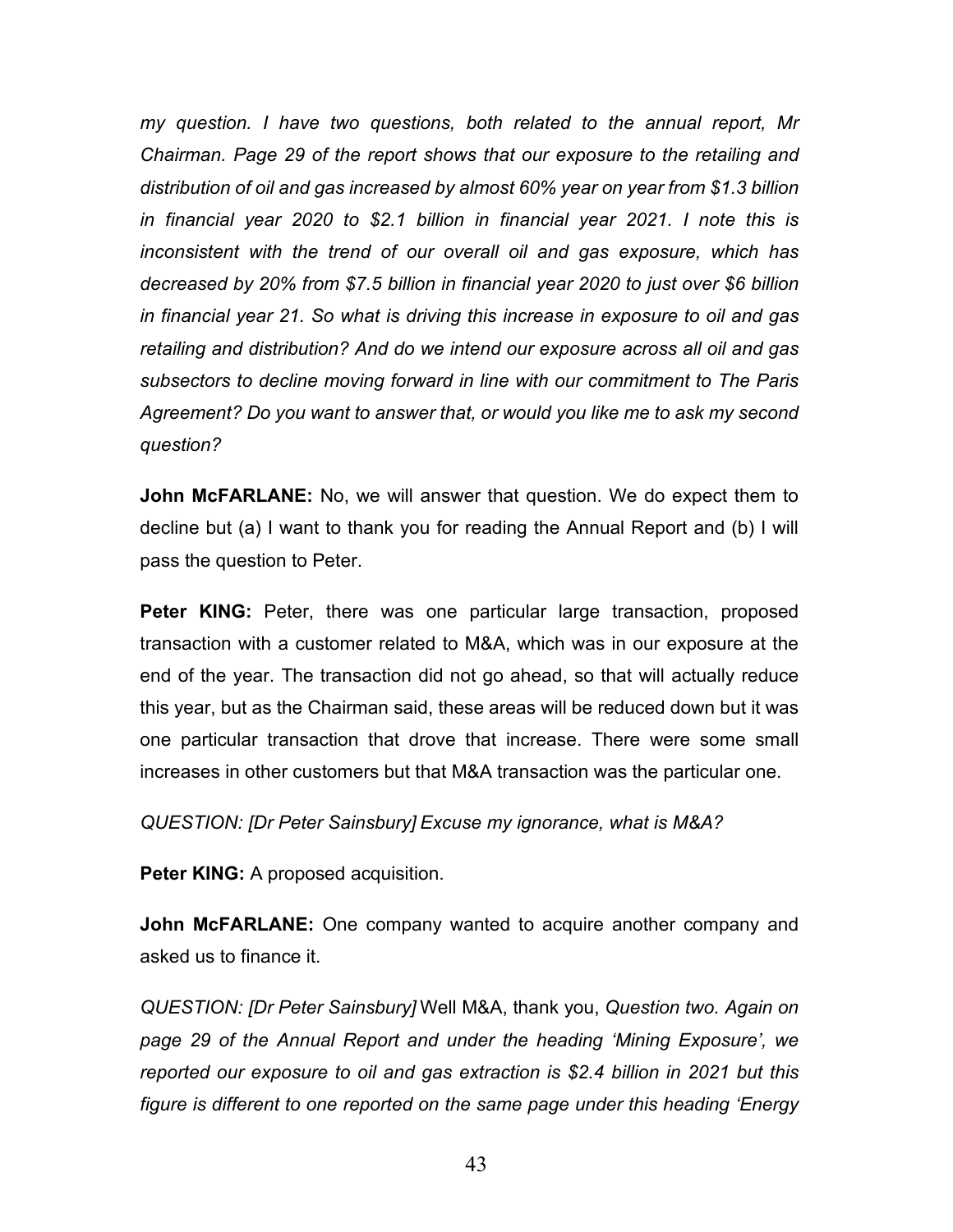*Sector Value Chain', where just to explain, the exposure to oil and gas extraction and exploration is reportedly about \$2.2 billion, basically adding up \$1.84 billion and \$0.33 billion with a bit of rounding. This is a bit confusing for a simple soul. Is our exposure to oil and gas extraction \$2.4 or \$2.2 billion?*

**John McFARLANE:** Thank you. Fortunately, our Chief Executive was the former Chief Financial Officer.

**Peter KING:** It is exploring for oil and then someone actually extracting oil. I missed the nuance of the question, sorry, so if you add them together you are looking at exploration and extraction, so looking for oil as well as extracting oil. I do not know if that helps or not.

**John McFARLANE:** He is basically saying the two numbers are correct and consistent. Could I have the next question, please?

**MODERATOR:** Mr Chairman, we have a question from Jean Christie for Linda Wilson. Please go ahead Jean.

*QUESTION: [Jean Christie for Linda Wilson] Good morning. The International Energy Agency stated earlier this year that no new fossil fuel projects could be approved in order to achieve net zero by 2050. In light of this, when will Westpac commit to provide no further finance to companies such as Woodside and BHP, who are planning to develop controversial Scarborough gas fields off the Western Australian coast?*

**John McFARLANE:** Well, Jean, thank you for the question, which I have answered in general anyway, in that we cannot comment on individual exposures, but also that I think we are doing a good job as the least exposed bank in this area and we are making very big reductions and we will continue to make big reductions in our exposures. Peter?

# **Peter KING:** Any…

**John McFARLANE:** But unfortunately I cannot comment on the specific question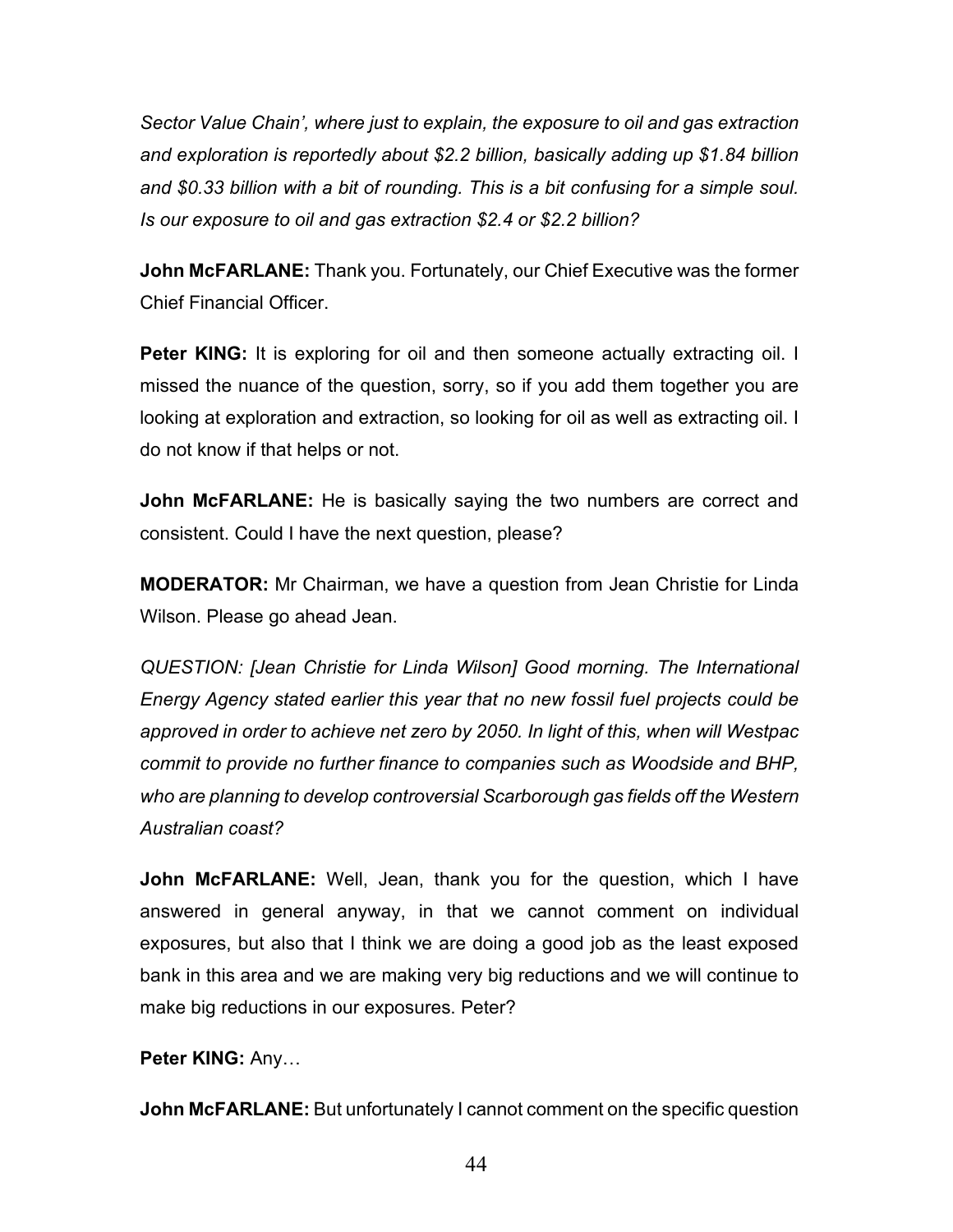you raised, but in general we are getting lower and lower exposures as time goes on, which we think is the right answer. Can I have the next question, please?

**MODERATOR:** Mr Chairman, we have a question from Glenn Walker. Please go ahead Glenn.

*QUESTION: [Glenn Walker] Thank you. The United Nations and International Energy Agency have both clearly said that Australia needs to stop burning coal for power generation by 2030 to meet the goals of the Paris climate agreement. Given the Bank supports the Paris climate agreement, will the Board commit to aligning its climate policies with this 2030 deadline as soon as possible by not funding companies burning coal beyond 2030? And specifically, will the Board commit to not funding AGL or its proposed spinoff company, Accel Energy, unless that company brings forward the closure of its coal-burning power stations from 2035 and 2048 to at least 2030?*

**John McFARLANE:** Well, again I am not going to comment on AGL or any other customer. And we are fairly public that we will have no thermal coal exposure beyond 2030 but we will continue to finance metallurgical coals in the meantime. Peter?

**Peter KING:** I think the only thing I would add is, 79% of our lending for electricity generation in Australia and New Zealand is to renewables now, and obviously we will work with these customers to be Paris aligned in terms of working with their transition.

**John McFARLANE:** We actually will require the customers to be Paris aligned and for their disclosures to be adequate in order for us to consider financing transitions and helping them with their transitions.

Could I have the next question, please?

**MODERATOR:** Mr Chairman, we have a question from Jeff Bertolus. Please go ahead Jeff.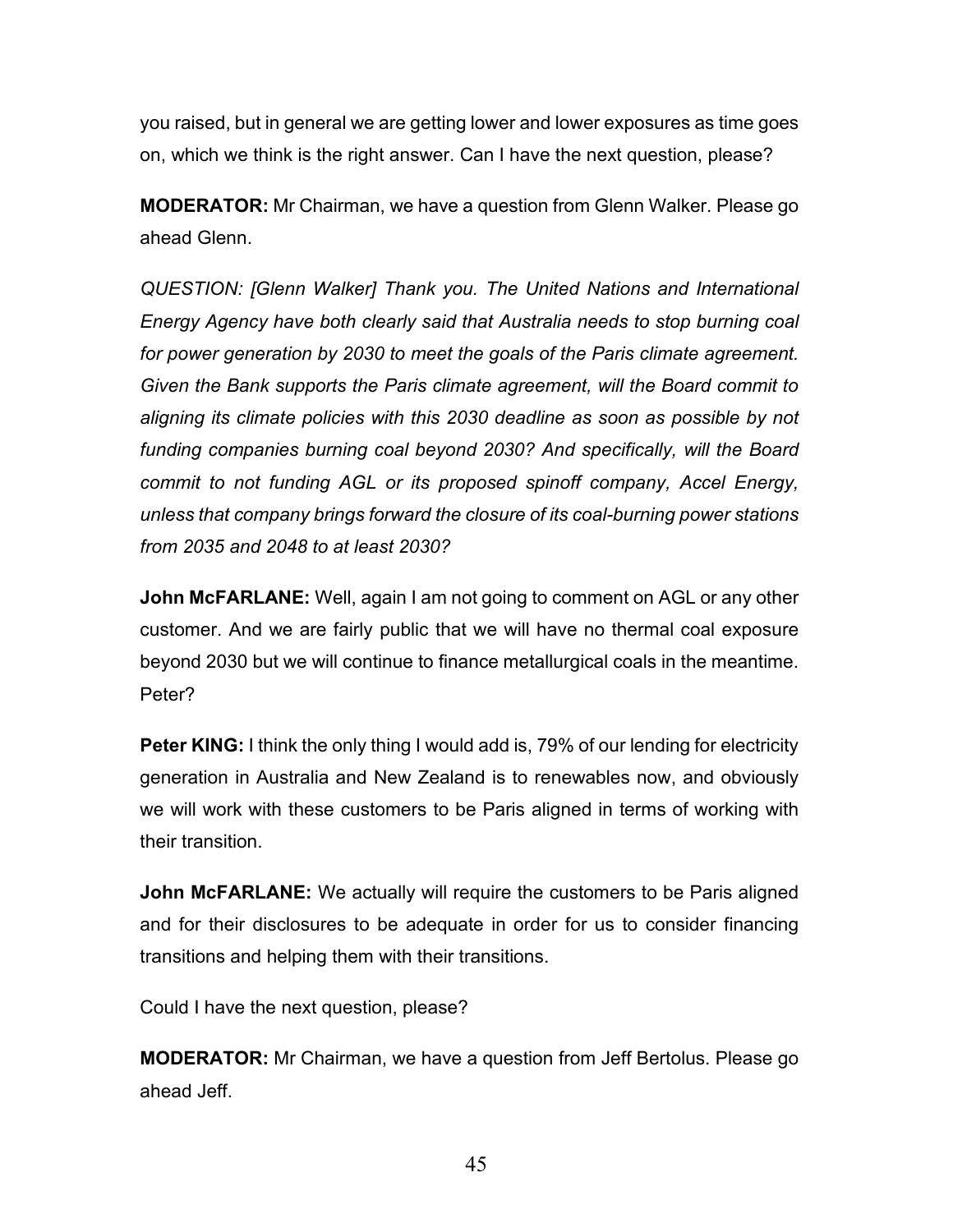*QUESTION: [Jack Bertolus] Hi, it's Jack Bertolus and I'm from Market Forces. According to analysis from Market Forces, since 2016 Westpac has loaned over \$2 billion to 14 companies developing new or expanded fossil fuel projects. Earlier this year, the International Energy Agency concluded that achieving the global goal of net zero emissions by 2050 leaves no room for new fossil fuel supply projects, yet Westpac threatens to continue with track record of funding companies like Whitehaven Coal, Santos and Woodside that are actively developing massive new and polluting coal and gas projects. For example, major gas producer and Westpac customer, Woodside, recently announced its intention to develop the largest gas project Australia has seen in a decade. Over its lifetime, emissions from the Scarborough Pluto Project would total 1.6 billion tonnes of CO2, equivalent to 15 coal fired power stations running for 30 years. As the Bank has supposedly committed to net zero emissions by 2050 and the Paris Agreement, when will Westpac commit to stop funding companies whose business plans are consistent with the failure of these climate goals?*

**John McFARLANE:** Now, Jack, you do know you are going to speak to us later exactly on this subject, and therefore, we will take all of that then, notwithstanding we have already answered the question that we are not going to talk about the individual exposures, and we have explained our policy position very clearly. But you are going to get another crack at this one anyway later in the meeting.

Can I have the next question, please.

**MODERATOR:** Mr Chairman, we have a question from Marie from Akosi Investments. Please go ahead, Marie.

*QUESTION: [Marie] Good morning. I have two questions. My first is, approximately half of Australia's largest super funds by assets under management have divested from thermal coal, and some are cutting investments in oil and gas producers across their entire funds. I am asking this question at Item 1, because climate change is a material business risk, and therefore appropriate for consideration at this item.*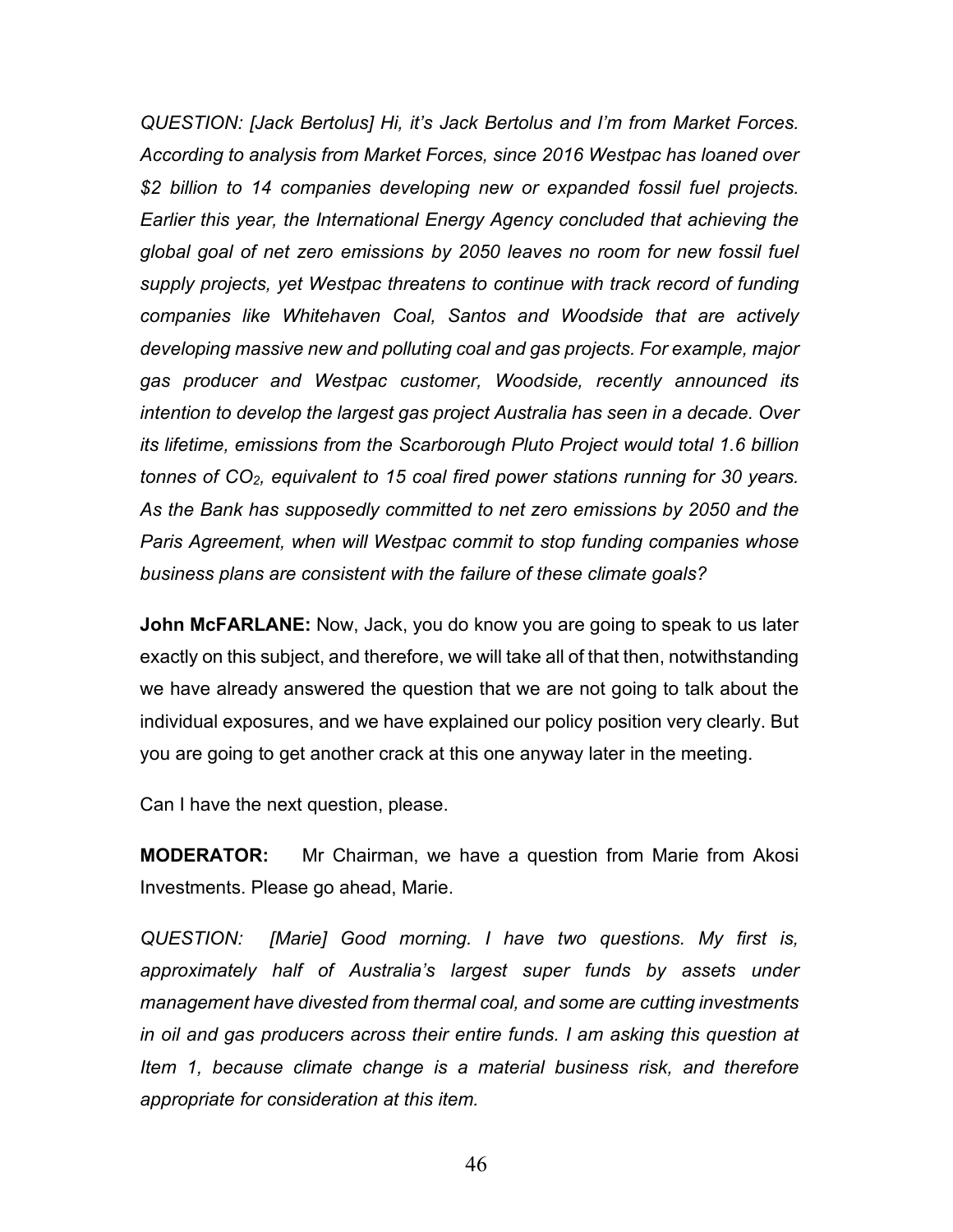*So, my question is, BT Super's default option still has no fossil fuel exclusions. Will BT Super continue to lag its peers in this regard, or will it move to a*  leadership position by divesting from oil companies pursuing fossil fuel *expansion, which is incompatible with the Paris climate goals?*

**John McFARLANE:** We will actually deal with the generality of this question, Marie, later on. But Peter, is there anything you can say about BT?

**Peter KING:** Well, I think the first thing is the superannuation business has its own independent Board, which has to meet the requirements. So that is where the decision is made, and they make it in the best interests of shareholders. We will certainly provide the feedback to that Board.

From the Group's perspective, superannuation is one of the businesses that we will be divesting out of the Group portfolio. So, we do not see it as a long-term issue for the Group in terms of superannuation investment.

**John McFARLANE:** Well, thank you for your question. Can I have the next one, please.

**MODERATOR:** Mr Chairman, we have a question from Sally Hunter. Please go ahead, Sally.

*QUESTION: [Sally Hunter] Hi there. I am Sally Hunter and I am calling in from my farm near Narrabri in north west New South Wales on Gomeroi Country. I am a long-term Westpac customer, and my local renewable energy company is also a long-term Westpac customer.* 

*Thank you for clarifying that you only have half a billion dollars for investment in coal mining companies now. But from my calculations, that means 22% of that investment would be with Whitehaven Coal, who is a pure clay coal company, with no plans to transition. You have stated that you will exit thermal coal by 2030. But in terms of Whitehaven's Narrabri underground expansion, that will seek extra investment from you soon, pending approval, they have been telling*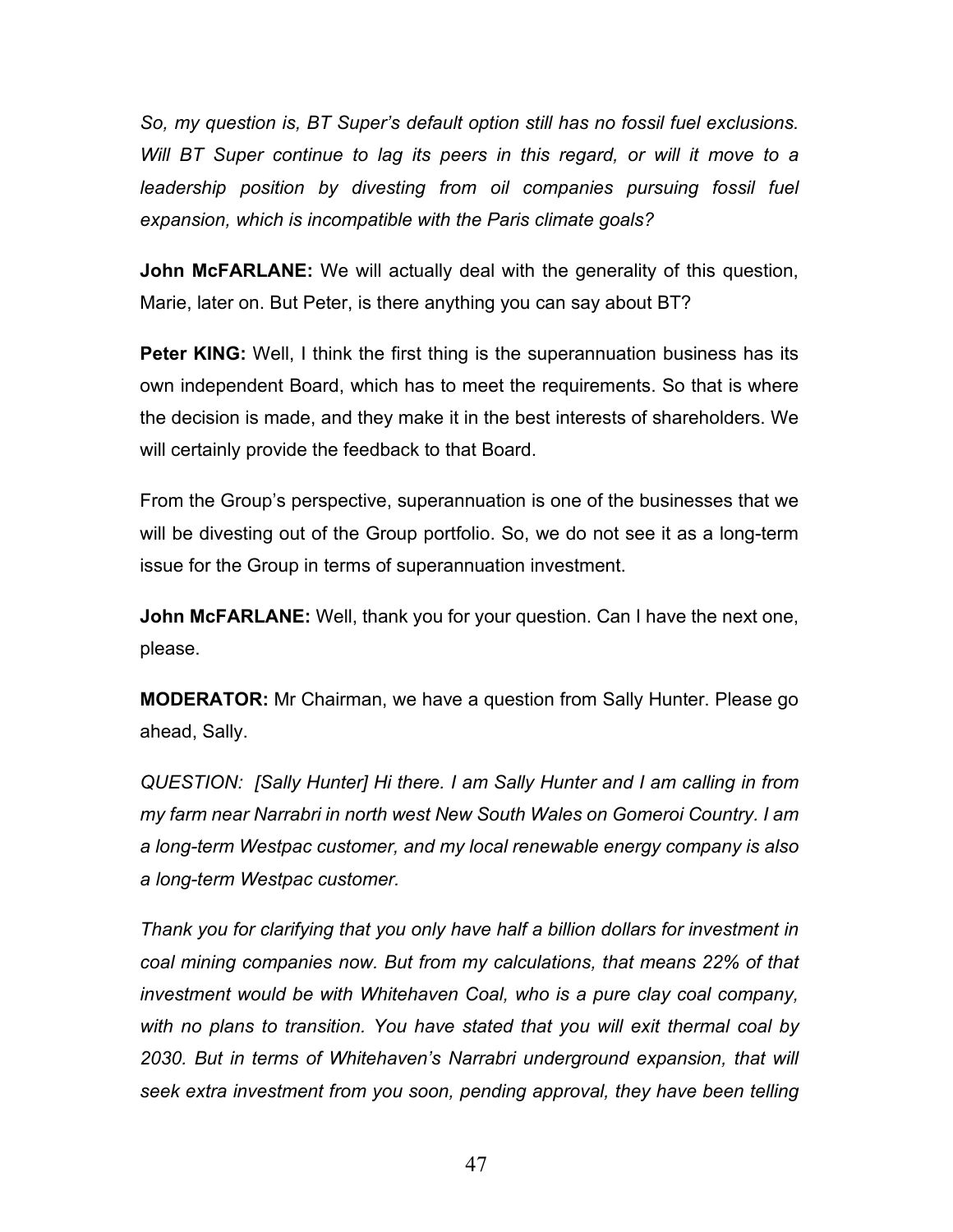*us locally, very proudly, that that will keep them mining well beyond 2040. It is worth noting that this expansion will produce only more thermal coal, and it will be a large emitter of Scope 1 and 2 emissions.* 

*I would like to raise with you what a poor choice in investment that this company is. Whitehaven, along with its associated entities, has so far had 46 breaches, fines, official cautions, and penalty notices in the last nine years. 46 is not a normal way of doing business. This is a systemic, calculated and planned method of operating. It is a conscious decision to break the law, do the illegal activity, and accept the fine as part of the cost of doing business.* 

*Their most recent environmentally and socially reprehensible behaviour was being found guilty for stealing surface water for more than three years, during the height of the worst drought in living history. This was a deliberate, proactive action to steal water whilst the rest of us suffered the drought.*

*By providing finance to an environmentally and socially reprehensible company like Whitehaven, Westpac's Board, staff and shareholders are part of the problem. The standard that you walk past, is the standard that you accept. We invited Westpac staff to meet with four of my neighbours and myself earlier this year, but this was not responded to. I hope this will happen in the future.* 

*My question to the Board and shareholders of Westpac is, when will you halt financing environmentally and socially reprehensible companies such as Whitehaven Coal and its associated entities? Thank you.*

**John McFARLANE:** Again, Sally, you know the answer. It is by 2030, and it will be declining between now and then.

Can I have the next question, please.

**MODERATOR:** Mr Chairman, we have a question from James William Seville. Please go ahead, James.

*QUESTION: [James William Seville] In May, the Federal Court found that the*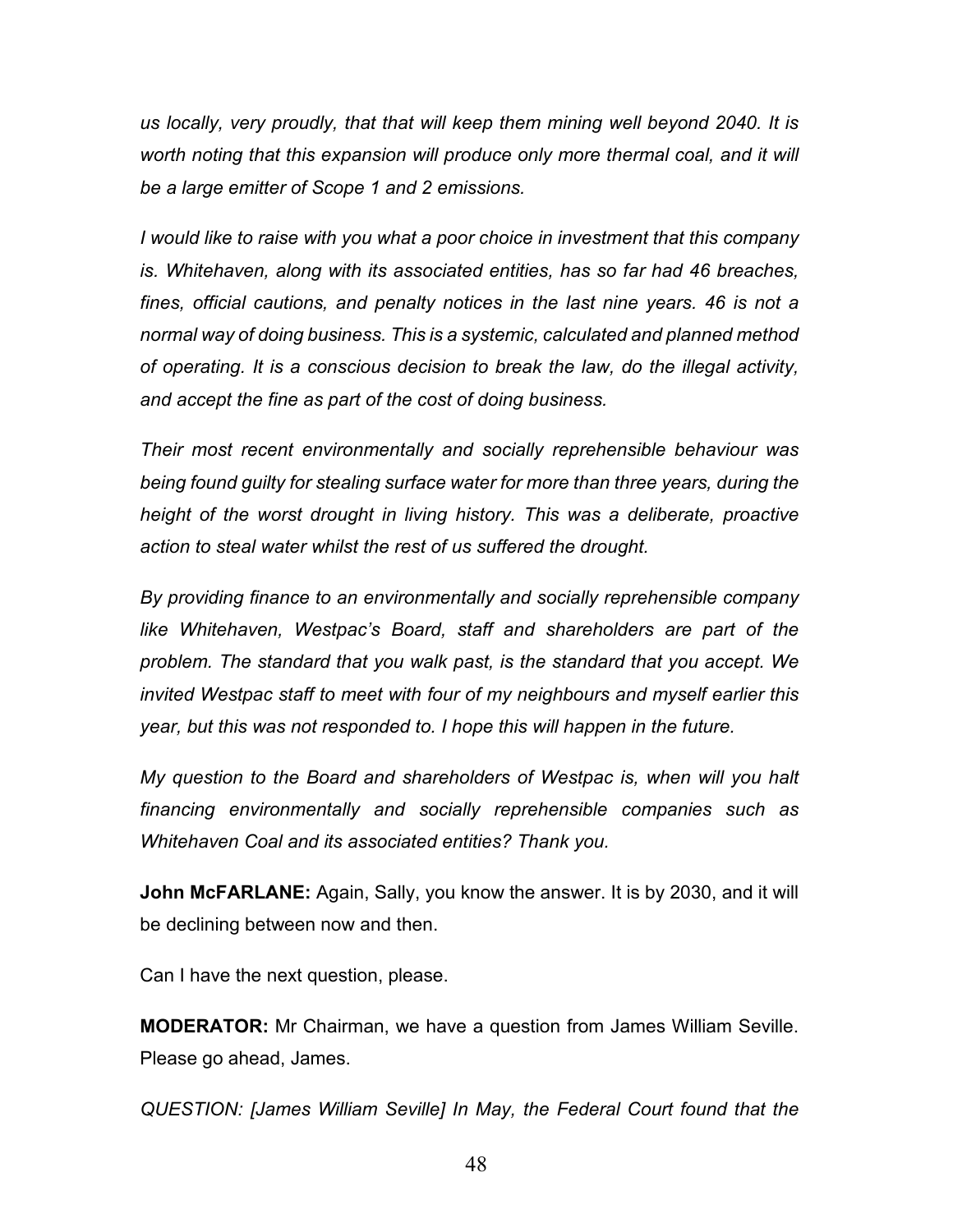*Minister for Environment has a duty of care to protect young people from the harms caused by climate change. As climate change is a material business risk, I believe it is appropriate to consider this question under Item 1.*

In his judgement, Justice Bromberg found that evidence demonstrates that a *reasonable person in the position of the Minister would foresee that by reason of the Vickery Project's effect on increased CO2 in the Earth's atmosphere, and a consequential increase in global surface temperatures, each of the children is exposed to a risk of death or other personal injuries.* 

*The Vickery Coal Project is being developed by Whitehaven Coal, a company Westpac loaned \$110 million to in February 2020 as part of a syndicated \$1 billion facility. Whitehaven has indicated it will seek to refinance its facility in 2022. I am one of the young people that brought the class action against the Environment Minister, Susan Ley, over the Vickery Extension Project. What risk assessment of Whitehaven has Westpac conducted, and will this be updated to consider the risks of death and personal injury outlined by the Federal Court?* 

*Given Whitehaven's intention to refinance its debt facility in 2022, will Westpac commit not to refinance this deal, and rule out funding for any other companies pursuing new coal mines and extensions? Thank you.* 

**John McFARLANE:** Well, thank you again. As I have explained several times that I cannot answer that question, but we will exit thermal coal by 2030.

Can I have the next question please?

**MODERATOR:** Mr Chairman, we have a question from Abigail Sheppard. Please go ahead, Abigail.

*QUESTION: [Abigail Sheppard] Oh, good morning, everybody. My question is about legal risk to Westpac. Other questions have referred to the International Energy Agency reporting that in a plan to achieve net zero by 2050, there is no need for investment in new fossil supply. And you have said widely that Westpac*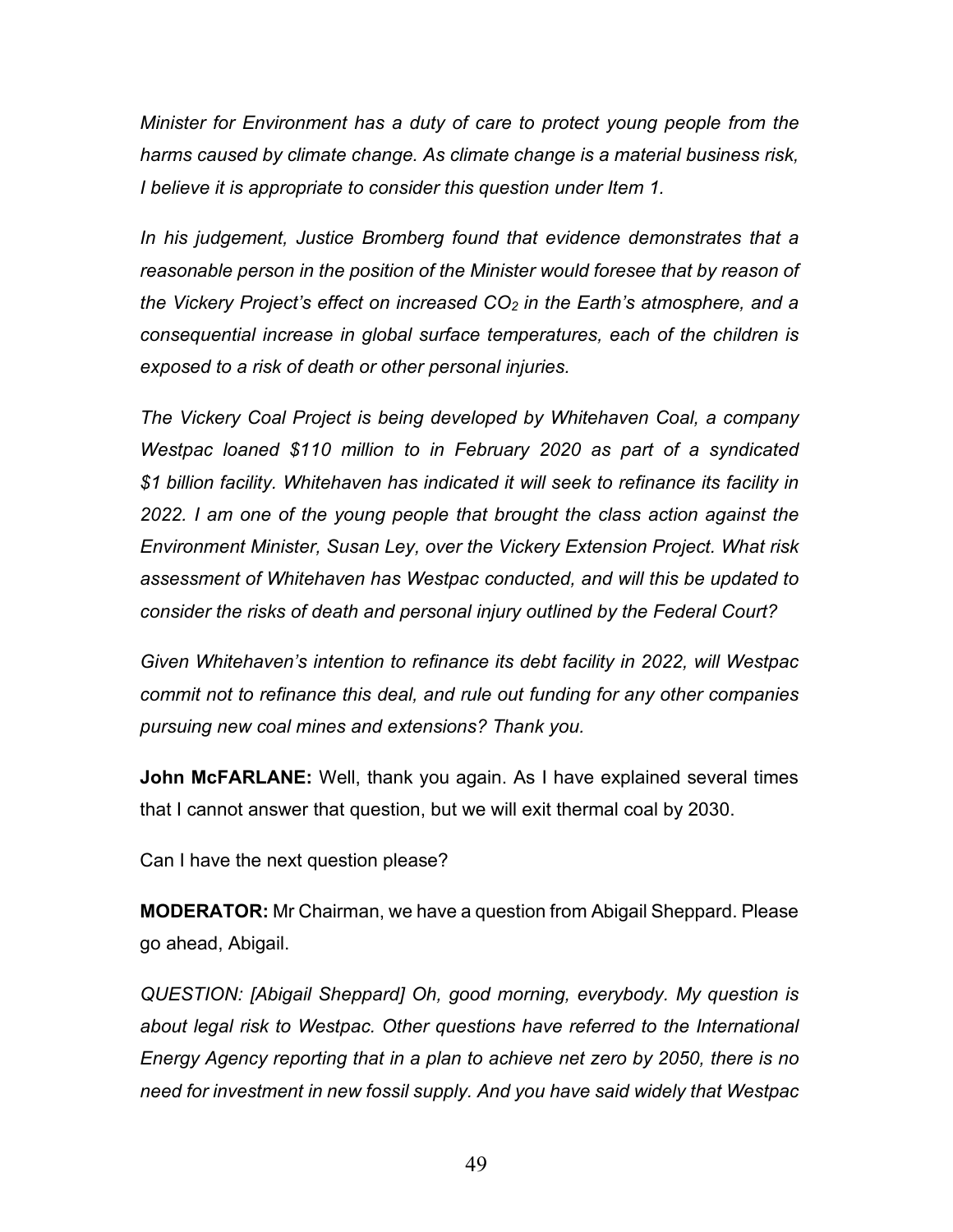*is committed to managing its business in alignment with your support for the Paris Climate Agreement for the need to transition to net zero emissions by 2050.* 

*What I want to ask you about, is about the additional legal advice that we have had from Noel Hutley SC and his colleague. In April this year it was published by the Centre for Policy Development about corporate legal obligations in connection with climate issues. That advice clearly identifies how important it is for companies to have a reasonable basis for their statements about climate goals and targets, and about the risk and legal consequences of greenwashing, that is making inaccurate commitments without a reasonable basis.* 

*Now, despite this, Westpac has continued to support fossil fuel projects, and including some new ones. And I am well aware of your target that you are going to get out of fossil – sorry, thermal coal by 2030. But in the light of the matters that I have referred you to, and Mr Hutley's advice, are you concerned about Westpac having engaged in greenwashing?* 

**John McFARLANE:** Well, look, thank you for your question. I have got the Chairman of the Risk Committee and the Chief Executive here may be able to help with this. But I think the one thing is, all our policies are legally scrutinised, and therefore, this is no exception.

**Peter KING:** Well, I think on disclosure we are following the TCFD guidance in terms of disclosure, and we believe that we are disclosing appropriately, so you can see what exposures do we have, and we had a question on that before. In relation to other disclosures that we make, we carefully consider the basis on which we are making all disclosures, including environmental disclosure. So, it is treated seriously, and our commitments are treated seriously as well.

**John McFARLANE:** Can I have the next question, please.

**MODERATOR:** Mr Chairman, we have a question from Helen Adele Deans. Please go ahead, Helen.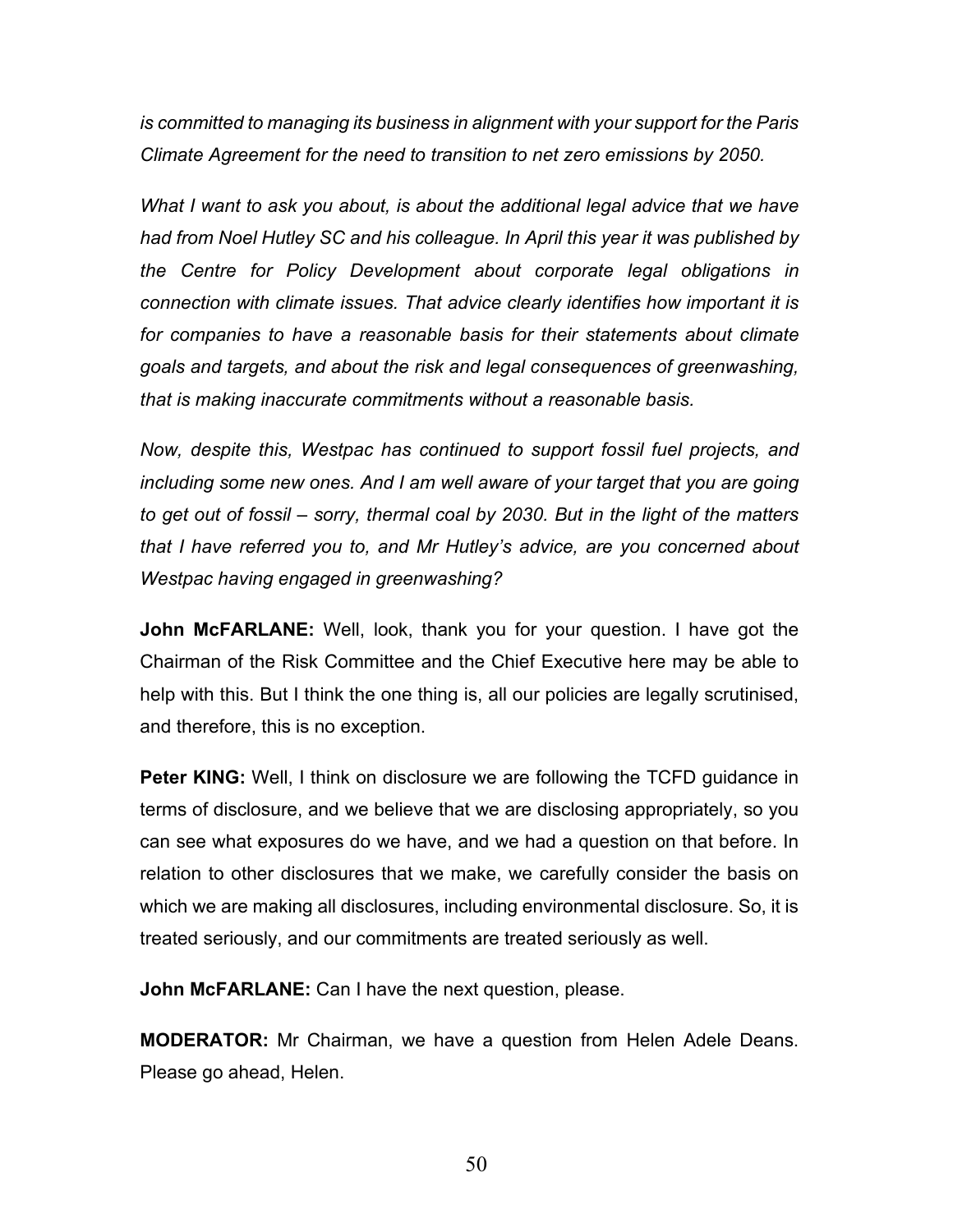### [Pause]

**MODERATOR:** Helen, are you there? Mr Chairman, we will move to the next question. The next question is from Julian Vincent. Please go ahead, Julian.

*QUESTION: [Julian Vincent] Thank you. My question goes to page 30 of the 2021 Sustainability Supplement, where it states that from this year, we expect new oil and gas and metallurgical coal customers to have publicly disclosed Paris-aligned transition goals. And there is an inconsistency that gets created with this, because we have also said that we will wait another two years before establishing PEC criteria for the sectors representing the majority of our financed emissions, which includes oil and gas companies.* 

*So, what this inconsistency means is Westpac can continue funding oil and gas majors like Woodside and Santos, and I am not asking you to comment on client relationships. I am more than happy to clarify for everybody that there is a client relationship with Woodside and Santos. Both of these companies are pursuing massive new gas projects, which undermine the goal of net zero emissions by 2050, which we are signed up to commit to. And the next two years will determine whether these projects proceed.* 

*So can you provide any rationale as to why an exemption has been created for existing clients in the oil and gas sector to have another couple of years within which they could conceivably lock in billions of tonnes more CO2 emissions before they are required to demonstrate any sort of alignment with Paris, which to date, they have shown no intention of doing.* 

**John McFARLANE:** Julian, look I do appreciate you asking questions related to Item 6 in Item 1. We all know that this has nothing to do with our financial reporting, it is to do with climate change, is the thrust of your question. Peter, I do not know if there is anything specific...

**Peter KING:** Julian, thank you for the question. We did add the new requirement this year, as you referenced in your question, for new clients. In relation to our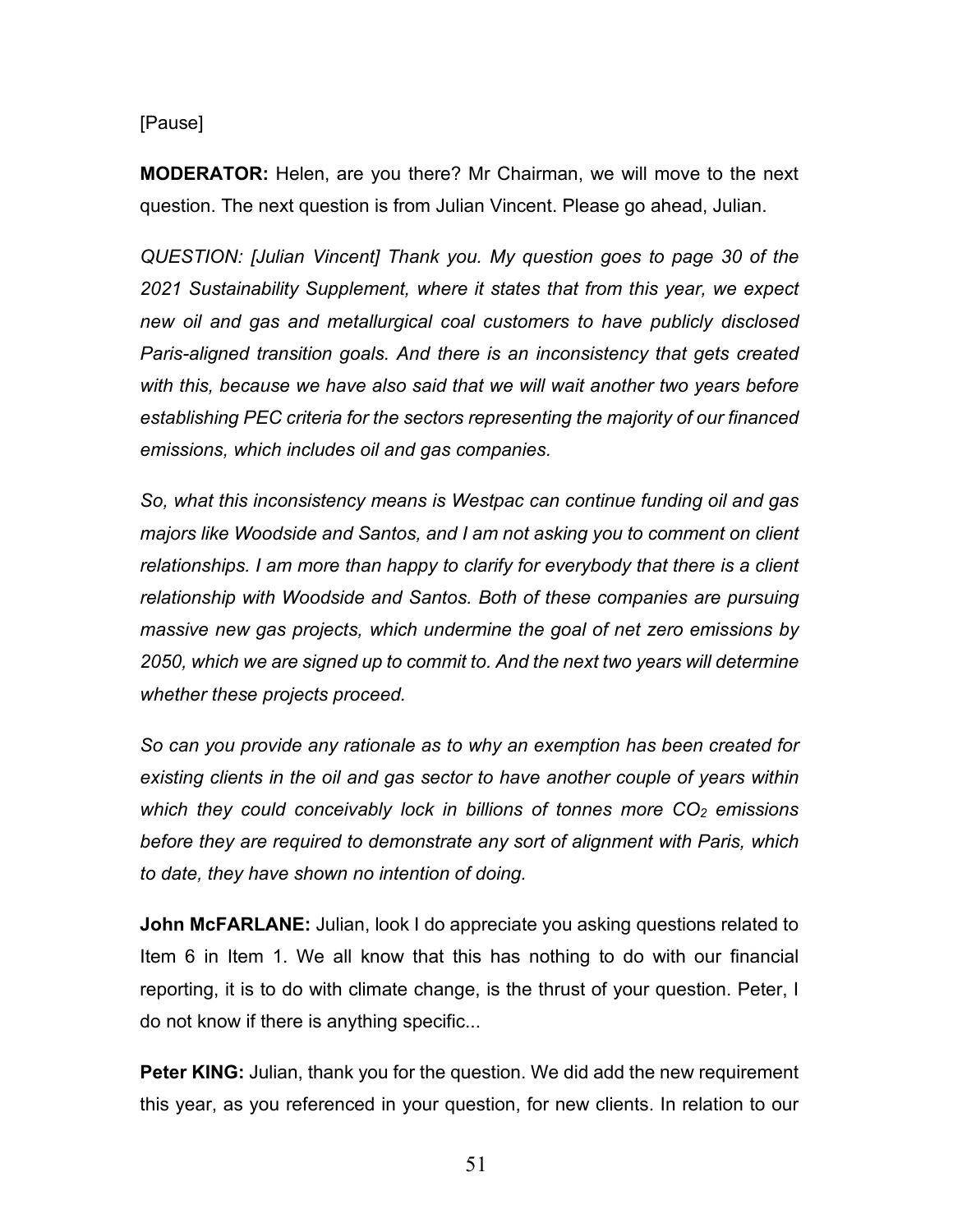approach to oil and gas, we are doing the work now. So that is one of the six sectors that we are doing the heavy lifting and analysis on now, and that will build into our future refresher plans.

**John McFARLANE:** Can I have the next question, please?

**MODERATOR:** Mr Chairman, we have a question from David Graham Chadwick. Please go ahead, David.

*QUESTION: [David Chadwick] Good afternoon. My name's David Chadwick and I am from Coonamble. Over the last 40 years, I have operated the livestock and property agent across the eastern half of Australia. We also have a family farm of about 10,000 hectares of which we produce, amongst other things, over 100,000 serving of beef per day, 365 days of the year. Our business is only one small cog in the wheel that feeds the world, but if we are going to continue to keep producing food, we need you to stop funding the companies responsible for what we consider the single greatest threat to rural communities, and therefore food production, coal seam gas, or CSG for short. We call it Mother Nature's melanoma.* 

*Of particular concern is Santos is Narrabri Pilliga CSG project, which is proposed for the most sensitive recharge zone of the Great Artesian Basin. The proposed APA Western Slopes pipeline and Queensland Hunter pipelines facilitate this*  risk. Not only will these projects contribute to global emissions, but they threaten *the Great Artesian Basin, which is the only secure and unpolluted water supply of 23% of Australia. There are plenty of alternative sources of energy, but there are no alternative sources of food. With food inflation at 30% and forecast to rise further, we need to consider what is going into our children and grandchildren's lunchboxes.* 

*Has the Bank considered the threat of CSG and associated infrastructure to food production and the consequence of the opportunity costs? And whilst I note your previous comments about your 2030 position, shouldn't you therefore, with the*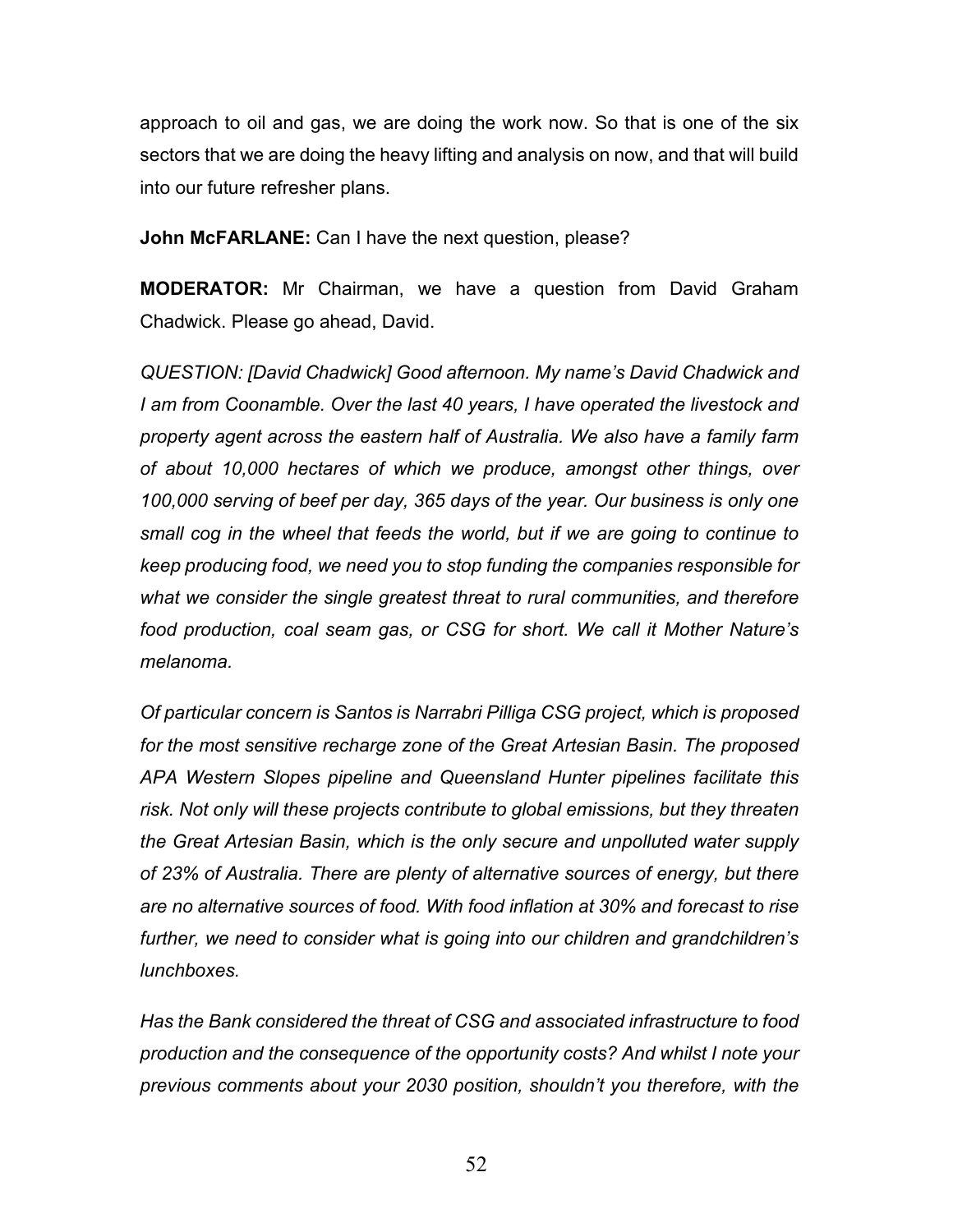*food production issues in mind, consider completely stop funding these companies proposing and developing these dangerous CSG operations, and their associated infrastructure within our communities? Thank you.* 

**John McFARLANE:** Well David, your point is well made here. As I have said before, an easy call for us is to have shorter AGMs by not being in this exposure at all, but the trouble with that is that there are a range of positions here from those who wish an acceleration of the reduction, and those who wish us to continue to finance, and, of course, some of this is consistent with Government policy both federally and in the states. So, whatever we do here, we are going to be in trouble with somebody. So we are trying to find the best position here. I think we have done reasonably well here.

Firstly, we do have targets. Secondly, they are Paris-aligned, and thirdly, nearly 80% of our lending is to renewables and not to fossil fuels. In finding that middle ground, in all honesty, I think we are doing a pretty reasonable job and we are doing a better job than some of our competitors.

So can I have the next question please?

**MODERATOR:** Mr Chairman, we have a question from Peter Starr, please go ahead Peter.

*QUESTION: [Peter Starr] Good morning, Mr McFarlane and good morning, Mr King. It seems two years ago when a number of us shareholders, and I represent a number of shareholders, I am also a private equity advisor and I am representing clients of the Bank as well, not my clients.*

*Two years ago, we talked about fixing issues within the Bank and culture and fixing, so we would not be smeared all over the television. Well, you tell me, Mr McFarlane, and you Mr King, what has changed? We have to have Channel 9 drag Westpac because we cannot get a person's home loan right, then we have to compensate them. Who released the funds, and overseeing the Bill Papas scandal, as it's become known as, who signed off on all that nonsense?*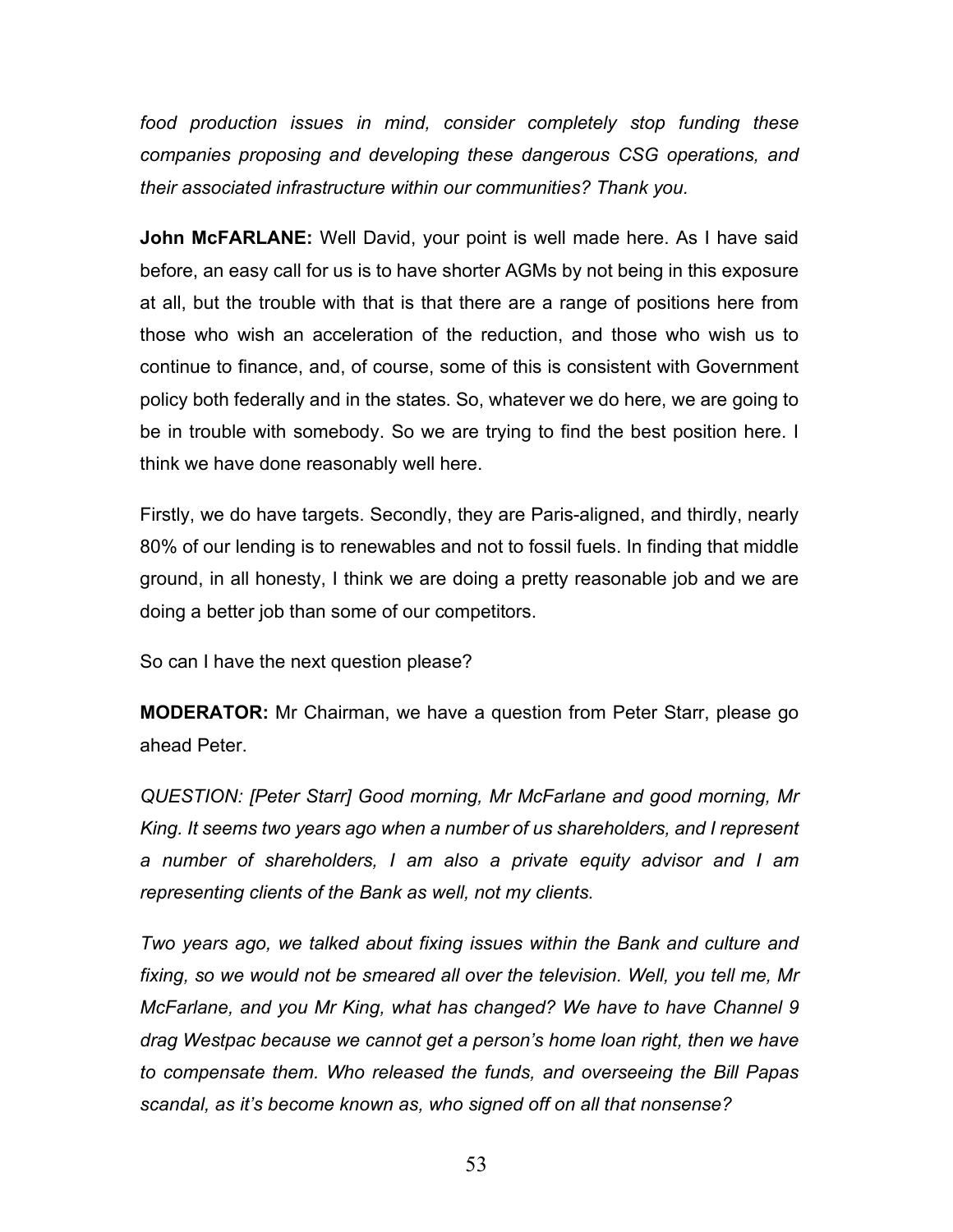*Then on top of that we have got \$1.3 billion of write downs, and to further top it off, Mr McFarlane, I know this is not your doing, you have only come in and we have lost – we have got rid of six Directors who were probably asleep at the*  wheel of the Board. But there is no accountability here. Who is going to put their *hand up and take accountability for the Papas scandal? Who is going to put their hand up and take accountability for the \$1.3 billion write downs that the Bank has had to do?* 

**John McFARLANE:** Well look, I am not sure who is the most frustrated here, you or me, in that I actually agree with you here that these things should not happen. Although, I have said before, a lot of them are very longstanding; even the AUSTRAC matter, which was the \$1.3 billion, went over a very long period of time in history. So it was discovered prior to my time, but the cost of it is in my time. So it is actually very frustrating. And of course, I will not comment specific, even though it is public on the fraud you mentioned, that these things should not happen and I can tell you when those do happen, there is accountability certainly in the management team.

I do not think there is any individual Director who is accountable for individual matters, but look, I agree with you. This is incredibly frustrating for me. It is frustrating for the Board. It is frustrating for the Chief Executive, and it should not be happening now. Another thing, a lot of these issues have arisen in stuff we do not want to be part of. Therefore, we are dealing with that strategically. That will be the bulk of certainly the ASIC type issues. So, that is one way of dealing with it.

The other way of dealing with it is not making mistakes in the first place, and when you have made them, dealing them quickly and making sure they cannot happen again.

Now we have got an enormous program and a lot of costs because you have seen – I said to you that the Fix had \$1.1 billion in costs alone in 2021, so we are throwing a lot of bodies and a lot of money and a lot of Board time at actually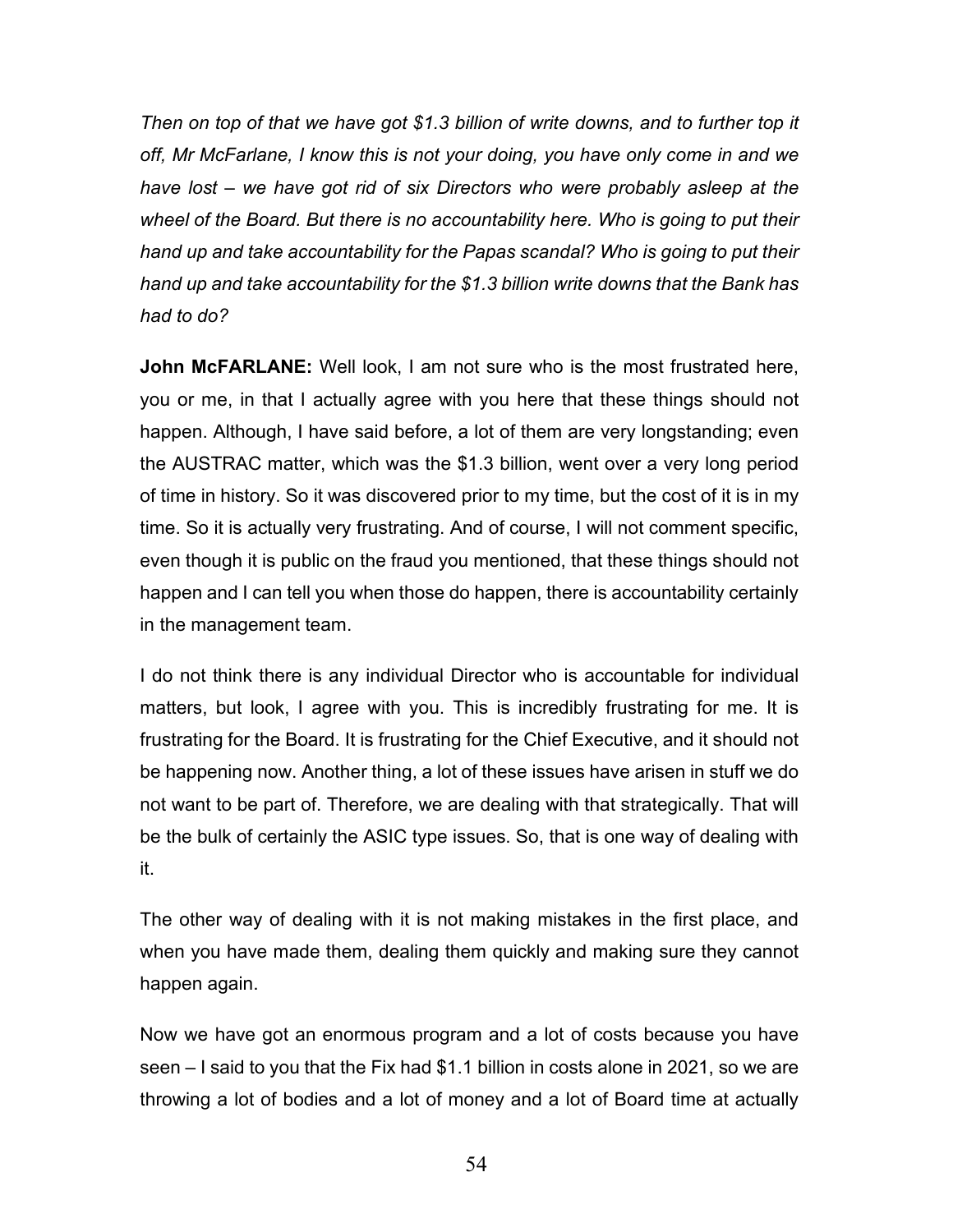trying to get to the end of this. The only thing I can say to you is, it is actually getting better in that there are less issues.

As we knock an issue on the head, unless we find a new one, which we do find because we are uncovering stones, things gradually get better. Now, I cannot promise you, and no bank can promise you, we are not going to make any mistakes, because that is just not the real world. What we have got to do is be better than everybody else, and that is our mission.

I do not know if our Chief Executive wants to say – but look, you are absolutely correct. You are within your rights to be frustrated here. I think I am more frustrated than you are, but I am more accountable than you are, and therefore, we have just got to get this done.

Can I have the next question, please?

**MODERATOR:** Mr Chairman, we have a question from Marie from Akosi Investments. Please go ahead, Marie.

*QUESTION: [Marie] Good morning. Page 20 of our sustainability supplement states that BT Super was recognised for industry leading sustainable behaviour and genuine commitment to responsible investment principles. However, I was unable to find any information on BT Super's Investment Holdings. Unlike other super funds, I can't see for myself what BT funds are invested in. So how do I know whether it is sustainable or not? And when will the Board commit to transparency and disclose the list of companies that BT Super's money is invested in?*

**John McFARLANE: Okay,** we will have Peter deal with it. One of the things I can say is that hopefully by some time in the next year or so, it will not be a Westpac matter.

**Peter KING:** Obviously, it is the Subsidiary Board, not the Group Board that makes the decisions on investment, given it is mostly superannuation. I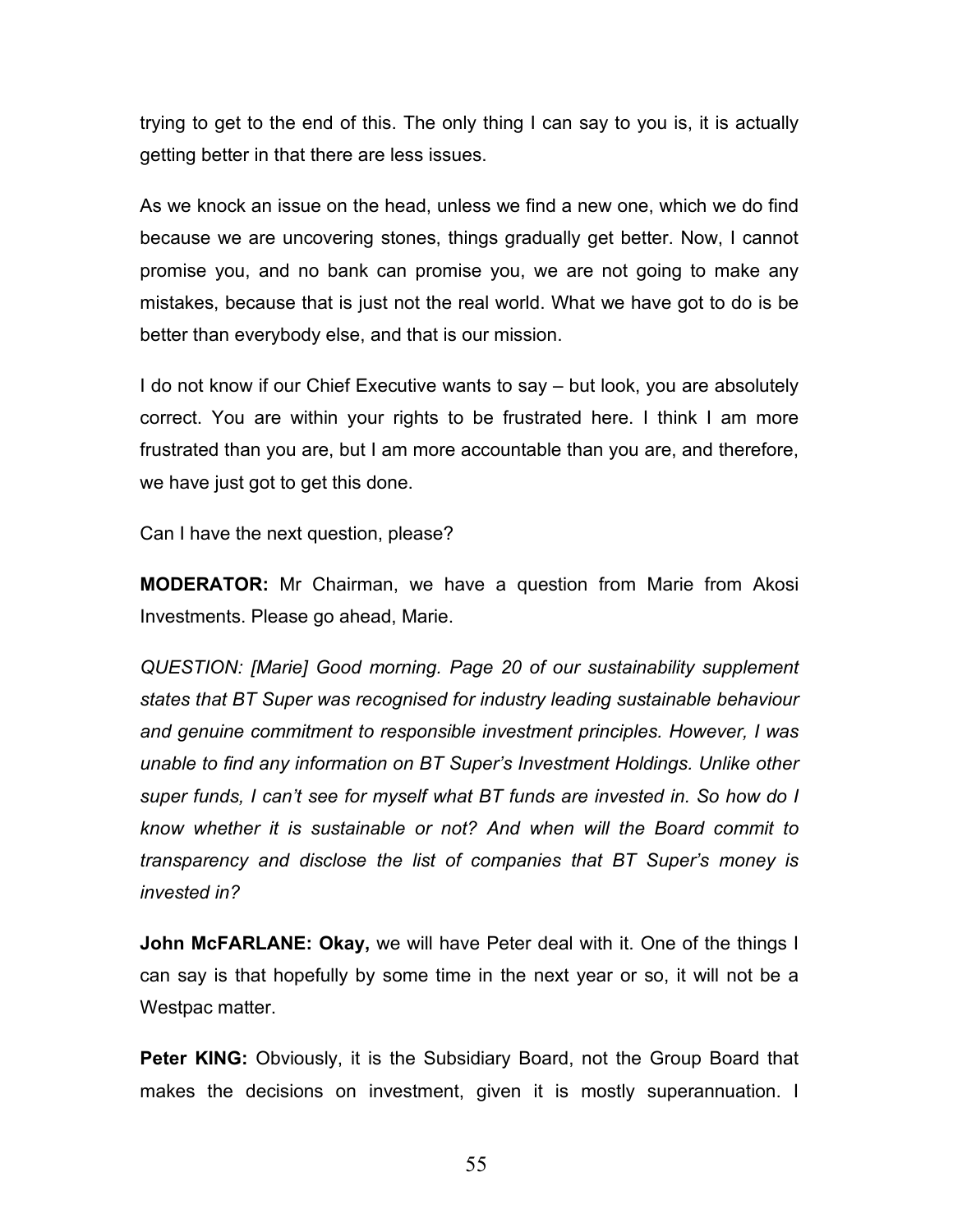understand that there are further disclosures on the BT website, and I understand they follow the TCFD exposures as well in terms of exposure to fossil fuels.

**John McFARLANE:** Thank you for your question. Can I have the next one, please?

**MODERATOR:** Mr Chairman, we have a question from Peter Starr. Peter, please go ahead.

*QUESTION: [Peter Starr] Thank you. Thank you, Mr McFarlane, you are absolutely right. You can feel the frustration in my voice because I am representing my clients and the stakeholders and shareholders. We are absolutely frustrated. Two years ago we were promised that these things are behind us, and yet, we have got now – been taken to court because we have taken money from dead people. I mean, I do not know how much – the frustration here is really, really – and I appreciate you acknowledge my frustration. You appreciate the question. I am representing the people that have asked me to represent them because they are shareholders or they are investors in the Bank, Mr McFarlane.* 

*There needs to be some real accountability here. On another point, it should be noted that Mr Adrian Ahern, who is your Group Customer Advocate, you might want to elevate him a little bit. I have got nothing but praise for him. I have got to tell you, whenever I phone him, he comes back to me straight away.* 

*I have got a challenge for you, Mr McFarlane, and for you, Mr King; find some time to have a meeting with me, okay. It is good enough for your Group Customer Advocate, Mr Ahern, to return calls and to speak on all, any matters. So there is my challenge to you, gentlemen.* 

**John McFARLANE:** Well that is an easy challenge, of course, we will meet you. We need to make sure we have got your details so that we can arrange it. It will either be physical or it might be by video, depending on circumstances, but we can do that. The other point I would make is, I mean, you cannot make some of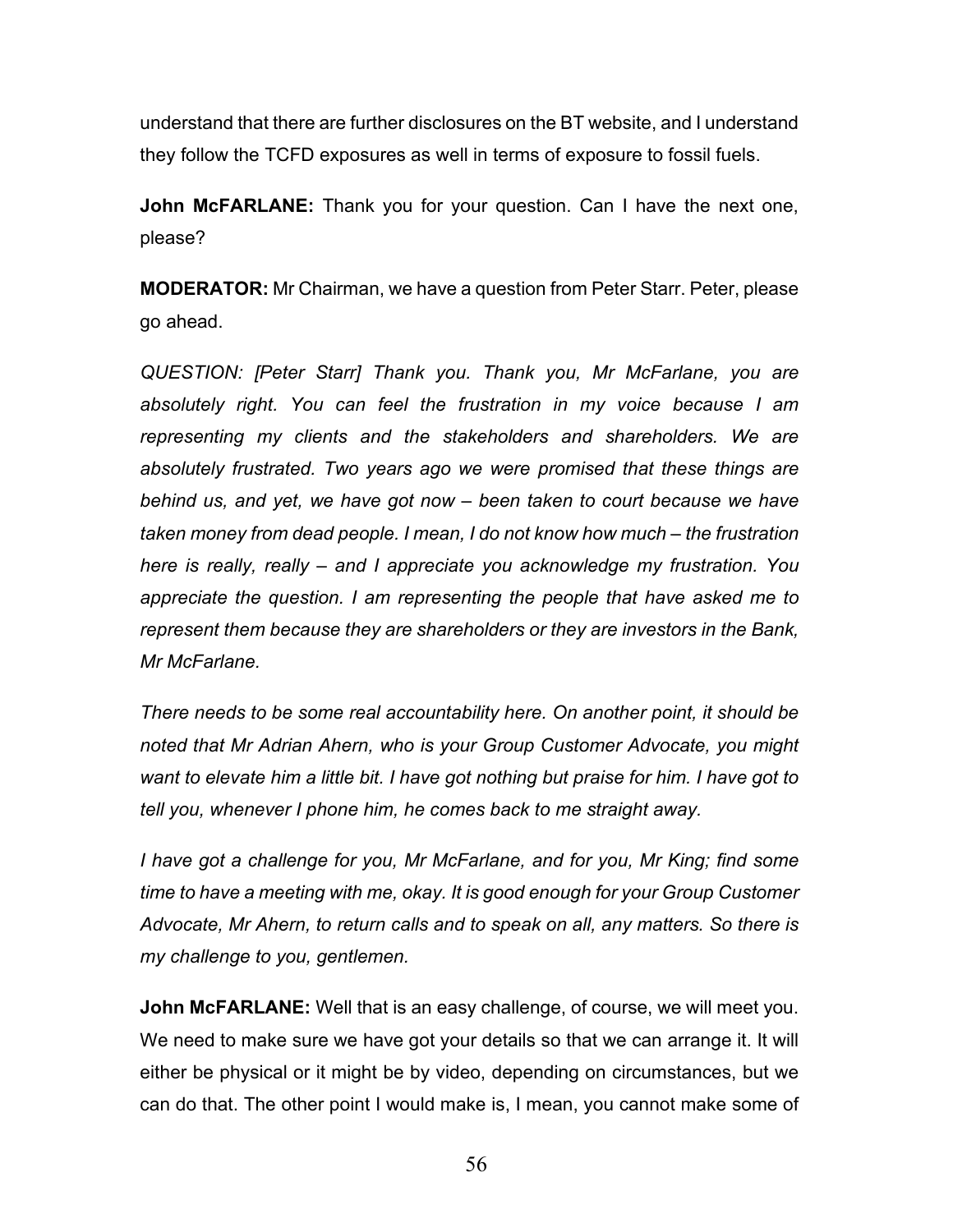this stuff up, to be honest. It is completely unreasonable some of the things that have happened here, and therefore, I am as bamboozled as you are with respect to some of this stuff. I never promised that we would solve it, and remember it is not two years. I have not actually been here two years, but I did not promise we could solve it in that time, because we knew it was going to take longer and a lot of money and particularly some of the regulatory issues.

Of course, we are finding new ones, hopefully not as bizarre as some of the ones that you have referred to, but hopefully gradually we sort of get to the end of this, and get the company back on track. But look, very happy to meet you, and I think it will be interesting. So, please, let's make sure we can do that. We will make sure one of us does it, whoever is appropriate at the time, if that is all right.

Peter knows more about the company than I do, as you can imagine. But I am very happy to meet you, if that is what you want to do.

Next question, please.

**MODERATOR:** Mr Chairman, we have a question from David Payne.

*QUESTION: [David Payne] Does the Bank generally earn a relative higher return on finance provided for oil, gas development or retailing activities?*

**John McFARLANE:** Well, the answer to that, I will answer, and that is no, it does not. It actually generates far higher returns in retail, which is partly one of the reasons we are reallocating capital away from lower return segments to higher return segments.

Can I have the next question, please?

**MODERATOR:** Mr Chairman, we have a question from Peter Starr. Please go ahead, Peter.

*QUESTION: [Peter Starr] Thank you, Mr McFarlane, and thank you, Peter. Just so you are both aware, Mr Ahern has all my details, and I am sure he would be*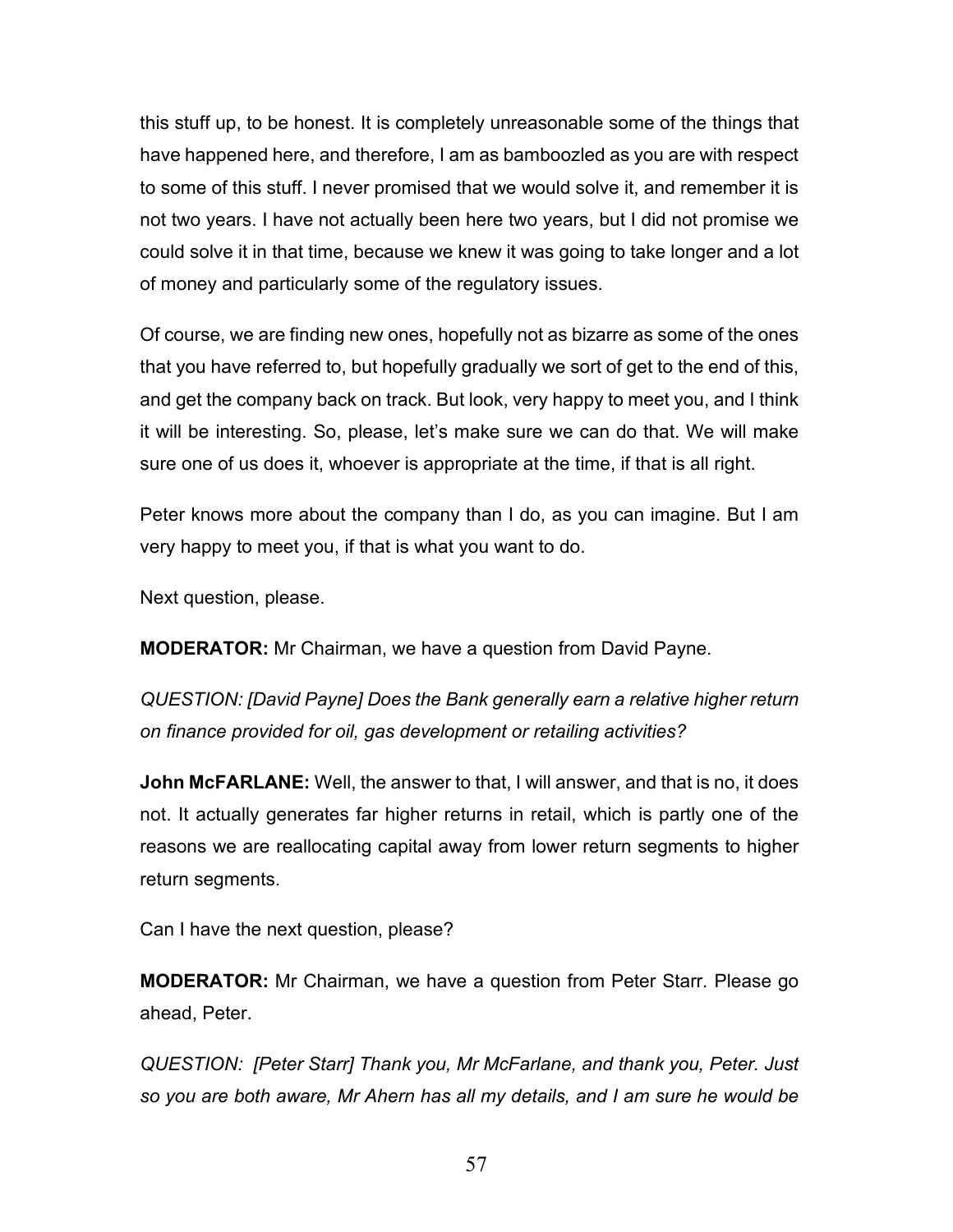*happy to facilitate that. So, I thank you for that on behalf of the people I represent.* 

*Thank you for your candid answers. It is appreciated. I want to pay my respects to Stephen, who is going to undergo the surgery. I wish him well, and I hope he can make a recovery. Our thoughts are with his family as well.* 

*Please, Peter, you are the CEO of the Bank. When these things were going to happen, you were going to lead the Bank, you were its Chief Financial Officer, you have now stayed. You have been gazetted in. You have to look at management, you have to find out why these things are still happening, Peter. It is not good enough that Channel 9 drags us screaming and kicking, because a*  loan application cannot be processed properly, they lose their deposit, and it is *through the fault of Westpac, and then you compensate them. And it should never have happened. And if you do not have those details, and you are not across it, I suggest you talk to the Group Customer Advocate, because he is across it.* 

**Peter KING:** No, I know the matter, Peter.

*QUESTION: [Peter Starr]* right.

**Peter KING:** I appreciate your comments, and the Management Team is doing all that we can to line up around customer, and improve our policies, processes and technology. We do not always get it right, unfortunately, but we do get it right in a lot of times. But you rightly highlight a case that should not have happened.

**John McFARLANE:** And Peter, I know it is no excuse, but a lot of issues that have been arising have been in businesses that we no longer want to be in, and therefore there will be a drop-dead time on all of those, because we will not be in them. I mean, we will have some indemnification for certain aspects. But in general, that will make it a lot easier to run a business that we know how to do, much better than what we have been doing in the past. And thank you for your compliments.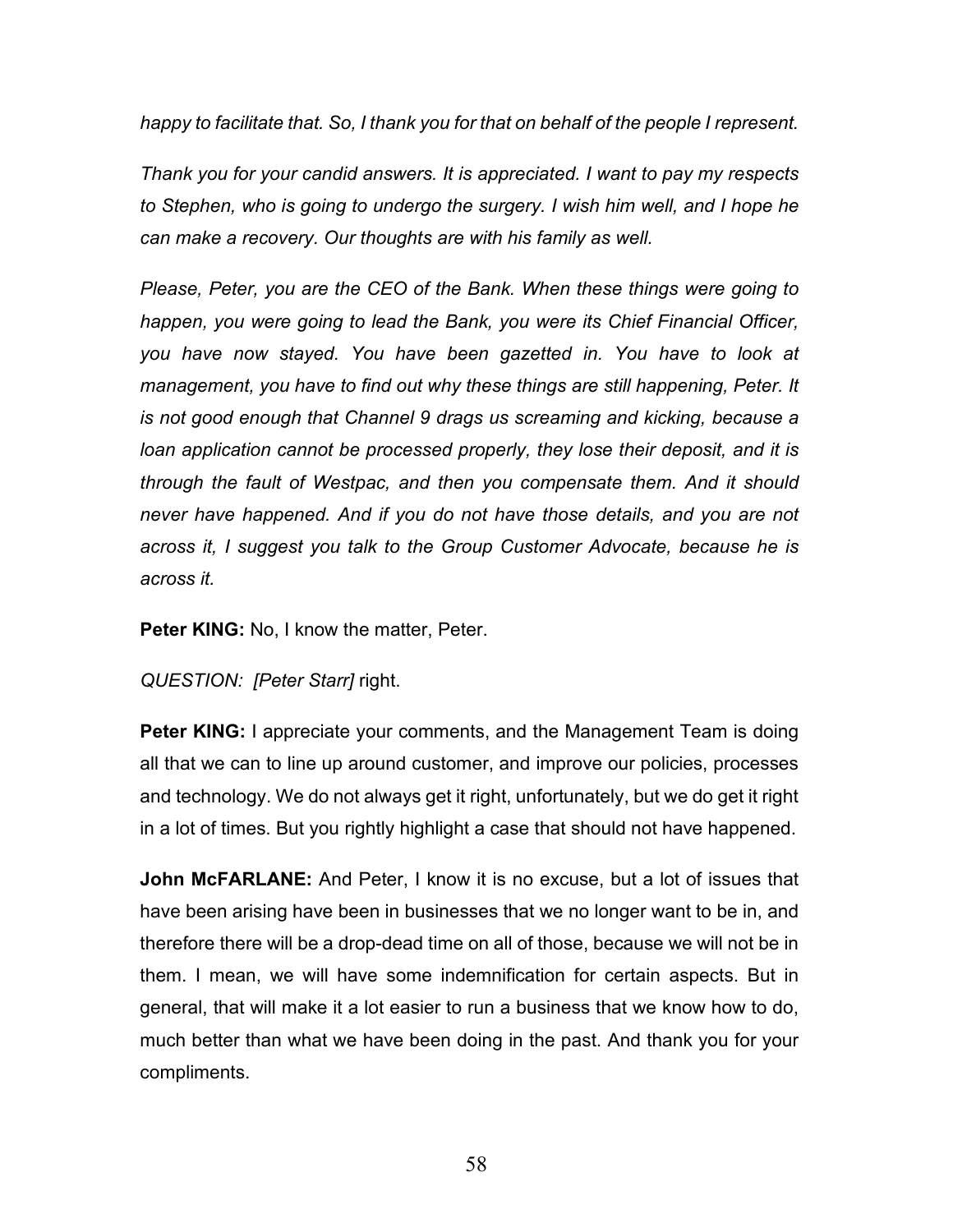Can I have the next question, thanks.

**MODERATOR:** Mr Chairman, we have a question from Rita Mazalevskis.

*QUESTION: [Rita Mazalevskis] Chairman, when Westpac provides a customer an unsuitable, incorrect loan, this can be a complex financial arrangement by the Bank, and may be in another currency, and can have detrimental impacts, and causes the borrower to suffer actual losses, including through increased interest, fees and charges, depending on the Australian dollar, due to foreign exchange markets, which can be volatile. The amount owing under the facility can increase significantly, and Westpac may enforce a credit limit reduction if this occurs. This causes the customer unfair significant financial harm. Does Westpac alert their customers of these errors? And how does Westpac address, rectify and compensate their customers who relied on the financial expertise of the Bank in the first instance?*

**John McFARLANE:** Well, Rita, thank you for asking a foreign exchange question, given I used to run foreign exchange. So, I know a little bit about it. And you are making absolutely the right point, is that if it is in a different currency and credit limits are struck in our local currency, then this risk is real. But Peter, I do not know if there is anything you want to say here?

**Peter KING:** Well, Rita, it feels like an issue that Westpac had in the past. I am not aware of that issue now, but I am certainly happy to hear from you if there are specifics that I need to look at.

**John McFARLANE:** Okay, can I have the next question, please.

**MODERATOR:** Mr Chairman, we have a question from Carol Limmer.

*QUESTION: [Carol Limmer] It is Carol Limmer from the Australian Shareholders Association. We have over 1,500 proxies with over nine million votes, equivalent to the thirteenth largest shareholder. What currently concerns the Board Chair the most with Westpac's current performance, and what is being done to fix it?".*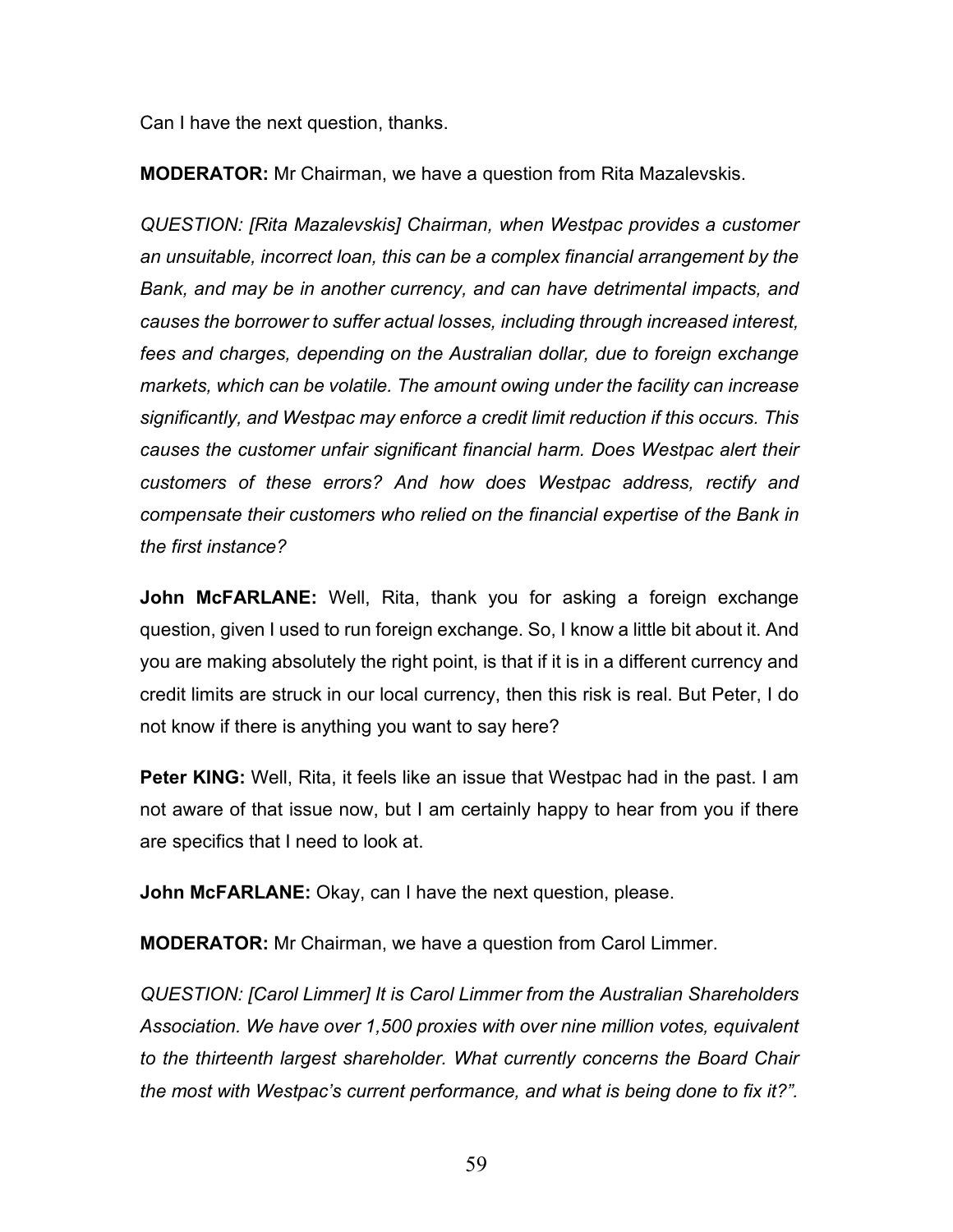**John McFARLANE:** Well, thank you, Carol. Actually, you have asked this in a different way earlier, and so I will just simply say this; that we have got a lot to fix here, and in terms of creating a better performance for the Group. And as I said before, the key thing is to identify these things, put programs in place to fix them, make sure they happen, and then get it done and put it behind us. But as I also said, what concerns me the most is the bulk of that. But in particular, our financial performance needs to be improved. Next question, please.

**MODERATOR:** Mr Chairman, we have a question from Marie Kovolph.

*QUESTION: [Marie Kovolph] This is a finance and funding question. Dr Lucy Watt is an emergency physician and a longstanding customer of Westpac. In 2017 when Cyclone Debbie struck the northern part of New South Wales, where she lives and works, her patients, colleagues and Dr Watt herself were flooded in at their hospital. For three days she worked in the ED, providing care for severely ill patients who had no choice but to ride it out. Months later, Dr Watts' community are still seeing the effects of Debbie in people who have lost loved ones, livelihoods and homes.* 

*Despite the climate crisis Australians are already experiencing, Westpac is still willing to provide finance for Australia's biggest carbon polluter, AGL, who intend to keep polluting until 2048. So, on behalf of Dr Watt and other health concerned professionals like her, will Westpac agree to stop funding energy companies whose policies are not in line with combating climate change?".*

**John McFARLANE:** Well, again, thank you. I have answered this several times, and yes, we actually are reducing funding to companies whose policies are not in line with combating climate change, as you suggest. And that will be stronger and stronger as time goes on.

Can I have the next question, please.

**MODERATOR:** Mr Chairman. We have a question on the telephone from Peter Starr. Please go ahead, Peter.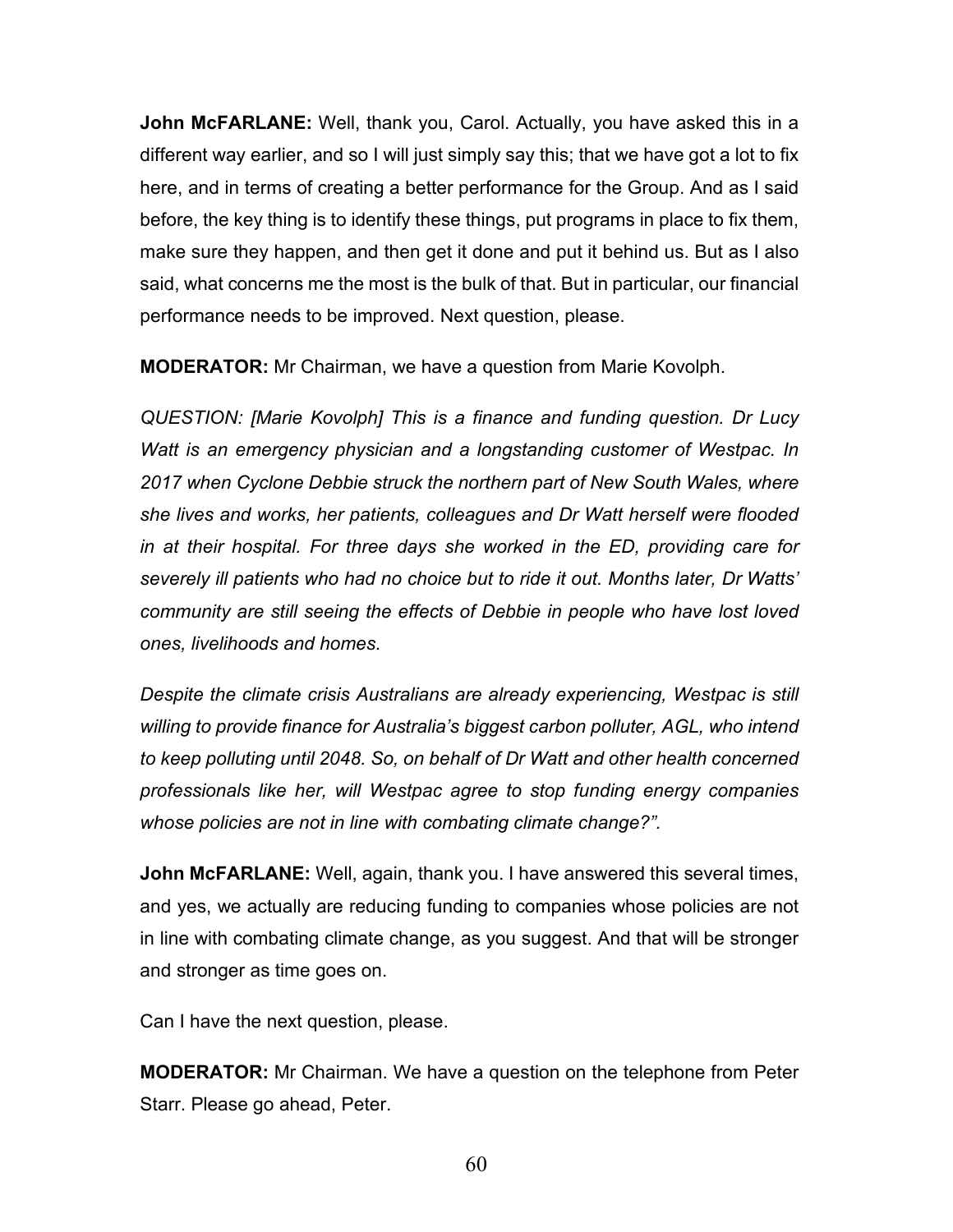*QUESTION: [Peter Starr] Yes, thank you. Mr Chair, given that we had the \$1.3 billion in write downs, if those write downs did not occur and hadn't those impairment charges, what would the dividend really look like for shareholders? That is the critical thing here.* 

**John McFARLANE:** Yes. Well, look, I do not think - I will give it to you in a minute - But Peter, I do not think it specifically would have affected the dividend, for two reasons. One, in the first half of last year, no, the previous year, we were not allowed to pay dividends at all. And the second half we were unable to pay a reduced dividend, which obviously would have been reduced by any charges.

I think the fact that we have paid out the maximum, and with respect, or near the maximum, with respect to our payout ratio, that I do not think that specifically has caused us to have a lower dividend payout for last year. And because I think we would have probably stuck to that payout ratio. Now, we might have had more to pay out …

**Peter KING:** So, Peter, it is a bit of a technical answer, unfortunately, but the majority of those assets that were written off related to goodwill and software capitalisation, previous expenditure, which were already deducted in our capital ratios, so it had no impact on our Common Equity Tier 1 or our excess capital, if you like. So, it did not really impact our capital position, therefore has not impacted on the size of the dividend or the buyback.

**John McFARLANE:** Although the size of earnings generally does, because of the dividend payout ratio, does influence the size of the dividend also. Can I have another question, please?

**MODERATOR:** Mr Chairman, we have a question from Helen Adele Deans. Please go ahead, Helen.

*QUESTION: [Helen Adele Deans] Hi, I am Austin, I am on behalf of Helen. I am a young person from Melbourne. I am from School Strikes for Climate, a national organisation that has young people from all across Australia, with our biggest*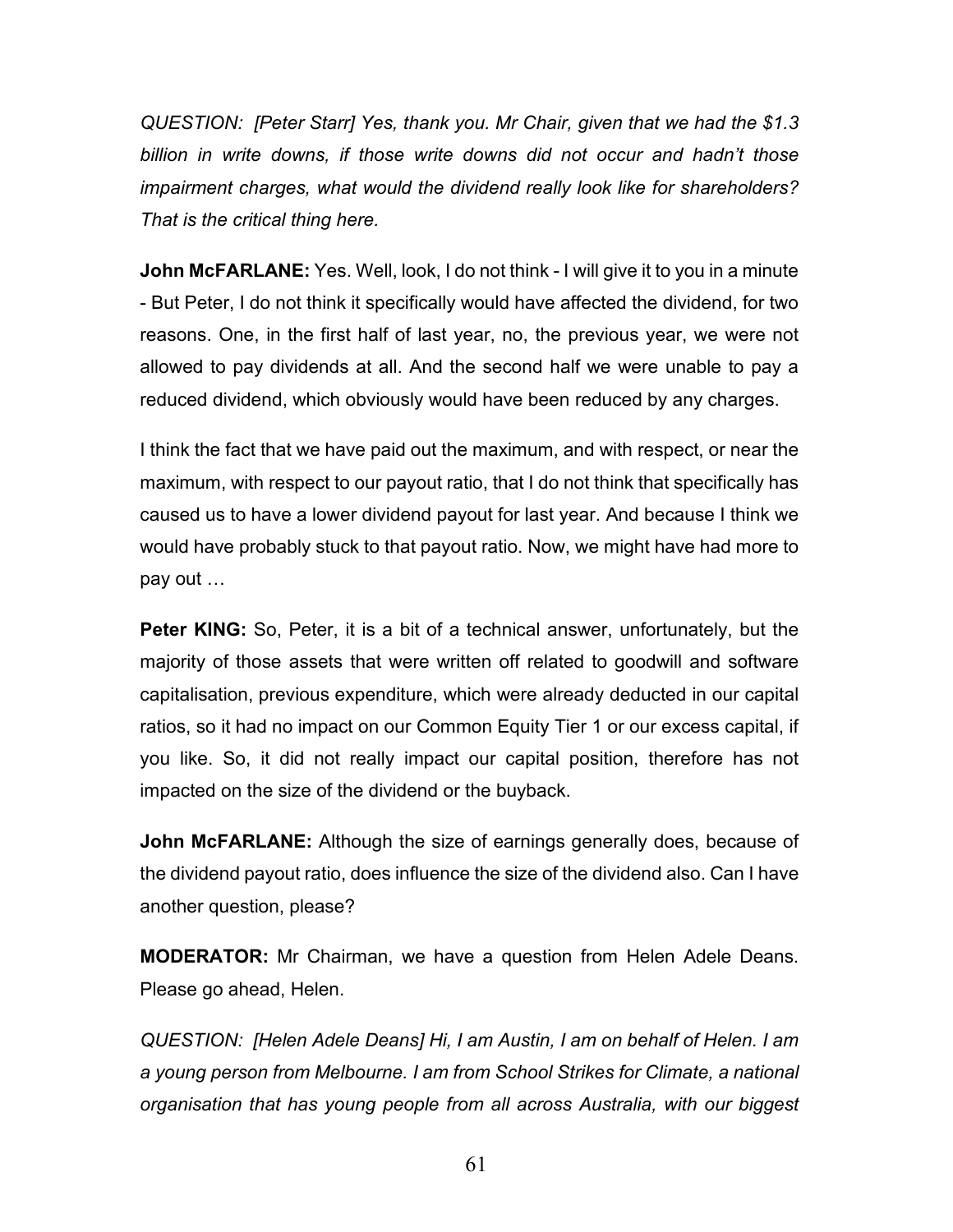*strike getting 300,000 young people involved.* 

*I, like so many young people from all over Australia, are concerned about the climate crisis. Young people will see the effects of climate change caused by fossil fuels. That is why my question is, when will Westpac commit to stop funding new fossil fuel projects and instead focus on the transition to clean, renewable energy?* 

**John McFARLANE:** Well, thank you very much. And you have obviously got a big organisation there behind you. Look, the answer is we are doing the right thing as far as we can judge at this point in time. We are making the right progress, and I think we will end up in the right place. But perhaps a little later than you would like us to.

Can I have the next question?

**MODERATOR:** Mr Chairman, we have a question from Maura Lombardo.

*QUESTION: [Maura Lombardo] How will Westpac rein in costs across the Group?*

**John McFARLANE:** Well, I will let Peter answer that. But essentially, we have got a massive cost reduction program in place, and we have set targets on that for this year, next year and the following year. And those have all been approved by the Board. And we will monitor that progress is made in line with those. Peter?

**Peter KING:** Four areas I would just highlight. The first is improving our risk management, our control framework will see lower notable items. So that is the first large bucket. The second one is, as we exit the businesses we want to exit, we will see the costs reduce. We will get some capital back as we sell. The third bit is, less one-off investment in the fixing of risk management. And then finally, the reduction of the \$9 billion cost base to \$8. So, the Chairman and I went through that in our upfront remarks. But there are four buckets that we are particularly focused on there.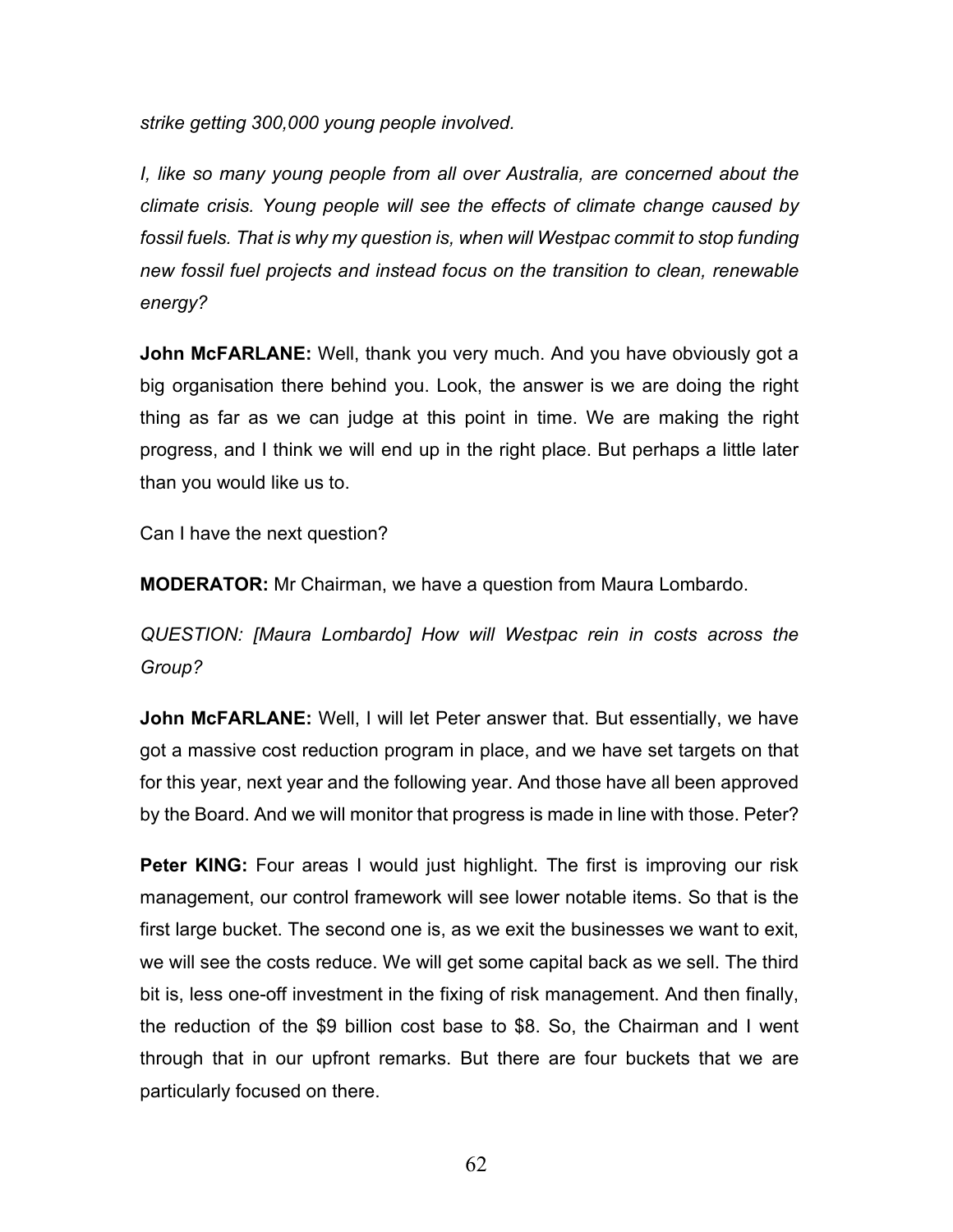**John McFARLANE:** Yes, I mean, look, it is the right question, because if we execute this, which we believe we will, this is a massive increase in profitability, which therefore gives us more capacity for dividends and for capital returns for shareholders. So, you are raising the right point here.

Can I have the next question?

**MODERATOR:** Mr Chairman, we have a telephone question from Peter Starr. Please go ahead, Peter.

*QUESTION: [Peter Starr] Thank you. Just to pick up, I appreciate what Mr King had to say in response to my last question, Mr Chair. But what should be noted here is the AUSTRAC fine was cash paid out. When we copped that fine from AUSTRAC ...* 

**Peter KING:** Yes, that is right.

*QUESTION: [Peter Starr] Yes. So that does affect the dividends. And one other thing, Mr McFarlane, and this is probably to you, Peter. What other outstanding legacy cases is Westpac, whether they be individuals or whatever, are we working on? And is the Group Customer Advocate being given the power to get those things fixed and resolved, so we can get those matters off the books, in your words, and settled so we can move it forward?*

*You know, I remember two years ago, and this was before Mr McFarlane came. And I know he has had experience as the CEO of ANZ. But given the fact that we suffered so badly through that AUSTRAC debacle, and the terrible things as investors and customers and everything else of the Bank, what an absolute disgrace that was. And you know that, Peter. So, thank you.* 

**John McFARLANE:** Well, look, just a general point. I mean, we would rather not have paid that fine, as you can imagine. But it was the only way that we could just put this matter behind us. But Peter?

**Peter KING:** Yes, so you are right on the AUSTRAC fine. And certainly, at the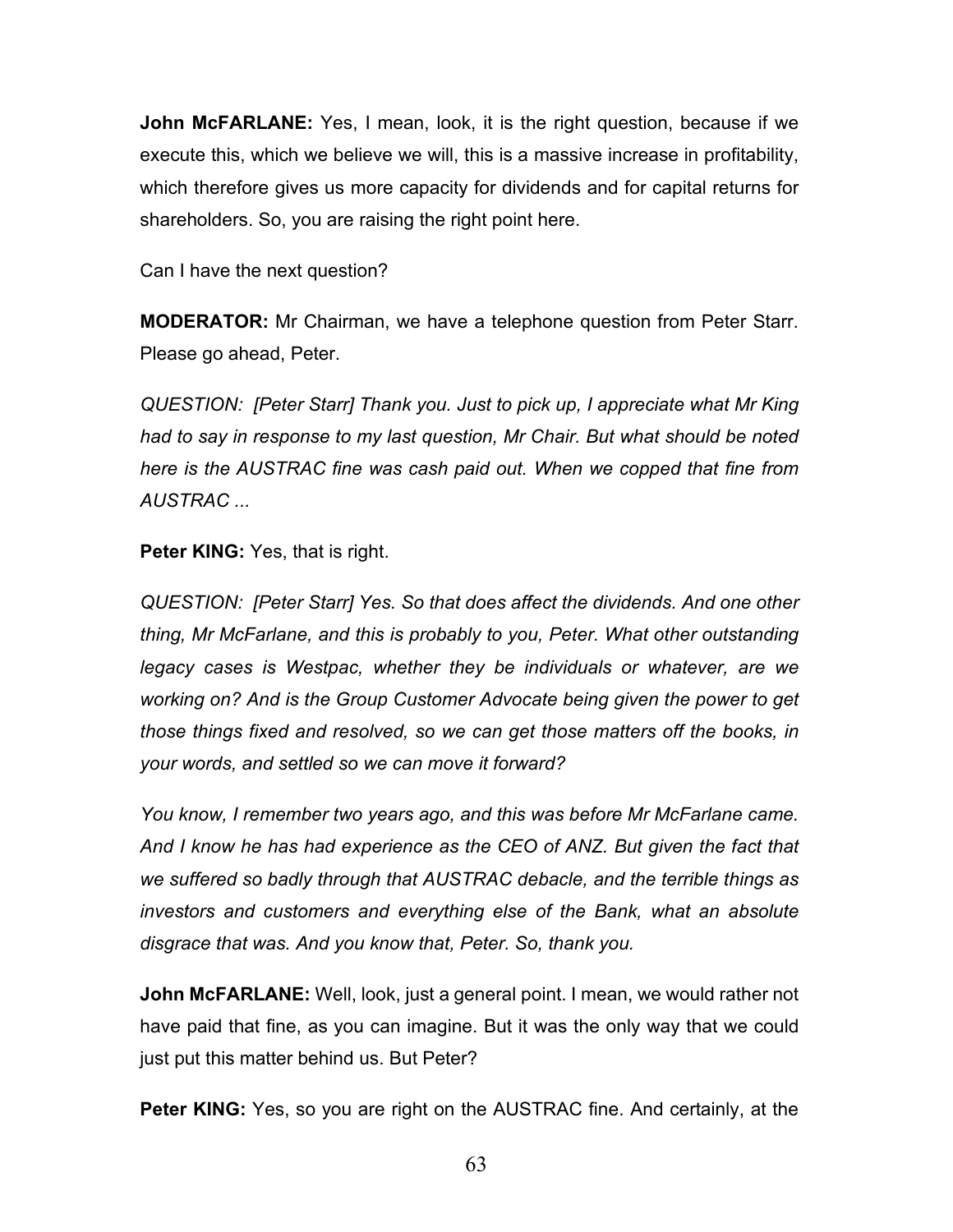time of the 2019 AGM, I expressed how disappointed that I was, both in what happened in the company and what we did to kids. No, it was bad. But looking forward, we have got to invest to improve the risk management, which we are. And we have sorted out the financial crime piece and got it up to a level that we need. Now we need to do the same in the Bank, assuming that we are successful in exiting the businesses that we want to exit. And that needs us to get back to running a great Bank, running it well, running it end-to-end, focusing on the customer, and that is what the program is about.

In relation to outstanding matters, there are still a few. We note them in our Contingent Liability Report. And in relation to Adrian and customer matters, we will work through those. See, he calls me if he needs to, he has full delegation to sort matters out, and often he does without calling me, but if he needs to get me involved, then he just calls me. Adrian does a great job, our Customer Advocate, and we have still got a few issues which are outlined in our Contingent Liability and Directors Report.

**John McFARLANE:** Yes, Peter, anything up to 30 September that is material is disclosed. It has already been disclosed to you. It is only items that arise subsequently, which we hope we are reducing. Can I have the next question, please.

**MODERATOR:** Mr Chairman, there are no further questions for this Item of business.

**John McFARLANE:** Well, thank you. We will now move to the items of business requiring a vote.

#### Item 1

Shareholders were able to vote directly on the resolutions ahead of the AGM, as an alternative to casting a vote via the online platform. Valid direct votes will automatically be counted in the poll on each resolution. Proxy forms and direct votes received before 10:00 am Sydney time on Monday, 30 December 2021,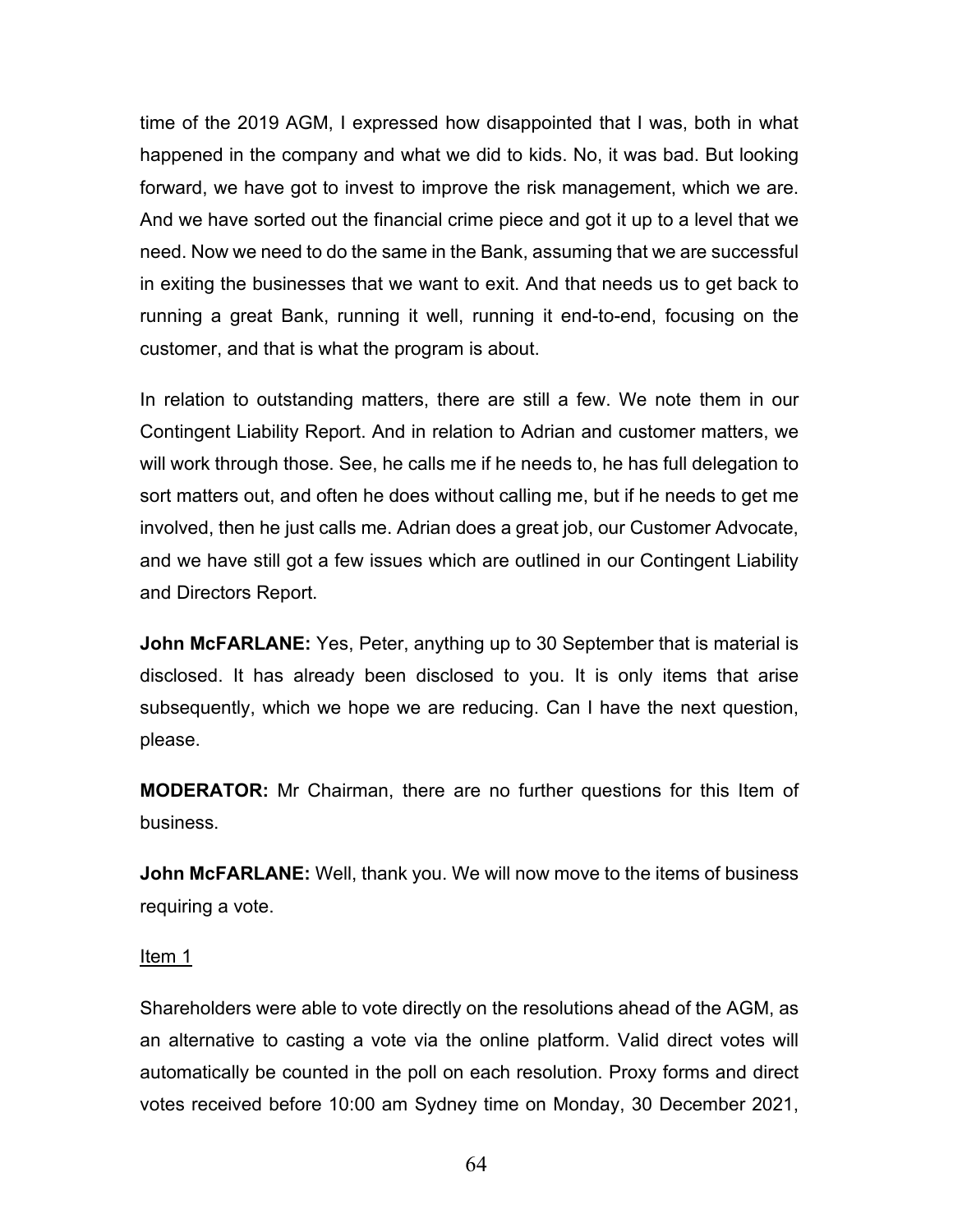have been placed in the Returning Officer's possession. All members participating in this meeting and their validly appointed proxies, attorneys and representatives are eligible to vote via the AGM platform, subject to the Voting Rules, and have been entered into the Voting Register. If members need any additional assistance on how to vote, please refer to the online AGM Guide or contact Link, on 1800 990 363.

If you leave the meeting early, please submit your votes first. Voting closes 15 minutes after the completion of the business of the meeting. And that completes the first item of business.

### Item 2

The second item of business is to adopt the Remuneration Report for the year ended 30 September 2021. If you would like to ask a question on Item 2, please submit it now through the AGM platform, or by pressing [\*][1] on your keypad if on the phone.

Under the relevant legislation, the vote on this resolution is advisory only, and therefore non-binding. While the poll on the Remuneration Report has not been completed, based on votes already received, more than 25% will be against this resolution, which means that we will incur a first strike on this Item.

As mentioned in my address, having spoken to many shareholders, we understand the reasons for this outcome, given performance was below expectations. So, while voting on this resolution is advisory, we do take shareholder feedback very seriously, and we continue to engage with shareholders to meet your ongoing expectations. So, I will now take questions on the 2021 Remuneration Report. And can I have the first question, please?

**MODERATOR:** Mr Chairman, we have a question from Maura Lombardo.

*QUESTION: [Maura Lombardo] With Westpac spending \$1 billion on Panorama, who is being held responsible for these decisions and failure on delivery and*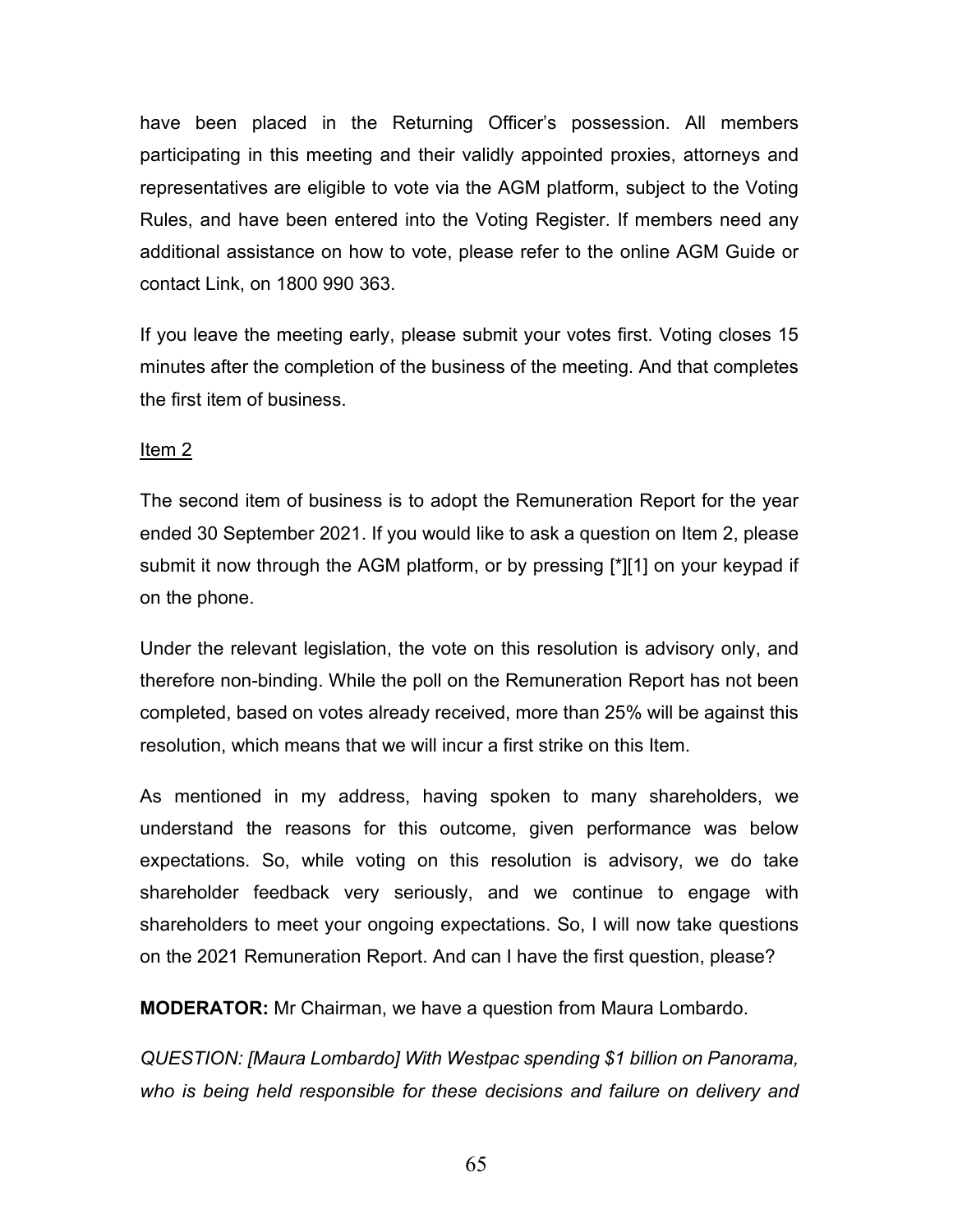### *profitability?*

**John McFARLANE:** Peter, this is a highly technical matter, in that what happened here was a systems change, where we were trying to put into a more effective platform, which was the Cloud, and unfortunately, as does happen in these circumstances, it actually did not institute appropriately and it caused an outage – which was unfortunate, and for which we apologised. Peter?

**Peter KING:** I do not think there is anything else to add, other than it was a complex issue and it took us too long to find, and we did make available alternative mechanisms for people to trade, and refunded the fees for the week and the following week.

**John McFARLANE:** Next question please.

**MODERATOR:** Mr Chairman, we have a question from Stephen Mayne.

*QUESTION: [Stephen Mayne] Well done to Westpac for producing its first AGM transcript last year. Given the interesting discussions across a range of topics today, including on this Remuneration Report, could the Chair undertake to make an archived copy of the webcast, plus a full transcript of proceedings available on the company's website? A number of companies, including Nine Entertainment, Afterpay, AGL Energy, ASX, CIMIC, Domino's Pizza, Freedom Foods, Lendlease, Minimal Resources and Mirvac have produced AGM transcripts for the first time this year. Will Westpac stay ahead of this group by producing a second AGM transcript after today's meeting?*

**John McFARLANE:** Yeah, absolutely, Stephen. The transcript of the meeting will be available on our website as soon as practical after the meeting.

Can I have the next question please?

**MODERATOR:** Mr Chairman, there are no further questions for this item of business.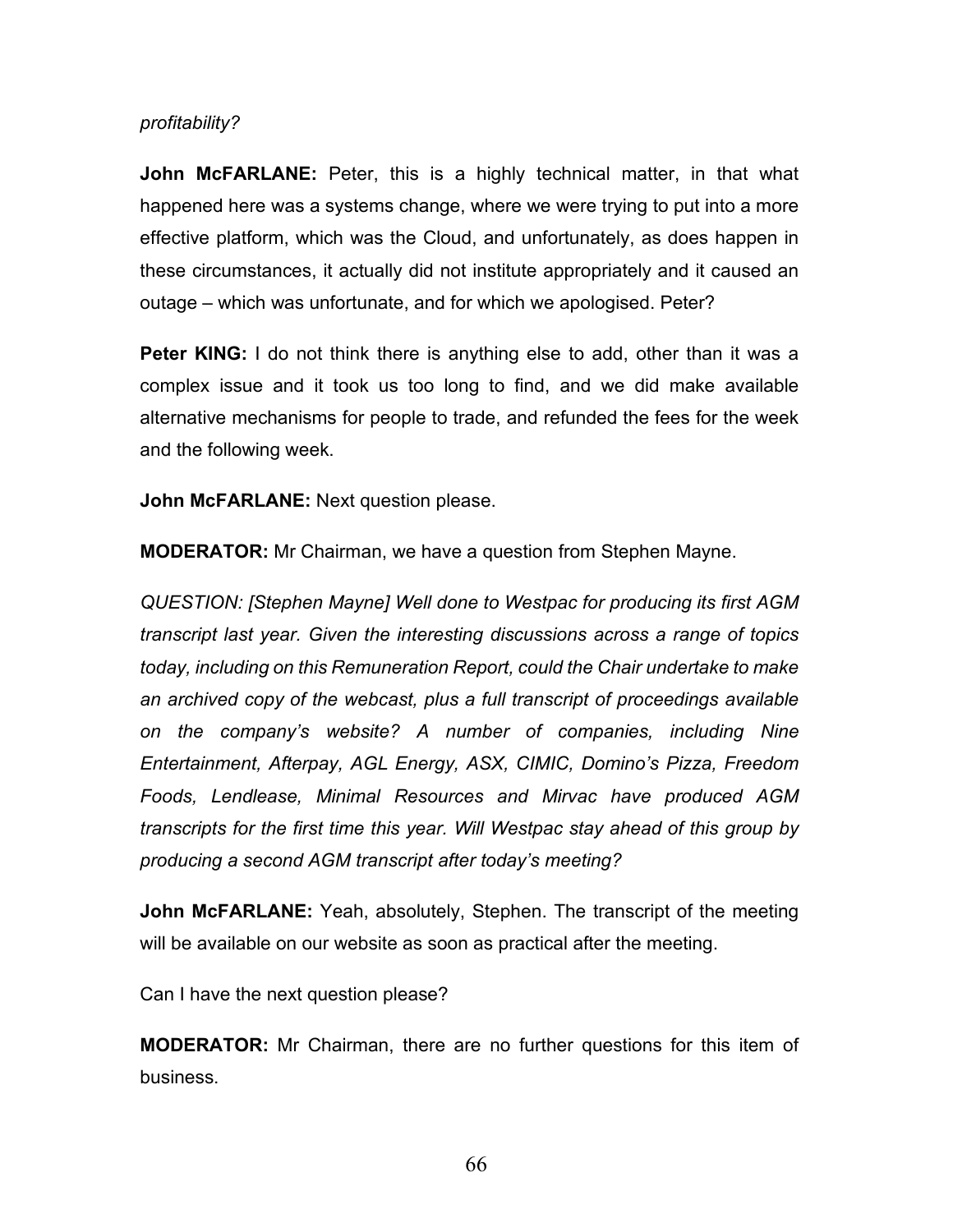**John McFARLANE:** Well, thank you. The direct votes cast and the position of proxy votes received on Item 2 prior to the meeting will now appear on the screen.

As you can see from the proxies, there is 29.71% votes against. These votes, of course, do not include those already submitted on the platform today, or about to be submitted. Any proxies received before the start of the meeting today are not material. As the meeting Chairman, any proxies given to me will be voted in favour of this resolution, unless specifically directed otherwise.

However, in accordance with the *Corporations Act*, other than the proxies granted to me as the Chairman, all key management personnel and their closely related parties are not eligible to vote on this resolution, and will abstain from voting. Key management personnel includes the Directors. Key management personnel and their closely related parties are, however, permitted to exercise a directed proxy on behalf of a person entitled to vote on this resolution.

I will now formally propose the following resolution, which is to adopt the Remuneration Report for the year ended 30 September 2021. If you have not completed your voting card for the resolution, please do it now. Only eligible voting card holders can vote on this Item. And that completes the second item of business.

# Item 3

The next Item of business is Item 3, seeking shareholder approval for the grant of performance share rights under the Long-Term Variable Reward Plan for the 2022 financial year to the Managing Director and CEO. If you would like to ask a question, please submit through the AGM platform, or by pressing [\*][1] on your keypad or on the phone. A summary of the CEO's incentives are in the Notice of Meeting anyway, with further detail in the Remuneration Report.

Now, the Board believes it is important for Executives to receive a high portion of their remuneration as performance hurdled equity rather than in cash. This encourages longer term increases in performance, and more closely aligns their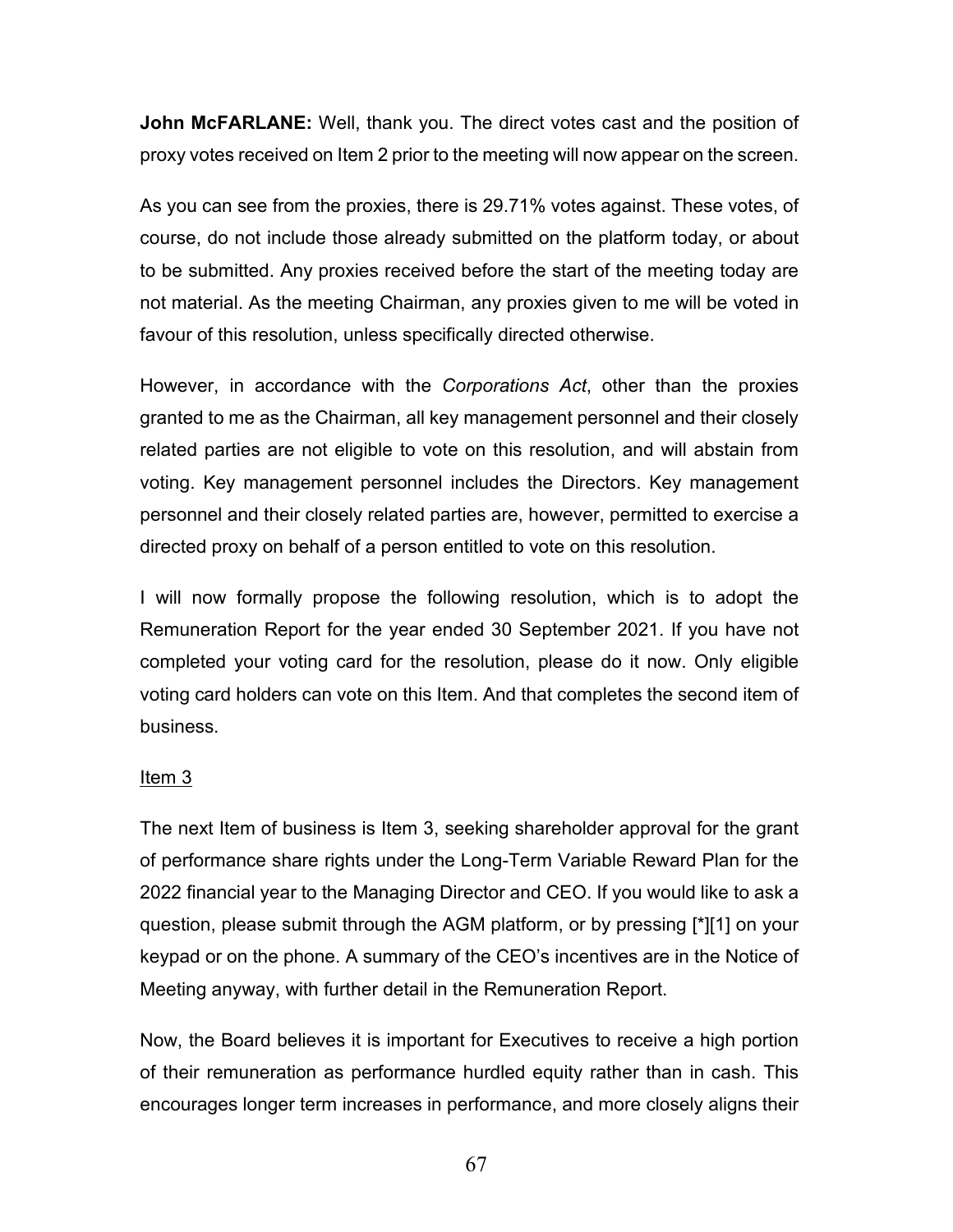interests with those of shareholders. The Board recommends this resolution to you. And I now ask if there are any questions on Resolution 3 relating to equity grants to the Managing Director and CEO? And can I have the first question please?

**MODERATOR:** Mr Chairman, we have a question from Stephen Mayne.

*QUESTION: [Stephen Mayne] When disclosing the outcome of voting today, including on this LTI Grant, would you be able to include data on how many shareholders voted for and against each Item, similar to what happens with a Scheme of Arrangement? This is a disclosure initiative embraced by the likes of Altium, Metcash and Dexus in recent weeks, and provides an insight into retail shareholder sentiment at a time when voter participation at AGMs continues to fall, as many feel overwhelmed by the big institutional investors and do not bother to vote at all.* 

**John McFARLANE:** Well, again, thank you for your request, we had some of them prior to the meeting. You make very good points, as usual, and we would be happy to discuss these with you further, which I think is probably better than in this forum. You have got three requests here. One, can we make voting results available earlier? And we have actually had a pre-discussion on that with you; about disclosing the number of shareholders voting in addition to shares; and transcript on the website, which we are already doing.

Can I have the next question please?

**MODERATOR:** Mr Chairman, there are no further questions for this Item of business.

**John McFARLANE:** Well thank you. The direct votes cast and the position of proxies received on Item 3 prior to this meeting will now appear on the screen. As you can see, there are more than 95% votes in favour just on the proxies. They do not include those already submitted on the platform today, and any proxies revoked before the start of the meeting are not material. As the meeting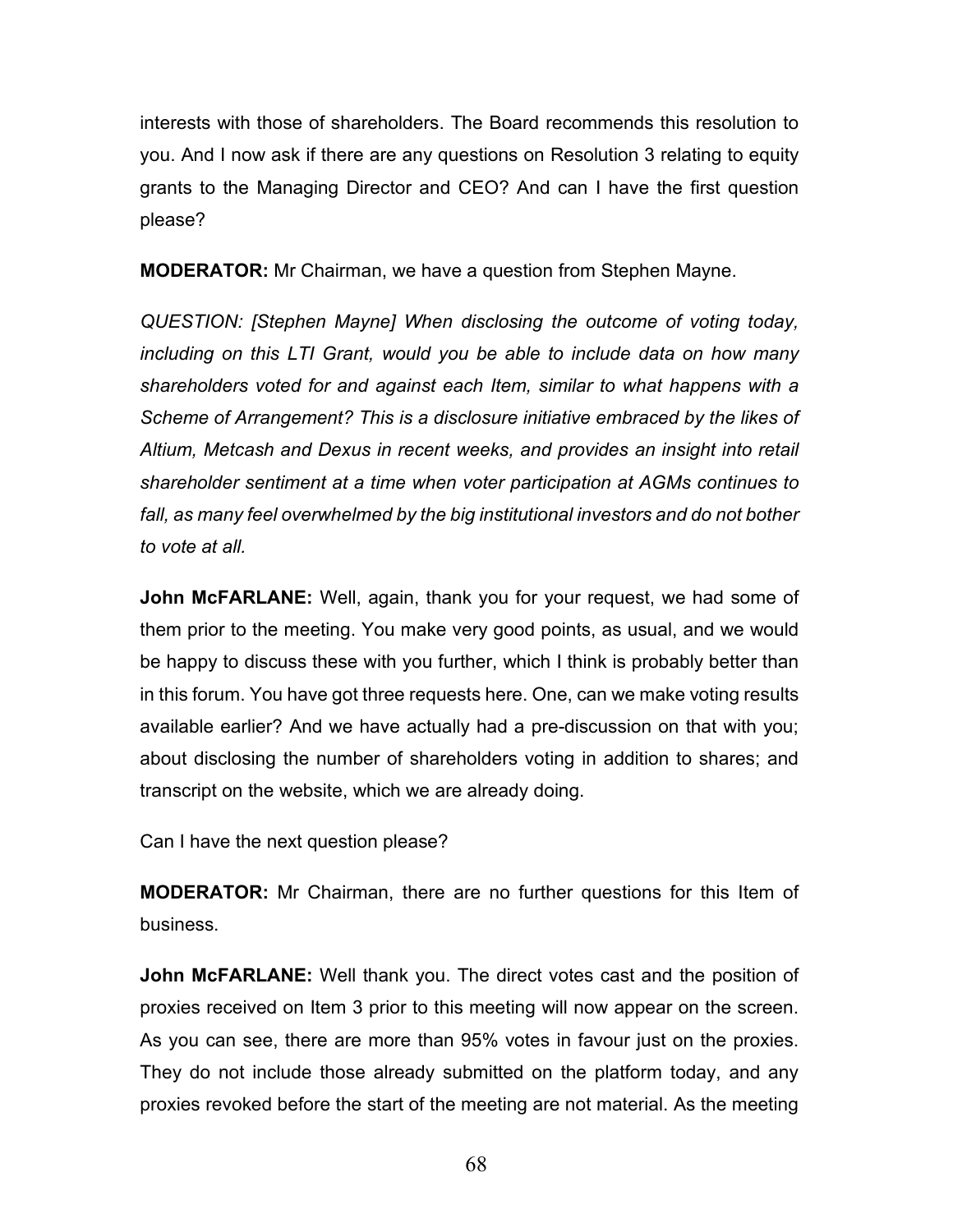Chairman, therefore, any proxies given to me will be voted in favour of this resolution, unless specifically directed otherwise.

In accordance with the *Corporations Act*, other than the proxies granted to me as Chairman, all KMP personnel and their closely related parties are not eligible to vote any undirected proxies on this resolution, and will abstain from voting any undirected proxies. Key management personnel and their closely related parties are, however, permitted to vote on this resolution, and exercise a directed proxy on behalf of a person entitled to vote on this resolution.

So, in accordance with the *Corporations Act* and the ASX listing rules, Peter King and any associate of Peter are not eligible to vote on this resolution, other than in exercising a directed proxy. And I will now formally propose the following resolution: to approve the grant of performance share rights under the Long Term Variable Reward Plan for the 2022 financial year to your Chief Executive, Peter King, under the relevant LTVR Plan rules, and on terms summarised in the explanatory notice in the Notice of Meeting. Approval is being sought for all purposes, including ASX listing rule 10.14, and Sections 200B and 200E of the *Corporation Act*. If you have not completed your voting card for this resolution via the AGM platform, do it now. And that completes Item 3.

# Item 4

The fourth item of business is the re-election and election of Directors. If you would like to ask a question, please submit it through the AGM platform now, or by pressing [\*] [1] on your keypad on the phone.

Under Westpac's Constitution, one third of the current Directors, excluding the Managing Director, and any Director filling a casual vacancy, must retire by rotation at each AGM, and as indicated in the Notice of Meeting, Craig Dunn is retiring as a Director at the conclusion of this meeting. Nerida Caesar and Margie Seale are retiring by rotation at this meeting, and being eligible, are offering themselves for re-election, in accordance with the Constitution.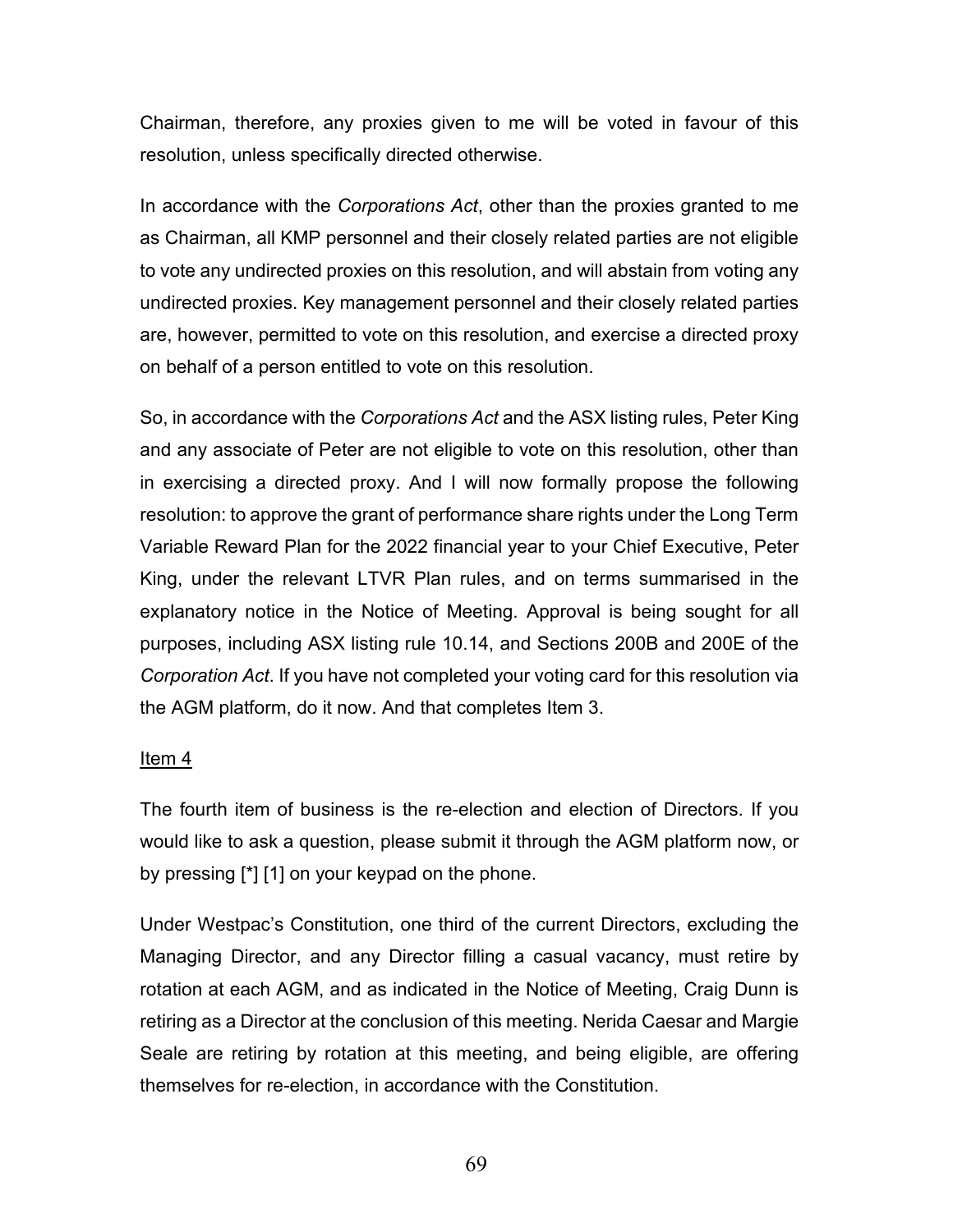Nora Scheinkestel was appointed on 1 March 2021, and Audette Exel was appointed on 1 September 2021, and are both seeking election at this meeting in accordance with the Constitution. I would like to advise that the Board, other than the Director concerned in each case, has considered the performance of its Director standing for election or re-election under this item. And following this review, the Board unanimously recommends that Nerida, Margie, Nora and Audette be submitted for re-election or election to the Board. Each of these Directors abstained from making a recommendation on their own election or reelection.

## Item 4(a)

The re-election of Nerida Caesar is the next item of business at today's meeting. Nerida was appointed a Director in September 2017. Now, I know in Australia it is common practice, and that shareholders do like to hear from Directors who are coming up for election or re-election, and I will therefore now ask Nerida to address the meeting.

**Nerida CAESAR:** Thank you, Chairman. It has been an honour to serve you as a Non-Executive Director of Westpac for the past four years. Today, I seek your support for re-election for a further three-year term. As the country's oldest Bank, we continue to play a critical role in the lives of Australian and New Zealand consumers, businesses and importantly, economies.

We have supported customers through the pandemic, while responding to our own challenges and carrying out a significant change program to become a stronger Bank. I believe we have the right plan and team in place to turn Westpac around, and I am committed to continuing to serve on the Board and help to steer the company through the next phase of transformation and growth.

My executive career of 31 years was spent in the technology sector, leading large corporate listed and unlisted businesses in Australia and Asia. I have been through many transformations of varying levels of complexity, and I feel I am well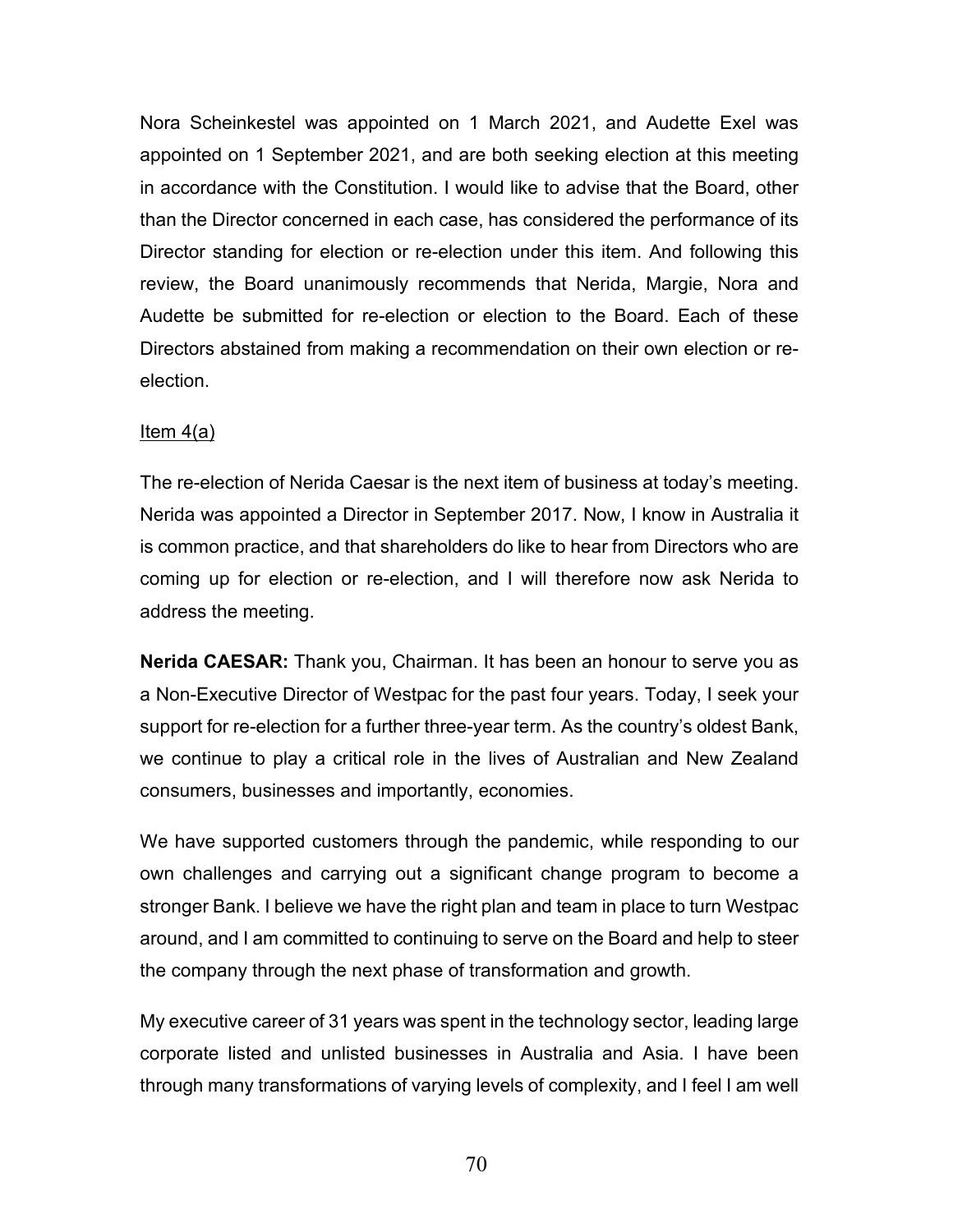suited for this next phase. I have a deep understanding of customers, products, data and analytics, and technology. These are critical skills in banking today, as the sector digitises and increasingly competes with technology companies. I believe my experience as a Technology Executive and as a CEO of an ASX listed company in my last role, provide a valuable perspective that can help Westpac navigate this next period.

I serve on two committees: the Legal Regulatory and Compliance Committee and the Technology Committee. My skills and background are well suited to both. I also serve on a number of smaller Boards in the technology sector, and Chair a charity that provides consulting and platform services to corporates to support payroll giving for staff.

While the path ahead will continue to be challenging as we rebuild our brand, transform our systems and processes, and develop a truly differentiated customer experience, I welcome the opportunity to contribute my skills and commitment for another three-year term. Thank you for your time and consideration today. I am a committed and dedicated Director, and I would be honoured to have your support today.

**John McFARLANE:** Thank you, Nerida. And can I have the first question, please?

**MODERATOR:** Mr Chairman, we have a question from Stephen Mayne.

*QUESTION: [Stephen Mayne] The Chairman stated earlier in the meeting that some of our new Directors pitched themselves to the Directors, and others were approached by Westpac's head hunting. If comfortable, could the four Directors up for election today please clarify what their situation was, and how they found the recruitment process?*

**John McFARLANE:** Well, look, thank you very much, Stephen. I will not answer the question as to whether they pitched for the role or not, because that would be inappropriate. But, as I understand it, I think it is probably more important that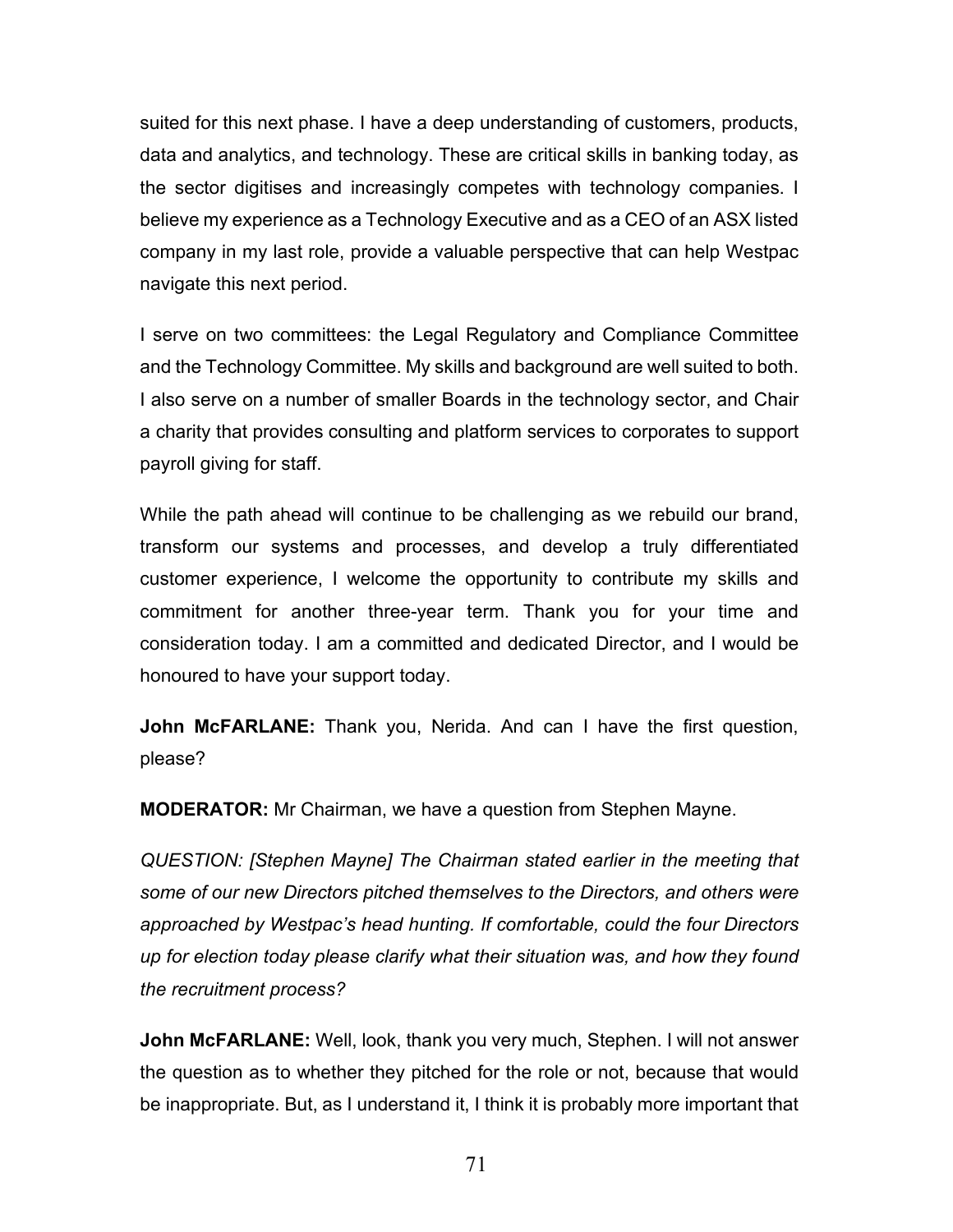I answer this question than the individuals, I think the situation that they find themselves was the Board was very thorough and very constructive, and the induction processes were very comprehensive. And I trust that the Directors did find that we handled the issue properly.

Can I have the next question please?

**MODERATOR:** Mr Chairman, we have a question from Maura Lombardo.

*QUESTION: [Maura Lombardo] What value have you provided to Westpac given you have been a member since 2017? What accountability do you take on the recent failures in technology at WBC?*

**John McFARLANE:** Well, again, I will answer that question, in that many of our issues, as I said before, preceded Nerida's appointment on the Board, and I do not think Non-Executive Directors individually need to take individual accountability for any particular issue relating to technology at WBC. So, can I have the next question please?

**MODERATOR:** Mr Chairman, there are no further questions for this item of business.

**John McFARLANE:** Thank you. The direct votes cast and the position of proxy votes received on Item 4(a) prior to this meeting will now appear on the screen.

These votes do not include those already submitted on the platform today. Any proxies revoked before the start of the meeting today are not material. As the meeting Chairman, any proxies given to me will be voted in favour of this resolution unless specifically directed otherwise in the proxy form. I will now formally propose the following resolution: to re-elect Nerida Caesar as a Director. If you have not completed your voting form for this resolution, do it now. Only eligible voting card holders can vote on this item.

Item 4(b)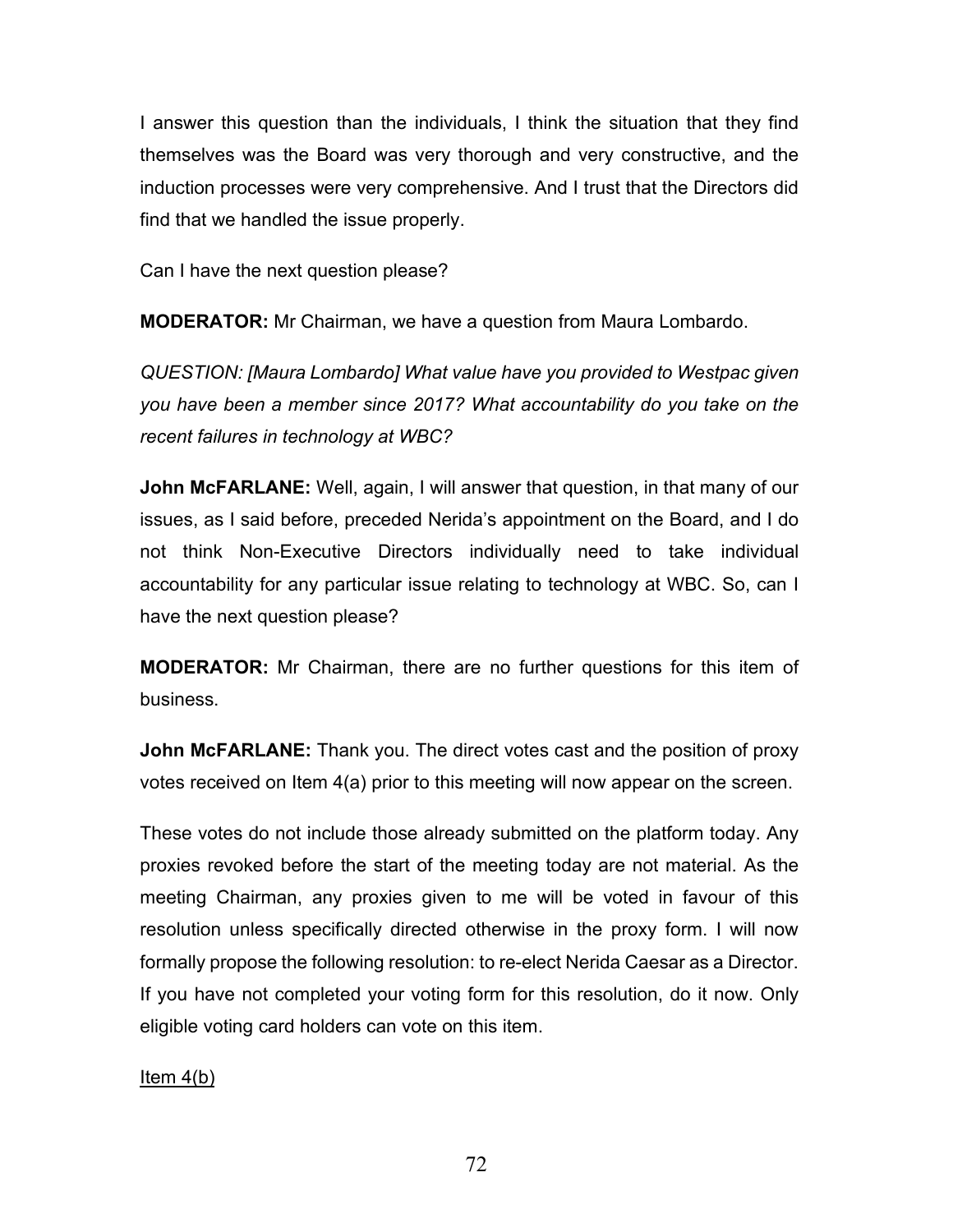**John McFARLANE:** The next item of business is the re-election of Margie Seale. Margie was appointed a Director in March 2019, and I will now ask Margie to address the meeting.

**Margie SEALE:** Thank you, Chairman. I joined the Westpac Board almost three years ago, and those years have been a time of considerable challenge, change and development for the organisation. We have had to face issues of the past, the need to dramatically transform, and to become a simpler, stronger Bank.

Despite these difficulties, I have been heartened by the qualities that run deep in the organisation. Westpac's values are strong, its people want to, and do help thousands of customers daily, and its franchise is robust. We have learnt a lot in the past few years, and are making progress on strengthening risk management and culture, and refocusing on our core business. But there is much more to do to hasten the delivery of our strategy, build better relationships with customers, and improve performance and returns to you, our shareholders.

The Board's role since I joined has not been an easy one, but I believe we are doing what we must to guide and govern Westpac. In this climate of constant change and ever new demands from customers about how, when and what services they require, the market and you, our shareholders, demand that we both stay on our transformation track as well as invest in the financial services world of the future.

Should I be re-elected today, I will continue to make sure we prosecute both those paths. As Chair of the Board Legal, Regulatory and Compliance Committee, along with my colleagues, I have overseen Westpac's response to the AUSTRAC matter and the improvement of our financial crime processes. Management has worked hard to address and complete all the issues in AUSTRAC's Statement of Claim. You will have heard about the CORE program already this morning, and through that program, risk management and risk culture are becoming stronger and accountabilities clearer. But as the CORE program is only a third of the way through, we have a long way to go and need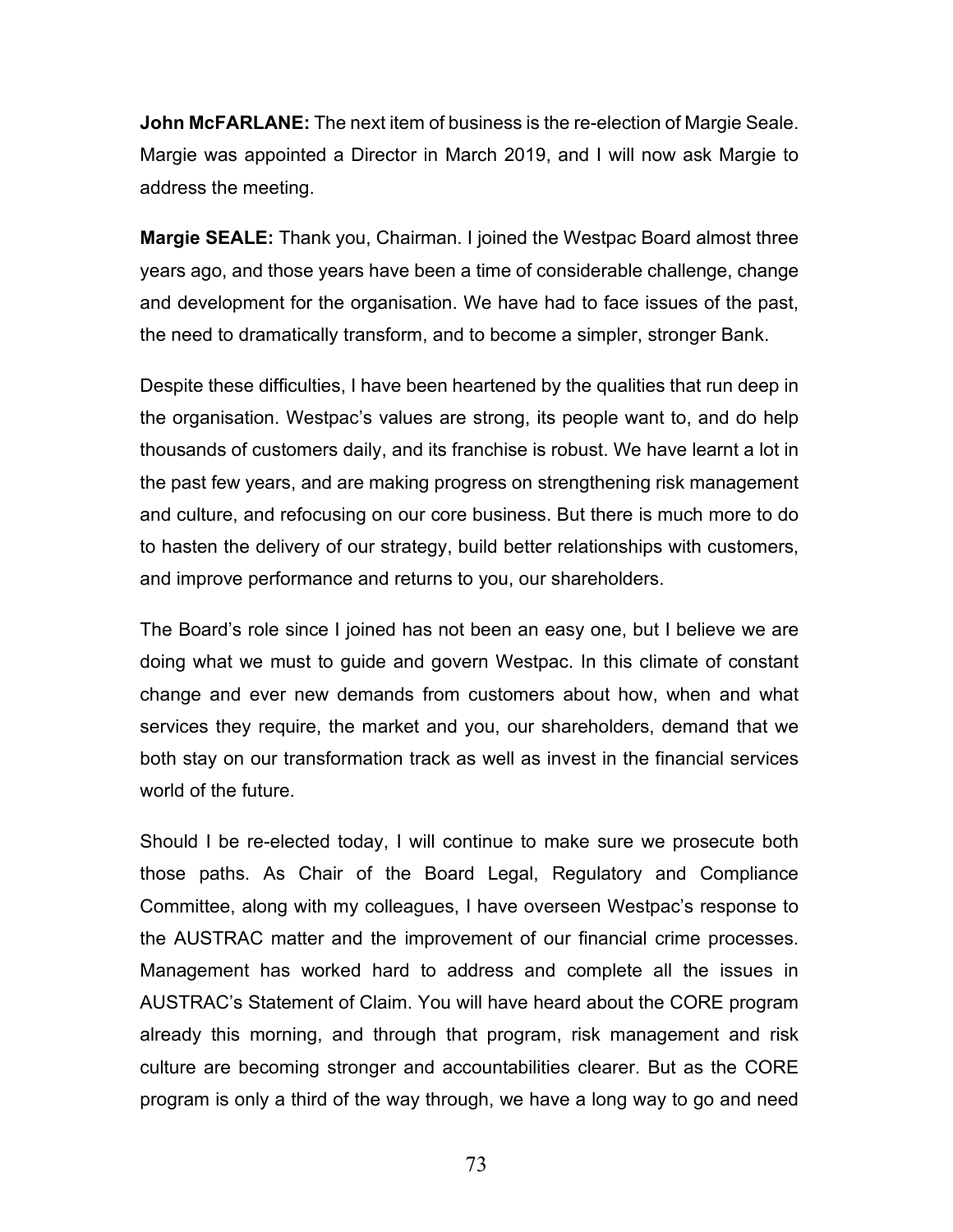to stay the course. This requires discipline, stick-to-itiveness and an eye both on improvements internally, as well as better performance and development externally. I am pleased we are delivering our digital programs with vigour and achieving results, but know that nothing stands still and there is yet much to achieve.

Westpac has always been part of my life. My grandfather was a Bank of New South Wales Bank Manager in the country town of Casino, and like him, I am very proud to serve this company. My experience as an Executive and Non-Executive Director over many years, spanning a range of geographies, complex operating environments and technological and digital challenges, I hope equips me with the necessary skills and insights to contribute to Westpac's future success. I ask for your support for my re-election today. Thank you.

**John McFARLANE:** Well, thank you, Margie. Can I have the first question please?

**MODERATOR:** Mr Chairman, we have a question from Stephen Mayne

*QUESTION: [Stephen Mayne] The Board appears to be set on a plan today of not disclosing the proxy position on Item 6b, the Climate Resolution, until after the debate has closed. Woodside did something similar earlier this year, so shareholders were unable to discuss the record rejection of the Board's climate voting advised at its AGM. Could Margie Seale comment on why she supports withholding the voting data rather than putting it out there early so investors can ask questions if there has been a big climate protest vote?*

**John McFARLANE:** Well, Stephen, I will answer the question. I mean, one of the things I admire about you, is that you are an innovator. And also, the other thing is that you do tell us in advance of the things that you are interested in changing, and which we genuinely appreciate it. But I think we have taken the view that it is not appropriate to have proxy votes influence shareholders, given that all shareholders should have equal information to vote at that AGM, and that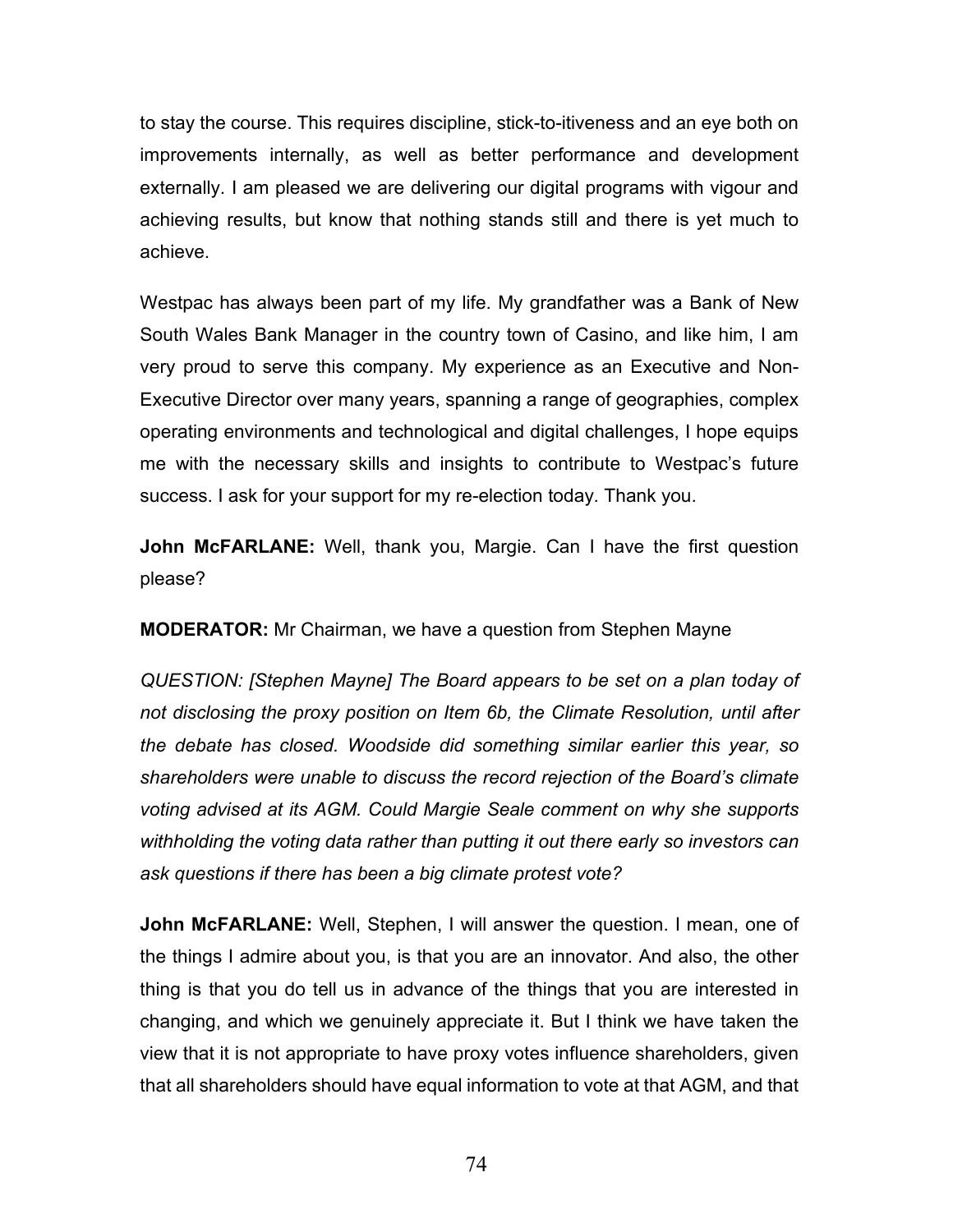is the view we take.

So can I have the next question please.

**MODERATOR:** Mr Chairman, we have a question from Stephen Mayne.

*QUESTION: [Stephen Mayne] There was a 21% protest vote against Nerida Caesar suggesting that shareholders are lashing out against longer serving Directors. Has Margaret suffered a similar protest, and which of the Proxy Advisors was responsible for recommending this outcome?* 

**John McFARLANE:** Look, I think you are making a point that because the company has some long-term issues that, in general, there is a correlation between the longer you have been on the Board, then shareholders are actually imputing some accountability, or greater accountability, the longer you have been on the Board, which may or may not be justified, in fact. So, I do think you are making a point here which seems to be playing out. Now, I really should not answer this question, but Margie did not suffer a similar protest, and as you will see later. Can I have the next question please.

**MODERATOR:** Mr Chairman, we have a question from David Payne.

*QUESTION: [David Payne] Please allow more freedom for the Director Candidates to directly answer questions put to them rather than have the questions deflected by the meeting Chairman. I would like to be able to better assess the quality of the potential Directors by hearing from them more directly. Thank you.* 

**John McFARLANE:** Well, thank you, David, for your suggestion. I think we have gone quite a long way in Australia to have the Director speak to you in the first place, which does not happen in most other countries. And so, I think that is a big win for you. I think having them being questioned by you, I do not think is part of the process. So, I doubt that we are going to go in that direction unless it is legally required. But thanks for the suggestion.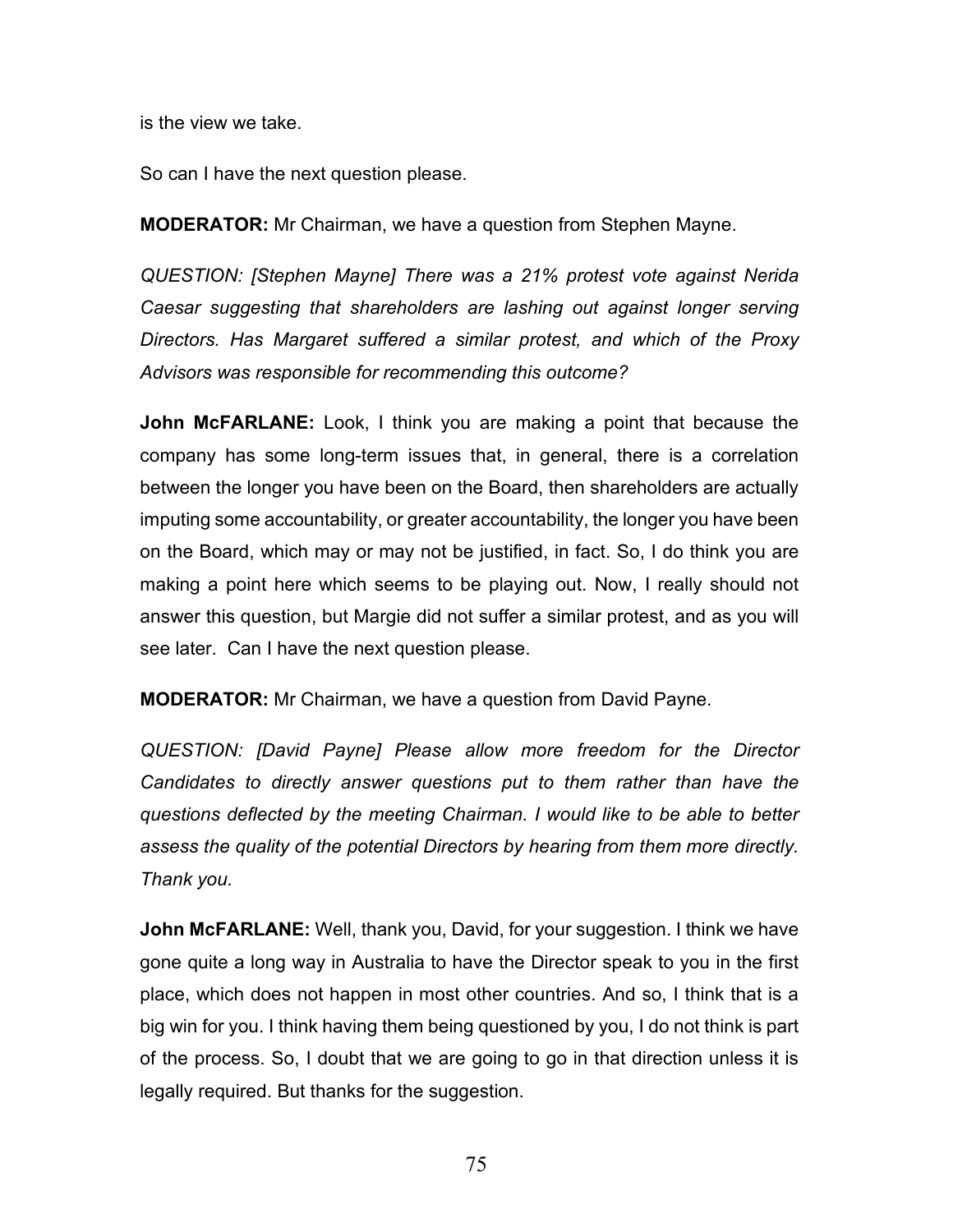Can I have the next question please?

**MODERATOR:** Mr Chairman, there are no further questions for this item of business.

**John McFARLANE:** Well, thank you. The direct votes cast and the position of the proxy votes received on Item 4(b) prior to the meeting will now appear on the screen. And as you can see, Stephen, I have answered that question. The votes do not include those already submitted on the platform today. Any proxies revoked before the start of the meeting today are not material. And as the meeting Chairman, any proxies given to me will be voted in favour of this resolution unless specifically directed otherwise in the proxy form.

So, I will now propose formally the following resolution, to re-elect Margaret Seale as a Director. If you have not completed your voting card for this resolution, please do so now. Only eligible voting cardholders can vote on this Item.

## Item 4(c)

Item 4(c) considers the election of Nora Scheinkestel, who is seeking election as a Director. I will now ask Nora to address the meeting.

**Nora SCHEINKESTEL:** Thank you Chairman. Good afternoon everyone. My name is Nora Scheinkestel. I joined the Board in March this year and have served on the Risk and Remuneration Committees. Should you choose to support my election today, I will assume the Chair of the Remuneration Committee after this meeting.

When I was interviewed at the time I joined about why I had wanted to join the Board, I said, Westpac, as a major Australian bank, plays a pivotal role in our society. It is a lubricant of the economy and an enabler of people's dreams. What a privilege to be asked to play a part in helping Westpac complete the transformation it is undergoing and then fulfil its purpose of helping Australians and New Zealanders succeed. I have joined Westpac at a critical moment, both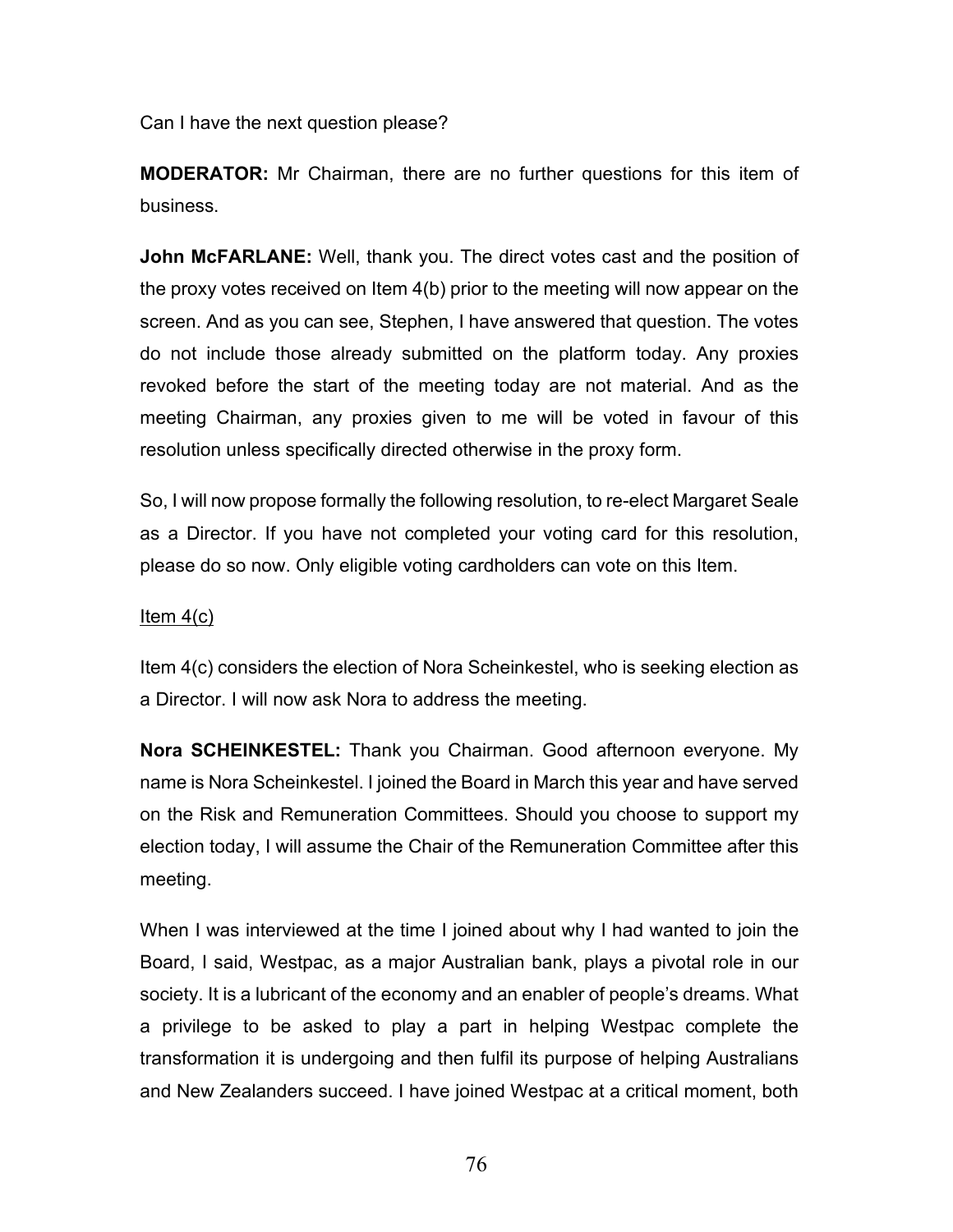for the bank and our broader economy and society. As we emerge from the pandemic, Westpac has not only the opportunity, but the responsibility, to play a key role in supporting customers, both retail and business. We will be doing this against a backdrop of significant societal challenges, including climate change and inequality, where the Bank has already shown an awareness and a willingness to engage and contribute to solutions.

I believe I can help the Bank in forging this path forward. I have been a Non-Executive Director and Chairman of both listed and unlisted companies for some 27 years, working across pretty much every sector of the economy. I have served on and often chaired Board Committees across the entire range of a Board's responsibility. I have been through economic cycles; I have been involved in companies at all stages of development and through myriad corporate transactions. I have worked with companies facing profound disruption in their markets and with organisations in heavily regulated industries. Many of the companies I have been involved with have undertaken major transformation programs, including both technological and cultural change, and all needing to deeply understand the needs and wants of our customers who are also experiencing fundamental change in how they want to live, work and play.

My background and experience across all these areas will be of direct benefit to Westpac and the work that lies ahead of us. Westpac is well-progressed on its transformation, but there is still much to do. Peter and the management team are committed to deliver on the strategy of fix, simplify and perform and in so doing, delivering a superb customer experience and appropriate returns to our shareholders. I believe the depth and breadth of my experience will allow me to assist the management team and work with my Board colleagues to deliver on these objectives. Thank you.

**John McFARLANE:** Well, thank you, Nora. And can I have the first question please?

**MODERATOR:** Mr Chairman, we have a question from Stephen Mayne.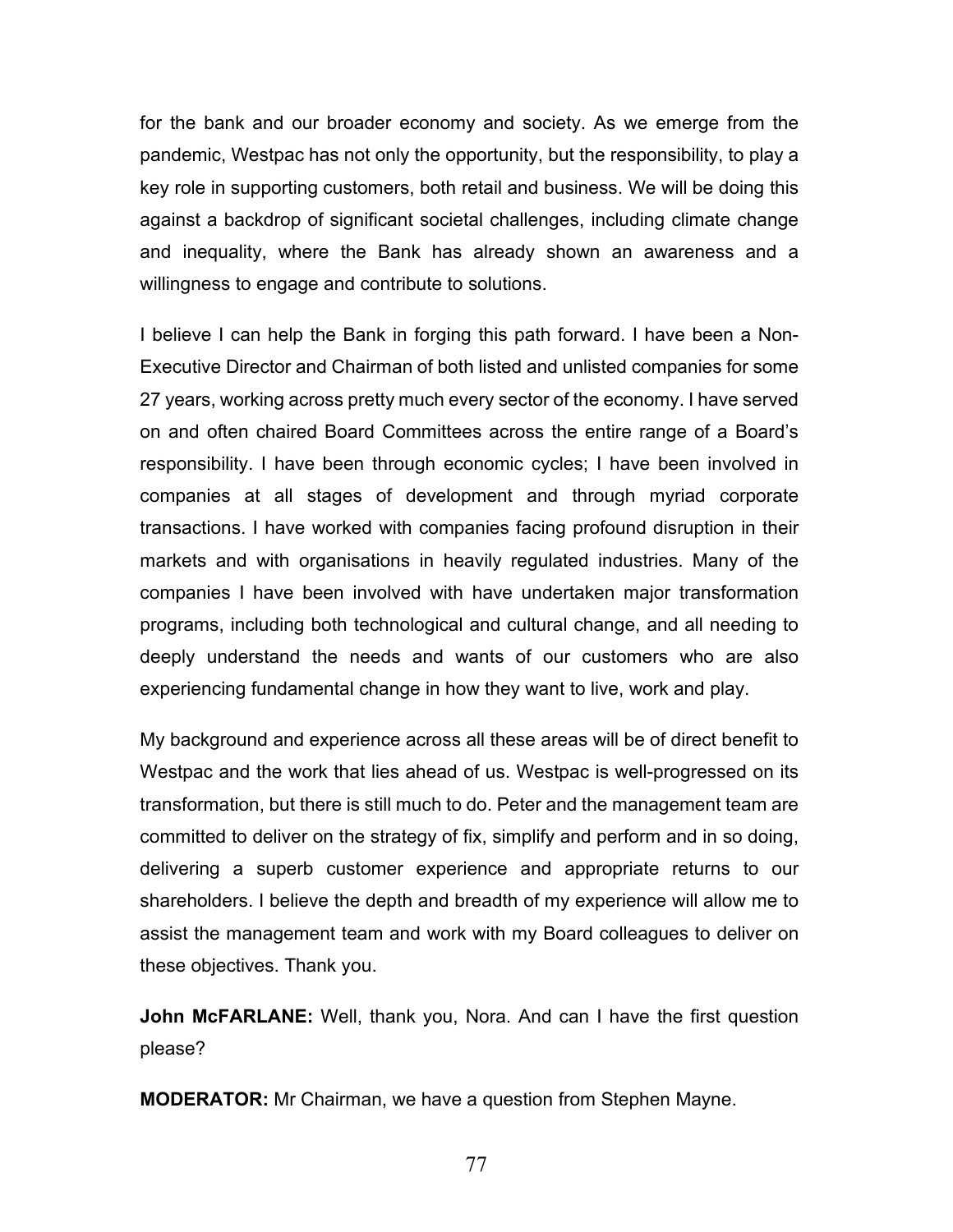*QUESTION: [Stephen Mayne] As the incoming REM Committee Chair, what does Nora think about today's 29.7% protest vote against the REM Report? Does she have a history of dealing with proxy advisors and institutional investors to respond to protest votes such as today's? How does she intend to go about it?*

**John MCFARLANE:** Well, given it is conceptual, Stephen, and it is in the future, I think it is not appropriate to say what she will or will do, but I can imagine she thinks it is fair [inaudible]. But what I will do, is to ask our current Remuneration Committee Chair of an observation as to how he feels about this.

**Craig DUNN:** Thank you, Chairman. Thank you for the question. Obviously, it is a disappointing result, and it is something that we will reflect on deeply, as the Chair said in his opening remarks. As a standard process on the Remuneration Report, which I am sure Nora will adopt going forward, is we do review all the feedback we get in the lead up to an AGM from proxy advisors, and also other shareholders, including questions asked at the AGM. And that feedback will form a good basis of information for us to take forward when we consider a range of factors going forward, including the disclosures we include in our Remuneration Report. And one thing the Remuneration Committee will need to address going forward is the new Prudential standard on remuneration by APRA, and that is something that Nora will pick up as the incoming Chair of the Remuneration Committee.

**John McFARLANE:** I just would add something, Stephen, that the remuneration of executives at Westpac in the last 12 months was not aggressive, as you and I both know. That the long-term variable reward system is not paid out for six years. That because of AUSTRAC, rather than that being zeroed for the year in which that arose, in fact, it was at my instigation I zeroed the STVR for the Group Executives last year. And so, Peter did not receive any STVR last year, and this year's was discounted because of the reduction in core earnings, which we felt was done at the right level.

I think the protest vote is perfectly respectable, and it relates to the fall in the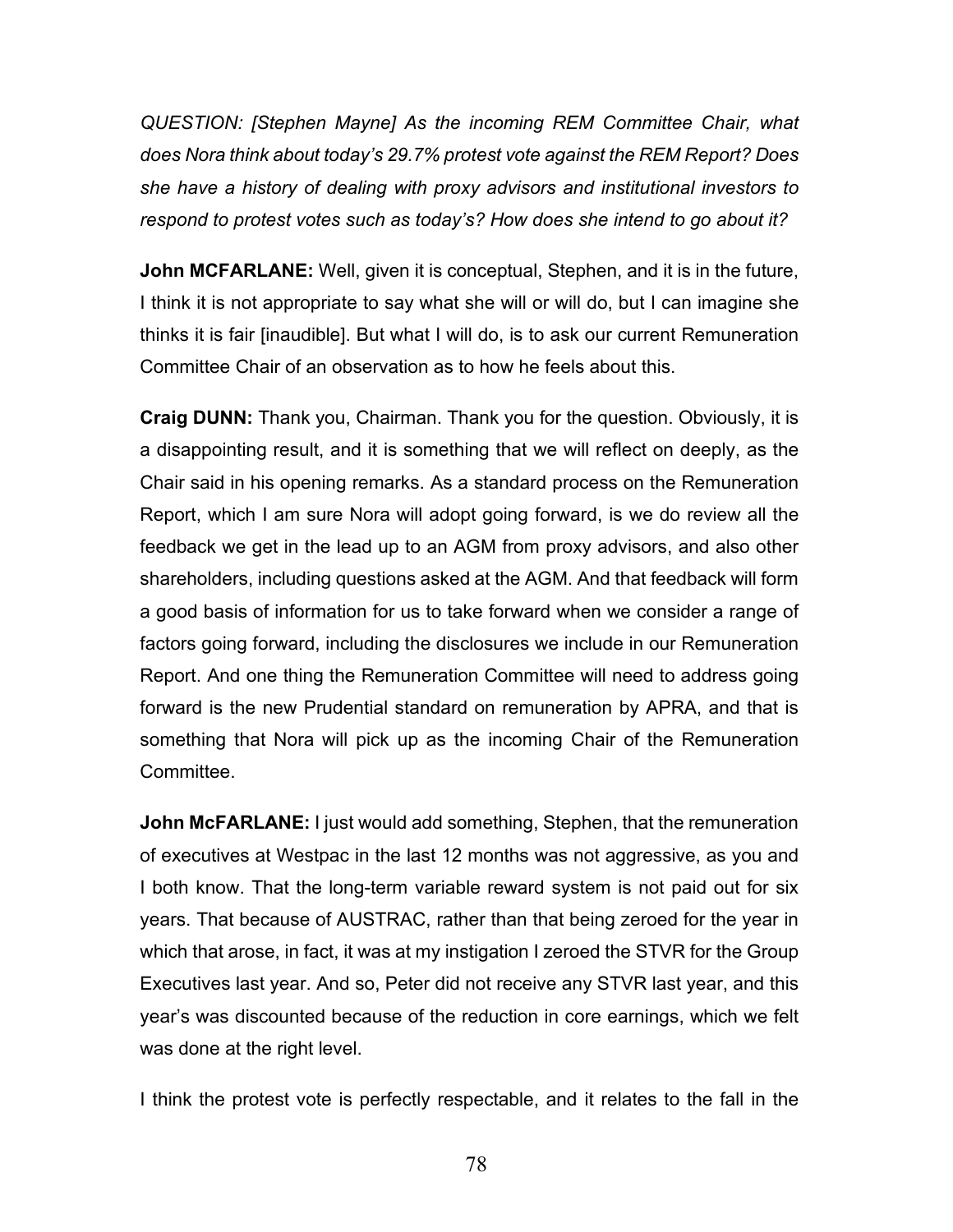share price, which related principally to analysts marking down their forecasts following the margin, and also the cost issue; although I have explained the cost issue I do not think was the same reason for them adjusting their reports.

Can I have the next question, please?

**MODERATOR:** Mr Chairman, there are no further questions from the online platform. The first telephone question is from Peter Starr. Please go ahead, Peter.

*QUESTION: [Peter Starr] Thank you, Mr McFarlane. Hi, Nora. I have known you for a long while, while you were on the Telstra Board. So we will be definitely voting for you. And I wish you all the best. And you have certainly got a job ahead of you, given the protest vote today. And it is probably rightly deserved and you know the issues, get in there and get the things fixed. Thank you.* 

**John McFARLANE:** Well, thank you for your advice. Can I have the next question, please.

**MODERATOR:** Mr Chairman, there are no further questions for this item of business.

**John McFARLANE:** Well, thank you. The direct votes cast in the position of proxy votes received on Resolution 4(c) prior to the meeting will now appear on the screen. Those votes do not include those already submitted on the platform today. Any proxies revoked before the start of the meeting today are not material. So as the meeting Chairman, any proxies given to me will be voted in favour of this resolution, unless specifically directed otherwise in the proxy form. And I will now formally propose the following resolution: to elect Nora Scheinkestel as a Director.

If you have not completed your voting card for this resolution, do so now. Only eligible voting card holders can vote on this item.

Item 4(d)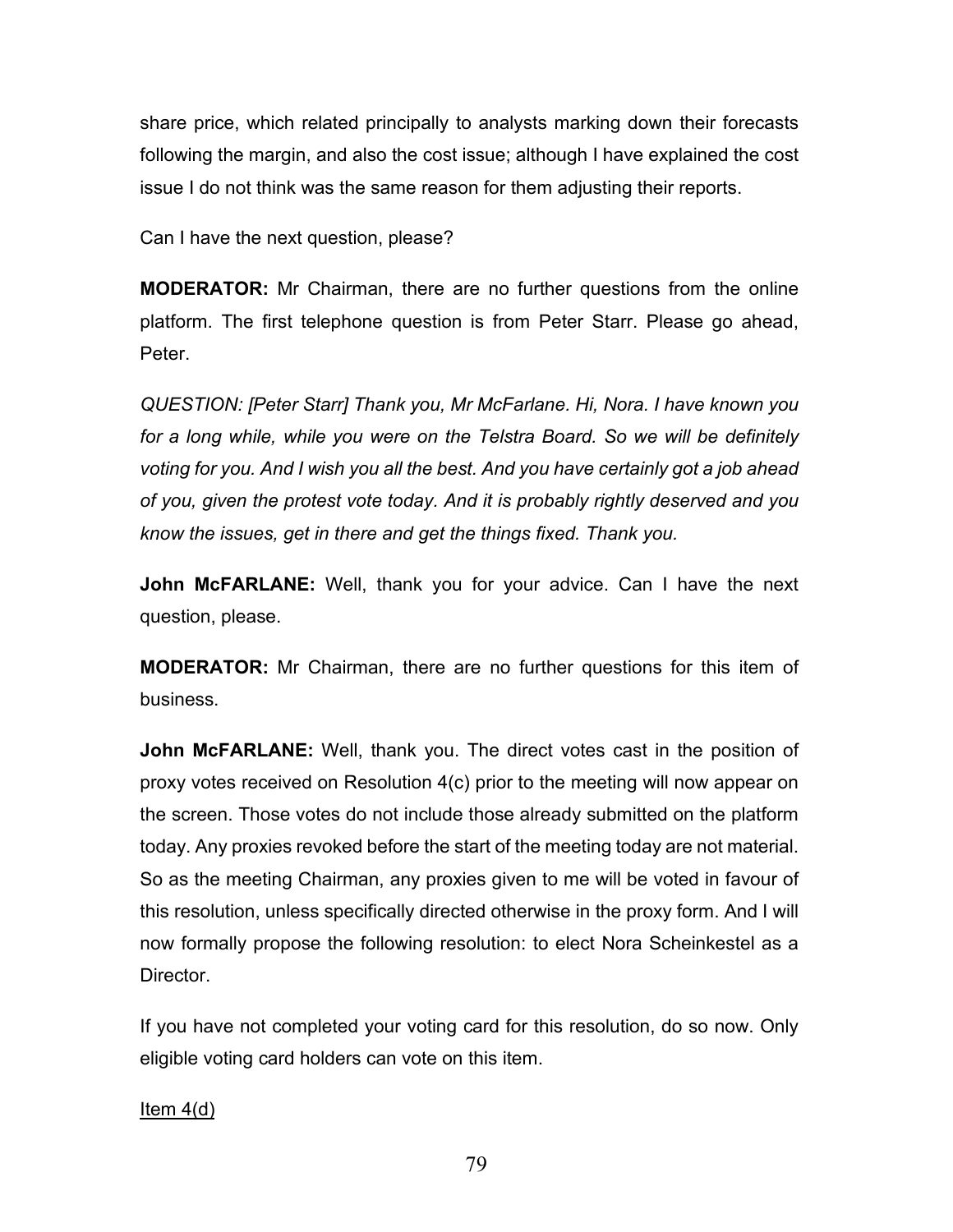Item 4(d) considers the election of Audette Exel, who is seeking election as a Director. So, I will now ask Audette to address the meeting.

**Audette EXEL:** Thank you, Chairman. It is an honour to be before you, and our shareholders, today seeking election to the Board of this great company, Westpac. I joined the Board in September this year, and I would be very proud to be elected to serve on your Board for the next three years.

I have had a very lucky life and career, spanning the world of law, banking, insurance, independent directorships, and social entrepreneurship. Some highlights for me include acting as an advisor to major companies, and my role as a lawyer with Allens, and also with Linklaters, and as I currently do, as a corporate advisor in my own business, Adara Partners.

I went from advising on balance sheets to running one, and spent three years as the Managing Director of a publicly traded bank in Bermuda. That role taught me a great deal about managing teams, businesses, NIMs, balance sheets, and how complex that can be. During that time, I was also Chair of the Bermuda Stock Exchange. Then I was a poacher turned gamekeeper, and sat on the Board of the Bermuda regulator, the BMA, regulating both insurance and reinsurance companies, as well as banks. I have also been a Non-Executive Director with some great companies around the world, including most recently eight years on the Board of Suncorp.

I am most proud of my role as a social entrepreneur, having founded and built the Adara Group over the last amazingly nearly 24 years. Adara has two different parts; our Corporate Advice Businesses for Purpose, and our International Development organisation. Even though we have two different parts, we only have one single purpose, and that is providing health and education services to hundreds of thousands of people in extreme poverty, year after year, in some of the world's most remote places.

I profoundly believe that the provision of financial services to a level of excellence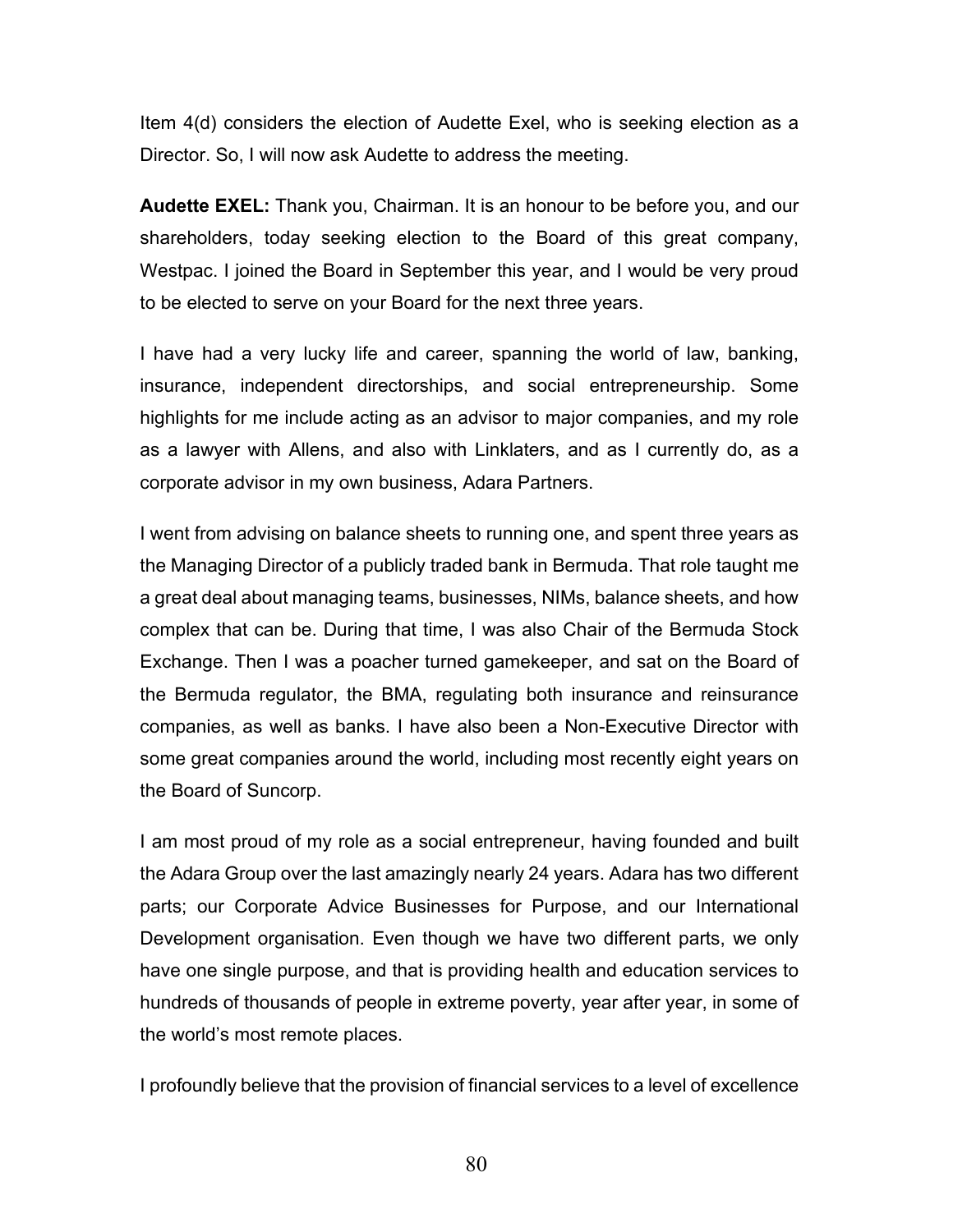is a social good, and critical to the wellbeing of so many, including shareholders, customers, staff, and communities more broadly. And of course, also of great importance to the environment.

Westpac has an incredibly important role in Australian life. As we face the mistakes of the past and we dig deep to further implement, fix, simplify and perform, I believe Westpac will stand as a Bank that everyone who is associated with it at every level will be proud of.

If I am elected today, I will do my best on the Board to steer Westpac to the next stage of its journey, and to ensure that it rewards and supports all its stakeholders at this critical time in our history. Thank you.

**John McFARLANE:** Well, thank you Audette. And can I have the first question, please?

**MODERATOR:** Mr Chairman, we have a question from Michael Friend.

*QUESTION: [Michael Friend] Surely with a huge vote against the election of Nerida Caesar by shareholders, she will reconsider her position on the Board. Will you, as Chairman, commit to Audette Exel doing the same if the vote against is of a similar nature?*

**John McFARLANE:** I am not going to answer what happens in the future and speculate. And actually, I do not want Nerida to reconsider her position on the Board. And in fact, while it has not been concluded, you have seen the proxy votes, they are primarily in favour of Nerida's election. And I think that answers the question.

Can I have the next question, please?

**MODERATOR:** Mr Chairman, there are no further questions for this item of business.

**John McFARLANE:** Well, thank you. The direct votes cast in the position of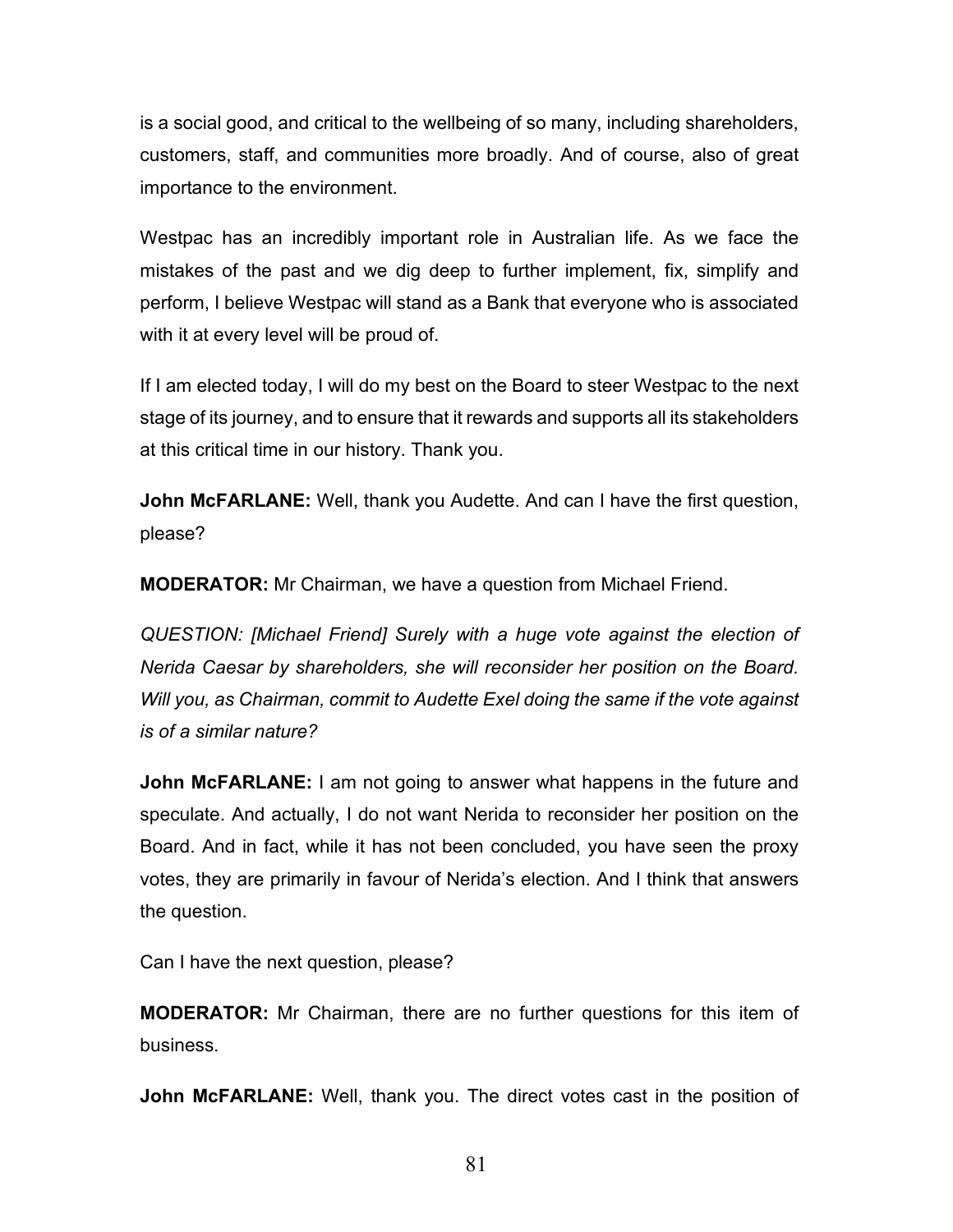proxy votes received on Item 4(d) prior to this meeting will now appear in the screen. These votes do not include those already submitted on the platform today, and any proxies revoked before the start of the meeting today are not material. So as the meeting Chairman, any proxies given to me will be voted in favour of this resolution, unless specifically directed otherwise in the proxy form.

I will now formally propose the following resolution: to elect Audette Exel as a Director. If you have not completed your voting card for this resolution, please do so now. Only eligible voting card holders can vote on this item.

Now, that completes Item 4, and I will just say that of the four Directors that we have been voting here, we are very lucky to have them on the Board and they do a great job.

#### Item 5

So, turning to Item 5, which requires a special resolution to amend the Constitution. Following a review by the Board, a number of targeted amendments are recommended to accommodate regulatory developments, changing market practice, and to more closely align the Constitution to the ASX listing rules.

The Constitution was last amended in 2012. The proposed amendments to the Constitution are available on Westpac's AGM website, in the Related Documents tab under the webcast, and are summarised in the Notice of Meeting. So I now ask if there are any questions on Resolution 5 relating to the proposed amendments to Westpac's Constitution, they can be heard now. Can I have the first question, please?

**MODERATOR:** Mr Chairman, there are no questions for this item of business.

**John McFARLANE:** Well, thank you. The direct votes cast in the position of proxies received on Item 5 prior to the meeting will now appear on the screen. They do not include those already submitted on the platform today, and any proxies revoked before the start of the meeting today are not material. As the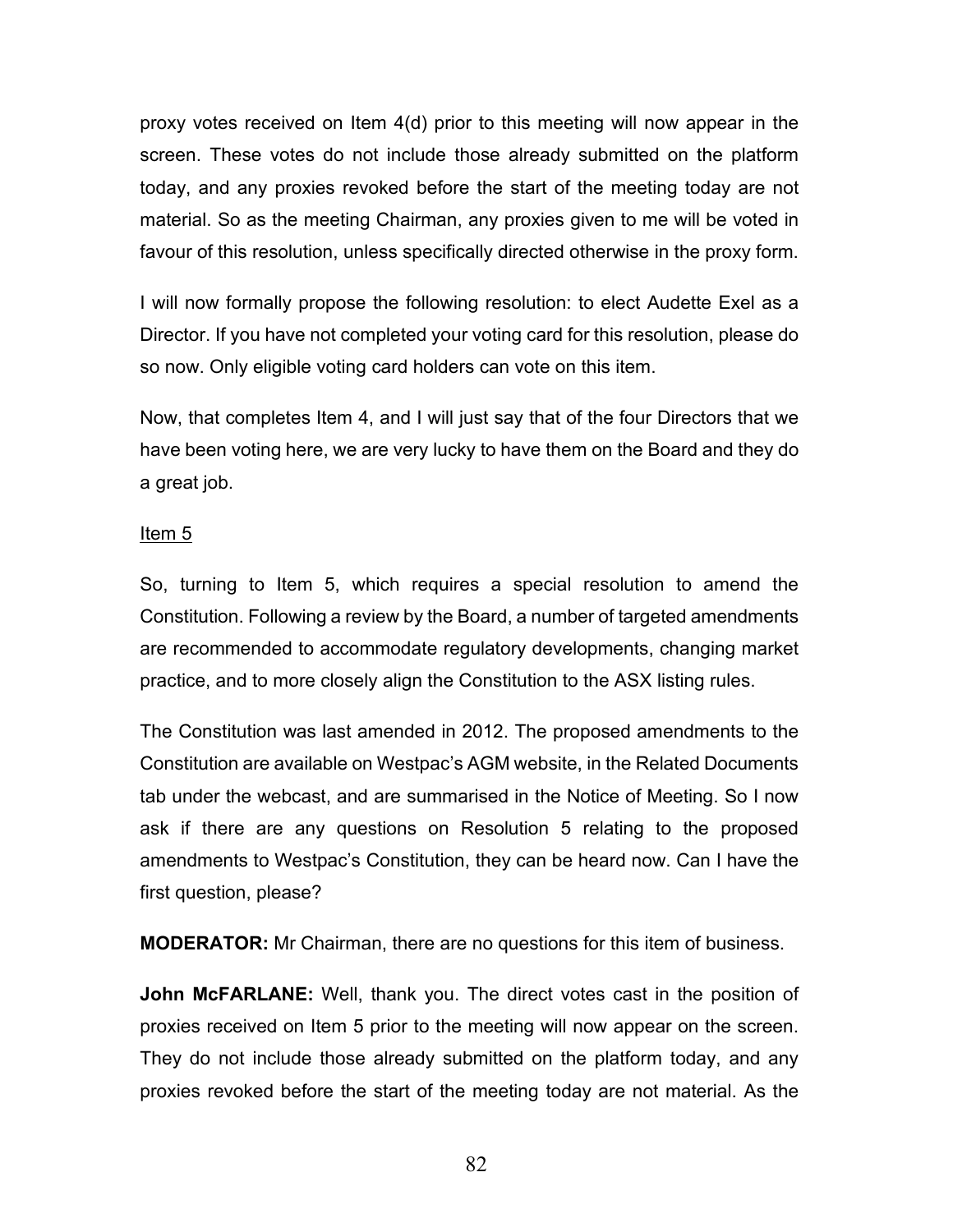meeting Chairman, any proxies given to me will be voted in favour of this resolution, unless specifically directed otherwise.

So in accordance with the *Corporations Act*, as a special resolution, it will only be passed if at least 75% of the votes cast on this item are in favour of the resolution. And I will now formally propose the following resolution as a special resolution: that the Westpac Constitution be amended to adopt those changes as set out in the documents made available at [westpac.com.au/agm.](http://www.westpac.com.au/agm) And as described in the explanatory notes to this meeting, in the Notice of Meeting, with effect to the close of the AGM, if you have not completed your voting card for this resolution via the AGM platform, please do it now. And that completes Item 5.

### Item 6(a)

Now, the next item of business is Item 6(a). Now, as you have noticed that throughout Item 1, we have answered quite a lot of questions relating to this. This resolution also relates to proposed amendments to the Westpac Constitution, and is being requisitioned by a group of shareholders.

This resolution is required to be passed as a special resolution, and Item 6(b), which is also requisitioned by the same group of shareholders, is conditional on 6(a) passing. Under the *Corporations Act*, shareholders can propose to move a resolution at a general meeting; in this instance, Market Forces put forward this resolution with more than 100 signatories. The explanatory notes in the Notice of Meeting contains an explanation from Market Forces on why this resolution is being put forward, along with the Board's view. The resolution is not recommended by the Board. Nevertheless, we do respect the right of shareholders to make such resolutions, and we will now play a video from Market Forces on these resolutions.

# *[Video Playing]*

*Jack BERTOLUS: I'm Jack Bertolus from Market Forces. We work with shareholders to coordinate Item 6(a) and (b), and I'll speak briefly today in favour*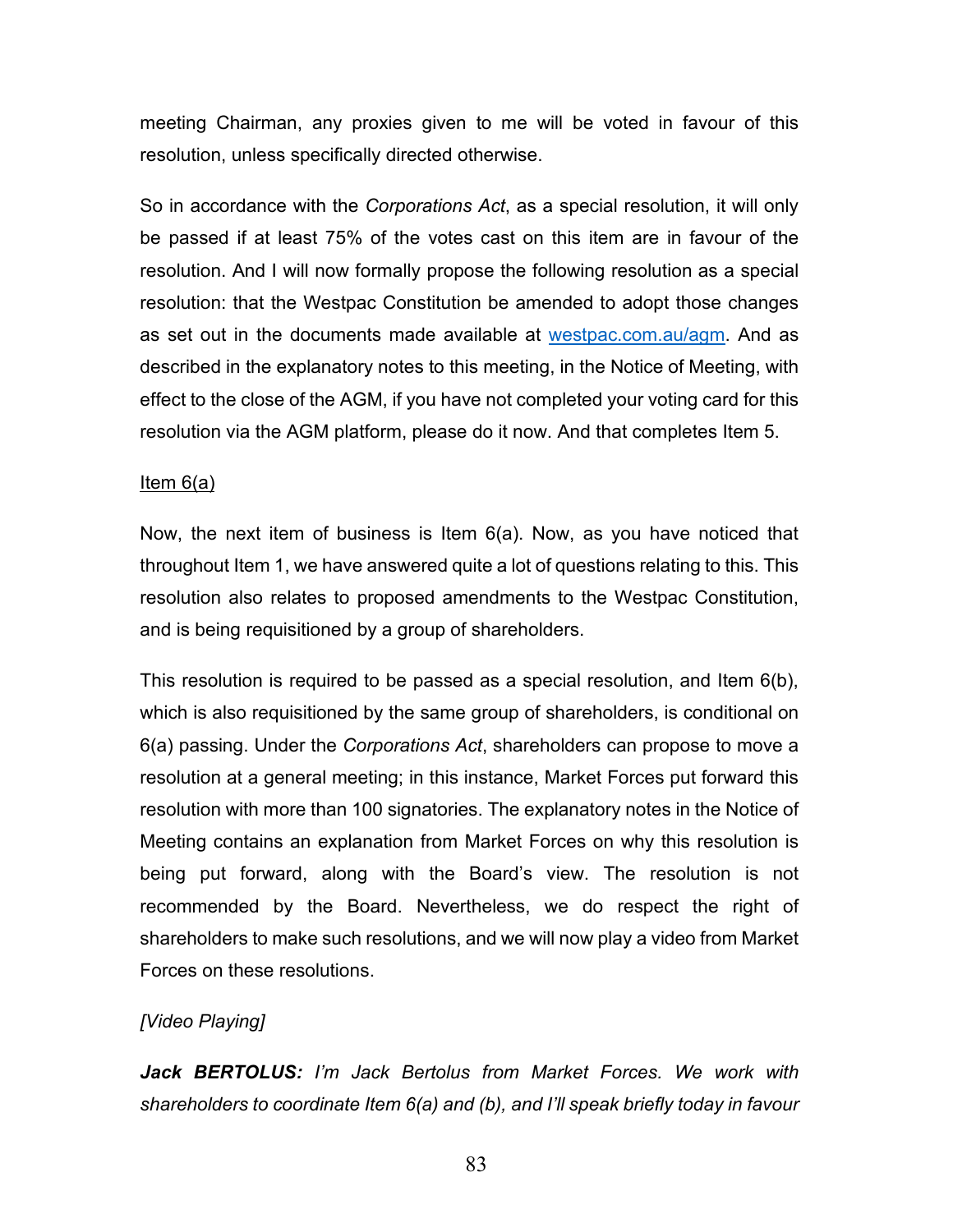*of the resolution calling on Westpac to commit to no longer finance new fossil fuel projects and to disclose targets to reduce exposure to fossil fuels, consistent with net zero greenhouse gas emissions by 2050.*

*Westpac supports the net zero by 2050 goal. Climate science and energy modelling make it abundantly clear that achieving this goal leaves no room for new fossil fuel projects, and requires rapid declines in the production and use of coal, oil and gas. Yet Westpac continues to fund new fossil fuel projects and the companies pursuing them, and continues to delay action to address this. For example, Westpac intends to wait another two years before establishing financing strategies and portfolio targets for sectors including oil and gas.* 

*This resolution, therefore, presents a necessary opportunity to bring Westpac's fossil fuel lending into line with its stated support for global climate goals. Failure to bridge this gap would lead Westpac exposed to needless financial climate change transition risks, as well as reputation and legal risks, as the world moves to rapidly decarbonise. Shareholders do not want to see this company exposed to stranded fossil fuel assets, being publicly called out for funding climate wrecking companies, or being sued over inconsistencies between its statements and actions. We therefore ask shareholders to support this resolution with the long-term interests and sustainability of the company in mind, and thank those that have already cast votes in favour of the resolution. Thank you.* 

#### *[Video ends]*

**John McFARLANE:** Well, thank you. I now ask if there are any questions in relation to Resolution 6(a), and can I have the first question, please?

**MODERATOR:** Mr Chairman, we have a question from Stephen Mayne.

*QUESTION: [Stephen Mayne] The Chair earlier requested that all climate related questions be deferred until we dealt with Item 6(b) today. Does he agree this was somewhat disingenuous, seeing as there will not be any debate on Item 6(b), because he knows that the proxies for Item 6(a) show that it has been*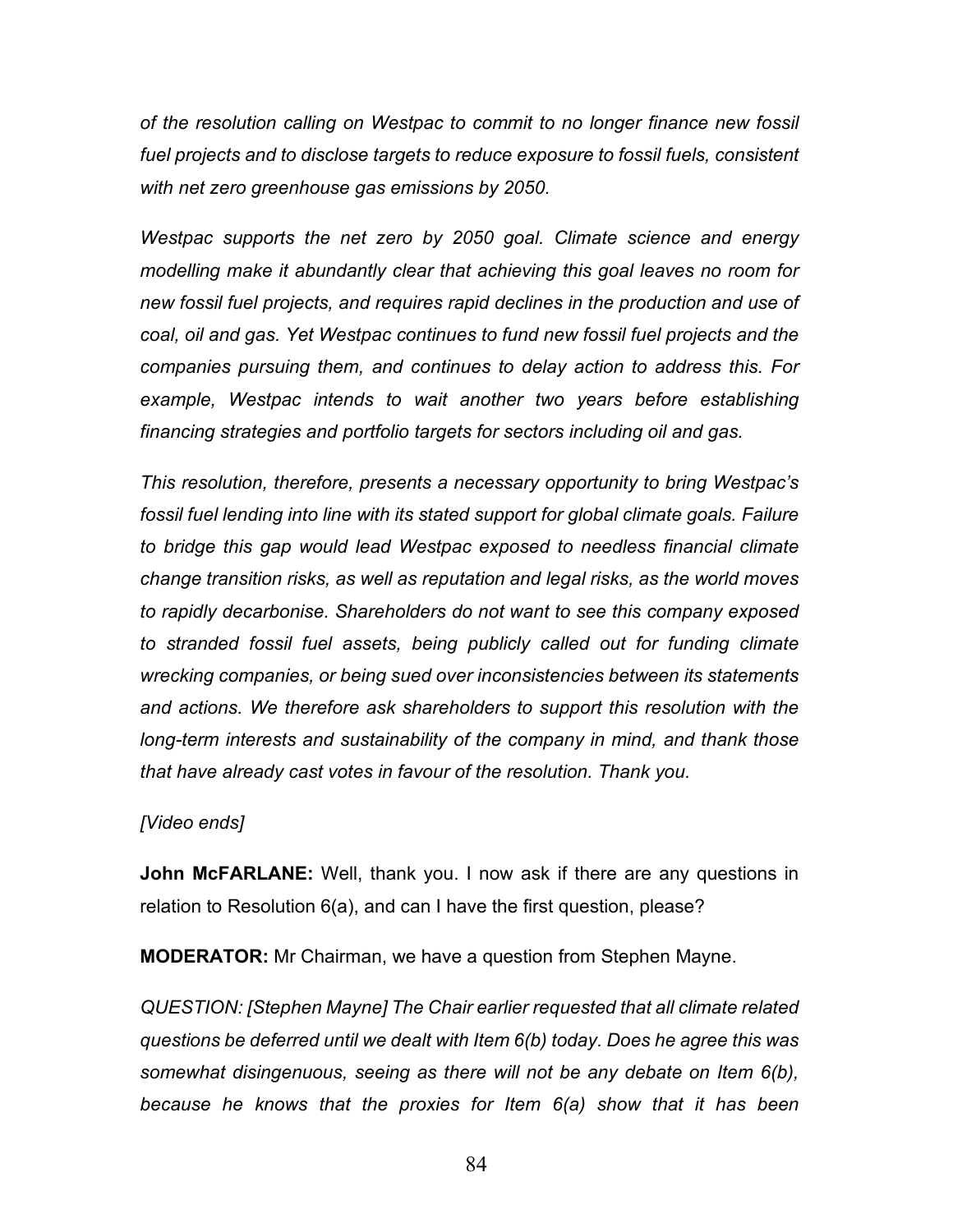*overwhelmingly rejected, meaning that there will not be any debate on Item 6(b), which was contingent on Item 6(a) passing.* 

**John McFARLANE:** Stephen, I think you and I both know that there will be discussion on this item, and I do not think it is disingenuous. So can I have the next question, please?

**MODERATOR:** Mr Chairman, there are no further questions for this item of business.

**John McFARLANE:** Well, thank you. We certainly dealt with the issue of climate change, and I will summarise our position again. We are trying to do the right thing here, that we are very sympathetic, and in fact it will not take us two years. We are doing the work now, and hopefully we will align ourselves to the Banking Alliance, which supports net zero by 2050. And so, I believe we are doing the right thing. We cannot sign that document until we have done the work because we only have 18 months to be able to implement it.

So, aside from our position on financing fossil fuels, our disclosures are ahead of industry, and our exposures are below the industry and are reducing faster than industry, and the work we are doing is sector leading. So, I do believe we are doing the right thing here and finding the right balance. And there are direct votes cast and the position of proxy votes received on Item 6(a) prior to the meeting will now appear on the screen. These votes do not include those already submitted on the platform today, and any proxies revoked before the start of the meeting today are not material.

As the Chairman of the meeting, any proxies given to me will be voted against this resolution unless specifically directed otherwise. I will now formally propose the following Resolution 6(a) as a special resolution to consider, and if thought fit, pass the following resolution as a special resolution: insert into the Constitution in Clause 7, General Meetings, the following new sub-clause 7.3(a), advisory resolutions; "The company in a general meeting may, by ordinary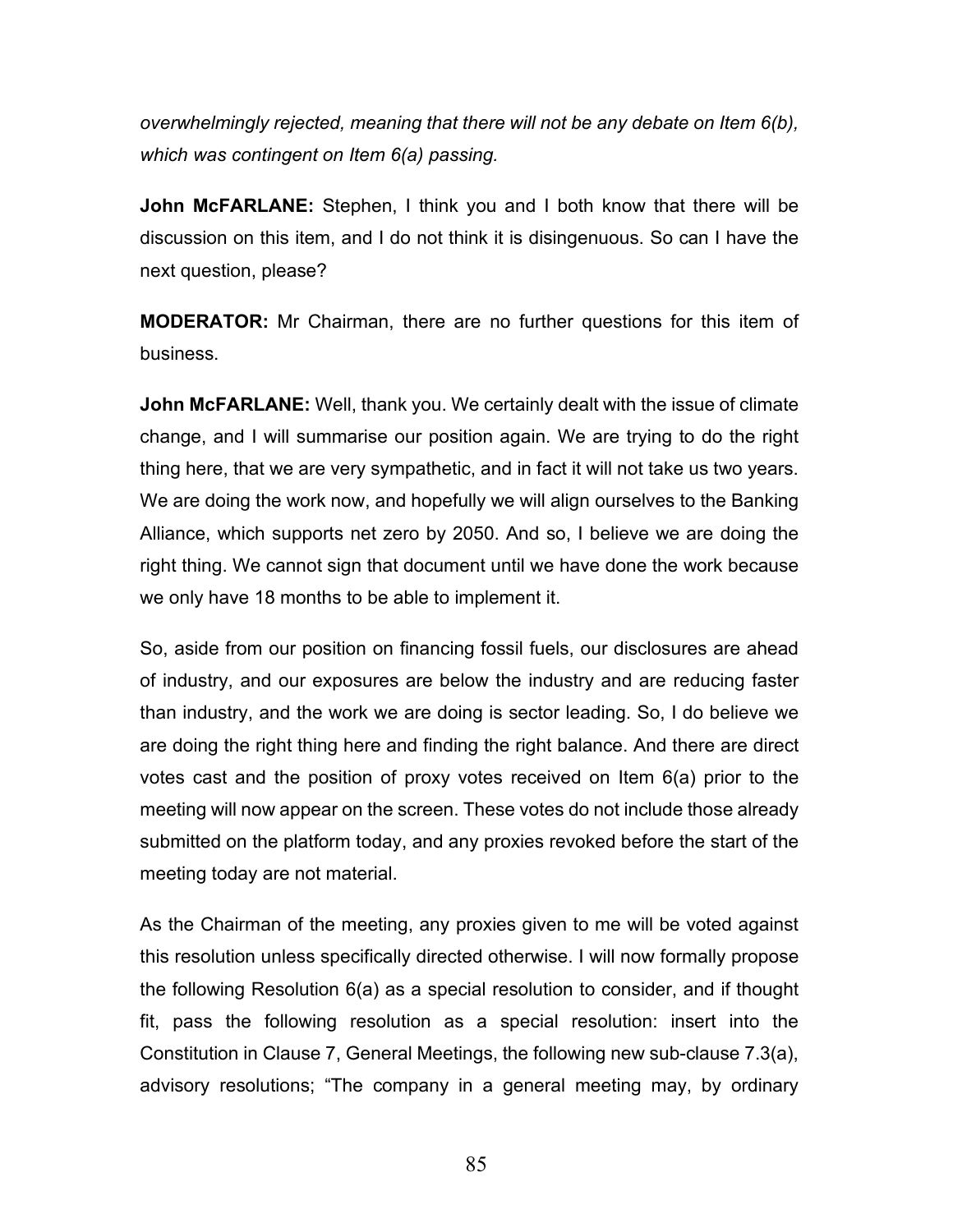resolution, express an opinion or request information about the way in which a power of the company partially or exclusively vested in the Directors, has been or should be exercised. Such a resolution must relate to a material risk identified by the Directors of the company, and cannot advocate action that would violate any law or relate to any personal claim or grievance. Such a resolution is advisory only and does not bind the Directors of the company".

If you have not completed your voting card for this resolution, please do it now. Only eligible voting card holders can vote on this item, as the proxy voting on the proposed amendment to Westpac's Constitution has shown an against vote of significantly more than 25%, and this will not be materially impacted by votes received by the platform today. This means that shareholders have voted against the proposed amendments to the Constitution.

As Resolution 6(a) did not pass, Resolution 6(b) will not be put to the meeting. However, we do know this is an important matter for many shareholders and we will allow discussion on Resolution 6(b). This resolution relates to Westpac's disclosure of strategies and targets for how Westpac will manage its fossil fuel exposures.

Now, while this vote is not required, the direct votes cast and the position of the proxy votes received on Item 6(b) prior to the meeting, will now appear on the screen.

Any proxies revoked before the start of the meeting today are not material. So I will now ask if there are any questions in relationship to Resolution 6(b), and can I have the first question please?

**MODERATOR:** Mr Chairman, we have a telephone question from Tracey Hamilton, please go ahead Tracey.

*QUESTION: [Tracey Hamilton] Hi. Look, I am a long-term Westpac customer, and I have still got some issues concerning around your climate change strategy, and look, I have read your Annual Report and it talks a lot about sustainability*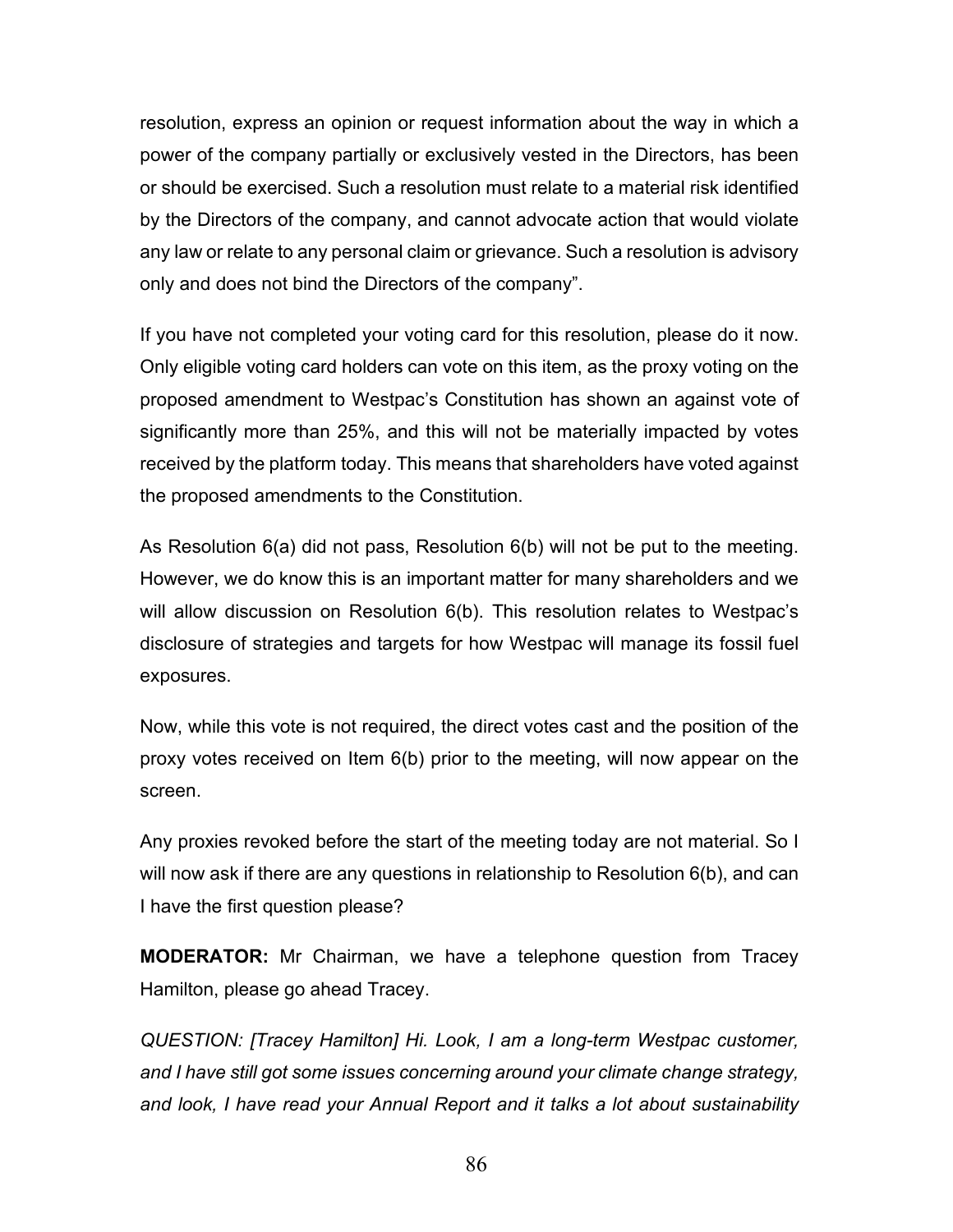*and our lending to renewable energy. Page 29 shows that exposure to fossil fuels is \$7.4 billion, which is more than double of exposure to renewable energy. Do you really expect to be taken seriously on climate change when your loan book is so heavily weighted towards fossil fuels?*

**John McFARLANE:** Thank you for the question. When you consider the size of our exposures to fossil fuels in the context of the corporation, it is well under 1%. So our book is not skewed to fossil fuels. But I will pass the question to Peter since it has come up before.

**Peter KING:** Well, I think we would just go back to the points that we have made previously in the meeting. As John said, the lending, the fossil fuel mining is down 14%. We have got the lowest exposure to coal mining, oil and gas extraction of the majors. We are exiting thermal coal by 2030 and new lending to metallurgical coal, oil and gas, mining customers must be Paris-aligned. So I think we are doing a lot, and as the Chairman said, the exposure in the context of the Bank is small, but obviously important.

**John McFARLANE:** And fossil fuels are going down and renewables are going up and exposures – the line will cross. And therefore, the second part of your question will become academic. Can I have next question, please?

**MODERATOR:** Mr Chairman, there are no further questions for this item of business.

**John McFARLANE:** Well, that completes all items of business. Before I formally close the meeting, I wanted to check if there were any further questions or comments submitted via the AGM platform or on the telephone during the meeting that we have not yet had the opportunity to consider.

**MODERATOR:** Mr Chairman, we have a question from Rita Mazalevskis in relation to Item 2.

*QUESTION: [Rita Mazalevskis] In September, KPMG were fined \$613,000.00 by*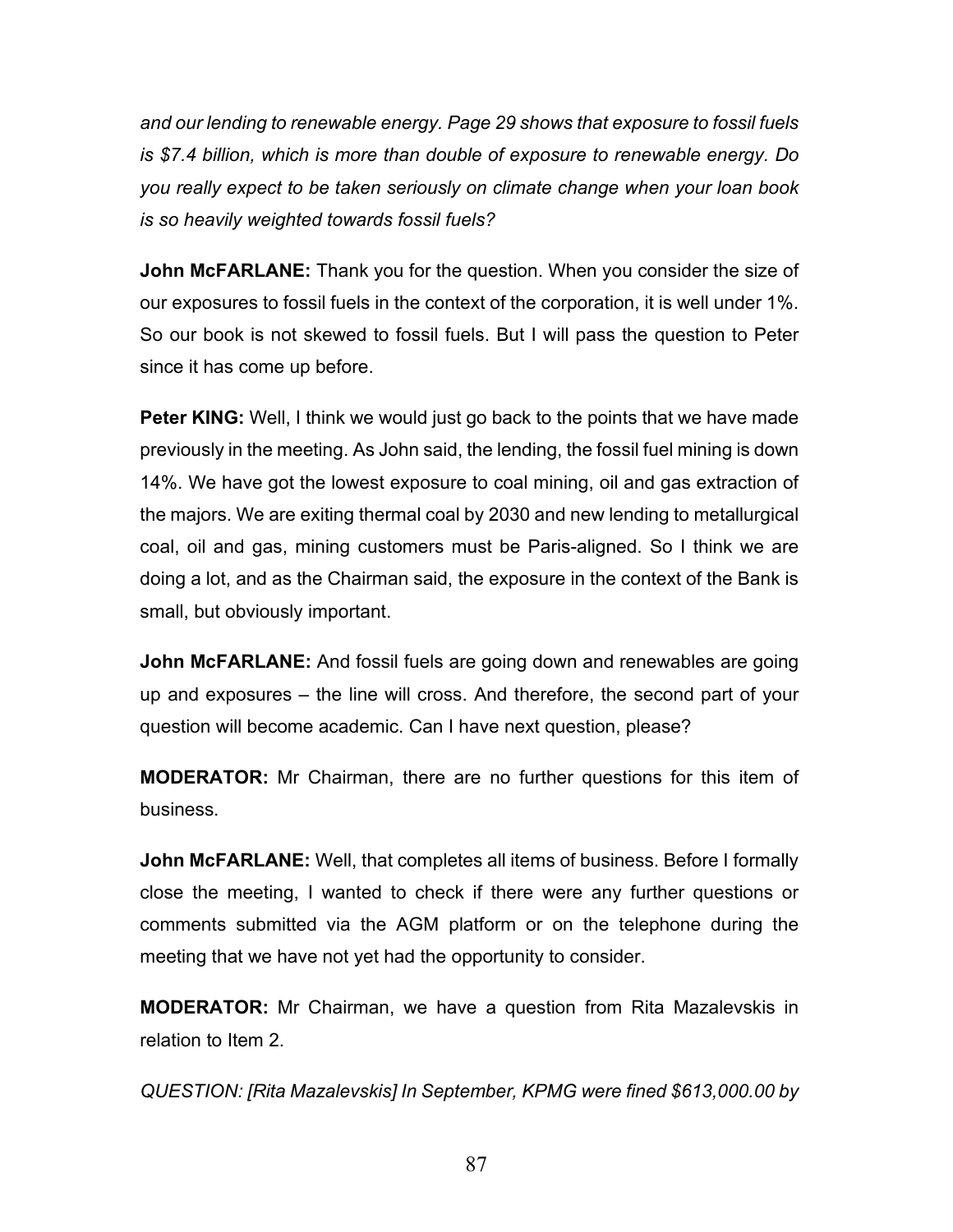*the US accounting watchdog after a review found widespread cheating by staff on trading tests over a four-year period. The US Public Company Accounting Oversight Board found that approximately 12%, or more than 1,000 Australian staff, had cheated on important professional compliance tests that ensure staff members are aware of various laws and accounting standards. Is the Board and Westpac aware if their auditor company PwC has any of these serious issues?*

**John McFARLANE:** Well, the one thing I would say, Rita, about this is, is that if there are material issues affecting the performance of the audit or their role as Auditor, they are required to disclose it to us. We have received no such disclosures and therefore, we are not aware of any of these material matters. Are there any other questions?

**MODERATOR:** Mr Chairman, we have a question from Daisy Gardener regarding Item 1.

*QUESTION: [Daisy Gardener] Given the International Energy Agency has concluded that we cannot develop any new or expanded fossil fuel projects if we are to limit global warming to 1.5 degrees, will Westpac rule out financing any company planning to develop gas reserves in the Beetaloo Basin?*

**John McFARLANE:** Well, again, thank you very much for the question, Daisy, which I think I have answered in about six different ways now. I realise you feel really strong about this, and I realise that you can comment on individual exposures that I cannot comment on. I just repeat the general proposition is that our exposure to fossil fuels has declined and is going to continue to decline, and our exposure to renewables is high and is increasing, and that this issue over time will be resolved.

Are there any other questions?

**MODERATOR:** Mr Chairman, we have a question from Stephen Mayne regarding Item 3.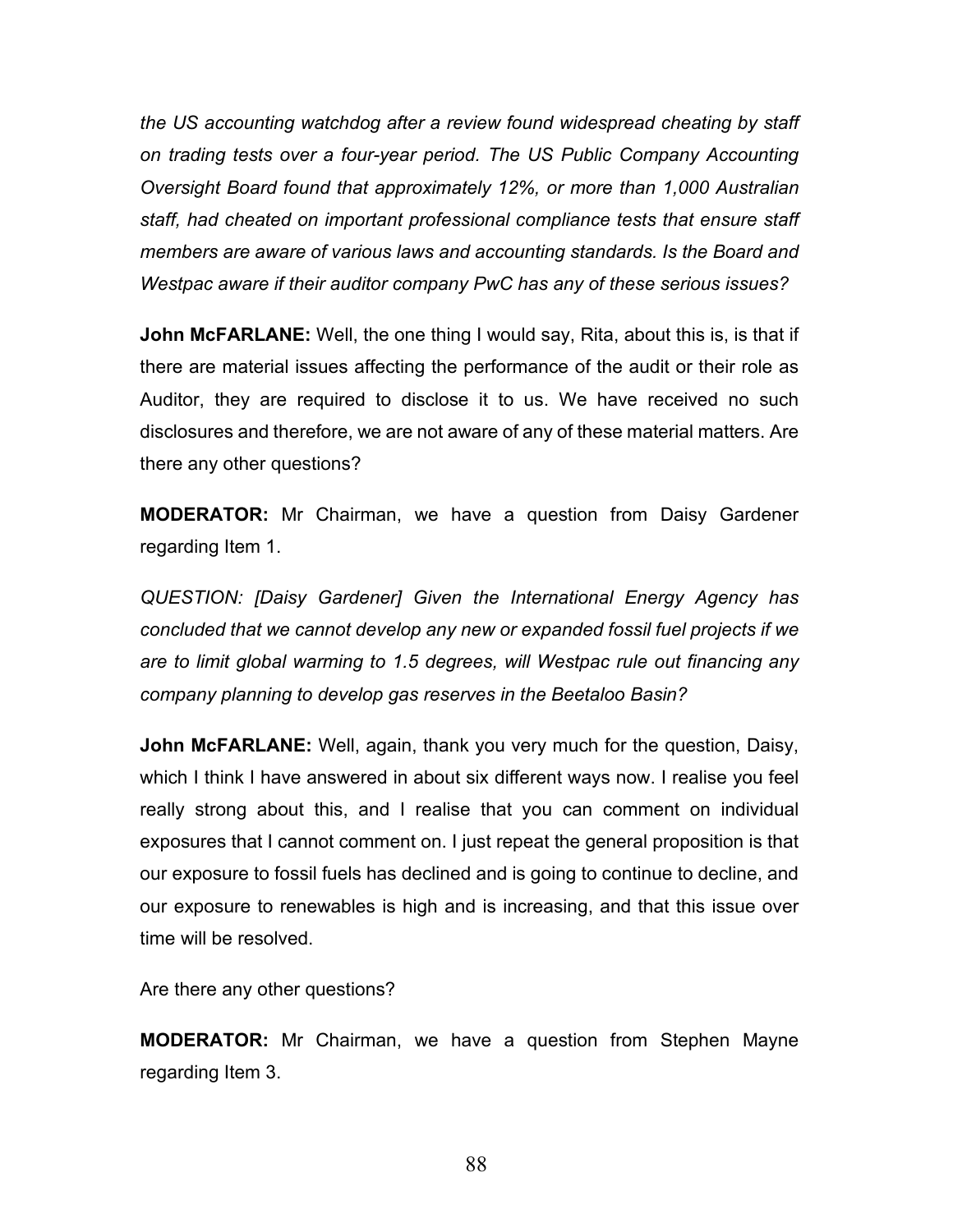*QUESTION: [Stephen Mayne] There was a 29.7% protest vote against the REM grant. Were shareholders also concerned about this remuneration item? And please comment further on why shareholders revolted against the REM report.* 

**John McFARLANE:** Stephen, you and I have been doing this long enough that we know that what we were putting forward with respect to Executive remuneration was not aggressive, and in fact was well below are our competitors as it should have been, given the nature of the performance. We thought we struck the right balance here, but of course, there was new information that came afterwards with respect to shareholders and analysts' reaction to the performance or aspects of the performance, which we were not aware of at the time, and therefore, that has probably created what you have said is a protest vote. In that this is a way of shareholders expressing concern over matters, and one of the ways they can do that is on the voting for the remuneration and I thought shareholders have voted, they have actually voted more than 25%. We have got a first strike against it.

I mean, I am concerned about underlying performance, and I know shareholders are concerned about it, and I have discussed that with shareholders, and I have actually discussed it at some length here today. Anyway, we have ended up where we have ended up, and we have just got to do better going forward.

Are there any other questions, please?

*MODERATOR: Mr Chairman, we have a question from Wendy Wallace regarding Item 6(b).*

*QUESTION: [Wendy Wallace] "Just a heartfelt comment. What a trial this meeting has been, over three hours with far too much time taken up by climate activists and others all pushing their own agendas. What an arrogant, inconsiderate waste of everyone's lives. It does nothing to engender sympathy for their causes. In fact, it engenders aversion both to them and to their causes".* 

**John McFARLANE:** Wendy, thank you very much for your sincere comment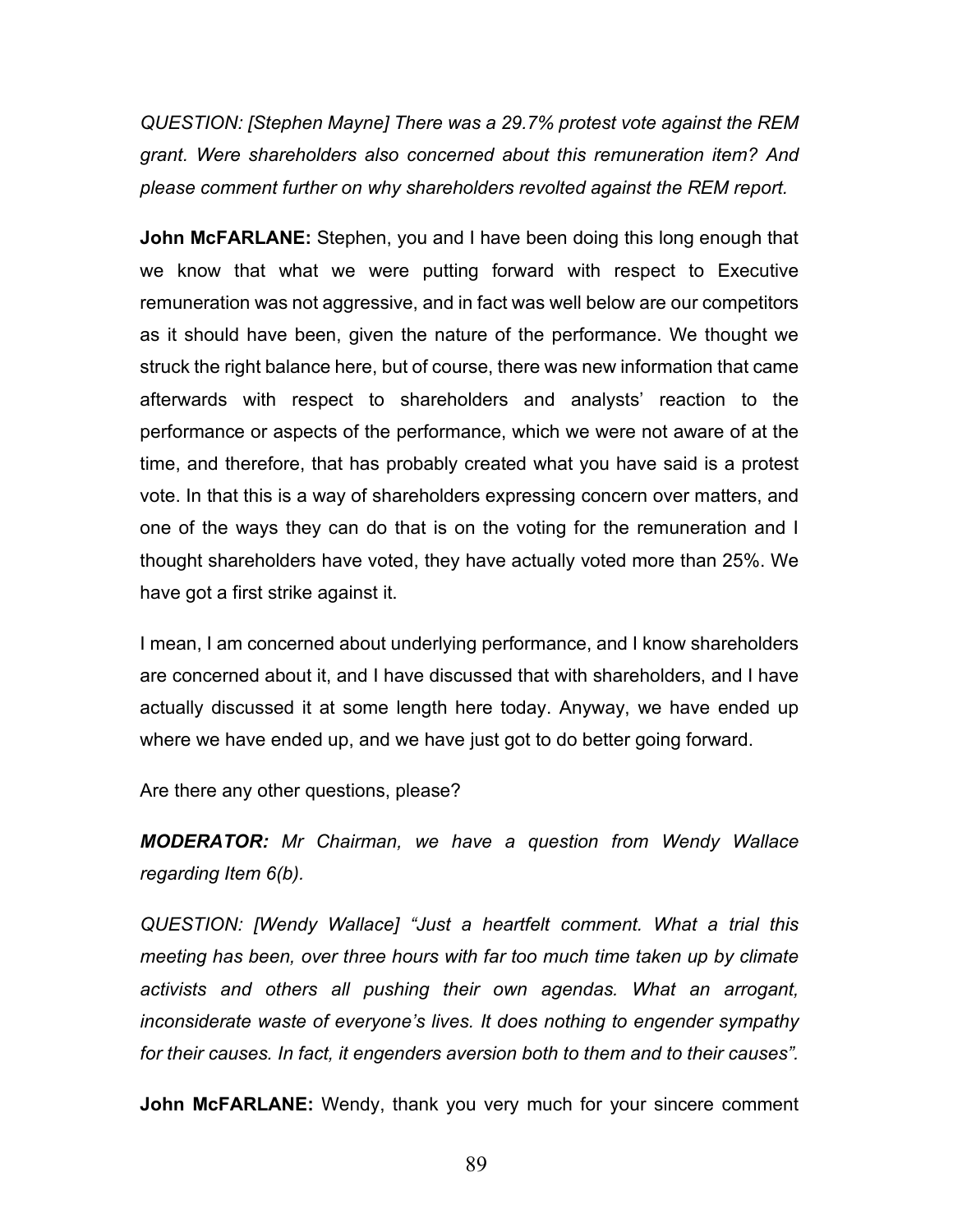here, which I will not amplify or comment on, but it is appreciated that you have taken the trouble.

Are there any other questions?

**MODERATOR:** Mr Chairman, we have a question from Stuart Palmer regarding Item 6(b).

*QUESTION: [Stuart Palmer] I am Stuart Palmer from Australian Ethical Investment. The Chair has referred to the requirement for new oil and gas clients to have Paris-aligned targets. Why are existing and new customers treated differently? For example, why doesn't the same test apply to new Bank funding or refinancing for an existing client which is expanding its oil and gas exploration and extraction? What steps is the Bank taking to be satisfied that client targets are real and not window dressing, and that clients are actually testing new capital expenditure against their targets?*

**John McFARLANE:** That is a very good point, and you are absolutely correct here that there is an issue about existing and new exposures. I would say this, though, that most of this is new to many companies in this country and elsewhere. And although the Bank is quite far advanced in this area, not all our clients are as far advanced as we are in this area, and have not really gotten to the same stage of addressing these matters as the Bank has.

Now, I know you want us to address it even further, but gradually what will happen is that we are asking our existing and our new customers to address it equally and to disclose it adequately. Equally as such, that we are then fully informed, and therefore we can satisfy ourselves as to whether this is a legitimate transitioning request or an illegitimate transitioning request, and we will be more informed as time goes on. But given that this is relatively new and that the Government has only committed to this 2050 target, I think it is unreasonable to expect that everybody is in the right position, and the same position now.

So, I think this is going to take some time, and therefore, I would ask for some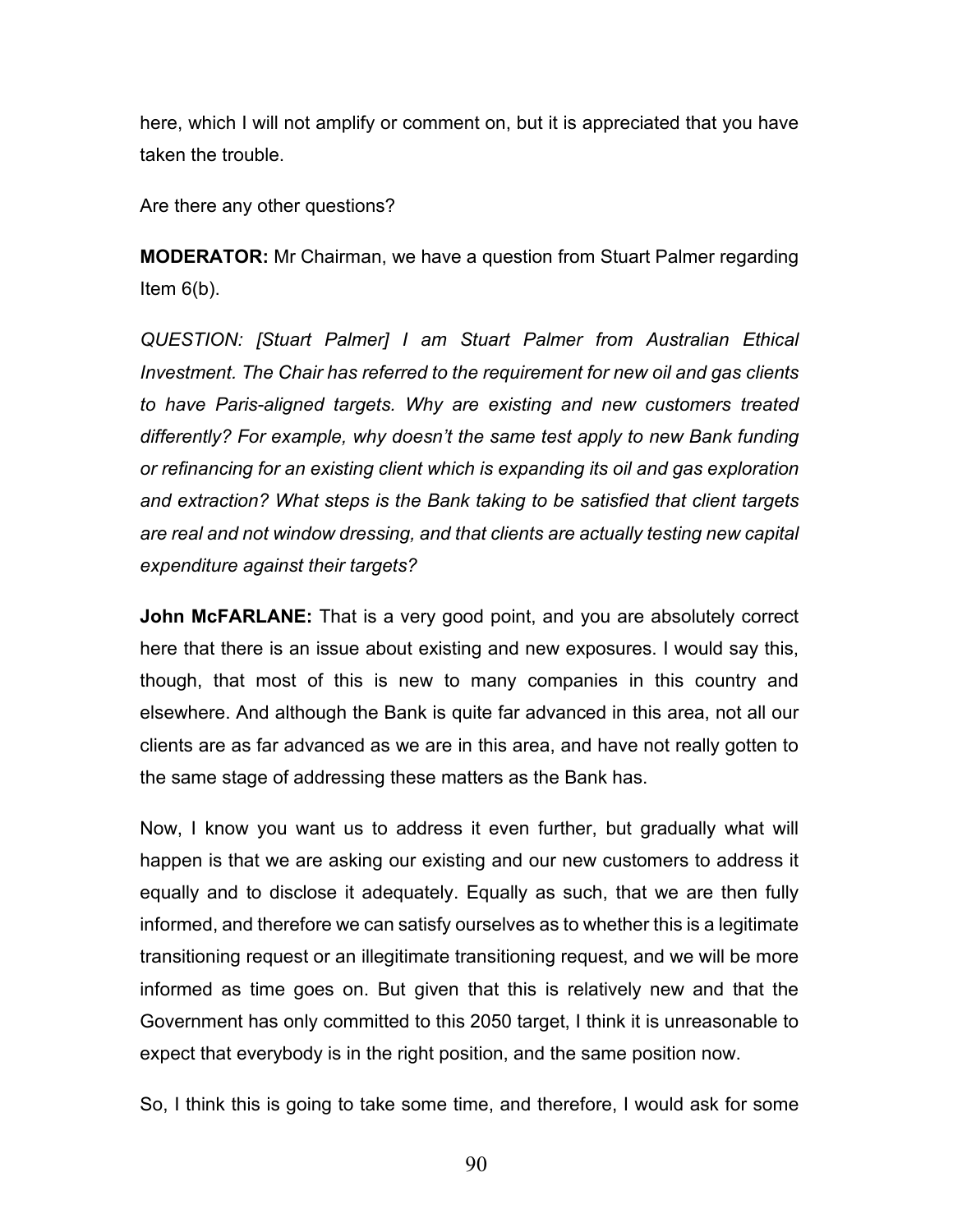patience really by you on this.

Now are there any other questions on this or other topics?

**MODERATOR:** Mr Chairman, we have a question from David Payne regarding item 6(b).

*QUESTION: [David Payne] Will Westpac continue to provide sustaining funding for existing fossil fuel operations or projects while reducing, then potentially eliminating funding to new projects?*

**John McFARLANE:** I will not differentiate between existing and new projects. One of the problems that a bank gets technically, and I do not want to bore you here, is that if a term loan which has got a fixed amount of time finishes and we renew that, that is a new loan, it is not an existing loan. So basically, it is in the same category as new financing. Therefore, ultimately all things end up in the same place as either not a new request or a request to have a new facility which becomes a new project.

So, I do not differentiate between these because technically you cannot. What I will say, and what I have said, is we will finance respectable programs over time, which are Paris aligned and adequately disclosed. We think that is the responsible thing to do, helping customers transition to the 2030 and 2050 targets. Any there any other questions?

**MODERATOR:** Mr Chairman, we have a question from David Payne regarding Item 1.

*QUESTION: [David Payne] Is Westpac likely to continue with the current dividend payout policy?*

**John McFARLANE:** Well, we do not ever commit to dividend policy because we cannot predict the future, but we would like to, is the truth of the matter. In fact, I am a big believer in a low growth environment of a significant dividend yield, particularly fully franked dividend, because you get your returns in two ways here.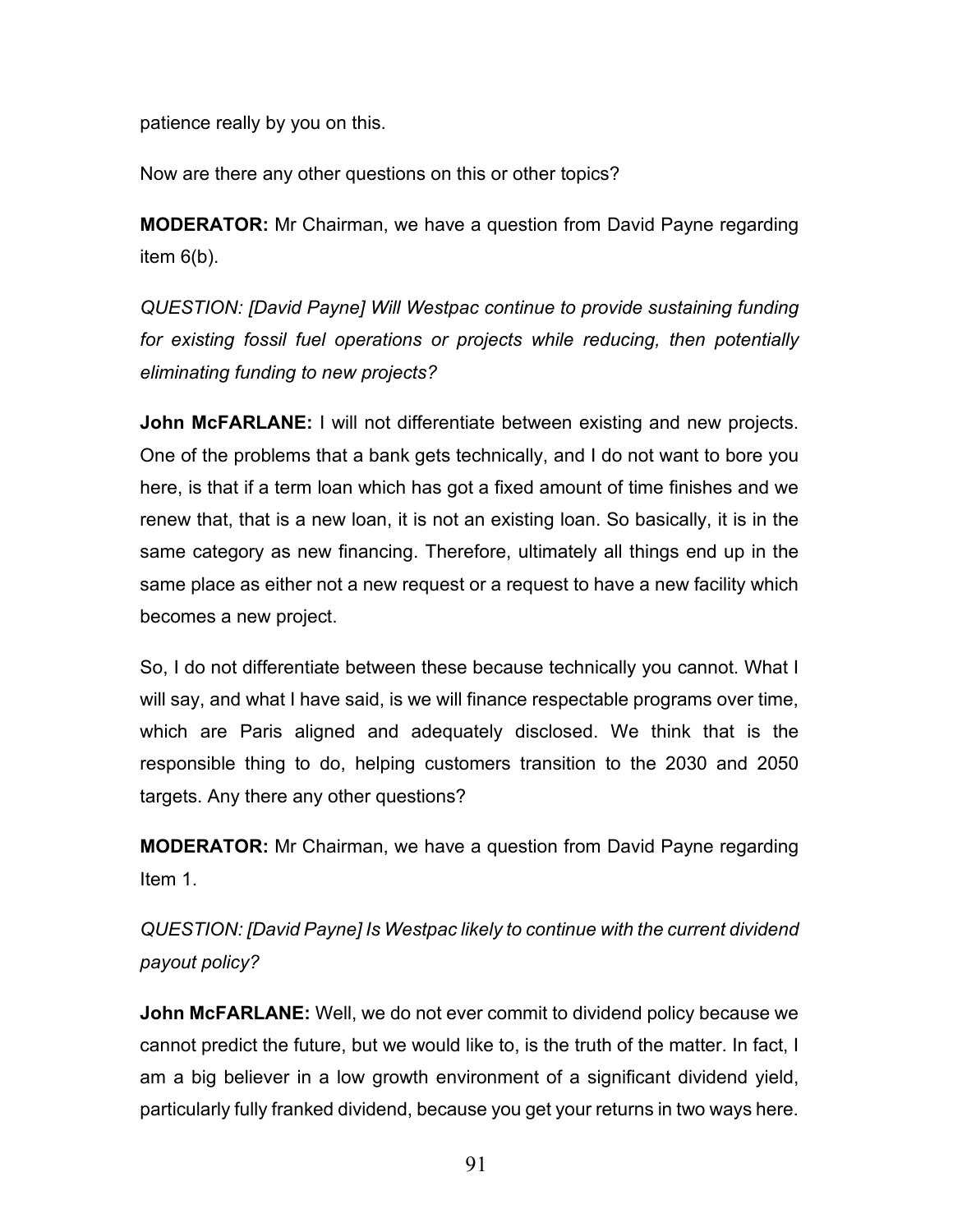You get increases and/or reductions in the stock price, and/or through the dividend. So, I do think dividends play a different part in different parts of the cycle. And this part of the cycle. Bank earnings growth is not extraordinarily high, and therefore, I think my judgement is that dividends are playing an unusually high role, and therefore, I am quite comfortable with a good dividend yield.

I mean, I would prefer that dividend yield was, because of increases in dividends and not reductions in the stock price. So, I do think that we are doing the right thing here. We have got an account policy of dividend payout ratio range. We like to operate higher in the range if we are able to, and so, all other things being equal, I hope we will, but I cannot promise it.

Any other questions?

**MODERATOR:** Mr Chairman, we have a question from Michael Friend regarding Item  $4(a)$ ,

*QUESTION: [Michael Friend] Thank you to the Chairman for your candid answers today. Very good compared to other companies. I am a shareholder and voted against Nerida Caesar today. This was not a protest vote, but a well thought out vote.* 

**John McFARLANE:** Well, thank you very much. You are perfectly entitled to that vote, and thank you for making the point. Are there any other questions, please?

**MODERATOR:** Mr Chairman, we have a telephone question from Tracey Hamilton regarding Item 6(b). Please go ahead, Tracey.

*QUESTION: [Tracey Hamilton] Just trying to understand; you have got a target of \$15 billion in new lending for climate change solutions between 2020 and 2030. I understand these solutions include funding for a variety of activities, including alternative waste treatment, rehabilitation waterways and transportation, including aviation biofuels. How much will this be directed to funding renewable energy?*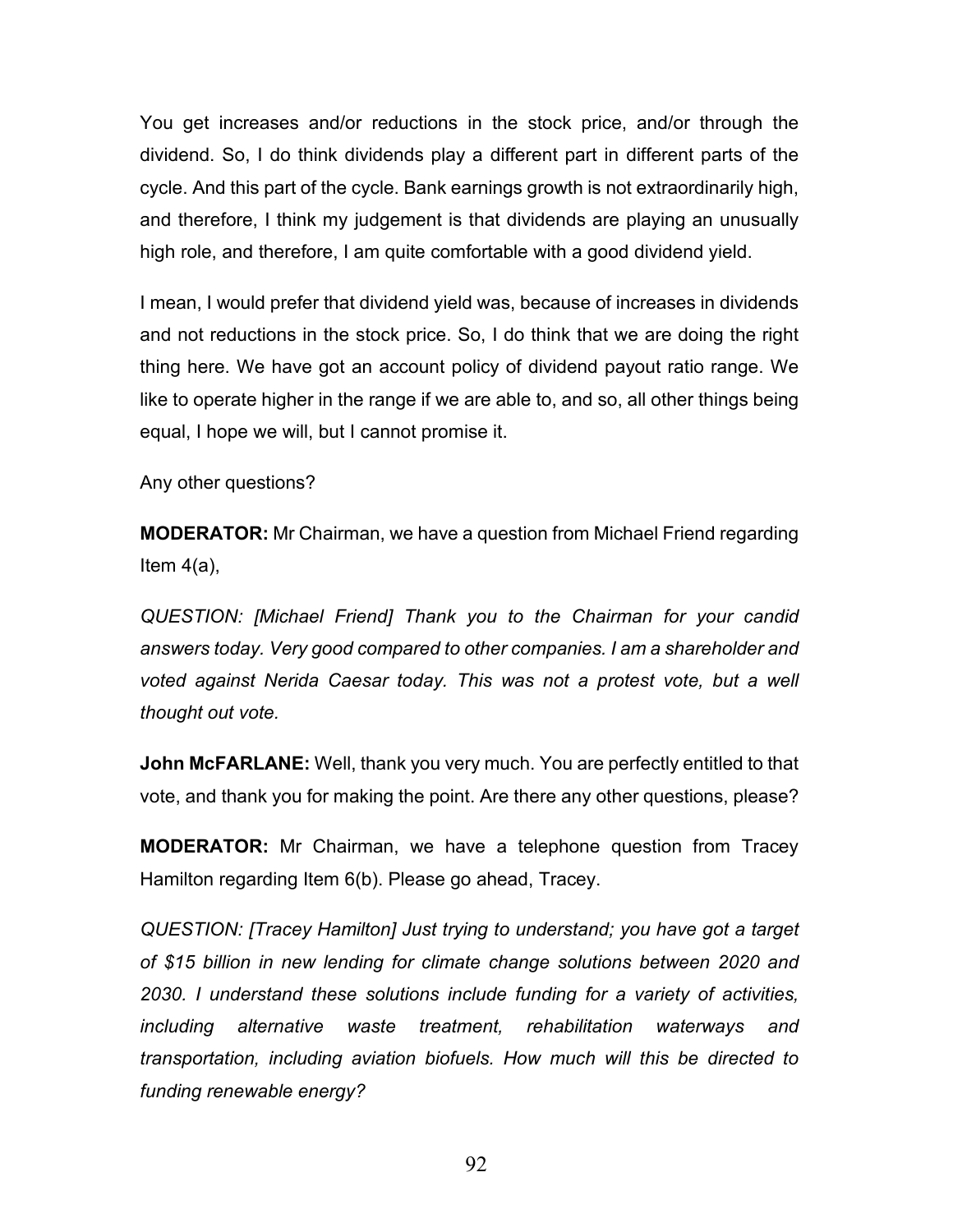**John McFARLANE:** I have made the general point about we are looking for more exposure and more relative exposure to renewables, but Peter?

**Peter KING:** I think Tracey, there is not a specific part of that \$15 billion that is targeted to that area. But what I would say on the \$15 billion is that it is probably too low. I think we will end up funding more than \$15 billion, because of the speed in which climate change is happening, and solutions are being developed. The \$15 billion was set in the past, and I just think the economy is moving faster, and therefore we will end up with more, and we will be looking to take the opportunity to support the development in that sector.

**John McFARLANE:** Any other questions, please?

**MODERATOR:** Mr Chairman, we have a question from Glenn Mann in relation to Item 6(b). Please go ahead, Glenn.

*QUESTION: [Glenn Mann] Thank you. Thank you, Mr Chairman and Peter. My question is basically a comment, that back in* Nature *42 of 16 September 2003, an article entitled '*High CO2 Levels in the Proterozoic Atmosphere estimated from analysis of individual microfossils*' referred to carbon dioxide levels of between 10 and 200 times present atmospheric levels found in [Phreatic] algal microfossils dated at 1.5 [mega] atoms.* 

*Now, unfortunately, we have been overwhelmed with many, many different reports and figures given for current greenhouse gas emissions. And my point is that there seems to be still so much evidence that the current carbon dioxide levels are not a danger. But who actually has the final say? Because whenever we get reports from the climate alarmists, they throw up in our face that the banking industry worldwide has reduced funding for whatever it be, new coal fired power stations, new gas fired power stations, as if that is a crime to be supporting those industries. And then we now have the other side of it, where those climate alarmists are demanding the changes by the financial industries.* 

*So, to me, I think Westpac has done the right thing by taking a measured*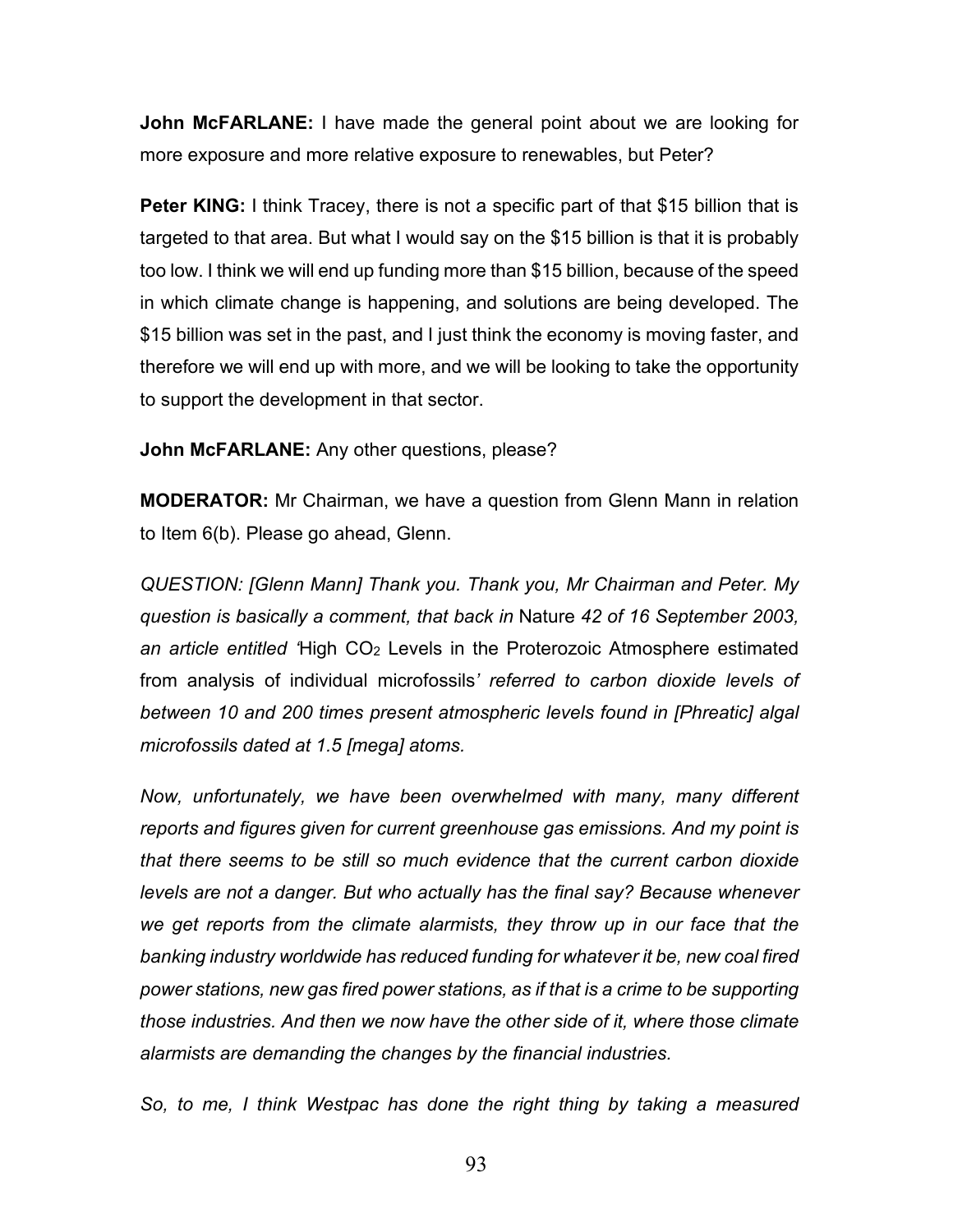*approach, rather than immediately jumping to these total bans that some of them are now demanding.* 

**John McFARLANE:** Well, look, thank you for your considered approach here. One of the issues, of course, as you point out, is facts relate to today and what we know and what we used to know, but you have not got any facts with respect to the future. You have only got estimates and opinions, and these, as you have said, are wide ranging. And therefore this, I think, is going to be an evolving situation.

Just on a personal thought though, I mean, I think we have got to have some thought to, what if we are wrong here, either way? The one way you do not want to be wrong, is that climate change is real, and we have not done anything about it, on balance. I mean, I do not know what you do with that, but that would just be, maybe just a thought to consider. But I think your point is well made, and thank you for making it.

Do we have any other questions?

**MODERATOR:** Mr Chairman, we have a question from Stuart Palmer regarding Item  $6(b)$ .

*QUESTION: [Stuart Palmer] A comment "A gradual approach to climate change misses the urgency of action needed and dismisses the extreme weather and fire impacts many Australians are suffering today. We are six years on from the Paris Agreement".* 

**John McFARLANE:** Well, again, Stuart, thank you for, again, your opinion, and it is your opinion. It is not necessarily a fact. It is not necessarily agreed by everyone, and is not apparently agreed by the Governments of Australia. So, I do think we are where we are. We are trying to take a middle course of action, the middle course of action is to do the right thing with renewables and to reduce our exposure.